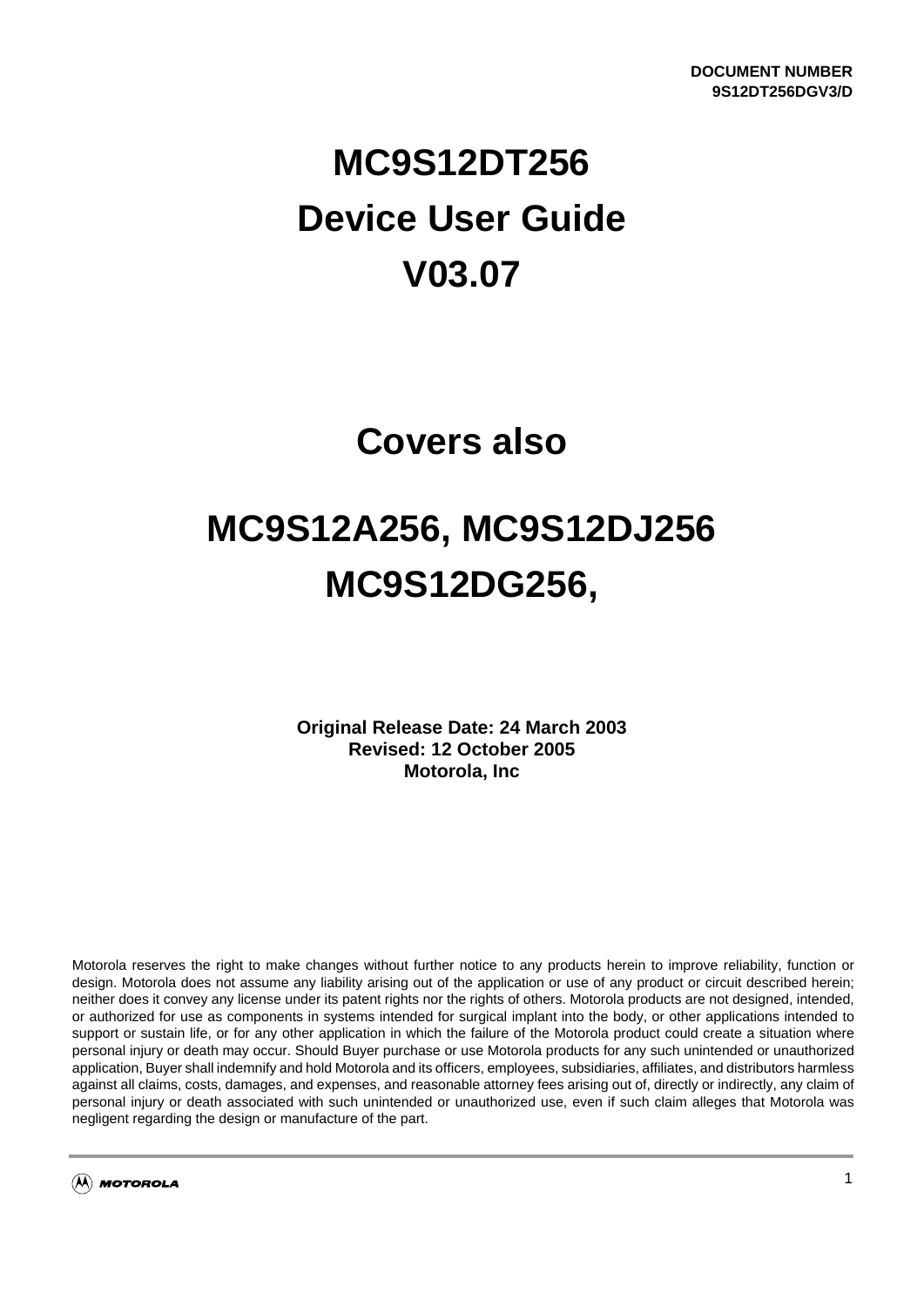# **Revision History**

| Version<br><b>Number</b> | <b>Revision</b><br>Date | <b>Effective</b><br><b>Date</b> | <b>Author</b> | <b>Description of Changes</b>                                                                                                                                                |
|--------------------------|-------------------------|---------------------------------|---------------|------------------------------------------------------------------------------------------------------------------------------------------------------------------------------|
| V <sub>03.00</sub>       | 24 March<br>2003        |                                 |               | Initial version for Maskset L91N, based on MC9S12DP256B<br>V02.11.                                                                                                           |
| V03.01                   | 30 June<br>2003         |                                 |               | added new HCS12 core documentation<br>$\bullet$<br>added cumulative program/erase cycle limitation<br>٠<br>to Table A-12 for EEPROM<br>updated Table 0-2 Document References |
| V03.02                   | 24 July<br>2003         |                                 |               | removed cumulative program/erase cycle<br>$\bullet$<br>limitation from Table A-12 for EEPROM<br>added LRAE generic load and execute info to<br>$\bullet$<br>section 15       |
| V03.03                   | 26 July<br>2003         |                                 |               | Added MC9S12DT256 in QFP 80 to Table 0-1<br>٠                                                                                                                                |
| V03.04                   | 15 March<br>2004        |                                 |               | Added Masksets 0L01Y and 4L91N<br>$\bullet$                                                                                                                                  |
| V <sub>03.05</sub>       | 4 April<br>2005         |                                 |               | Changed NVM data retention specification<br>$\bullet$<br>Table A-12                                                                                                          |
| V03.06                   | 12 Oct<br>2005          |                                 |               | Corrected Flash Burst Programming Time Table<br>$\bullet$<br>$A-11$ ,<br>NVM Reliability Spec Table A-12, Figure A-2<br>$\bullet$                                            |
| V <sub>03.07</sub>       | 02 Jan<br>2006          |                                 |               | Corrected Flash Burst Programming Time Table<br>$\bullet$<br>$A-11,$                                                                                                         |

Motorola reserves the right to make changes without further notice to any products herein to improve reliability, function or design. Motorola does not assume any liability arising out of the application or use of any product or circuit described herein; neither does it convey any license under its patent rights nor the rights of others. Motorola products are not designed, intended, or authorized for use as components in systems intended for surgical implant into the body, or other applications intended to support or sustain life, or for any other application in which the failure of the Motorola product could create a situation where personal injury or death may occur. Should Buyer purchase or use Motorola products for any such unintended or unauthorized application, Buyer shall indemnify and hold Motorola and its officers, employees, subsidiaries, affiliates, and distributors harmless against all claims, costs, damages, and expenses, and reasonable attorney fees arising out of, directly or indirectly, any claim of personal injury or death associated with such unintended or unauthorized use, even if such claim alleges that Motorola was negligent regarding the design or manufacture of the part.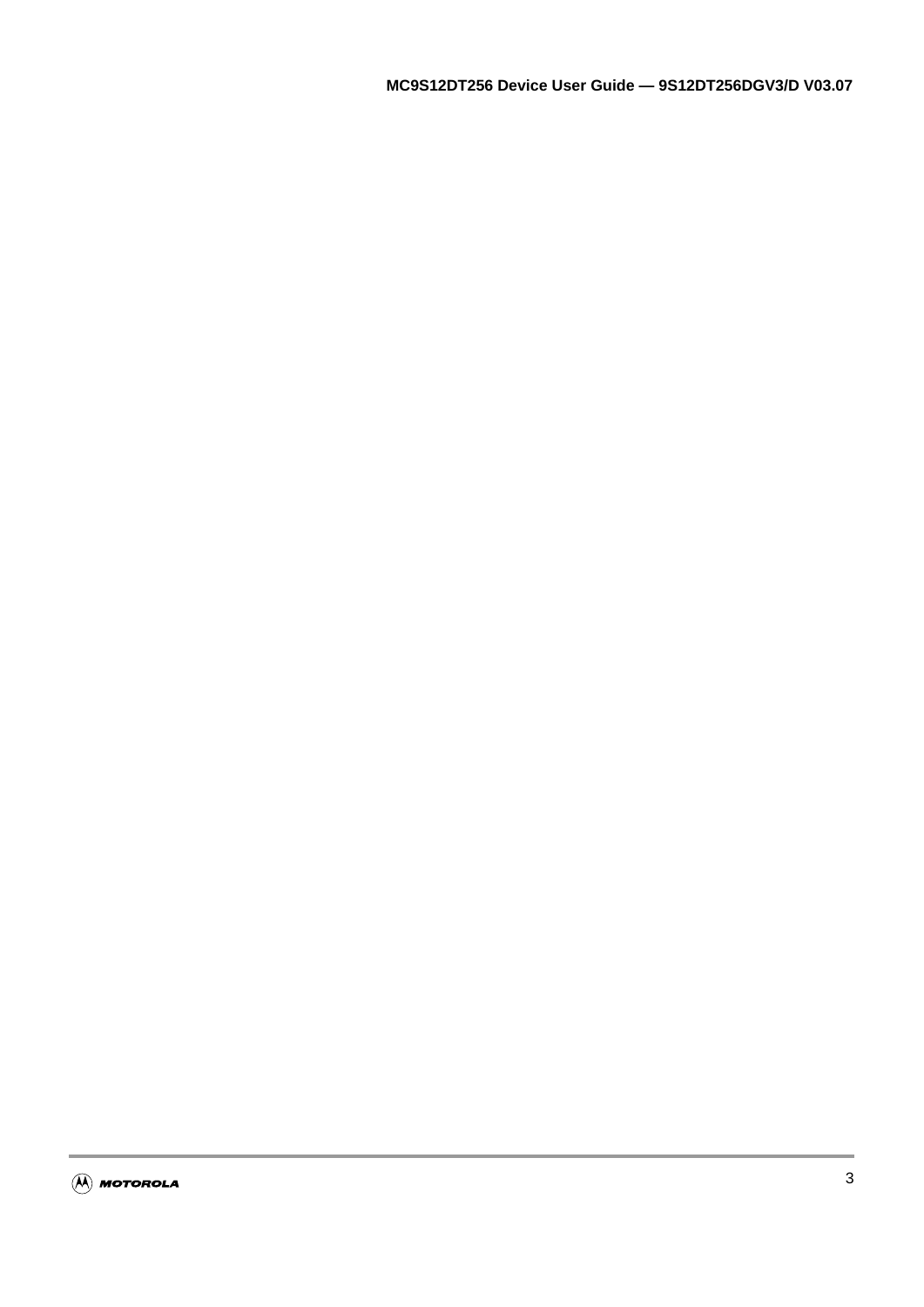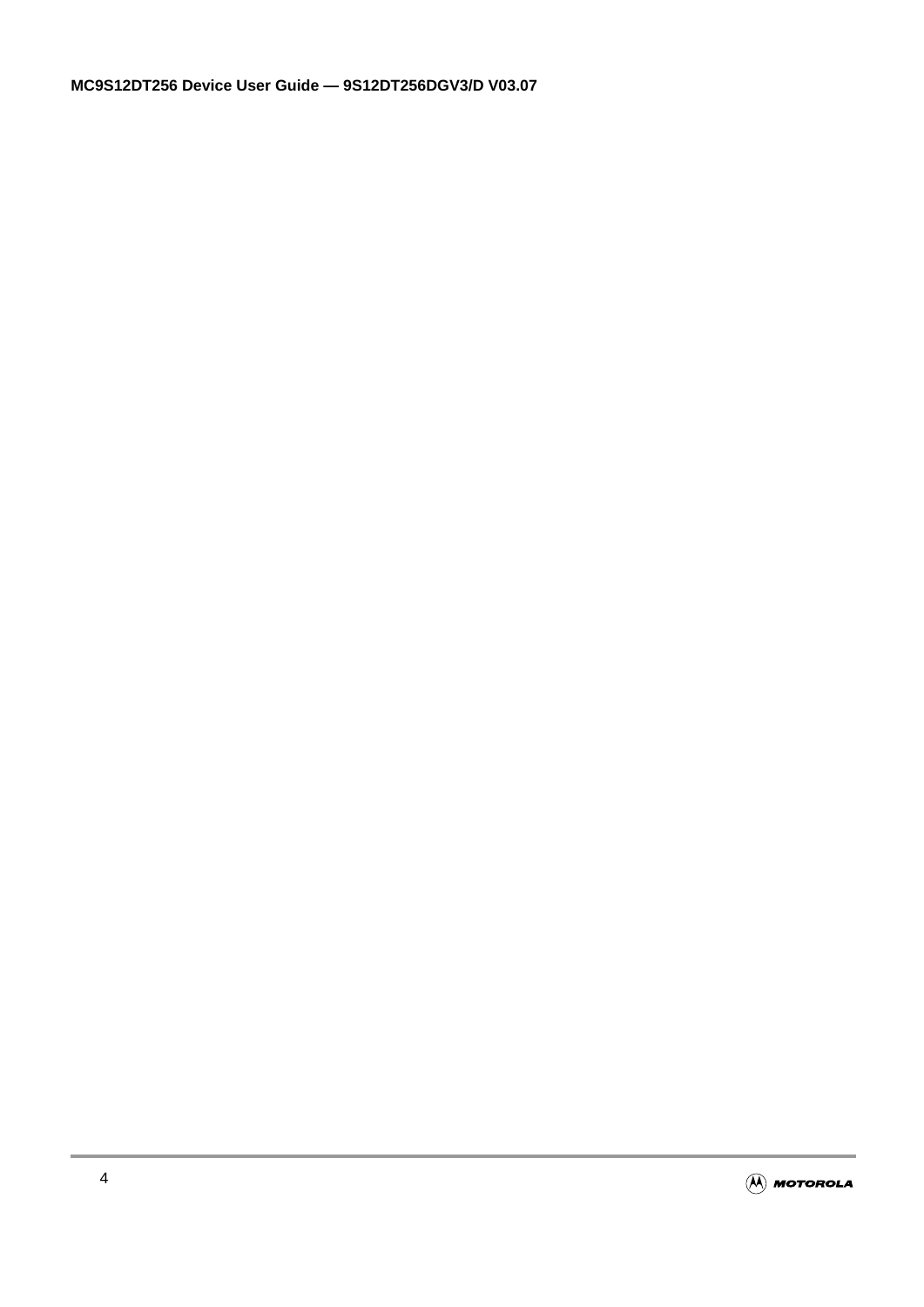# **Table of Contents**

## **[Section 1 IntroductionMC9S12DT256](#page-18-0)**

# **[Section 2 Signal Description](#page-50-0)**

| 2.1    |                                                                   |
|--------|-------------------------------------------------------------------|
| 2.2    |                                                                   |
| 2.3    |                                                                   |
| 2.3.1  |                                                                   |
| 2.3.2  |                                                                   |
| 2.3.3  |                                                                   |
| 2.3.4  |                                                                   |
| 2.3.5  |                                                                   |
| 2.3.6  | BKGD / TAGHI / MODC — Background Debug, Tag High, and Mode Pin 57 |
| 2.3.7  | PAD15 / AN15 / ETRIG1 - Port AD Input Pin of ATD1 57              |
| 2.3.8  | PAD[14:08] / AN[14:08] — Port AD Input Pins of ATD1 57            |
| 2.3.9  |                                                                   |
| 2.3.10 | PAD[06:00] / AN[06:00] — Port AD Input Pins of ATD0 58            |
| 2.3.11 | PA[7:0] / ADDR[15:8] / DATA[15:8] — Port A I/O Pins 58            |
| 2.3.12 | PB[7:0] / ADDR[7:0] / DATA[7:0] — Port B I/O Pins 58              |
| 2.3.13 |                                                                   |
| 2.3.14 |                                                                   |
| 2.3.15 |                                                                   |
| 2.3.16 |                                                                   |
| 2.3.17 |                                                                   |
| 2.3.18 |                                                                   |
| 2.3.19 |                                                                   |
| 2.3.20 |                                                                   |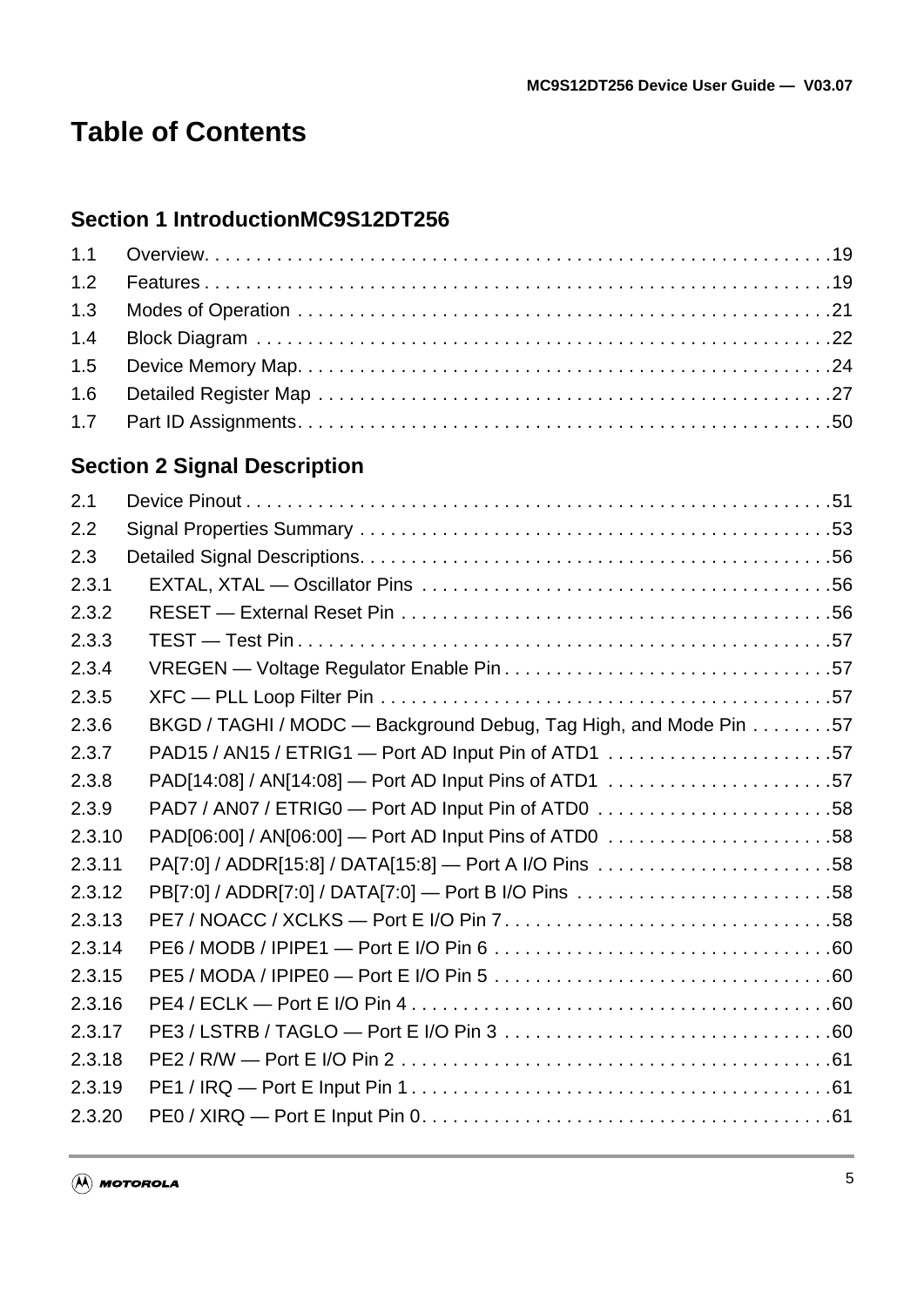| 2.3.21 |  |
|--------|--|
| 2.3.22 |  |
| 2.3.23 |  |
| 2.3.24 |  |
| 2.3.25 |  |
| 2.3.26 |  |
| 2.3.27 |  |
| 2.3.28 |  |
| 2.3.29 |  |
| 2.3.30 |  |
| 2.3.31 |  |
| 2.3.32 |  |
| 2.3.33 |  |
| 2.3.34 |  |
| 2.3.35 |  |
| 2.3.36 |  |
| 2.3.37 |  |
| 2.3.38 |  |
| 2.3.39 |  |
| 2.3.40 |  |
| 2.3.41 |  |
| 2.3.42 |  |
| 2.3.43 |  |
| 2.3.44 |  |
| 2.3.45 |  |
| 2.3.46 |  |
| 2.3.47 |  |
| 2.3.48 |  |
| 2.3.49 |  |
| 2.3.50 |  |
| 2.3.51 |  |
| 2.3.52 |  |
| 2.3.53 |  |
| 2.3.54 |  |
| 2.3.55 |  |
| 2.3.56 |  |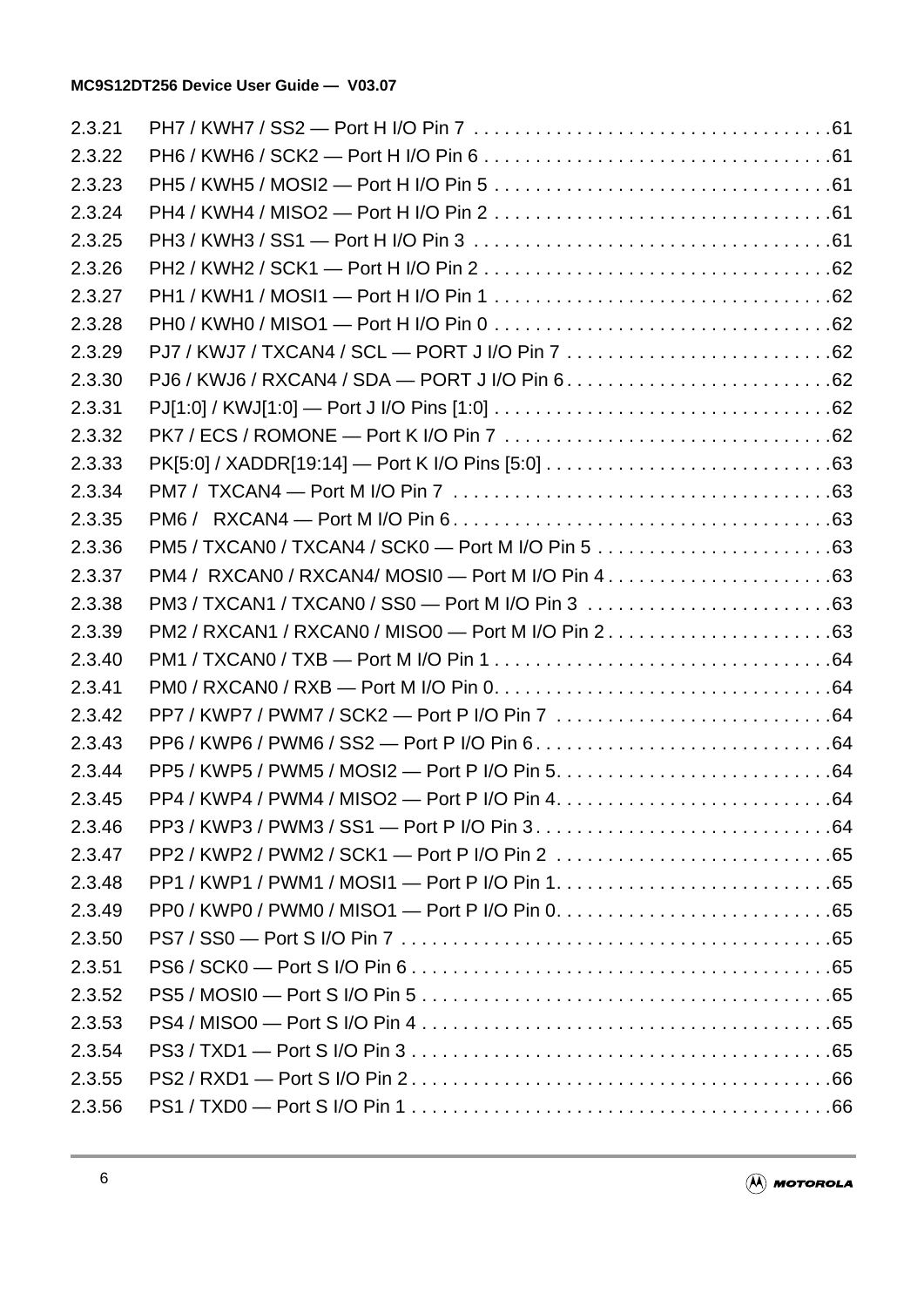| 2.3.57      |                                                                                   |  |
|-------------|-----------------------------------------------------------------------------------|--|
| 2.3.58      |                                                                                   |  |
| 2.4         |                                                                                   |  |
| 2.4.1       | VDDX, VSSX — Power & Ground Pins for I/O Drivers66                                |  |
| 2.4.2<br>66 | VDDR, VSSR — Power & Ground Pins for I/O Drivers & for Internal Voltage Regulator |  |
|             |                                                                                   |  |
| 2.4.3       |                                                                                   |  |
| 2.4.4       | VDDA, VSSA — Power Supply Pins for ATD and VREG 67                                |  |
| 2.4.5       |                                                                                   |  |
| 2.4.6       |                                                                                   |  |
| 2.4.7       |                                                                                   |  |

# **[Section 3 System Clock Description](#page-68-0)**

| 3.1 |  |  |  |  |  |  |
|-----|--|--|--|--|--|--|
|-----|--|--|--|--|--|--|

# **[Section 4 Modes of Operation](#page-70-0)**

| 4.1   |  |
|-------|--|
| 4.2   |  |
| 4.3   |  |
| 4.3.1 |  |
| 4.3.2 |  |
| 4.3.3 |  |
| 4.4   |  |
| 4.4.1 |  |
| 4.4.2 |  |
| 4.4.3 |  |
| 4.4.4 |  |

## **[Section 5 Resets and Interrupts](#page-74-0)**

# **[Section 6 HCS12 Core Block Description](#page-78-0)**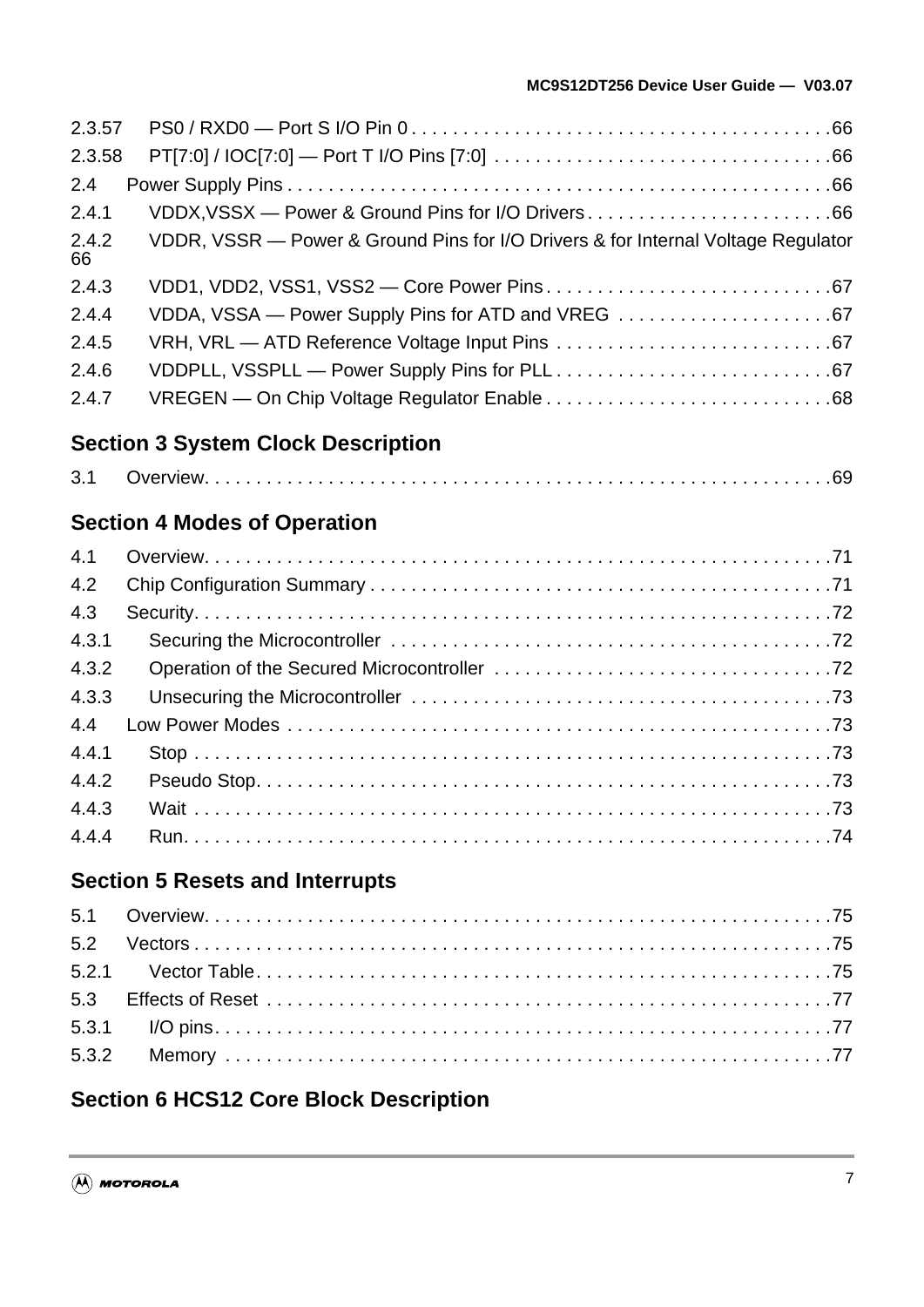|     | 6.2 HCS12 Module Mapping Control (MMC) Block Description79           |  |
|-----|----------------------------------------------------------------------|--|
|     |                                                                      |  |
| 6.3 | HCS12 Multiplexed External Bus Interface (MEBI) Block Description 79 |  |
|     |                                                                      |  |
| 6.4 |                                                                      |  |
| 6.5 | HCS12 Background Debug (BDM) Block Description 79                    |  |
|     |                                                                      |  |
|     |                                                                      |  |

# **[Section 7 Clock and Reset Generator \(CRG\) Block Description](#page-79-1)**

**[Section 8 Enhanced Capture Timer \(ECT\) Block Description](#page-79-4)**

# **[Section 9 Analog to Digital Converter \(ATD\) Block Description](#page-79-5)**

**[Section 10 Inter-IC Bus \(IIC\) Block Description](#page-79-6)**

**[Section 11 Serial Communications Interface \(SCI\) Block Description](#page-79-7)**

**[Section 12 Serial Peripheral Interface \(SPI\) Block Description](#page-80-0)**

**[Section 13 J1850 \(BDLC\) Block Description](#page-80-1)**

**[Section 14 Pulse Width Modulator \(PWM\) Block Description](#page-80-2)**

**[Section 15 Flash EEPROM 256K Block Description](#page-80-3)**

**[Section 16 EEPROM 4K Block Description](#page-80-4)**

**[Section 17 RAM Block Description](#page-81-0)**

**[Section 18 MSCAN Block Description](#page-81-1)**

**[Section 19 Port Integration Module \(PIM\) Block Description](#page-81-2)**

**[Section 20 Voltage Regulator \(VREG\) Block Description](#page-81-3)**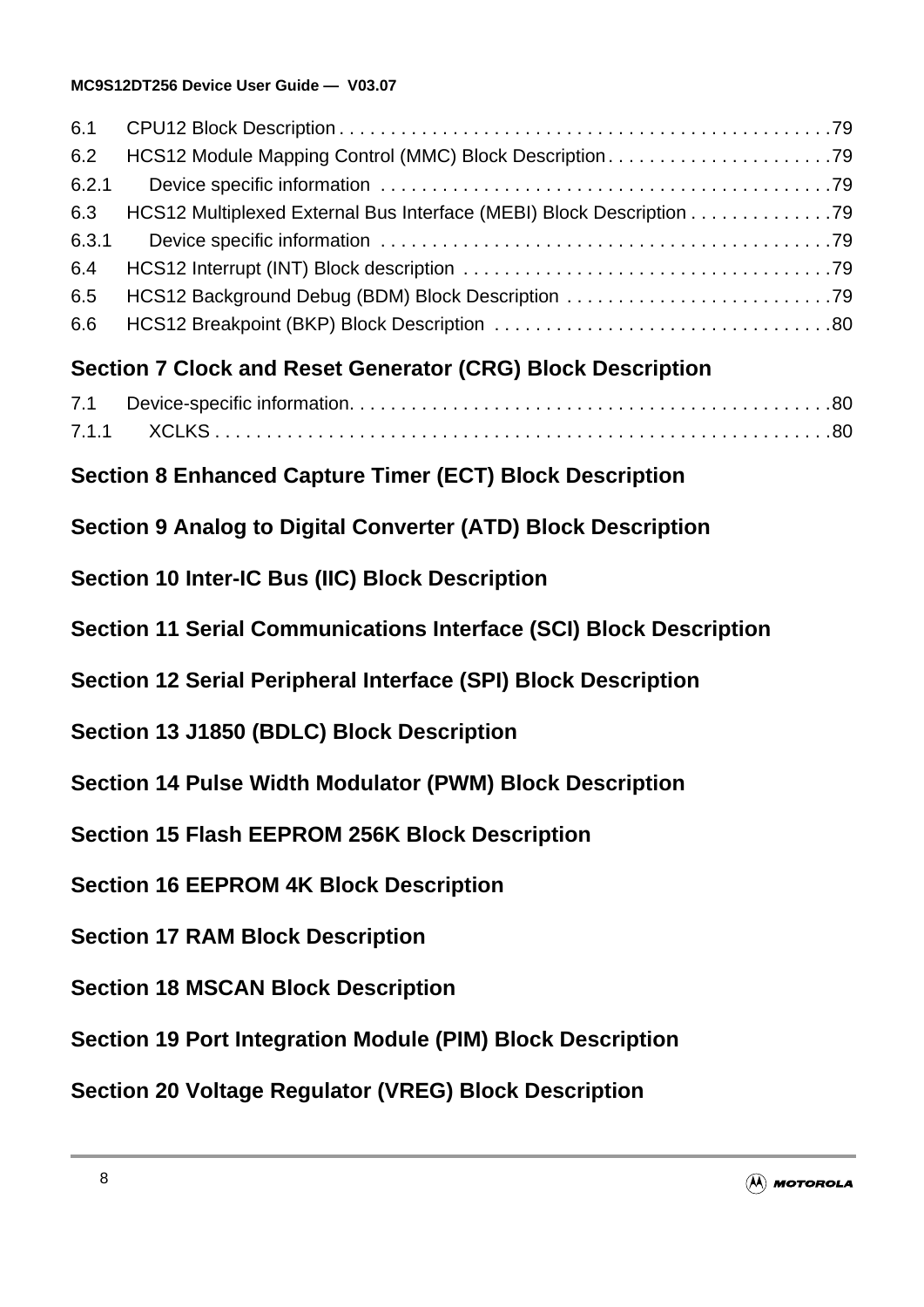# **[Appendix A Electrical Characteristics](#page-88-0)**

| A.1    |                                                  |
|--------|--------------------------------------------------|
| A.1.1  |                                                  |
| A.1.2  |                                                  |
| A.1.3  |                                                  |
| A.1.4  |                                                  |
| A.1.5  |                                                  |
| A.1.6  |                                                  |
| A.1.7  |                                                  |
| A.1.8  | Power Dissipation and Thermal Characteristics 93 |
| A.1.9  |                                                  |
| A.1.10 |                                                  |
| A.2    |                                                  |
| A.2.1  |                                                  |
| A.2.2  |                                                  |
| A.2.3  |                                                  |
| A.3    |                                                  |
| A.3.1  |                                                  |
| A.3.2  |                                                  |
| A.4    |                                                  |
| A.5    |                                                  |
| A.5.1  |                                                  |
| A.5.2  |                                                  |
| A.5.3  |                                                  |
| A.6    |                                                  |
| A.7    |                                                  |
| A.7.1  |                                                  |
| A.7.2  |                                                  |
| A.8    |                                                  |
| A.8.1  |                                                  |

# **[Appendix B Package Information](#page-126-0)**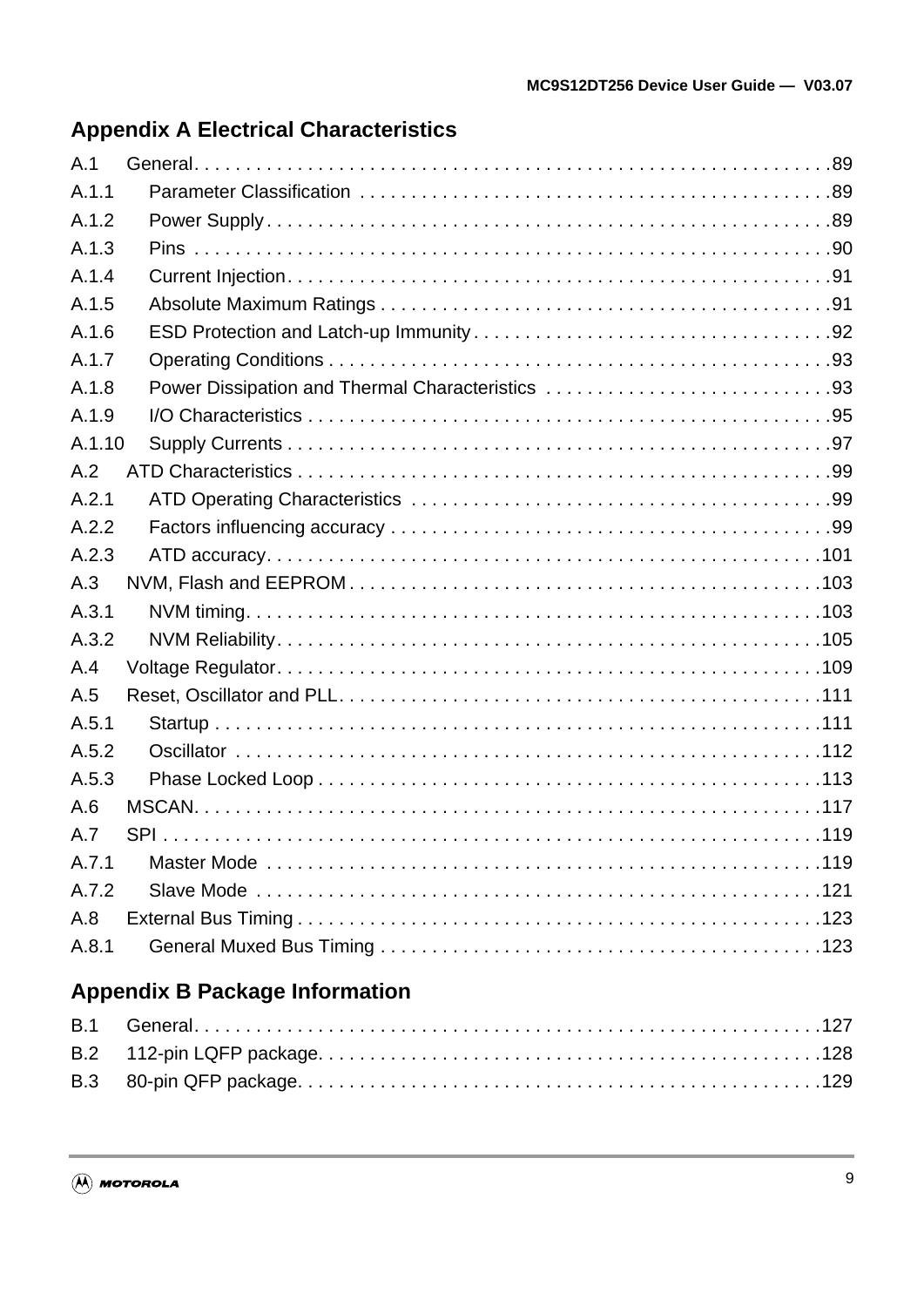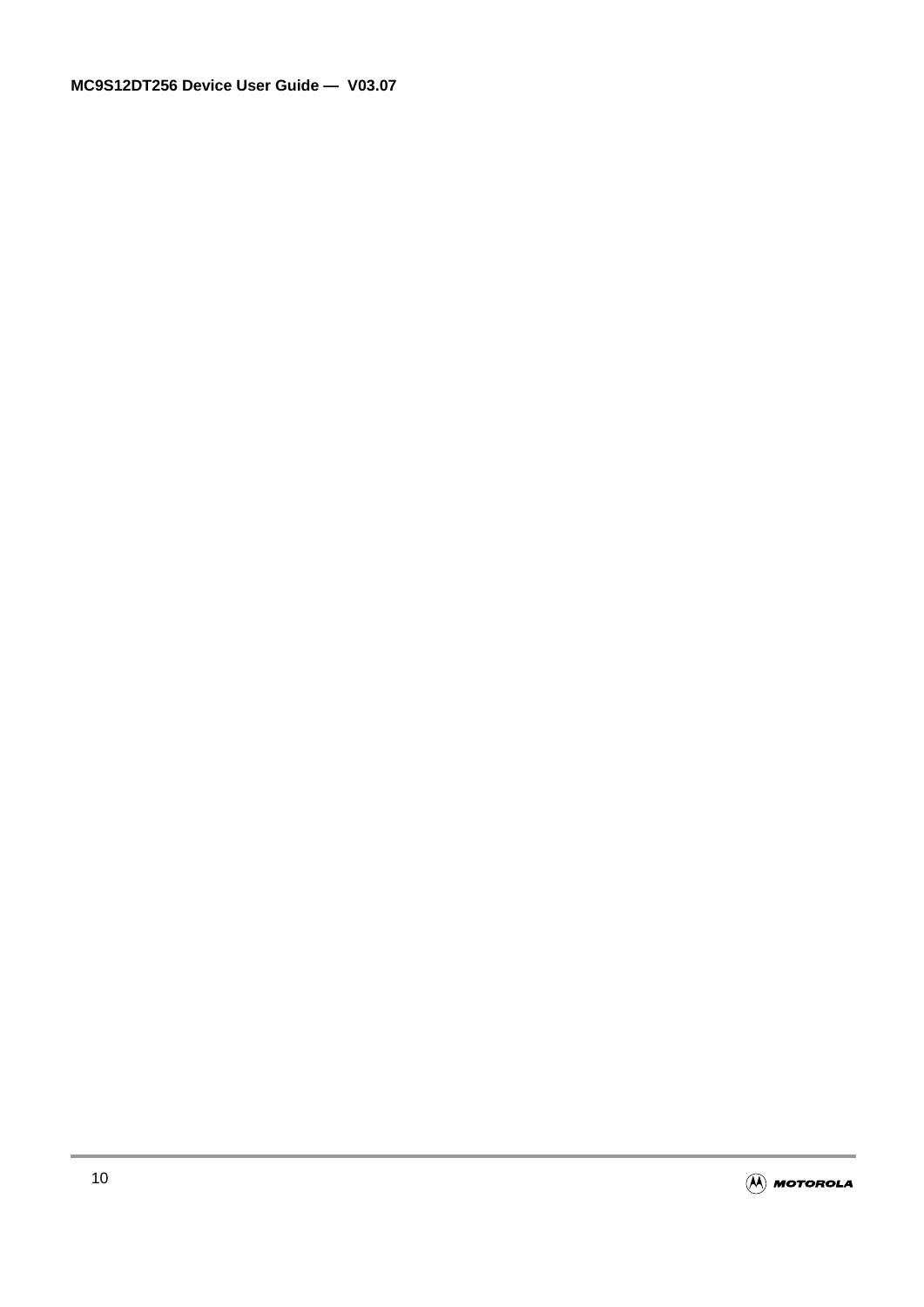# **List of Figures**

| Figure 0-1  |                                                           |
|-------------|-----------------------------------------------------------|
| Figure 1-1  |                                                           |
| Figure 1-2  |                                                           |
| Figure 2-1  |                                                           |
| Figure 2-2  | Pin Assignments in 80-pin QFP for MC9S12DJ256 53          |
| Figure 2-3  |                                                           |
| Figure 2-4  |                                                           |
| Figure 2-5  |                                                           |
| Figure 2-6  |                                                           |
| Figure 3-1  |                                                           |
| Figure 20-1 | Recommended PCB Layout for 112LQFP Colpitts Oscillator 84 |
| Figure 20-2 | Recommended PCB Layout for 80QFP Colpitts Oscillator 85   |
| Figure 20-3 | Recommended PCB Layout for 112LQFP Pierce Oscillator 86   |
| Figure 20-4 | Recommended PCB Layout for 80QFP Pierce Oscillator 87     |
| Figure A-1  |                                                           |
| Figure A-2  |                                                           |
| Figure A-3  |                                                           |
| Figure A-4  |                                                           |
| Figure A-5  |                                                           |
| Figure A-6  |                                                           |
| Figure A-7  |                                                           |
| Figure A-8  |                                                           |
| Figure A-9  |                                                           |
| Figure A-10 |                                                           |
| Figure B-1  | 112-pin LQFP mechanical dimensions (case no. 987) 128     |
| Figure B-2  | 80-pin QFP Mechanical Dimensions (case no. 841B) 129      |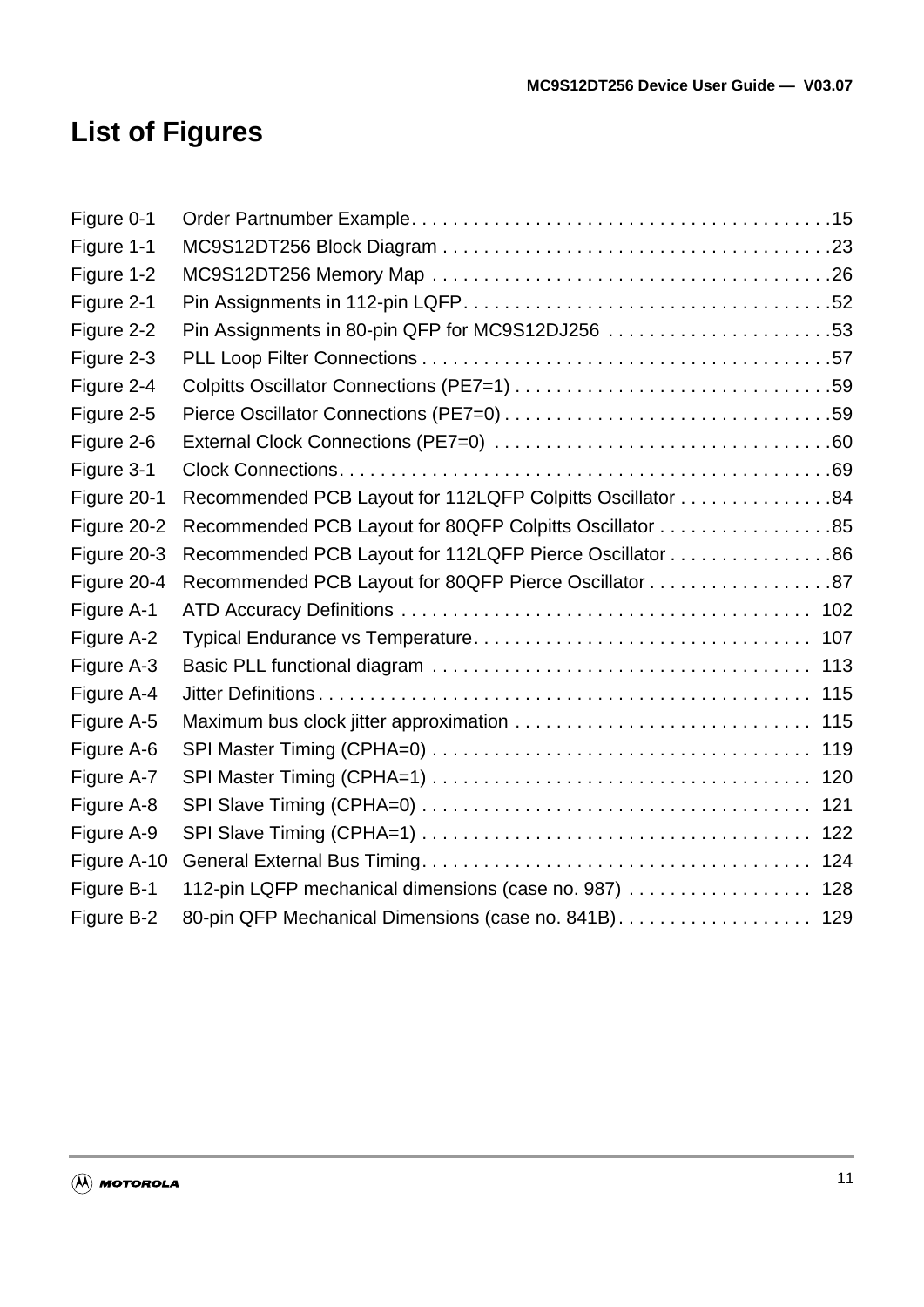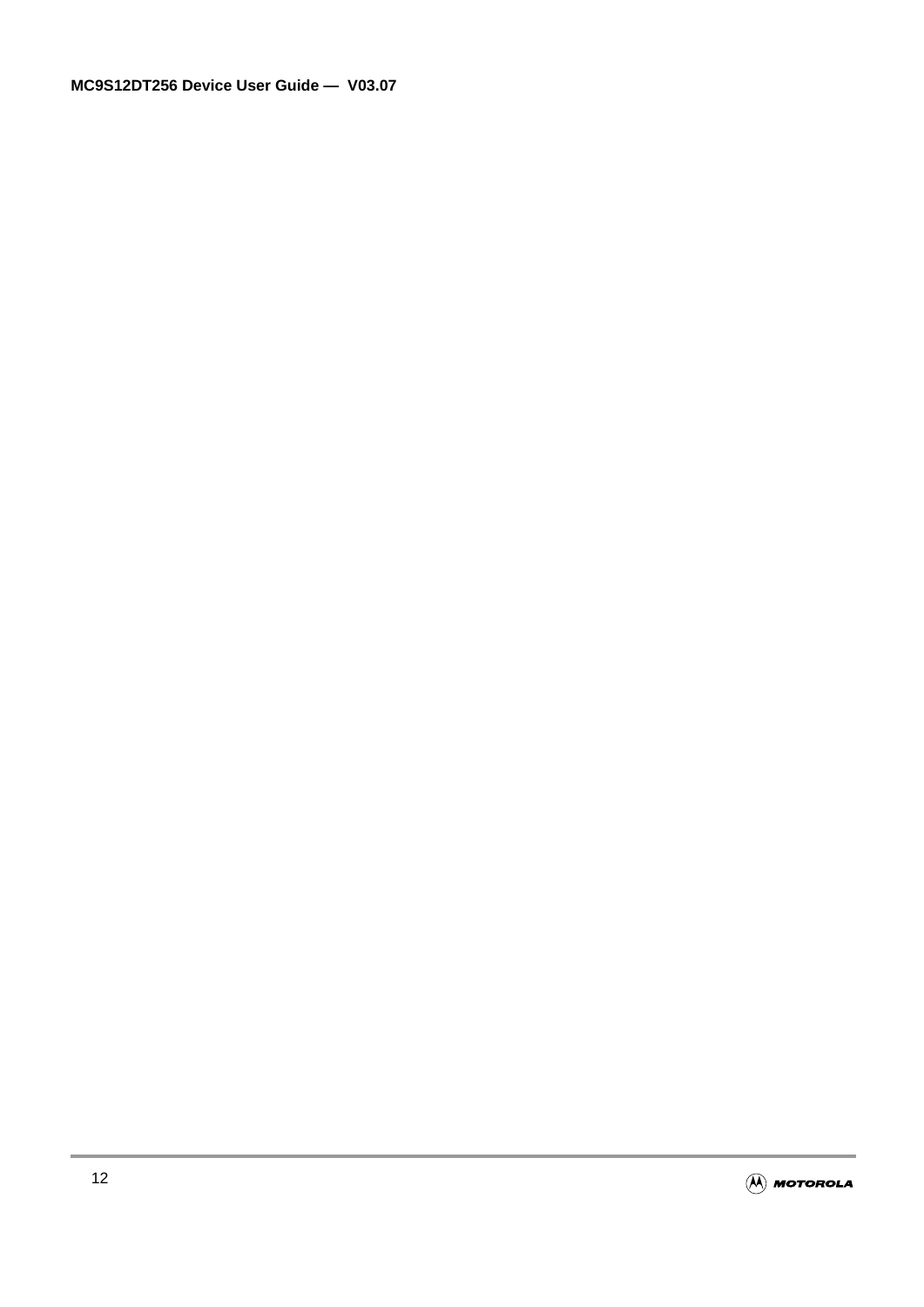# **List of Tables**

| Table 0-1  |                                                                  |  |
|------------|------------------------------------------------------------------|--|
| Table 0-2  |                                                                  |  |
| Table 0-3  |                                                                  |  |
| Table 1-1  |                                                                  |  |
| Table 1-2  | Detailed MSCAN Foreground Receive and Transmit Buffer Layout. 43 |  |
| Table 1-3  |                                                                  |  |
| Table 1-4  |                                                                  |  |
| Table 2-1  |                                                                  |  |
| Table 2-2  | MC9S12DP256 Power and Ground Connection Summary67                |  |
| Table 4-1  |                                                                  |  |
| Table 4-2  |                                                                  |  |
| Table 4-3  |                                                                  |  |
| Table 5-1  |                                                                  |  |
| Table A-1  |                                                                  |  |
| Table A-2  |                                                                  |  |
| Table A-3  |                                                                  |  |
| Table A-4  |                                                                  |  |
| Table A-5  |                                                                  |  |
| Table A-6  |                                                                  |  |
| Table A-7  |                                                                  |  |
| Table A-8  |                                                                  |  |
| Table A-9  |                                                                  |  |
| Table A-10 |                                                                  |  |
| Table A-11 |                                                                  |  |
|            |                                                                  |  |
|            | Table A-13 Voltage Regulator Recommended Load Capacitances 109   |  |
|            |                                                                  |  |
|            |                                                                  |  |
|            |                                                                  |  |
|            | Table A-17 MSCAN Wake-up Pulse Characteristics117                |  |
|            |                                                                  |  |
|            |                                                                  |  |
|            |                                                                  |  |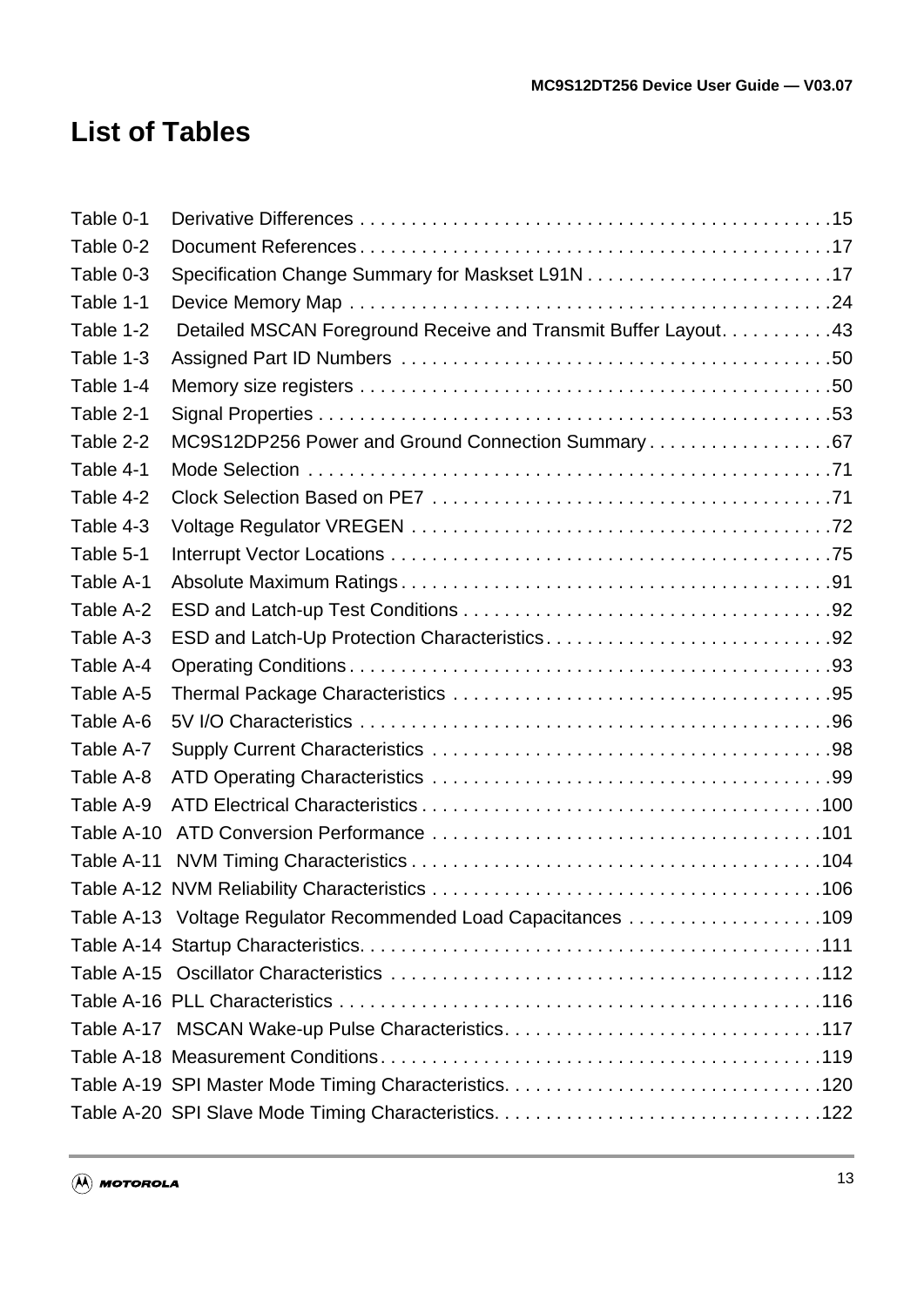|  |  | Table A-21 Expanded Bus Timing Characteristics 125 |  |
|--|--|----------------------------------------------------|--|
|--|--|----------------------------------------------------|--|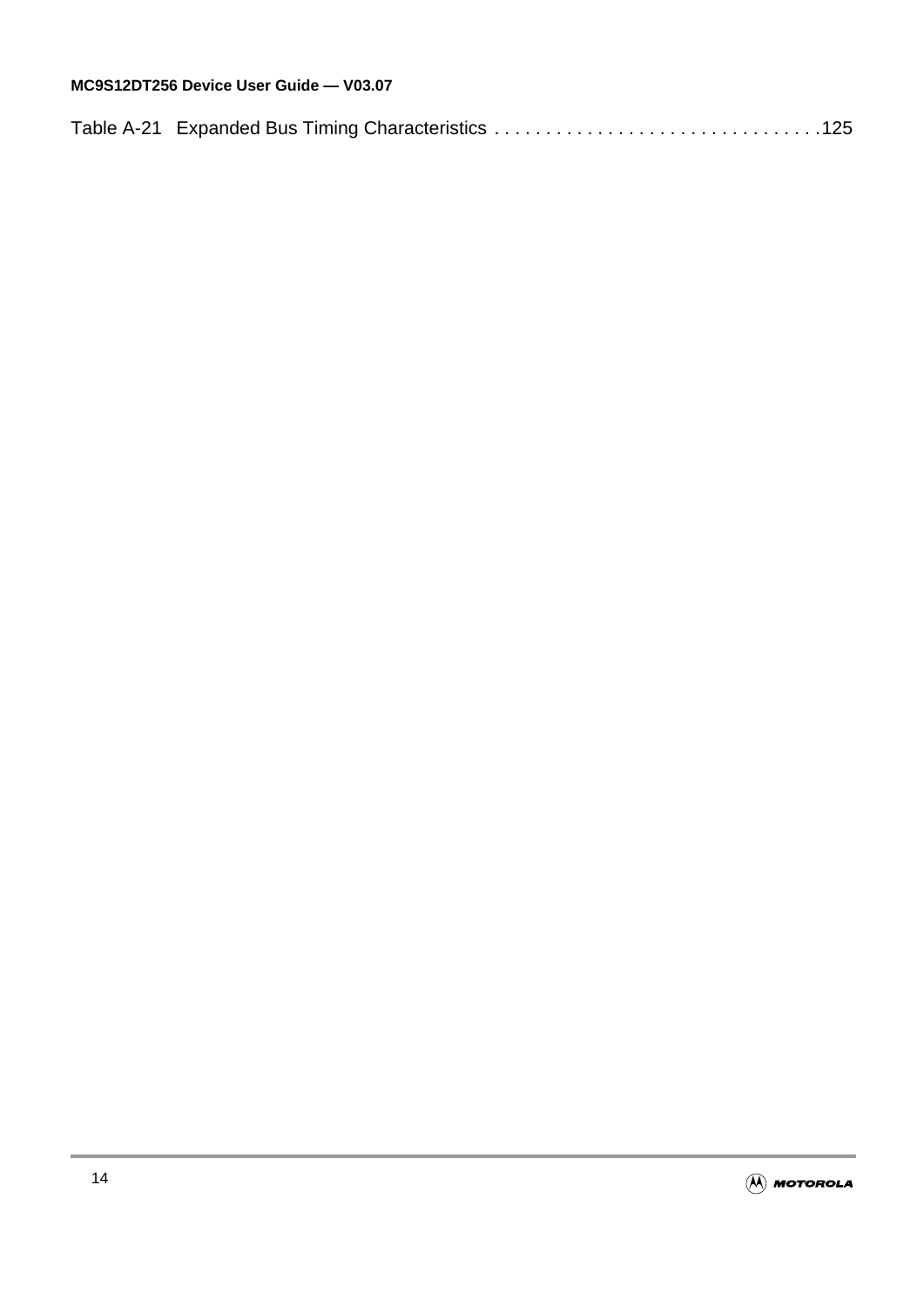# **Derivative Differences and Document References**

### **Derivative Differences**

**Table 0-1** shows the availability of peripheral modules on the various derivatives. For details about the compatibility within the MC9S12D-Family refer also to engineering bulletin EB386.

<span id="page-14-1"></span>

| <b>Generic</b><br>device | <b>MC9S12A256</b>                           | <b>MC9S12DT256</b>                          | <b>MC9S12DJ256</b>                          | <b>MC9S12DG256</b>                          |
|--------------------------|---------------------------------------------|---------------------------------------------|---------------------------------------------|---------------------------------------------|
| # of CANs                | $\Omega$                                    | 3                                           | $\overline{2}$                              | $\overline{2}$                              |
| CAN <sub>0</sub>         |                                             |                                             |                                             |                                             |
| CAN <sub>1</sub>         |                                             | ✓                                           |                                             |                                             |
| CAN4                     |                                             |                                             | ✓                                           |                                             |
| J1850/BDLC               |                                             |                                             |                                             |                                             |
| Package                  | 112 LQFP/80 QFP                             | 112 LQFP/80 QFP                             | 112 LQFP/80 QFP                             | 112 LQFP/80 QFP                             |
| Mask set                 | L91N/L01Y                                   | L91N/L01Y                                   | L91N/L01Y                                   | L91N/L01Y                                   |
| <b>Temp Options</b>      | C<br>M, V, C                                |                                             | M, V, C                                     | M, V, C                                     |
| Package<br>Code          | PV/FU                                       | PV/FU                                       | <b>PV/FU</b>                                | <b>PV/FU</b>                                |
| <b>Notes</b>             | An errata exists<br>contact Sales<br>Office | An errata exists<br>contact Sales<br>Office | An errata exists<br>contact Sales<br>Office | An errata exists<br>contact Sales<br>Office |

### **Table 0-1 Derivative Differences**

The following figure provides an ordering number example for the MC9S12H-Family devices.

<span id="page-14-0"></span>

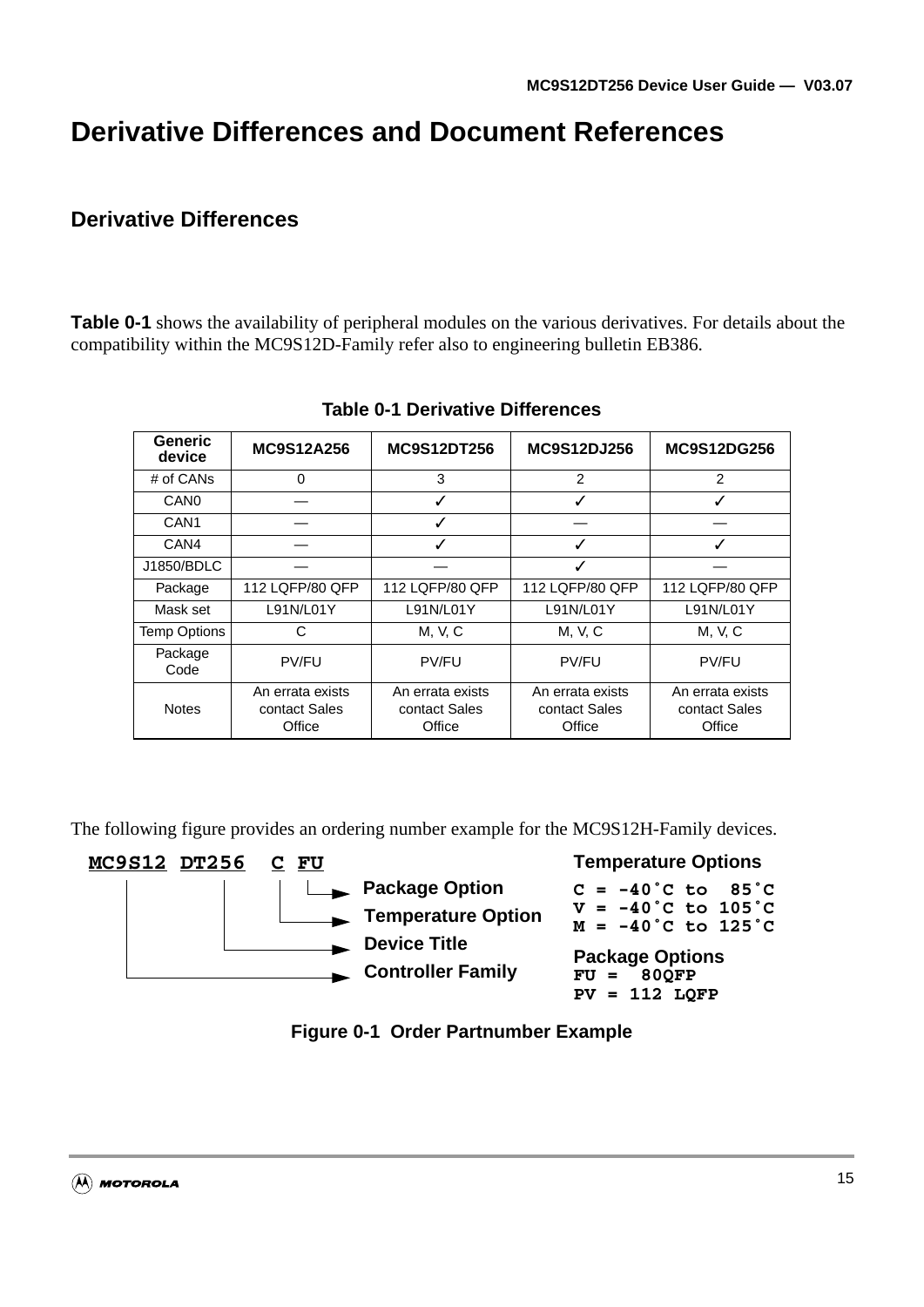The following items should be considered when using a derivative (**Table 0-1**):

- **Registers**
	- Do not write or read CAN0 registers (after reset: address range \$0140 \$017F), if using a derivative without CAN0.
	- Do not write or read CAN1registers (after reset: address range \$0180 \$01BF), if using a derivative without CAN1.
	- Do not write or read CAN4 registers (after reset: address range \$0280 \$02BF), if using a derivative without CAN4.
	- Do not write or read BDLC registers (after reset: address range \$00E8 \$00EF), if using a derivative without BDLC.

**• Interrupts**

- Fill the four CAN0 interrupt vectors (\$FFB0 \$FFB7) according to your coding policies for unused interrupts, if using a derivative without CAN0.
- Fill the four CAN1 interrupt vectors (\$FFA8 \$FFAF) according to your coding policies for unused interrupts, if using a derivative without CAN1.
- Fill the four CAN4 interrupt vectors (\$FF90 \$FF97) according to your coding policies for unused interrupts, if using a derivative without CAN4.
- Fill the BDLC interrupt vector (\$FFC2, \$FFC3) according to your coding policies for unused interrupts, if using a derivative without BDLC.

### **• Ports**

- The CAN0 pin functionality (TXCAN0, RXCAN0) is not available on port PJ7, PJ6, PM5, PM4, PM3, PM2, PM1 and PM0, if using a derivative without CAN0.
- The CAN1 pin functionality (TXCAN1, RXCAN1) is not available on port PM3 and PM2, if using a derivative without CAN1.
- The CAN4 pin functionality (TXCAN4, RXCAN4) is not available on port PJ7, PJ6, PM5, PM7, PM6, PM5 and PM4, if using a derivative without CAN0.
- The BDLC pin functionality (TXB, RXB) is not available on port PM1 and PM0, if using a derivative without BDLC.
- Do not write MODRR1 and MODRR0 bits of Module Routing Register (PIM\_9DP256 Block Guide), if using a derivative without CAN0.
- Do not write MODRR3 and MODRR2 bits of Module Routing Register (PIM\_9DP256 Block Guide), if using a derivative without CAN4.

### **Document References**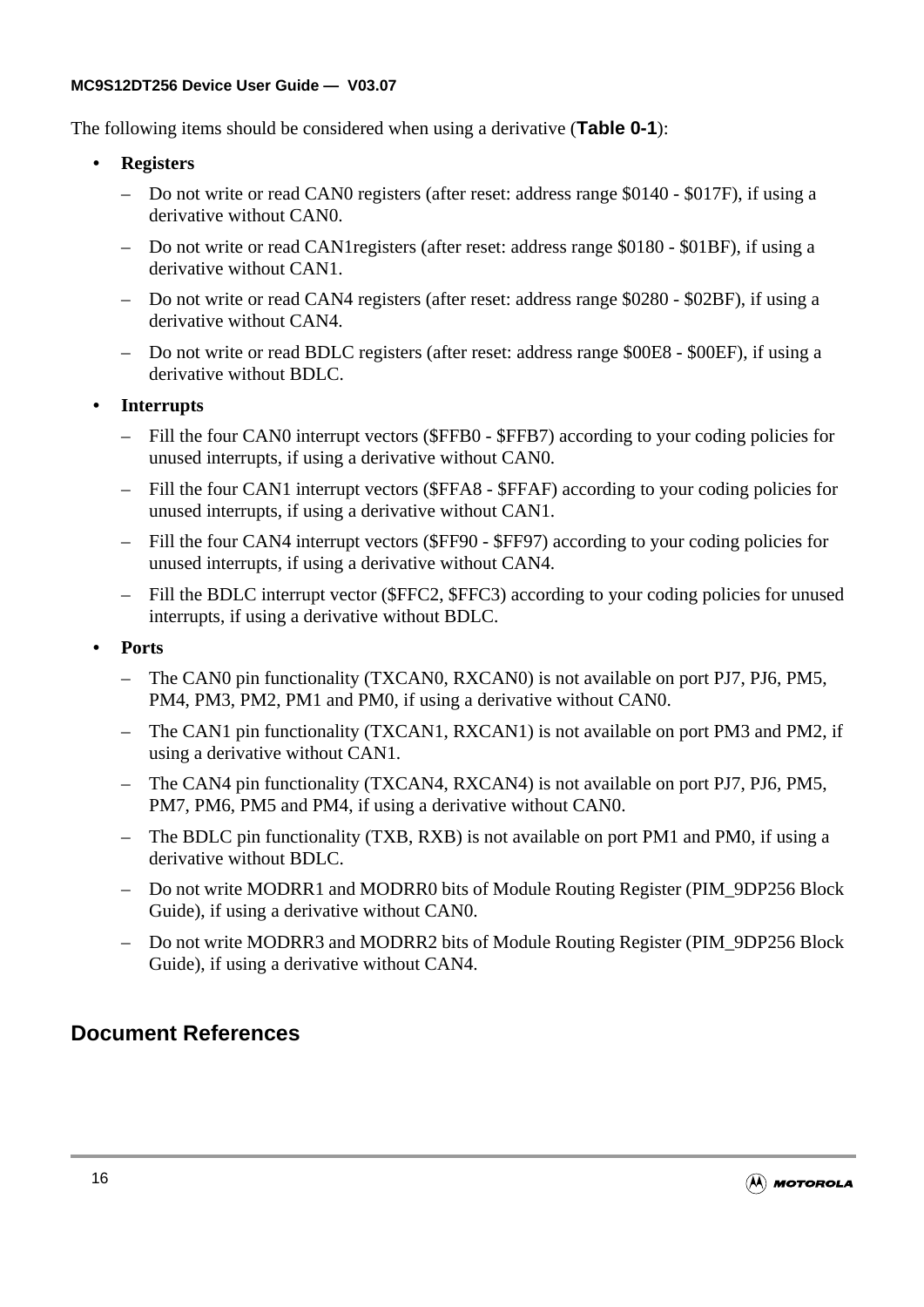The Device Guide provides information about the MC9S12DT256 device made up of standard HCS12 blocks and the HCS12 processor core.

This document is part of the customer documentation. A complete set of device manuals also includes the HCS12 Core User Guide and all the individual Block Guides of the implemented modules. In a effort to reduce redundancy all module specific information is located only in the respective Block Guide. If applicable, special implementation details of the module are given in the block description sections of this document.

See **[Table 0-2](#page-16-0)** for names and versions of the referenced documents throughout the Device User Guide.

<span id="page-16-0"></span>

| <b>User Guide</b>                                                          | <b>Version</b>   | <b>Document Order Number</b> |
|----------------------------------------------------------------------------|------------------|------------------------------|
| CPU12 Reference Manual                                                     | V <sub>04</sub>  | CPU12RM/AD                   |
| HCS12 Multiplexed External Bus Interface (MEBI) Block Guide                | V <sub>03</sub>  | S12MEBIV3/D                  |
| HCS12 Module Mapping Control (MMC) Block Guide                             | V <sub>04</sub>  | S12MMCV4/D                   |
| HCS12 Interrupt (INT) Block Guide                                          | V <sub>01</sub>  | S12INTV1/D                   |
| HCS12 Background Debug (BDM) Block Guide                                   | V <sub>04</sub>  | S12BDMV4/D                   |
| HCS12 Breakpoint (BKP) Block Guide                                         | V <sub>01</sub>  | S12BKPV1/D                   |
| Clock and Reset Generator (CRG) Block User Guide                           | V <sub>04</sub>  | S12CRGV4/D                   |
| Enhanced Capture Timer (ECT_16B8C) Block User Guide                        | V <sub>01</sub>  | S12ECT16B8CV1/D              |
| Analog to Digital Converter 10 Bit 8 Channels (ATD_10B8C) Block User Guide | V <sub>02</sub>  | S12ATD10B8CV2/D              |
| Inter IC Bus (IIC) Block User Guide                                        | V <sub>02</sub>  | S12IICV2/D                   |
| Asynchronous Serial Interface (SCI) Block User Guide                       | V <sub>02</sub>  | S12SCIV2/D                   |
| Serial Peripheral Interface (SPI) Block User Guide                         | V <sub>03</sub>  | S12SPIV3/D                   |
| Pulse Width Modulator 8 Bit 8 Channel (PWM_8B8C) Block User Guide          | V <sub>01</sub>  | S12PWM8B8CV1/D               |
| 256 K Byte Flash (FTS256K) Block User Guide                                | V <sub>03</sub>  | S12FTS256KV3/D               |
| 4K Byte EEPROM (EETS4K) Block User Guide                                   | V <sub>02</sub>  | S12EETS4KV2/D                |
| Byte Level Data Link Controller -J1850 (BDLC) Block User Guide             | V <sub>0</sub> 1 | S12BDLCV1/D                  |
| Motorola Scalable CAN (MSCAN) Block User Guide                             | V <sub>02</sub>  | S12MSCANV2/D                 |
| Voltage Regulator (VREG) Block User Guide                                  | V <sub>01</sub>  | S12VREGV1/D                  |
| Port Integration Module (PIM_9DP256) Block User Guide                      | V <sub>03</sub>  | S12PIM9DP256V3/D             |
| Oscillator (OSC) Block Guide                                               | V <sub>02</sub>  | S12OSCV2/D                   |

**Table 0-2 Document References**

<span id="page-16-1"></span>**[Table 0-3](#page-16-1)** shows the Specification Change Summary for Maskset L91N.

**Table 0-3 Specification Change Summary for Maskset L91N**

| <b>Block</b>      | <b>Spec Change</b>                                                                                                        |
|-------------------|---------------------------------------------------------------------------------------------------------------------------|
| MCU_9DT256        | removed CAN2 and CAN3                                                                                                     |
| <b>HCS12 V1.5</b> | The Background Debug Module includes an Acknowledge Protocol (two<br>additional hardware commands ACK_ENABLE/ACK_DISABLE) |
| <b>HCS12 V1.5</b> | The state of PK7/ROMCTL is latched into ROMON Bit during RESET into<br>Emulation Mode or Normal Expanded Mode             |
| CRG               | Maskset includes an additional Pierce Oscillator                                                                          |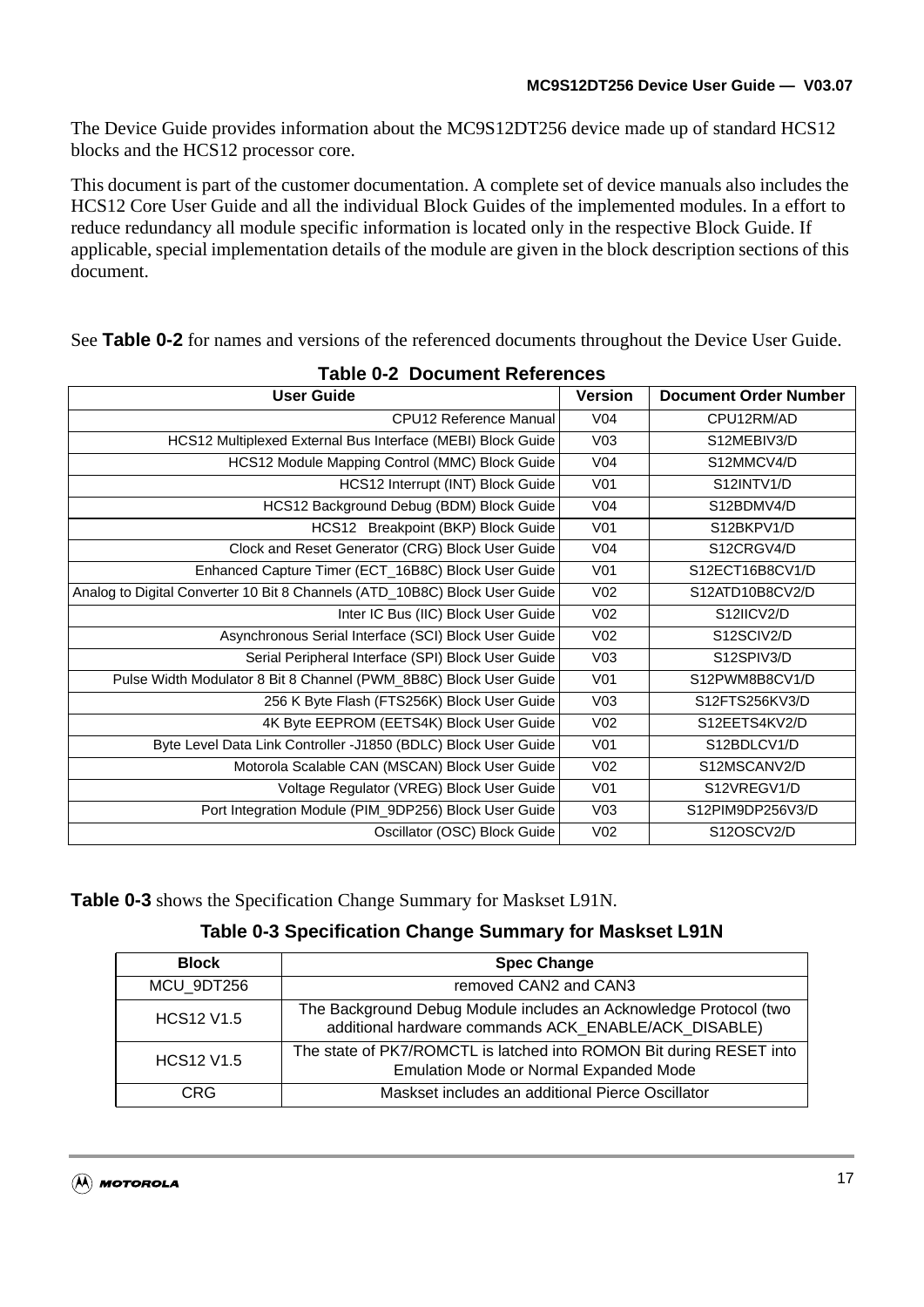| <b>Block</b>      | <b>Spec Change</b>                                         |
|-------------------|------------------------------------------------------------|
| EETS4K/FTS256K    | <b>Reliability Specification for Non Volatile Memories</b> |
| <b>PIM 9DP256</b> | CANO can be routed to PORTJ                                |

# **Table 0-3 Specification Change Summary for Maskset L91N**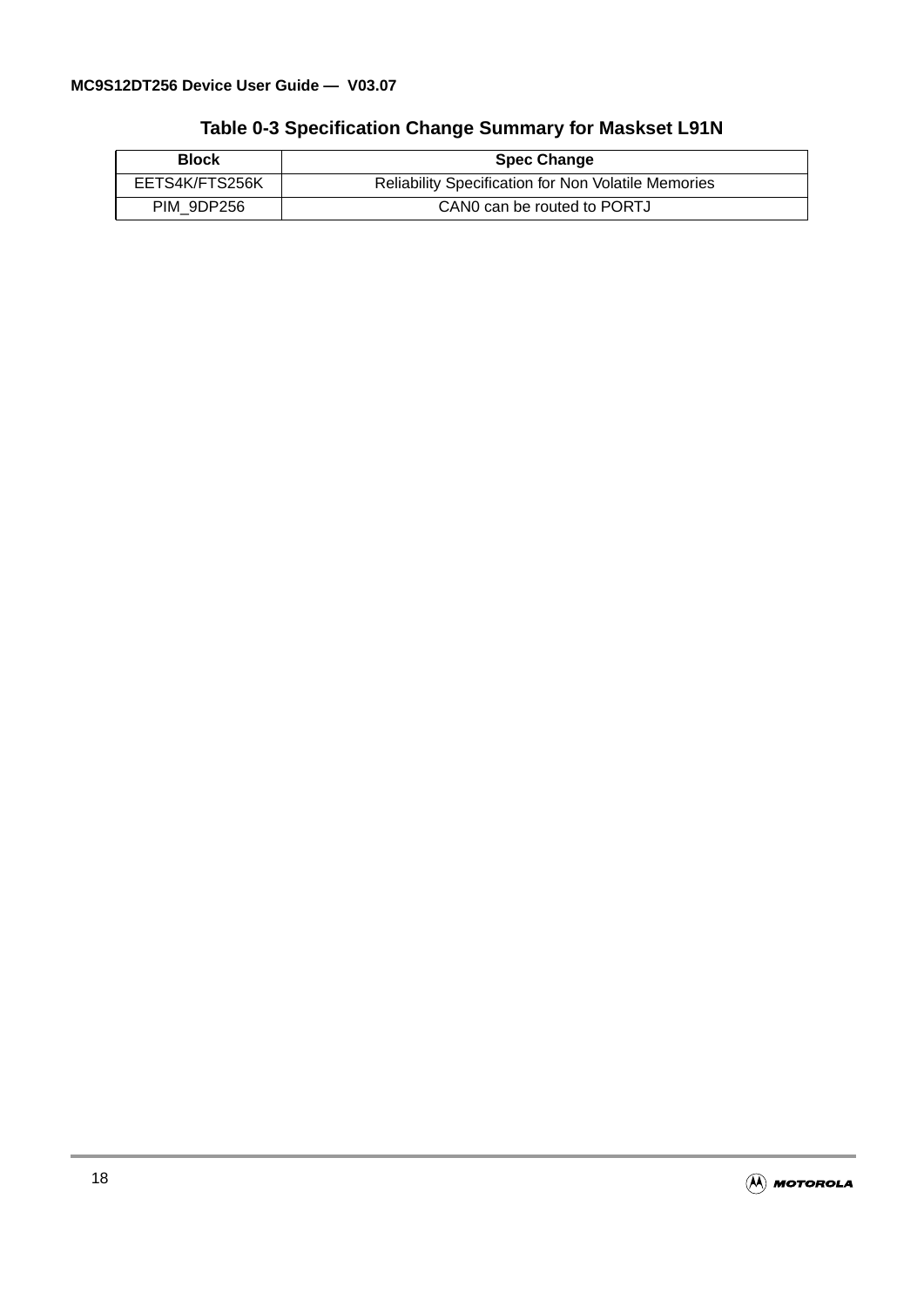# <span id="page-18-0"></span>**Section 1 IntroductionMC9S12DT256**

# <span id="page-18-1"></span>**1.1 Overview**

The MC9S12DT256 microcontroller unit (MCU) is a 16-bit device composed of standard on-chip peripherals including a 16-bit central processing unit (HCS12 CPU), 256K bytes of Flash EEPROM, 12K bytes of RAM, 4K bytes of EEPROM, two asynchronous serial communications interfaces (SCI), three serial peripheral interfaces (SPI), an 8-channel IC/OC enhanced capture timer, two 8-channel, 10-bit analog-to-digital converters (ADC), an 8-channel pulse-width modulator (PWM), a digital Byte Data Link Controller (BDLC), 29 discrete digital I/O channels (Port A, Port B, Port K and Port E), 20 discrete digital I/O lines with interrupt and wakeup capability, three CAN 2.0 A, B software compatible modules (MSCAN12), and an Inter-IC Bus. The MC9S12DT256 has full 16-bit data paths throughout. However, the external bus can operate in an 8-bit narrow mode so single 8-bit wide memory can be interfaced for lower cost systems. The inclusion of a PLL circuit allows power consumption and performance to be adjusted to suit operational requirements.

# <span id="page-18-2"></span>**1.2 Features**

- HCS12 Core
	- 16-bit HCS12 CPU
		- i. Upward compatible with M68HC11 instruction set
		- ii. Interrupt stacking and programmer's model identical to M68HC11
		- iii.Instruction queue
		- iv. Enhanced indexed addressing
	- MEBI (Multiplexed External Bus Interface)
	- MMC (Module Mapping Control)
	- INT (Interrupt control)
	- BKP (Breakpoints)
	- BDM (Background Debug Mode)
- CRG
	- Low current Colpitts or Pierce oscillator
	- PLL
	- COP watchdog
	- Real time interrupt
	- Clock Monitor
- 8-bit and 4-bit ports with interrupt functionality
	- Digital filtering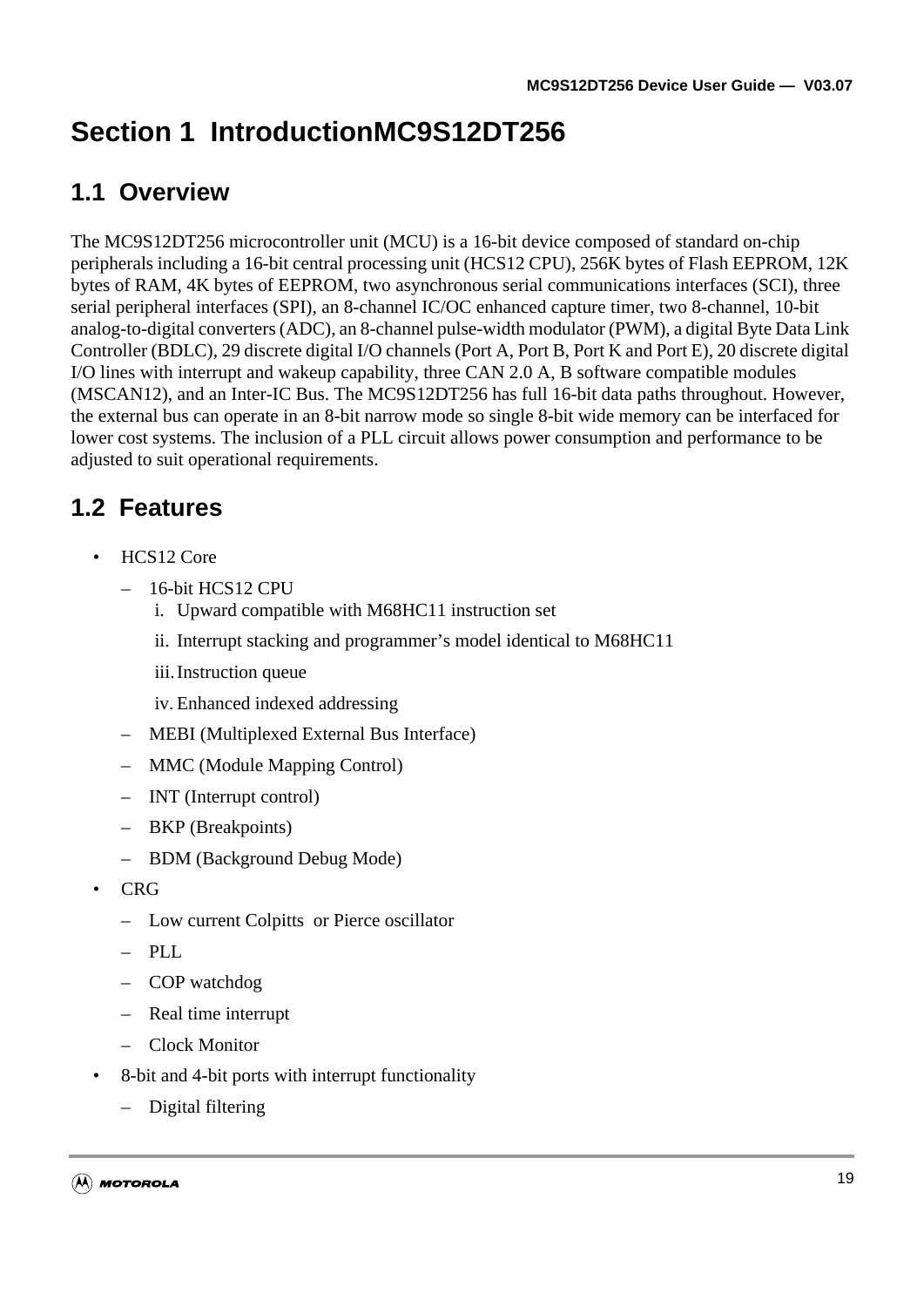- Programmable rising or falling edge trigger
- Memory
	- 256K Flash EEPROM
	- 4K byte EEPROM
	- 12K byte RAM
- Two 8-channel Analog-to-Digital Converters
	- 10-bit resolution
	- External conversion trigger capability
- Three 1M bit per second, CAN 2.0 A, B software compatible modules
	- Five receive and three transmit buffers
	- Flexible identifier filter programmable as 2 x 32 bit, 4 x 16 bit or 8 x 8 bit
	- Four separate interrupt channels for Rx, Tx, error and wake-up
	- Low-pass filter wake-up function
	- Loop-back for self test operation
- Enhanced Capture Timer
	- 16-bit main counter with 7-bit prescaler
	- 8 programmable input capture or output compare channels
	- Four 8-bit or two 16-bit pulse accumulators
- 8 PWM channels
	- Programmable period and duty cycle
	- 8-bit 8-channel or 16-bit 4-channel
	- Separate control for each pulse width and duty cycle
	- Center-aligned or left-aligned outputs
	- Programmable clock select logic with a wide range of frequencies
	- Fast emergency shutdown input
	- Usable as interrupt inputs
- Serial interfaces
	- Two asynchronous Serial Communications Interfaces (SCI)
	- Three Synchronous Serial Peripheral Interface (SPI)
- Byte Data Link Controller (BDLC)
	- SAE J1850 Class B Data Communications Network Interface Compatible and ISO Compatible for Low-Speed (<125 Kbps) Serial Data Communications in Automotive Applications
- Inter-IC Bus (IIC)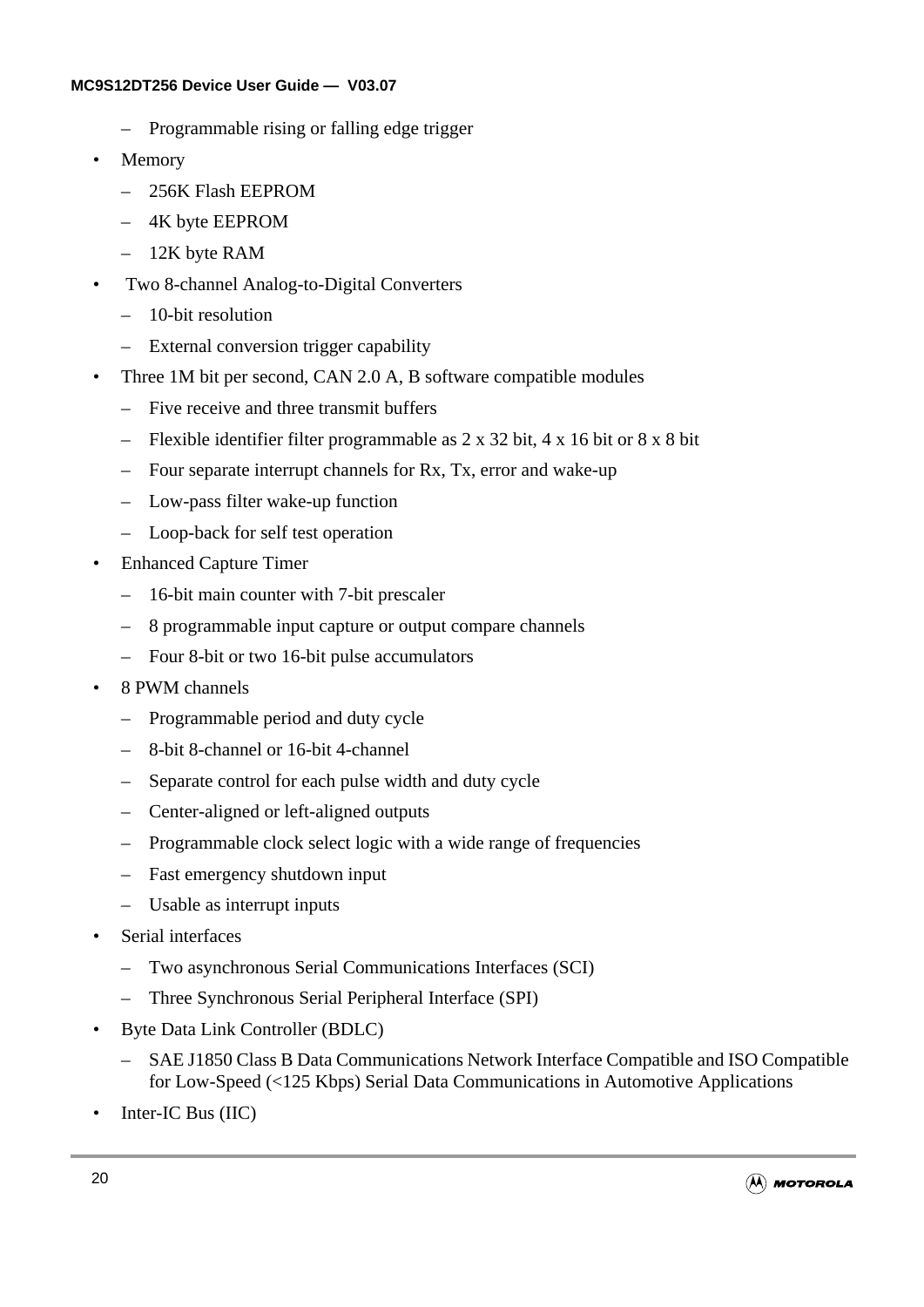- Compatible with I2C Bus standard
- Multi-master operation
- Software programmable for one of 256 different serial clock frequencies
- 112-Pin LQFP package
	- I/O lines with 5V input and drive capability
	- 5V A/D converter inputs
	- Operation at 50MHz equivalent to 25MHz Bus Speed
	- Development support
	- Single-wire background debug™ mode (BDM)
	- On-chip hardware breakpoints

# <span id="page-20-0"></span>**1.3 Modes of Operation**

User modes

- Normal and Emulation Operating Modes
	- Normal Single-Chip Mode
	- Normal Expanded Wide Mode
	- Normal Expanded Narrow Mode
	- Emulation Expanded Wide Mode
	- Emulation Expanded Narrow Mode
- Special Operating Modes
	- Special Single-Chip Mode with active Background Debug Mode
	- Special Test Mode (**Motorola use only**)
	- Special Peripheral Mode (**Motorola use only**)

### Low power modes

- Stop Mode
- Pseudo Stop Mode
- Wait Mode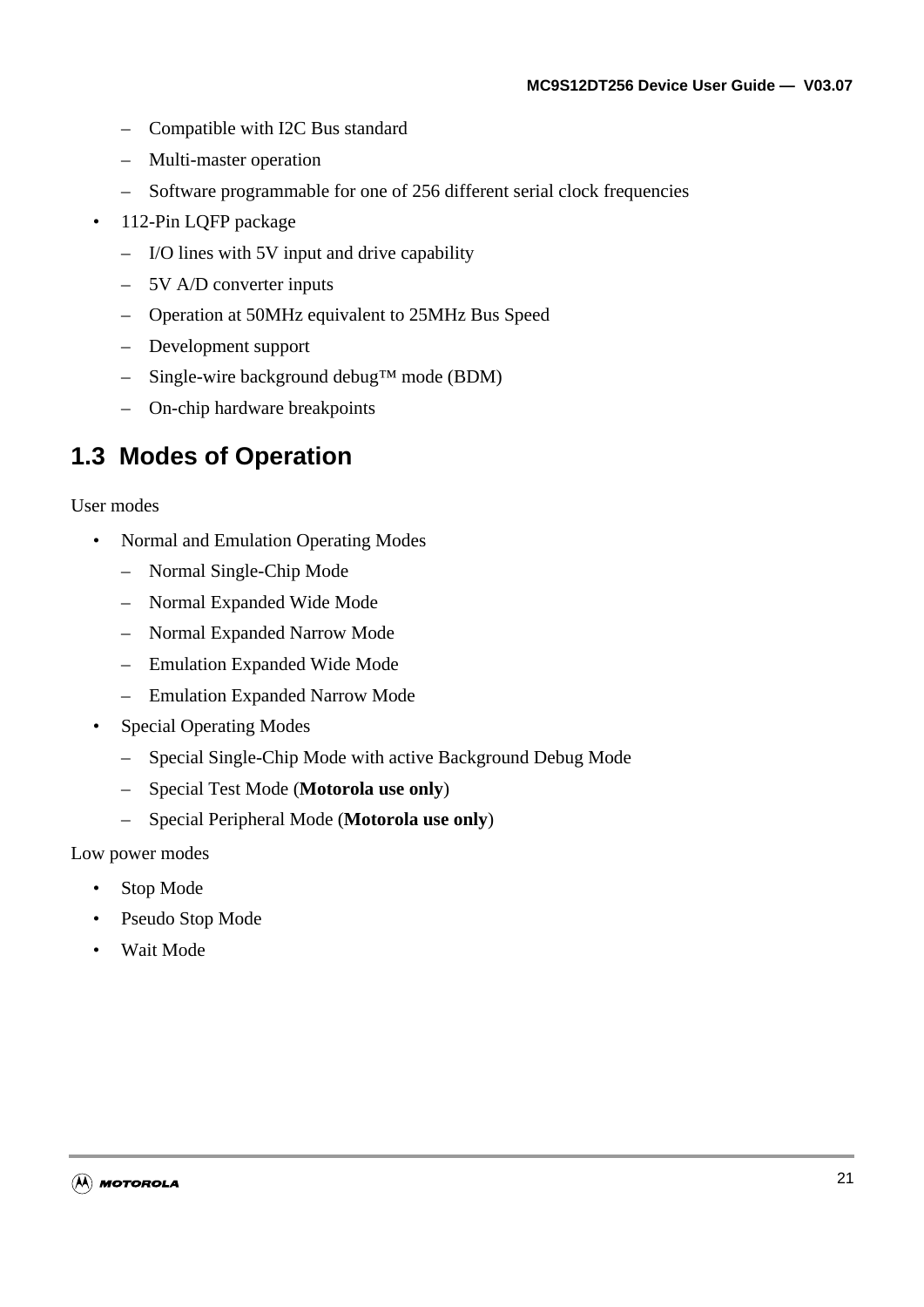# <span id="page-21-0"></span>**1.4 Block Diagram**

**[Figure 1-1](#page-22-0)** shows a block diagram of the MC9S12DT256 device.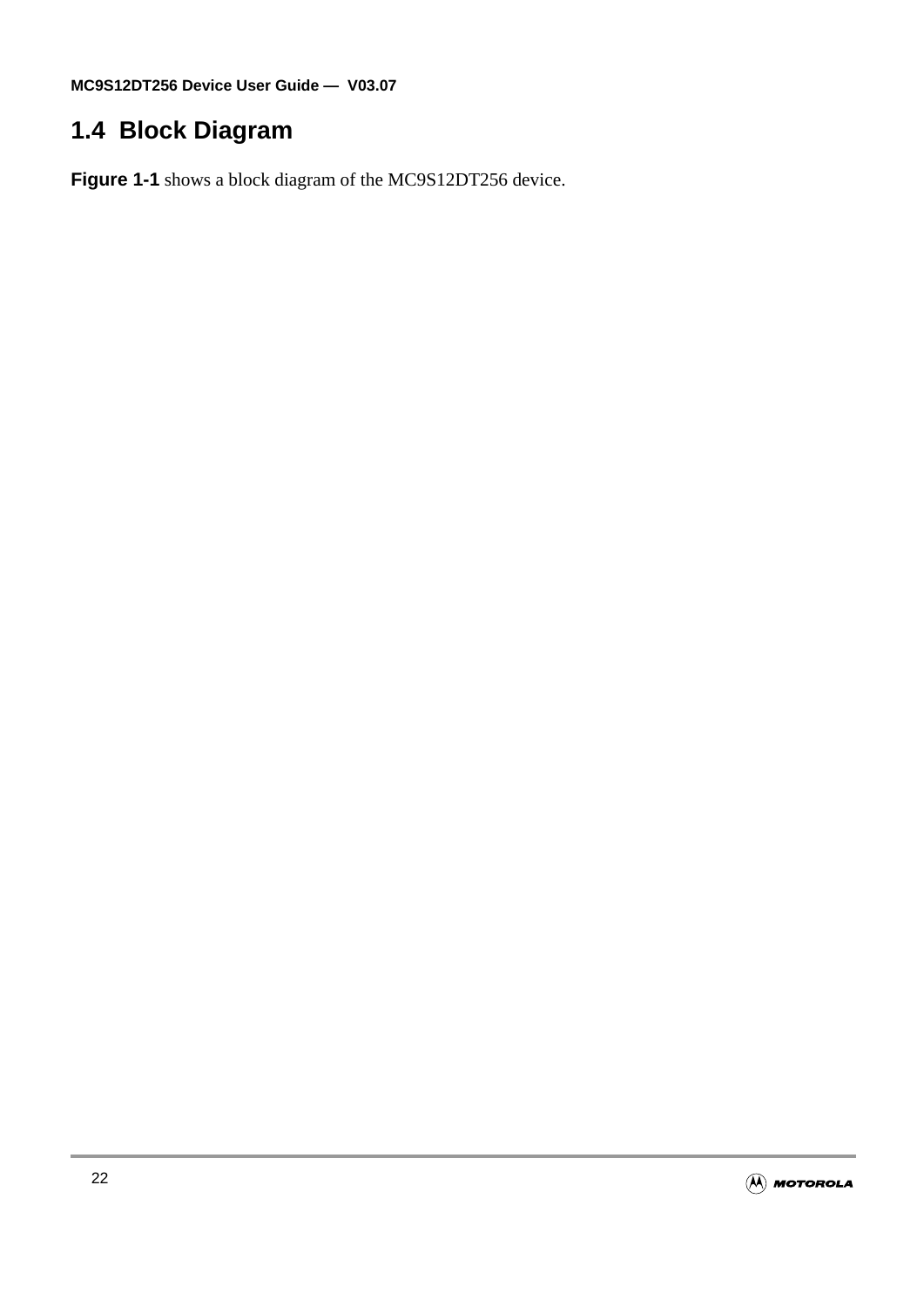<span id="page-22-0"></span>

**Figure 1-1 MC9S12DT256 Block Diagram**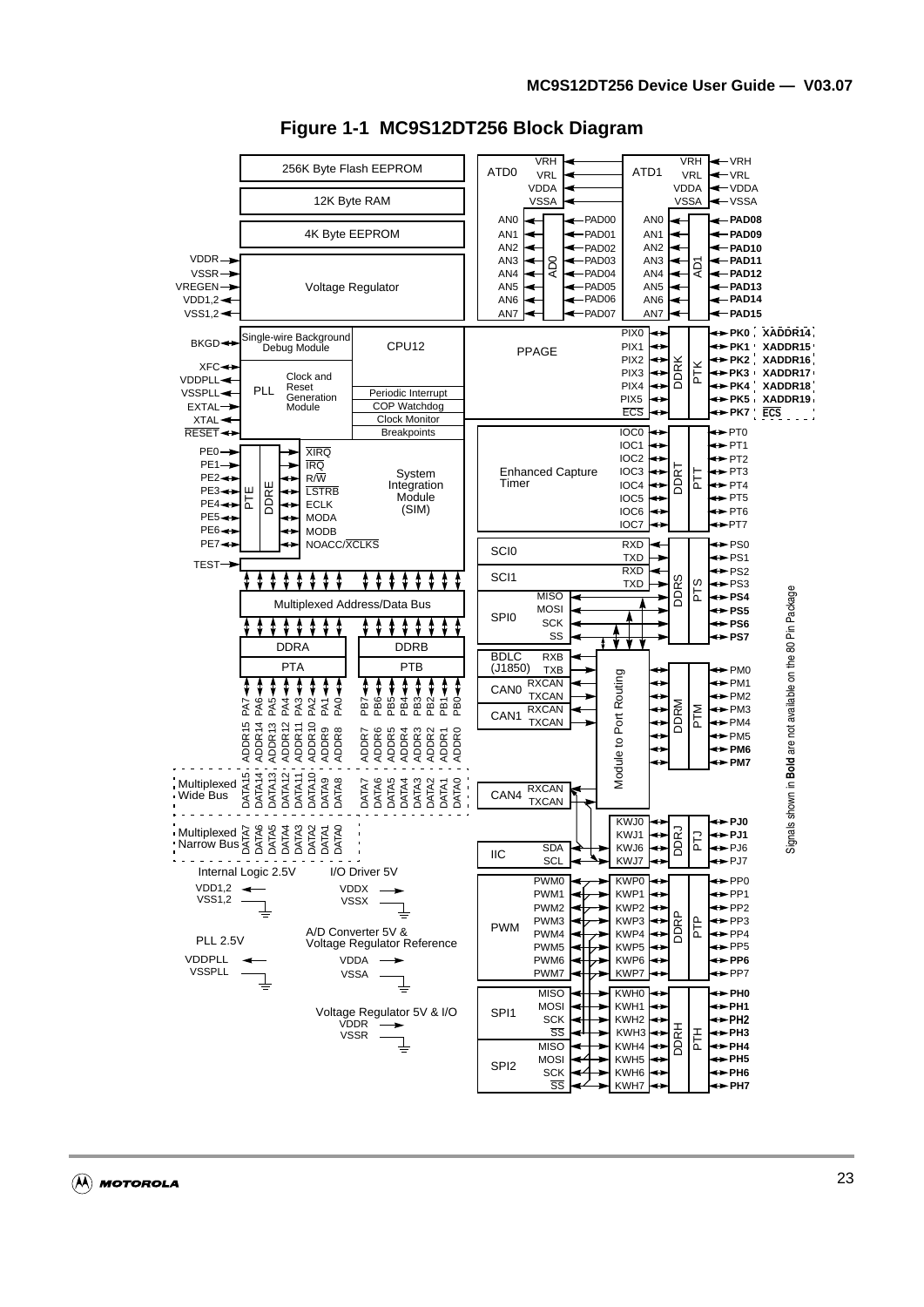# <span id="page-23-0"></span>**1.5 Device Memory Map**

<span id="page-23-1"></span>**[Table 1-1](#page-23-1)** and **[Figure 1-2](#page-25-0)** show the device memory map of the MC9S12DT256 after reset. Note that after reset the bottom 1k of the EEPROM (\$0000 - \$03FF) are hidden by the register space.

| <b>Address</b>  | <b>Module</b>                                        | Size<br>(Bytes) |
|-----------------|------------------------------------------------------|-----------------|
| $$0000 - $0017$ | CORE (Ports A, B, E, Modes, Inits, Test)             | 24              |
| $$0018 - $0019$ | Reserved                                             | $\overline{2}$  |
| $$001A - $001B$ | Device ID register (PARTID)                          | $\overline{c}$  |
| \$001C - \$001F | CORE (MEMSIZ, IRQ, HPRIO)                            | 4               |
| $$0020 - $0027$ | Reserved                                             | 8               |
| \$0028 - \$002F | CORE (Background Debug Mode)                         | 8               |
| $$0030 - $0033$ | CORE (PPAGE, Port K)                                 | 4               |
| \$0034 - \$003F | Clock and Reset Generator (PLL, RTI, COP)            | 12              |
| \$0040 - \$007F | Enhanced Capture Timer 16-bit 8 channels             | 64              |
| \$0080 - \$009F | Analog to Digital Converter 10-bit 8 channels (ATD0) | 32              |
| \$00A0 - \$00C7 | Pulse Width Modulator 8-bit 8 channels (PWM)         | 40              |
| \$00C8 - \$00CF | Serial Communications Interface (SCI0)               | 8               |
| \$00D0 - \$00D7 | Serial Communications Interface (SCI1)               | 8               |
| \$00D8 - \$00DF | Serial Peripheral Interface (SPI0)                   | 8               |
| \$00E0 - \$00E7 | Inter IC Bus                                         | 8               |
| \$00E8 - \$00EF | Byte Data Link Controller (BDLC)                     | 8               |
| \$00F0 - \$00F7 | Serial Peripheral Interface (SPI1)                   | 8               |
| \$00F8 - \$00FF | Serial Peripheral Interface (SPI2)                   | 8               |
| \$0100-\$010F   | <b>Flash Control Register</b>                        | 16              |
| $$0110 - $011B$ | <b>EEPROM Control Register</b>                       | 12              |
| \$011C - \$011F | Reserved                                             | 4               |
| \$0120 - \$013F | Analog to Digital Converter 10-bit 8 channels (ATD1) | 32              |
| \$0140 - \$017F | Motorola Scalable Can (CAN0)                         | 64              |
| \$0180 - \$01BF | Motorola Scalable Can (CAN1)                         | 64              |
| \$01C0 - \$01FF | Reserved                                             | 64              |
| \$0200 - \$023F | Reserved                                             | 64              |
| \$0240 - \$027F | Port Integration Module (PIM)                        | 64              |
| \$0280 - \$02BF | Motorola Scalable Can (CAN4)                         | 64              |
| \$02C0 - \$03FF | Reserved                                             | 320             |
| \$0000 - \$0FFF | <b>EEPROM</b> array                                  | 4096            |

**Table 1-1 Device Memory Map**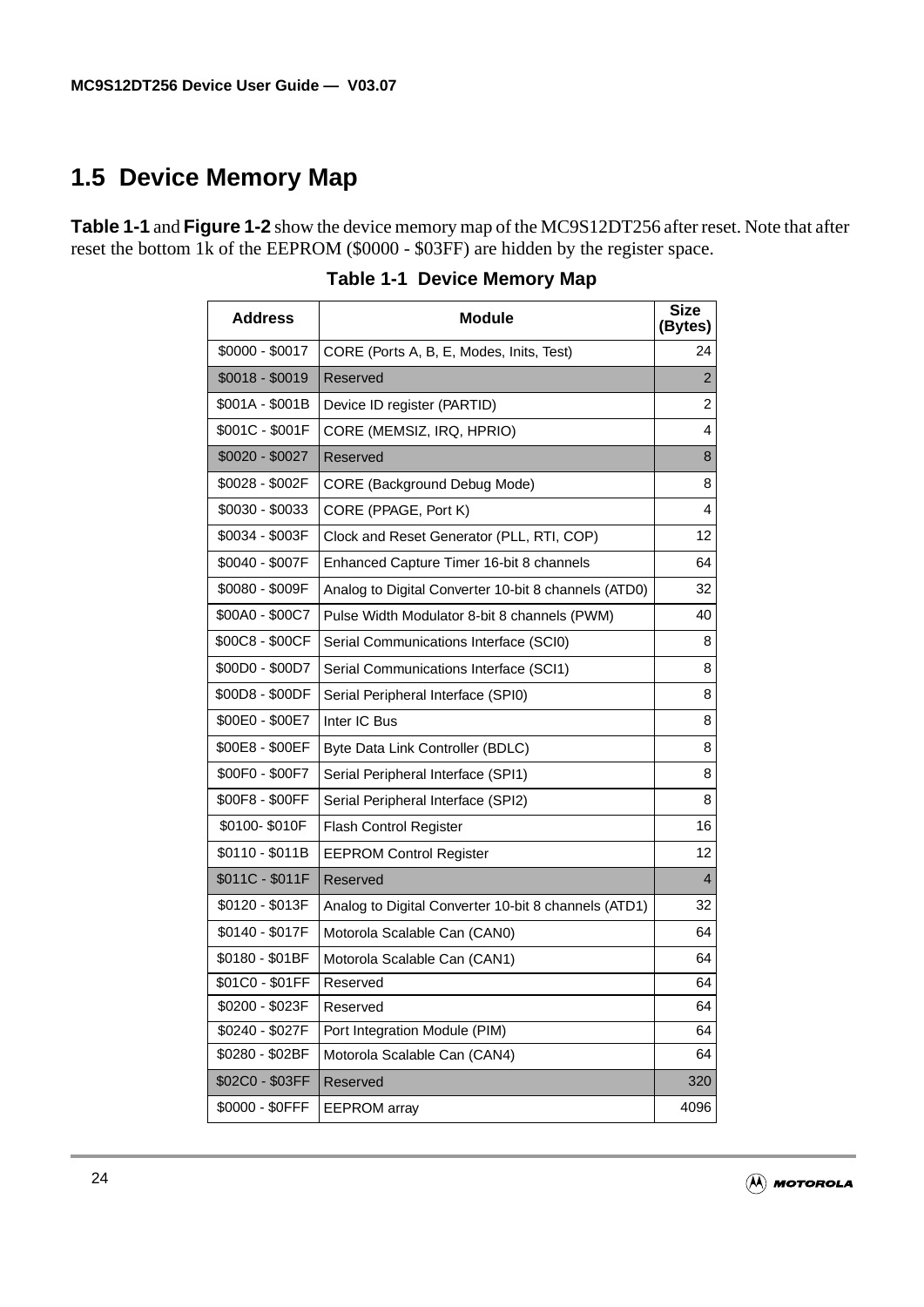| <b>Address</b>  | <b>Module</b>                                                                                                                    | <b>Size</b><br>(Bytes) |
|-----------------|----------------------------------------------------------------------------------------------------------------------------------|------------------------|
| \$1000 - \$3FFF | RAM array                                                                                                                        | 12288                  |
| \$4000 - \$7FFF | Fixed Flash EEPROM array<br>incl. 0.5K, 1K, 2K or 4K Protected Sector at start                                                   | 16384                  |
| \$8000 - \$BFFF | Flash EEPROM Page Window                                                                                                         | 16384                  |
| \$C000 - \$FFFF | Fixed Flash EEPROM array<br>incl. 0.5K, 1K, 2K or 4K Protected Sector at end<br>and 256 bytes of Vector Space at \$FF80 - \$FFFF | 16384                  |

**Table 1-1 Device Memory Map**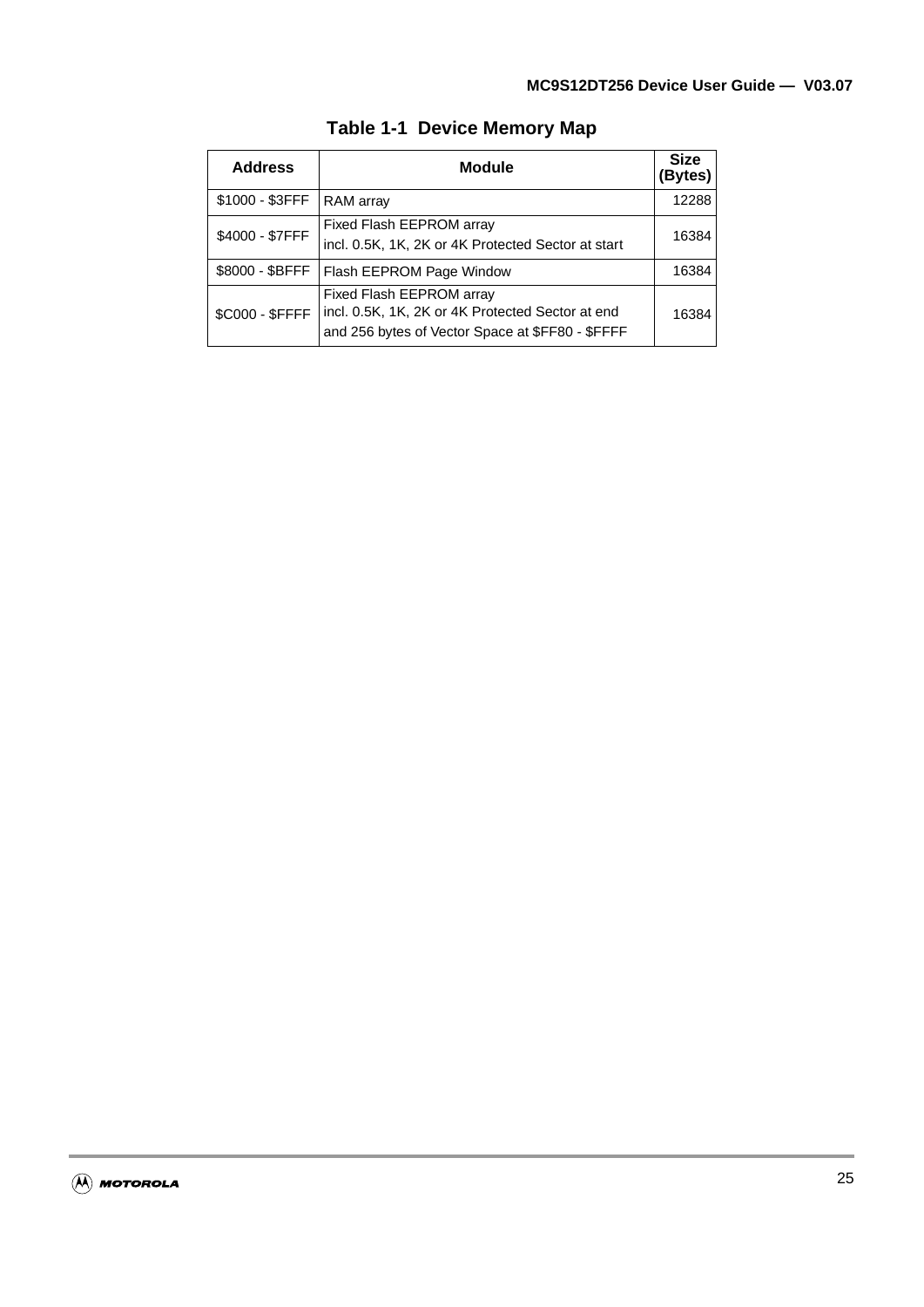<span id="page-25-0"></span>

**Figure 1-2 MC9S12DT256 Memory Map**

\* Assuming that a '0' was driven onto port K bit 7 during MCU is reset into normal expanded wide or narrow mode.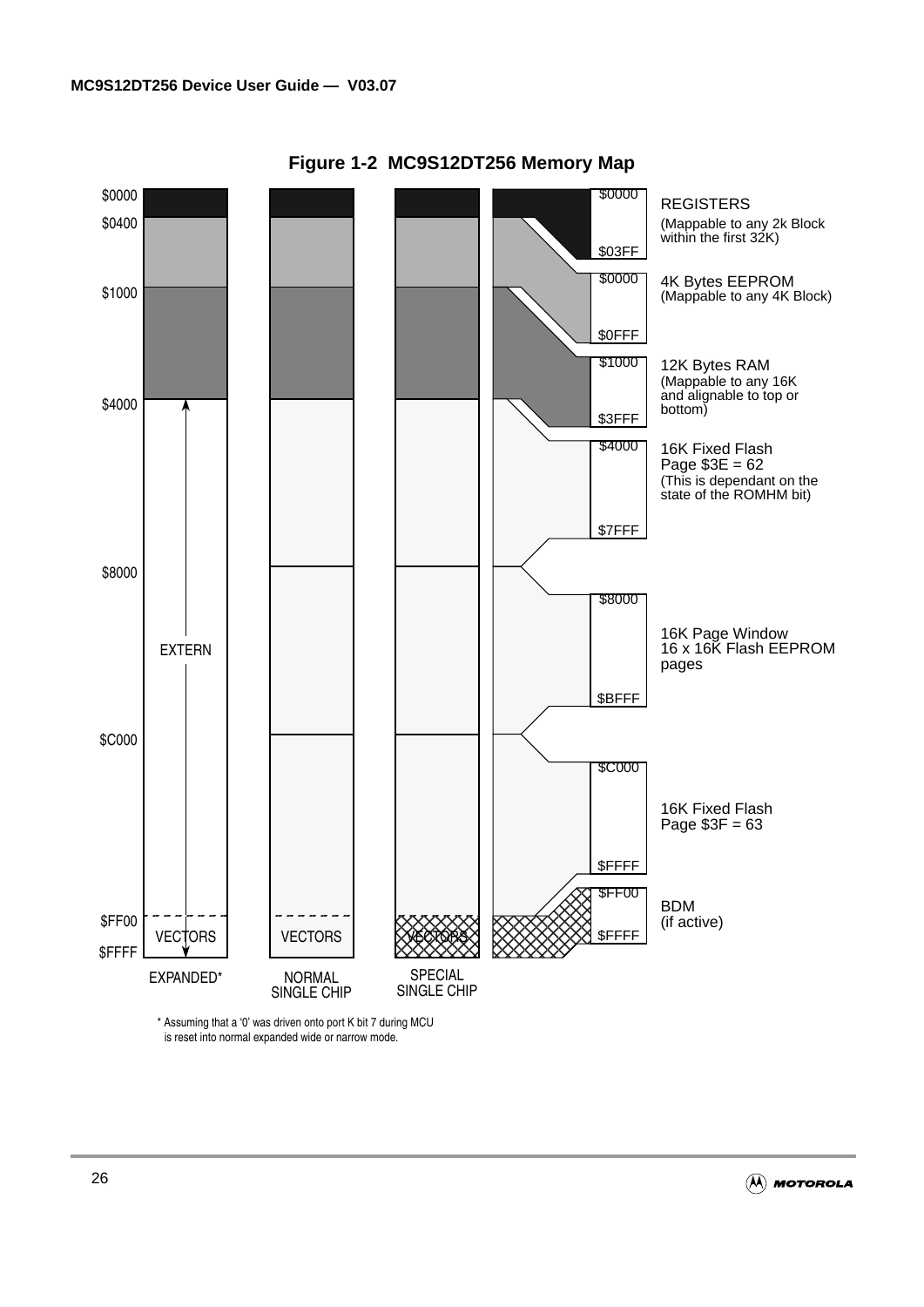# <span id="page-26-0"></span>**1.6 Detailed Register Map**

[T](#page-26-1)he following tables [s](#page-49-3)how the detailed register map of the MC9S12DT256.

### <span id="page-26-1"></span>**\$0000 - \$000F MEBI map 1 of 3 (Core User Guide)**

| Address | Name          |                 | Bit 7         | Bit 6       | Bit 5        | Bit 4          | Bit 3        | Bit 2          | Bit 1        | Bit 0        |
|---------|---------------|-----------------|---------------|-------------|--------------|----------------|--------------|----------------|--------------|--------------|
| \$0000  | <b>PORTA</b>  | Read:<br>Write: | Bit 7         | 6           | 5            | $\overline{4}$ | 3            | $\overline{2}$ | $\mathbf{1}$ | Bit 0        |
| \$0001  | <b>PORTB</b>  | Read:<br>Write: | Bit 7         | 6           | 5            | 4              | 3            | $\overline{2}$ | 1            | Bit 0        |
| \$0002  | <b>DDRA</b>   | Read:<br>Write: | Bit 7         | 6           | 5            | 4              | 3            | $\overline{2}$ | 1            | Bit 0        |
| \$0003  | <b>DDRB</b>   | Read:<br>Write: | Bit 7         | 6           | 5            | 4              | 3            | $\overline{2}$ | $\mathbf{1}$ | Bit 0        |
| \$0004  | Reserved      | Read:<br>Write: | 0             | $\pmb{0}$   | $\mathbf 0$  | $\pmb{0}$      | $\mathbf 0$  | 0              | 0            | $\pmb{0}$    |
| \$0005  | Reserved      | Read:<br>Write: | 0             | $\pmb{0}$   | $\mathbf 0$  | $\pmb{0}$      | 0            | 0              | $\mathbf 0$  | $\pmb{0}$    |
| \$0006  | Reserved      | Read:<br>Write: | 0             | $\mathbf 0$ | $\mathbf 0$  | $\mathbf 0$    | $\mathbf 0$  | $\mathbf 0$    | $\mathbf 0$  | 0            |
| \$0007  | Reserved      | Read:<br>Write: | 0             | $\mathbf 0$ | 0            | $\pmb{0}$      | 0            | 0              | $\mathbf 0$  | 0            |
| \$0008  | <b>PORTE</b>  | Read:<br>Write: | Bit 7         | 6           | 5            | $\overline{4}$ | 3            | $\overline{2}$ | Bit 1        | Bit 0        |
| \$0009  | <b>DDRE</b>   | Read:<br>Write: | Bit 7         | 6           | 5            | 4              | 3            | Bit 2          | $\mathbf 0$  | $\mathbf 0$  |
| \$000A  | <b>PEAR</b>   | Read:<br>Write: | <b>NOACCE</b> | $\mathbf 0$ | <b>PIPOE</b> | <b>NECLK</b>   | <b>LSTRE</b> | <b>RDWE</b>    | 0            | 0            |
| \$000B  | <b>MODE</b>   | Read:<br>Write: | <b>MODC</b>   | <b>MODB</b> | <b>MODA</b>  | $\pmb{0}$      | <b>IVIS</b>  | 0              | <b>EMK</b>   | <b>EME</b>   |
| \$000C  | <b>PUCR</b>   | Read:<br>Write: | <b>PUPKE</b>  | $\mathbf 0$ | $\mathbf 0$  | <b>PUPEE</b>   | $\mathbf 0$  | $\mathbf 0$    | <b>PUPBE</b> | <b>PUPAE</b> |
| \$000D  | <b>RDRIV</b>  | Read:<br>Write: | <b>RDPK</b>   | $\mathbf 0$ | $\mathbf 0$  | <b>RDPE</b>    | $\mathbf 0$  | 0              | <b>RDPB</b>  | <b>RDPA</b>  |
| \$000E  | <b>EBICTL</b> | Read:<br>Write: | $\mathbf 0$   | $\mathbf 0$ | $\mathbf 0$  | $\Omega$       | $\mathbf 0$  | $\mathbf 0$    | $\mathbf 0$  | <b>ESTR</b>  |
| \$000F  | Reserved      | Read:<br>Write: | 0             | $\mathbf 0$ | 0            | 0              | 0            | 0              | 0            | $\mathsf 0$  |

### **\$0010 - \$0014 MMC map 1 of 4 (Core User Guide)**

| Address       | Name          |          | Bit 7             | Bit 6             | Bit 5             | Bit 4             | Bit 3        | Bit 2 | Bit 1 | Bit 0         |
|---------------|---------------|----------|-------------------|-------------------|-------------------|-------------------|--------------|-------|-------|---------------|
| \$0010        |               | Read:    | RAM <sub>15</sub> | RAM <sub>14</sub> | RAM <sub>13</sub> | RAM <sub>12</sub> | <b>RAM11</b> |       |       | <b>RAMHAL</b> |
| <b>INITRM</b> |               | Write:   |                   |                   |                   |                   |              |       |       |               |
| \$0011        | <b>INITRG</b> | Read:    |                   | REG14             | REG <sub>13</sub> | REG12             | REG11        |       |       |               |
|               |               | Write: l |                   |                   |                   |                   |              |       |       |               |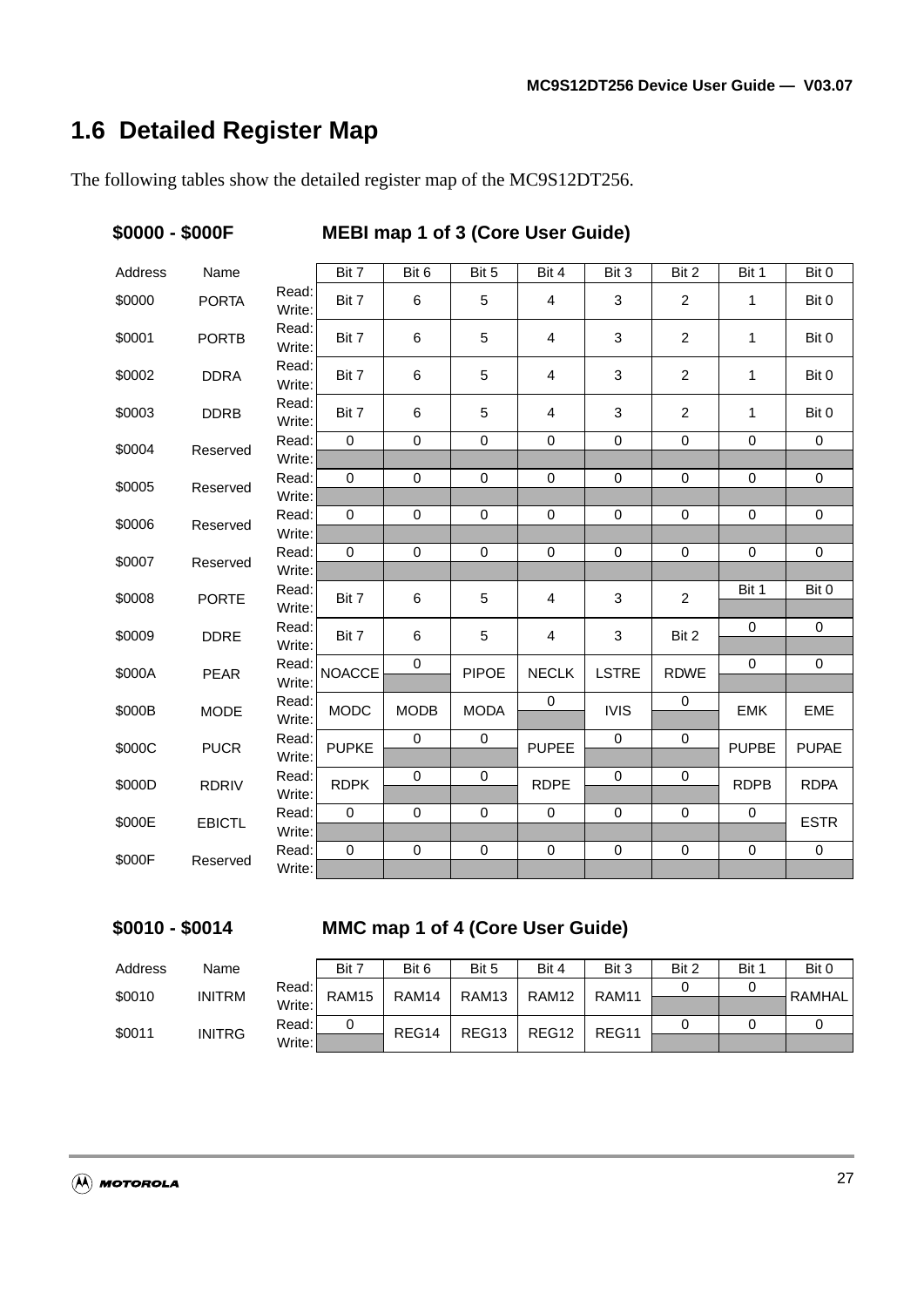**\$0010 - \$0014 MMC map 1 of 4 (Core User Guide)**

| Name   |                                          | Bit 7 | Bit 6 | Bit 5       | Bit 4 | Bit 3 | Bit 2          | Bit 1              | Bit 0        |
|--------|------------------------------------------|-------|-------|-------------|-------|-------|----------------|--------------------|--------------|
|        | Read:                                    |       |       |             |       |       |                |                    | <b>EEON</b>  |
|        | Write:                                   |       |       |             |       |       |                |                    |              |
|        | Read:                                    |       | 0     | 0           | 0     |       |                |                    | <b>ROMON</b> |
| \$0013 | Write:                                   |       |       |             |       |       |                |                    |              |
|        | Read:                                    |       | 0     |             |       |       |                |                    |              |
|        | Write:                                   |       |       |             |       |       |                |                    |              |
|        | <b>INITEE</b><br><b>MISC</b><br>Reserved |       | EE15  | <b>EE14</b> | EE13  | EE12  | EE11<br>EXSTR1 | EXSTR <sub>0</sub> | <b>ROMHM</b> |

### **\$0015 - \$0016 INT map 1 of 2 (Core User Guide)**

| Address | Name        |                 | Bit 7       | Bit 6       | Bit 5       | Bit 4            | Bit 3            | Bit 2            | Bit 1            | Bit 0            |
|---------|-------------|-----------------|-------------|-------------|-------------|------------------|------------------|------------------|------------------|------------------|
| \$0015  | <b>ITCR</b> | Read:           |             |             | 0           | <b>WRINT</b>     | ADR3             | ADR <sub>2</sub> | ADR1             | ADR0             |
|         |             | Write: l        |             |             |             |                  |                  |                  |                  |                  |
| \$0016  | ITEST       | Read:<br>Write: | <b>INTE</b> | <b>INTC</b> | <b>INTA</b> | INT <sub>8</sub> | INT <sub>6</sub> | INT <sub>4</sub> | INT <sub>2</sub> | INT <sub>0</sub> |

### **\$0017 - \$0017 MMC map 2 of 4 (Core User Guide)**

| Address | Name     |        | Bit 7 | Bit 6 | Bit 5 | Bit 4 | Bit 3 | Bit 2 | Bit 1 | Bit 0 |
|---------|----------|--------|-------|-------|-------|-------|-------|-------|-------|-------|
| \$0017  | Reserved | Read:  |       |       |       |       |       |       |       |       |
|         |          | Write: |       |       |       |       |       |       |       |       |

### **\$0018 - \$001B Miscellaneous Peripherals (Device User Guide[,Table 1-3](#page-49-1))**

| Bit 4<br>Bit 6<br>Bit 3<br>Bit 1<br>Bit 7<br>Bit 5<br>Bit 2<br>Address<br>Name<br>Read:<br>0<br>0<br>0<br>0<br>0<br>0<br>\$0018<br>Reserved<br>Write:      | Bit 0           |
|------------------------------------------------------------------------------------------------------------------------------------------------------------|-----------------|
|                                                                                                                                                            |                 |
|                                                                                                                                                            |                 |
|                                                                                                                                                            |                 |
| Read:<br>0<br>0<br>0<br>0<br>0<br>0<br>\$0019<br>Reserved                                                                                                  |                 |
| Write:                                                                                                                                                     |                 |
| Read:<br>ID <sub>15</sub><br>ID14<br>ID12<br>ID <sub>13</sub><br><b>ID11</b><br>ID10<br>ID <sub>9</sub><br>\$001A<br><b>PARTIDH</b>                        | ID8             |
| Write:                                                                                                                                                     |                 |
| ID7<br>ID <sub>6</sub><br>Read:<br>ID <sub>4</sub><br>ID <sub>2</sub><br>ID <sub>5</sub><br>ID <sub>3</sub><br>ID <sub>1</sub><br>\$001B<br><b>PARTIDL</b> | ID <sub>0</sub> |
| Write:                                                                                                                                                     |                 |

### **\$001C - \$001D MMC map 3 of 4 (Core and Device User Guide[,Table 1-4](#page-49-2))**

| Address | Name    |          | Bit 7   | Bit 6   | Bit 5   | Bit 4   | Bit 3 | Bit 2   | Bit 1   | Bit 0   |
|---------|---------|----------|---------|---------|---------|---------|-------|---------|---------|---------|
| \$001C  | MEMSIZ0 | Read:    | reg_sw0 |         | eep sw1 | eep sw0 |       | ram sw2 | ram sw1 | ram sw0 |
|         |         | Write:   |         |         |         |         |       |         |         |         |
| \$001D  | MEMSIZ1 | Read: I  | rom sw1 | rom sw0 |         |         |       |         | pag sw1 | pag_sw0 |
|         |         | Write: l |         |         |         |         |       |         |         |         |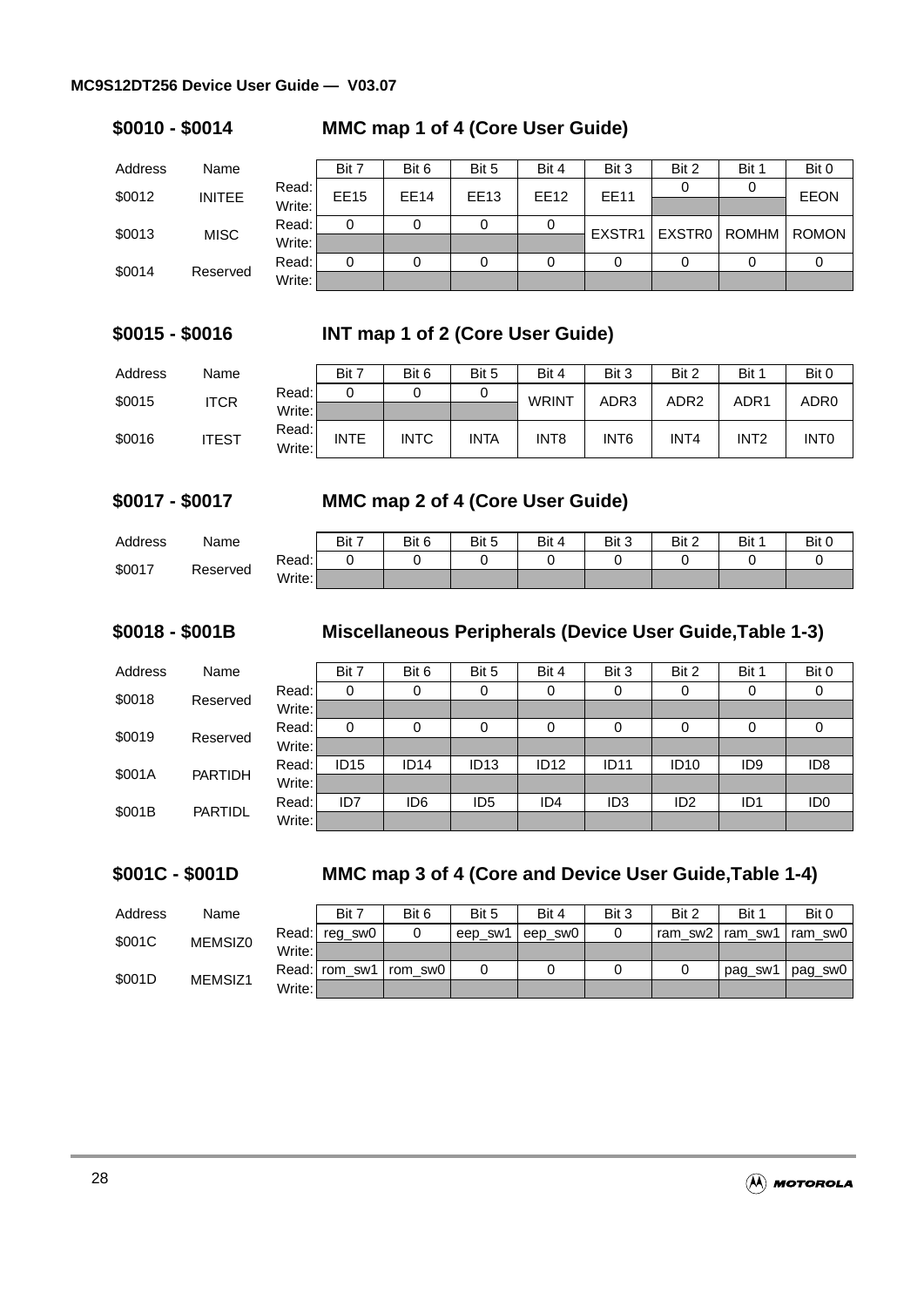### **\$001E - \$001E MEBI map 2 of 3 (Core User Guide)**

| Address | Name         |        | Bit 7       | Bit 6        | Bit 5 | Bit 4 | Bit 3 | Bit 2 | Bit | Bit 0 |
|---------|--------------|--------|-------------|--------------|-------|-------|-------|-------|-----|-------|
| \$001E  | <b>INTCR</b> | Read:  | <b>IRQE</b> | <b>IRQEN</b> |       |       |       |       |     |       |
|         |              | Write: |             |              |       |       |       |       |     |       |

### **\$001F - \$001F INT map 2 of 2 (Core User Guide)**

| Address | Name         |        | Bit 7      | Bit 6 | Bit 5             | Bit 4 | Bit 3             | Bit 2             | Bit         | Bit 0 |
|---------|--------------|--------|------------|-------|-------------------|-------|-------------------|-------------------|-------------|-------|
| \$001F  | <b>HPRIO</b> | Read:  | PSEL.<br>- | PSEL6 | PSEL <sub>5</sub> | PSEL4 | PSEL <sub>3</sub> | PSEL <sub>2</sub> | <b>PSEL</b> |       |
|         |              | Write: |            |       |                   |       |                   |                   |             |       |

### **\$0020 - \$0027 Reserved**

| Address | Name     |        | Bit 7       | Bit 6       | Bit 5       | Bit 4       | Bit 3       | Bit 2       | Bit 1       | Bit 0       |
|---------|----------|--------|-------------|-------------|-------------|-------------|-------------|-------------|-------------|-------------|
| \$0020  | Reserved | Read:  | 0           | 0           | 0           | 0           | 0           | 0           | 0           | 0           |
|         |          | Write: |             |             |             |             |             |             |             |             |
| \$0021  |          | Read:  | $\mathbf 0$ | $\mathbf 0$ | 0           | $\pmb{0}$   | 0           | $\mathbf 0$ | $\mathbf 0$ | $\mathbf 0$ |
|         | Reserved | Write: |             |             |             |             |             |             |             |             |
| \$0022  |          | Read:  | 0           | $\pmb{0}$   | $\mathbf 0$ | $\pmb{0}$   | 0           | 0           | 0           | $\pmb{0}$   |
|         | Reserved | Write: |             |             |             |             |             |             |             |             |
| \$0023  |          | Read:  | 0           | $\mathbf 0$ | $\mathbf 0$ | $\mathbf 0$ | $\mathbf 0$ | $\mathbf 0$ | $\mathbf 0$ | $\mathbf 0$ |
|         | Reserved | Write: |             |             |             |             |             |             |             |             |
| \$0024  |          | Read:  | $\Omega$    | $\mathbf 0$ | $\mathbf 0$ | $\mathbf 0$ | 0           | $\mathbf 0$ | $\mathbf 0$ | $\mathbf 0$ |
|         | Reserved | Write: |             |             |             |             |             |             |             |             |
| \$0025  |          | Read:  | 0           | 0           | $\mathbf 0$ | 0           | 0           | 0           | 0           | $\pmb{0}$   |
|         | Reserved | Write: |             |             |             |             |             |             |             |             |
| \$0026  |          | Read:  | $\mathbf 0$ | $\mathbf 0$ | $\mathbf 0$ | $\pmb{0}$   | $\mathbf 0$ | $\mathbf 0$ | $\mathbf 0$ | $\mathbf 0$ |
|         | Reserved | Write: |             |             |             |             |             |             |             |             |
| \$0027  |          | Read   | $\mathbf 0$ | 0           | $\mathbf 0$ | 0           | 0           | 0           | 0           | $\mathbf 0$ |
|         | Reserved | Write: |             |             |             |             |             |             |             |             |

### **\$0028 - \$002F BKP (Core User Guide)**

| Address | Name          |        | Bit 7         | Bit 6         | Bit 5        | Bit 4        | Bit 3         | Bit 2        | Bit 1  | Bit 0 |
|---------|---------------|--------|---------------|---------------|--------------|--------------|---------------|--------------|--------|-------|
| \$0028  | <b>BKPCT0</b> | Read:  | <b>BKEN</b>   | <b>BKFULL</b> | <b>BKBDM</b> | <b>BKTAG</b> | 0             | 0            | 0      | 0     |
|         |               | Write: |               |               |              |              |               |              |        |       |
| \$0029  | BKPCT1        | Read:  | <b>BK0MBH</b> | <b>BK0MBL</b> | BK1MBH       | BK1MBL       | <b>BK0RWE</b> | <b>BK0RW</b> | BK1RWE | BK1RW |
|         |               | Write: |               |               |              |              |               |              |        |       |
| \$002A  | <b>BKP0X</b>  | Read:  | 0             | 0             | BK0V5        | BK0V4        | BK0V3         | BK0V2        | BK0V1  | BK0V0 |
|         |               | Write: |               |               |              |              |               |              |        |       |
| \$002B  | <b>BKP0H</b>  | Read:  | <b>Bit 15</b> | 14            | 13           | 12           | 11            | 10           | 9      | Bit 8 |
|         |               | Write: |               |               |              |              |               |              |        |       |
| \$002C  | <b>BKP0L</b>  | Read:  | Bit 7         | 6             | 5            | 4            | 3             | 2            |        | Bit 0 |
|         |               | Write: |               |               |              |              |               |              |        |       |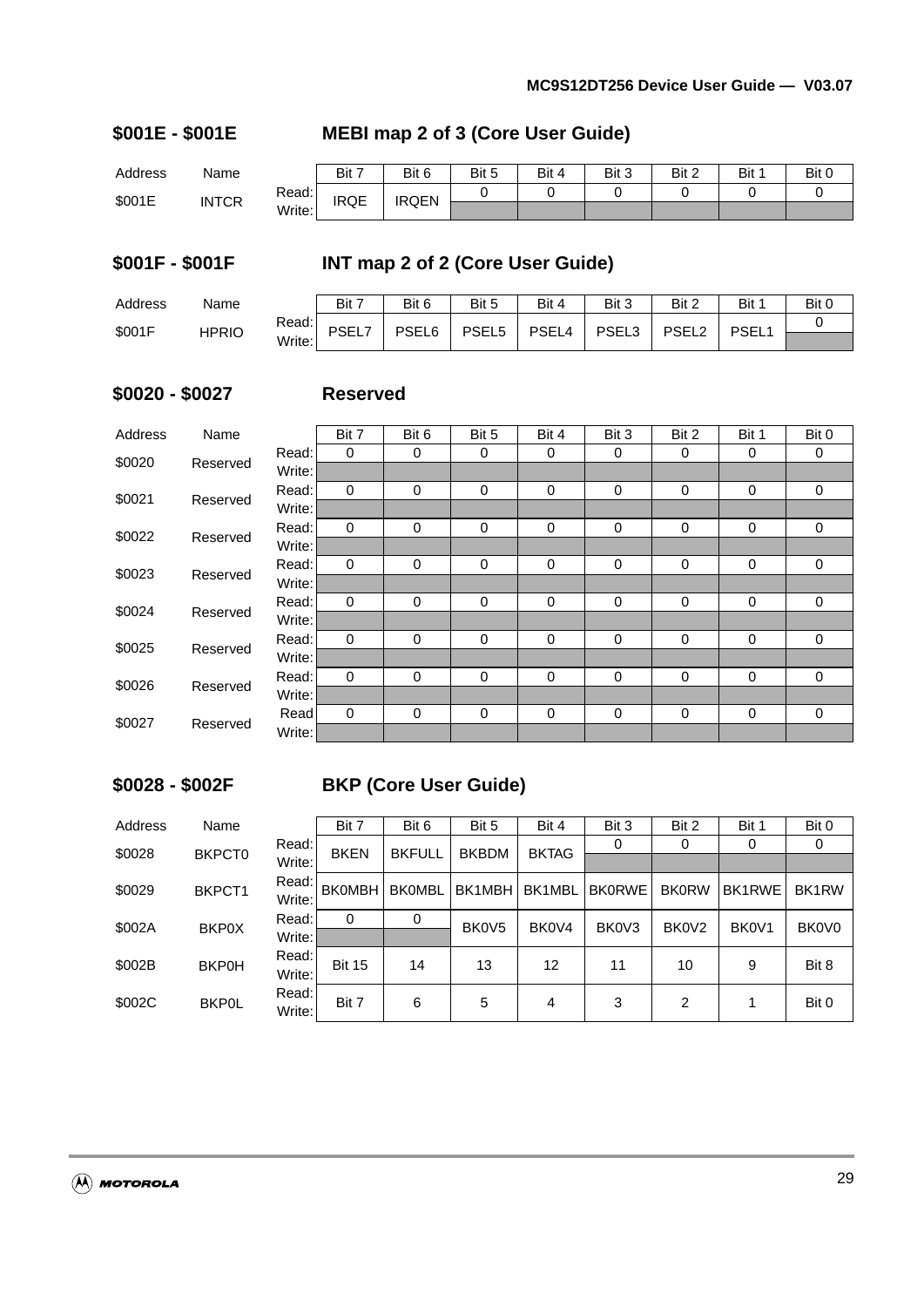### **\$0028 - \$002F BKP (Core User Guide)**

| Address | Name  |          | Bit 7         | Bit 6 | Bit 5 | Bit 4 | Bit 3                          | Bit 2                          | Bit 1             | Bit 0 |
|---------|-------|----------|---------------|-------|-------|-------|--------------------------------|--------------------------------|-------------------|-------|
| \$002D  | BKP1X | Read:    | 0             | 0     | BK1V5 | BK1V4 | BK <sub>1</sub> V <sub>3</sub> | BK <sub>1</sub> V <sub>2</sub> | BK <sub>1V1</sub> | BK1V0 |
|         |       | Write: l |               |       |       |       |                                |                                |                   |       |
| \$002E  | BKP1H | Read:    | <b>Bit 15</b> | 14    | 13    | 12    | 11                             | 10                             | 9                 | Bit 8 |
|         |       | Write:   |               |       |       |       |                                |                                |                   |       |
| \$002F  | BKP1L | Read:    | Bit 7         | 6     | 5     | 4     | 3                              | 2                              |                   | Bit 0 |
|         |       | Write:   |               |       |       |       |                                |                                |                   |       |

### **\$0030 - \$0031 MMC map 4 of 4 (Core User Guide)**

| Address | Name         |          | Bit 7 | Bit 6 | Bit 5            | Bit 4 | Bit 3            | Bit 2            | Bit 1            | Bit 0            |
|---------|--------------|----------|-------|-------|------------------|-------|------------------|------------------|------------------|------------------|
| \$0030  | <b>PPAGE</b> | Read:    |       |       | PIX <sub>5</sub> | PIX4  | PIX <sub>3</sub> | PIX <sub>2</sub> | PIX <sub>1</sub> | PIX <sub>0</sub> |
|         |              | Write: l |       |       |                  |       |                  |                  |                  |                  |
| \$0031  |              | Read:    |       |       |                  |       |                  |                  |                  |                  |
|         | Reserved     | Write:   |       |       |                  |       |                  |                  |                  |                  |

### **\$0032 - \$0033 MEBI map 3 of 3 (Core User Guide)**

| Address | Name         |                 | Bit 7 | Bit 6 | Bit 5 | Bit 4 | Bit 3 | Bit 2  | Bit 1 | Bit 0 |
|---------|--------------|-----------------|-------|-------|-------|-------|-------|--------|-------|-------|
| \$0032  | <b>PORTK</b> | Read:<br>Write: | Bit 7 | 6     |       |       | ບ     | ົ<br>∸ |       | Bit 0 |
| \$0033  | <b>DDRK</b>  | Read:<br>Write: | Bit 7 | 6     |       |       |       |        |       | Bit 0 |

### **\$0034 - \$003F CRG (Clock and Reset Generator)**

| Name             |                                                                                                                                   | Bit 7        | Bit 6                                                                    | Bit 5                                                                          | Bit 4                                                                | Bit 3                                                                  | Bit 2                                                           | Bit 1                                                                                          | Bit 0                                                                                                                |
|------------------|-----------------------------------------------------------------------------------------------------------------------------------|--------------|--------------------------------------------------------------------------|--------------------------------------------------------------------------------|----------------------------------------------------------------------|------------------------------------------------------------------------|-----------------------------------------------------------------|------------------------------------------------------------------------------------------------|----------------------------------------------------------------------------------------------------------------------|
|                  | Read:                                                                                                                             | 0            | 0                                                                        |                                                                                |                                                                      |                                                                        |                                                                 |                                                                                                | SYN <sub>0</sub>                                                                                                     |
|                  | Write:                                                                                                                            |              |                                                                          |                                                                                |                                                                      |                                                                        |                                                                 |                                                                                                |                                                                                                                      |
|                  | Read:                                                                                                                             | $\Omega$     | $\mathbf 0$                                                              | 0                                                                              | 0                                                                    |                                                                        |                                                                 |                                                                                                | REFDV0                                                                                                               |
|                  | Write:                                                                                                                            |              |                                                                          |                                                                                |                                                                      |                                                                        |                                                                 |                                                                                                |                                                                                                                      |
| <b>CTFLG</b>     | Read:                                                                                                                             | <b>TOUT7</b> | TOUT6                                                                    | TOUT5                                                                          | TOUT4                                                                | TOUT3                                                                  | TOUT2                                                           | <b>TOUT1</b>                                                                                   | <b>TOUT0</b>                                                                                                         |
| <b>TEST ONLY</b> | Write:                                                                                                                            |              |                                                                          |                                                                                |                                                                      |                                                                        |                                                                 |                                                                                                |                                                                                                                      |
|                  | Read:                                                                                                                             |              |                                                                          | 0                                                                              |                                                                      | <b>LOCK</b>                                                            | TRACK                                                           |                                                                                                | <b>SCM</b>                                                                                                           |
|                  | Write:                                                                                                                            |              |                                                                          |                                                                                |                                                                      |                                                                        |                                                                 |                                                                                                |                                                                                                                      |
|                  | Read:                                                                                                                             |              | 0                                                                        | 0                                                                              |                                                                      | 0                                                                      | 0                                                               |                                                                                                | 0                                                                                                                    |
|                  | Write:                                                                                                                            |              |                                                                          |                                                                                |                                                                      |                                                                        |                                                                 |                                                                                                |                                                                                                                      |
|                  | Read:                                                                                                                             |              |                                                                          |                                                                                |                                                                      |                                                                        |                                                                 |                                                                                                | <b>COPWAI</b>                                                                                                        |
|                  | Write:                                                                                                                            |              |                                                                          |                                                                                |                                                                      |                                                                        |                                                                 |                                                                                                |                                                                                                                      |
|                  | Read:                                                                                                                             |              |                                                                          |                                                                                |                                                                      | 0                                                                      |                                                                 |                                                                                                | <b>SCME</b>                                                                                                          |
|                  | Write:                                                                                                                            |              |                                                                          |                                                                                |                                                                      |                                                                        |                                                                 |                                                                                                |                                                                                                                      |
|                  | Read:                                                                                                                             | 0            |                                                                          |                                                                                |                                                                      |                                                                        |                                                                 |                                                                                                | RTR <sub>0</sub>                                                                                                     |
|                  | Write:                                                                                                                            |              |                                                                          |                                                                                |                                                                      |                                                                        |                                                                 |                                                                                                |                                                                                                                      |
|                  | Read:                                                                                                                             |              |                                                                          | 0                                                                              | 0                                                                    | 0                                                                      |                                                                 |                                                                                                | CR <sub>0</sub>                                                                                                      |
|                  | Write:                                                                                                                            |              |                                                                          |                                                                                |                                                                      |                                                                        |                                                                 |                                                                                                |                                                                                                                      |
|                  | <b>SYNR</b><br><b>REFDV</b><br><b>CRGFLG</b><br><b>CRGINT</b><br><b>CLKSEL</b><br><b>PLLCTL</b><br><b>RTICTL</b><br><b>COPCTL</b> |              | <b>RTIF</b><br><b>RTIE</b><br><b>PLLSEL</b><br><b>CME</b><br><b>WCOP</b> | <b>PROF</b><br><b>PSTP</b><br><b>PLLON</b><br>RTR <sub>6</sub><br><b>RSBCK</b> | SYN <sub>5</sub><br><b>SYSWAI</b><br><b>AUTO</b><br>RTR <sub>5</sub> | SYN4<br><b>LOCKIF</b><br><b>LOCKIE</b><br><b>ROAWAI</b><br>ACQ<br>RTR4 | SYN <sub>3</sub><br>REFDV3<br><b>PLLWAI</b><br>RTR <sub>3</sub> | SYN <sub>2</sub><br>REFDV2<br><b>CWAI</b><br><b>PRE</b><br>RTR <sub>2</sub><br>CR <sub>2</sub> | SYN1<br>REFDV1<br><b>SCMIF</b><br><b>SCMIE</b><br><b>RTIWAI</b><br><b>PCE</b><br>RTR <sub>1</sub><br>CR <sub>1</sub> |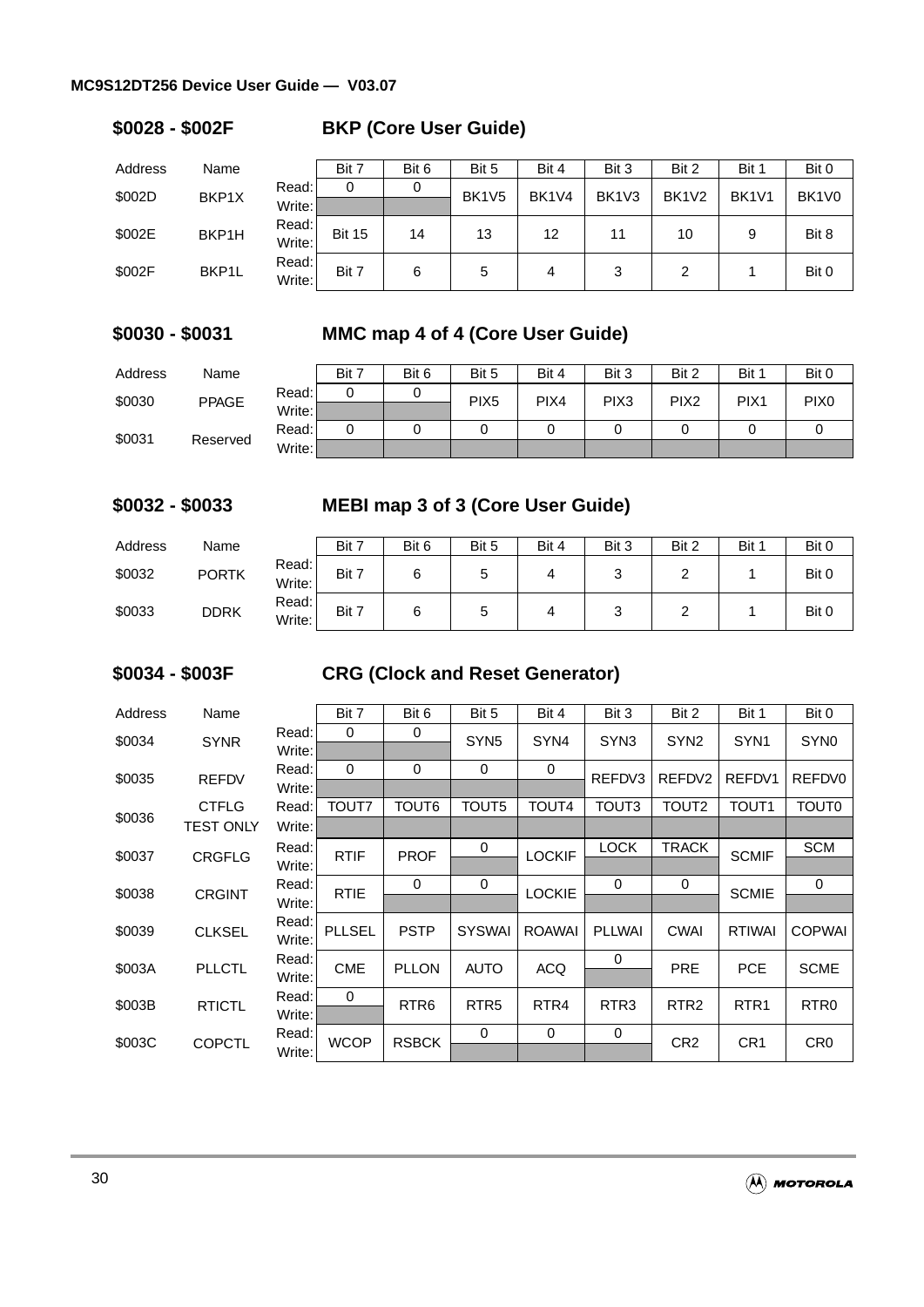### **\$0034 - \$003F CRG (Clock and Reset Generator)**

| Address | Name             |          | Bit 7         | Bit 6         | Bit 5 | Bit 4  | Bit 3 | Bit 2             | Bit 1      | Bit 0        |
|---------|------------------|----------|---------------|---------------|-------|--------|-------|-------------------|------------|--------------|
|         | <b>FORBYP</b>    | Read:    |               |               |       |        |       | 0                 |            |              |
| \$003D  | <b>TEST ONLY</b> | Write:   | <b>RTIBYP</b> | <b>COPBYP</b> |       | PLLBYP |       |                   | <b>FCM</b> |              |
|         | <b>CTCTL</b>     | Read:    | <b>TCTL7</b>  | TCTL6         | TCTL5 | TCTL4  | TCLT3 | TCTL <sub>2</sub> | TCTL1      | <b>TCTL0</b> |
| \$003E  | <b>TEST ONLY</b> | Write: l |               |               |       |        |       |                   |            |              |
| \$003F  | <b>ARMCOP</b>    | Read:    |               |               |       |        |       |                   |            |              |
|         |                  | Write:   | Bit 7         | 6             |       | 4      | 2     | ◠                 |            | Bit 0        |

### **\$0040 - \$007F ECT (Enhanced Capture Timer 16 Bit 8 Channels)**

| Address | Name              |                 | Bit 7           | Bit 6            | Bit 5            | Bit 4            | Bit 3            | Bit 2            | Bit 1            | Bit 0            |
|---------|-------------------|-----------------|-----------------|------------------|------------------|------------------|------------------|------------------|------------------|------------------|
| \$0040  | <b>TIOS</b>       | Read:<br>Write: | IOS7            | IOS6             | IOS <sub>5</sub> | IOS4             | IOS <sub>3</sub> | IOS2             | IOS <sub>1</sub> | IOS0             |
|         |                   | Read:           | 0               | 0                | 0                | 0                | 0                | 0                | 0                | $\mathbf 0$      |
| \$0041  | <b>CFORC</b>      | Write:          | FOC7            | FOC <sub>6</sub> | FOC <sub>5</sub> | FOC4             | FOC <sub>3</sub> | FOC <sub>2</sub> | FOC1             | FOC <sub>0</sub> |
| \$0042  | OC7M              | Read:<br>Write: | OC7M7           | OC7M6            | OC7M5            | OC7M4            | OC7M3            | OC7M2            | OC7M1            | OC7M0            |
| \$0043  | OC7D              | Read:<br>Write: | OC7D7           | OC7D6            | OC7D5            | OC7D4            | OC7D3            | OC7D2            | OC7D1            | OC7D0            |
| \$0044  | TCNT (hi)         | Read:           | <b>Bit 15</b>   | 14               | 13               | 12               | 11               | 10               | 9                | Bit 8            |
|         |                   | Write:          |                 |                  |                  |                  |                  |                  |                  |                  |
| \$0045  | TCNT (lo)         | Read:           | Bit 7           | 6                | 5                | 4                | 3                | $\boldsymbol{2}$ | 1                | Bit 0            |
|         |                   | Write:          |                 |                  |                  |                  |                  |                  |                  |                  |
| \$0046  | TSCR1             | Read:           | <b>TEN</b>      | <b>TSWAI</b>     | <b>TSFRZ</b>     | <b>TFFCA</b>     | 0                | 0                | $\pmb{0}$        | $\pmb{0}$        |
|         |                   | Write:          |                 |                  |                  |                  |                  |                  |                  |                  |
| \$0047  | <b>TTOV</b>       | Read:<br>Write: | TOV7            | TOV <sub>6</sub> | TOV <sub>5</sub> | TOV <sub>4</sub> | TOV <sub>3</sub> | TOV <sub>2</sub> | TOV <sub>1</sub> | TOV <sub>0</sub> |
| \$0048  | TCTL1             | Read:<br>Write: | OM7             | OL7              | OM <sub>6</sub>  | OL6              | OM <sub>5</sub>  | OL <sub>5</sub>  | OM4              | OL <sub>4</sub>  |
| \$0049  | TCTL <sub>2</sub> | Read:<br>Write: | OM <sub>3</sub> | OL <sub>3</sub>  | OM <sub>2</sub>  | OL <sub>2</sub>  | OM <sub>1</sub>  | OL <sub>1</sub>  | OM <sub>0</sub>  | OL <sub>0</sub>  |
| \$004A  | TCTL3             | Read:<br>Write: | EDG7B           | EDG7A            | EDG6B            | EDG6A            | EDG5B            | EDG5A            | EDG4B            | EDG4A            |
| \$004B  | TCTL4             | Read:<br>Write: | EDG3B           | EDG3A            | EDG2B            | EDG2A            | EDG1B            | EDG1A            | EDG0B            | EDG0A            |
| \$004C  | <b>TIE</b>        | Read:<br>Write: | C7I             | C6I              | C <sub>5</sub> I | C <sub>4</sub> I | C <sub>3</sub> I | C <sub>2</sub> I | C11              | <b>COI</b>       |
| \$004D  | TSCR <sub>2</sub> | Read:<br>Write: | TOI             | $\mathbf 0$      | $\pmb{0}$        | $\mathbf 0$      | <b>TCRE</b>      | PR <sub>2</sub>  | PR <sub>1</sub>  | PR <sub>0</sub>  |
| \$004E  | TFLG1             | Read:<br>Write: | C7F             | C6F              | C <sub>5</sub> F | C4F              | C <sub>3</sub> F | C <sub>2</sub> F | C1F              | <b>COF</b>       |
|         |                   | Read:           |                 | $\mathbf 0$      | $\mathbf 0$      | $\mathbf 0$      | $\mathbf 0$      | $\mathbf 0$      | $\mathbf 0$      | $\pmb{0}$        |
| \$004F  | TFLG2             | Write:          | <b>TOF</b>      |                  |                  |                  |                  |                  |                  |                  |
| \$0050  | TC0 (hi)          | Read:<br>Write: | <b>Bit 15</b>   | 14               | 13               | 12               | 11               | 10               | 9                | Bit 8            |
| \$0051  | TC0 (lo)          | Read:<br>Write: | Bit 7           | 6                | 5                | $\overline{4}$   | 3                | $\overline{c}$   | 1                | Bit 0            |
| \$0052  | <b>TC1</b> (hi)   | Read:<br>Write: | <b>Bit 15</b>   | 14               | 13               | 12               | 11               | $10$             | $\boldsymbol{9}$ | Bit 8            |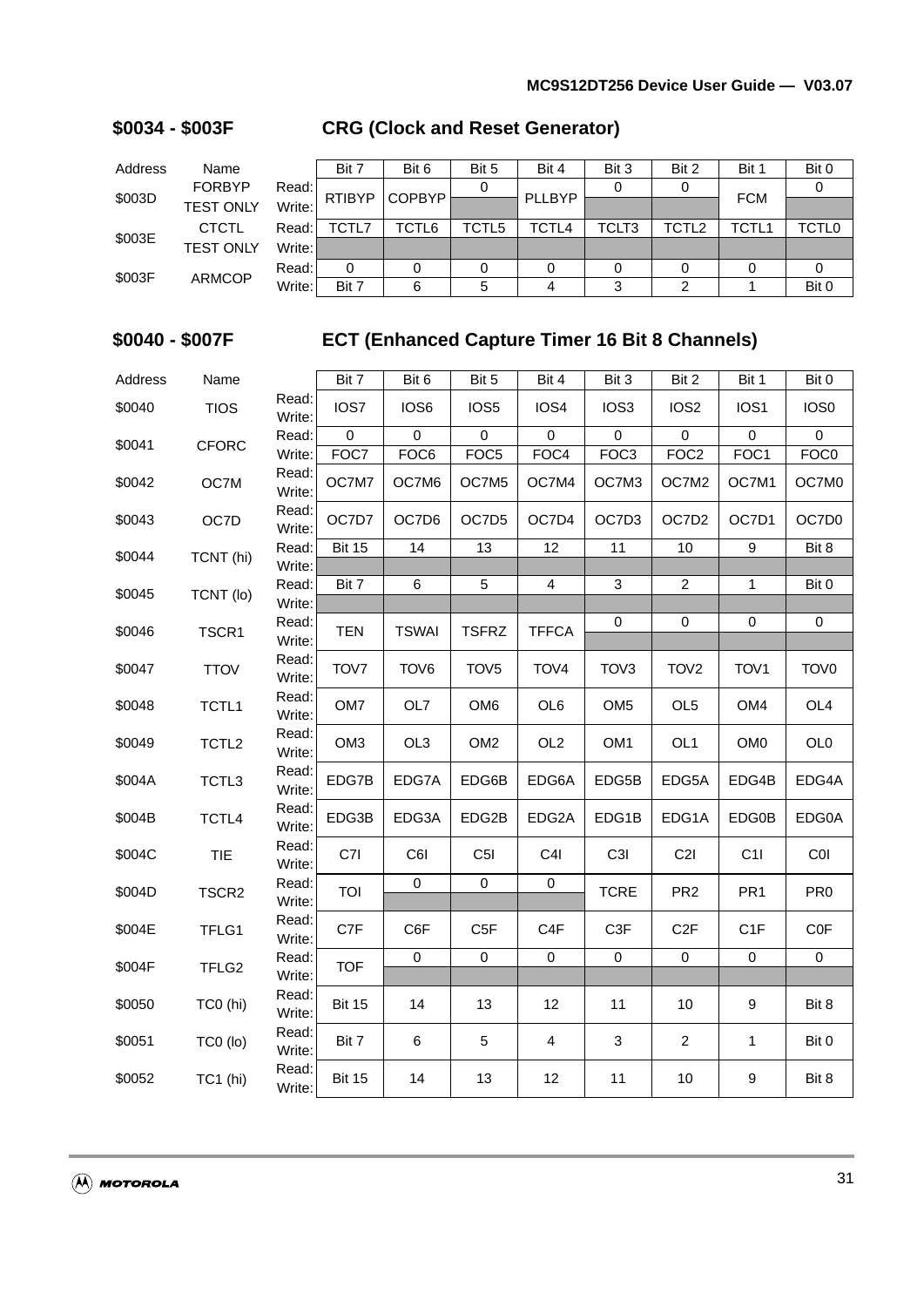# **\$0040 - \$007F ECT (Enhanced Capture Timer 16 Bit 8 Channels)**

| Address | Name            |                 | Bit 7         | Bit 6            | Bit 5             | Bit 4                   | Bit 3            | Bit 2             | Bit 1        | Bit 0             |
|---------|-----------------|-----------------|---------------|------------------|-------------------|-------------------------|------------------|-------------------|--------------|-------------------|
| \$0053  | $TC1$ (lo)      | Read:<br>Write: | Bit 7         | 6                | 5                 | 4                       | 3                | $\overline{c}$    | 1            | Bit 0             |
| \$0054  | <b>TC2 (hi)</b> | Read:<br>Write: | <b>Bit 15</b> | 14               | 13                | 12                      | 11               | 10                | 9            | Bit 8             |
| \$0055  | $TC2$ (lo)      | Read:<br>Write: | Bit 7         | 6                | 5                 | 4                       | 3                | $\overline{c}$    | 1            | Bit 0             |
| \$0056  | TC3 (hi)        | Read:<br>Write: | <b>Bit 15</b> | 14               | 13                | 12                      | 11               | 10                | 9            | Bit 8             |
| \$0057  | $TC3$ (lo)      | Read:<br>Write: | Bit 7         | 6                | 5                 | 4                       | 3                | $\overline{c}$    | 1            | Bit 0             |
| \$0058  | TC4 (hi)        | Read:<br>Write: | <b>Bit 15</b> | 14               | 13                | 12                      | 11               | 10                | 9            | Bit 8             |
| \$0059  | $TC4$ (lo)      | Read:<br>Write: | Bit 7         | 6                | 5                 | 4                       | 3                | $\overline{c}$    | 1            | Bit 0             |
| \$005A  | TC5 (hi)        | Read:<br>Write: | <b>Bit 15</b> | 14               | 13                | 12                      | 11               | 10                | 9            | Bit 8             |
| \$005B  | <b>TC5 (lo)</b> | Read:<br>Write: | Bit 7         | 6                | 5                 | 4                       | 3                | $\overline{c}$    | 1            | Bit 0             |
| \$005C  | TC6 (hi)        | Read:<br>Write: | <b>Bit 15</b> | 14               | 13                | 12                      | 11               | 10                | 9            | Bit 8             |
| \$005D  | TC6 (lo)        | Read:<br>Write: | Bit 7         | 6                | 5                 | 4                       | 3                | $\overline{c}$    | 1            | Bit 0             |
| \$005E  | TC7 (hi)        | Read:<br>Write: | <b>Bit 15</b> | 14               | 13                | 12                      | 11               | 10                | 9            | Bit 8             |
| \$005F  | TC7 (lo)        | Read:<br>Write: | Bit 7         | 6                | 5                 | $\overline{\mathbf{4}}$ | 3                | $\overline{c}$    | $\mathbf{1}$ | Bit 0             |
| \$0060  | <b>PACTL</b>    | Read:<br>Write: | 0             | <b>PAEN</b>      | <b>PAMOD</b>      | PEDGE                   | CLK1             | CLK0              | <b>PAOVI</b> | PAI               |
| \$0061  | <b>PAFLG</b>    | Read:<br>Write: | 0             | $\pmb{0}$        | $\pmb{0}$         | $\pmb{0}$               | $\pmb{0}$        | $\mathbf 0$       | <b>PAOVF</b> | PAIF              |
| \$0062  | PACN3 (hi)      | Read:<br>Write: | Bit 7         | 6                | 5                 | 4                       | 3                | $\overline{c}$    | $\mathbf{1}$ | Bit 0             |
| \$0063  | PACN2 (lo)      | Read:<br>Write: | Bit 7         | 6                | 5                 | 4                       | 3                | $\overline{c}$    | 1            | Bit 0             |
| \$0064  | PACN1 (hi)      | Read:<br>Write: | Bit 7         | 6                | 5                 | 4                       | 3                | $\overline{c}$    | 1            | Bit 0             |
| \$0065  | PACN0 (lo)      | Read:<br>Write: | Bit 7         | 6                | 5                 | 4                       | 3                | $\overline{c}$    | 1            | Bit 0             |
| \$0066  | <b>MCCTL</b>    | Read:<br>Write: | <b>MCZI</b>   | <b>MODMC</b>     | <b>RDMCL</b>      | 0<br><b>ICLAT</b>       | 0<br><b>FLMC</b> | <b>MCEN</b>       | MCPR1        | MCPR <sub>0</sub> |
| \$0067  | <b>MCFLG</b>    | Read:           | <b>MCZF</b>   | $\mathbf 0$      | $\,0\,$           | 0                       | POLF3            | POLF <sub>2</sub> | POLF1        | POLF <sub>0</sub> |
|         |                 | Write:<br>Read: | 0             | 0                | 0                 | 0                       |                  |                   |              |                   |
| \$0068  | <b>ICPAR</b>    | Write:          |               |                  |                   |                         | PA3EN            | PA2EN             | PA1EN        | PA0EN             |
| \$0069  | <b>DLYCT</b>    | Read:<br>Write: | 0             | 0                | 0                 | 0                       | 0                | $\pmb{0}$         | DLY1         | DLY0              |
| \$006A  | <b>ICOVW</b>    | Read:<br>Write: | NOVW7         | NOVW6            | NOVW <sub>5</sub> | NOVW4                   | NOVW3            | NOVW <sub>2</sub> | NOVW1        | NOVW0             |
| \$006B  | <b>ICSYS</b>    | Read:<br>Write: | <b>SH37</b>   | SH <sub>26</sub> | <b>SH15</b>       | <b>SH04</b>             | <b>TFMOD</b>     | <b>PACMX</b>      | <b>BUFEN</b> | <b>LATQ</b>       |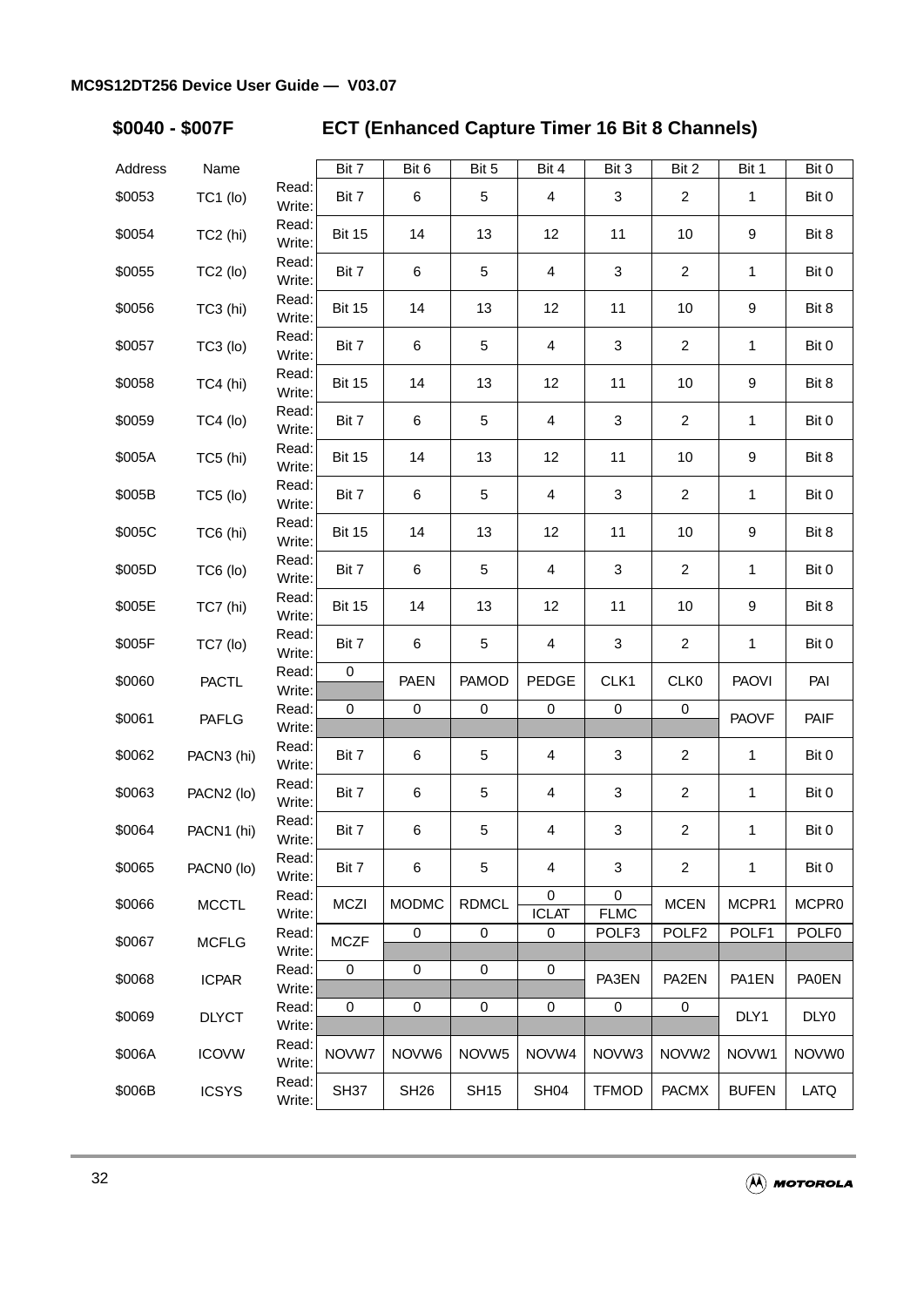# **\$0040 - \$007F ECT (Enhanced Capture Timer 16 Bit 8 Channels)**

| Address | Name             |                 | Bit 7         | Bit 6                 | Bit 5       | Bit 4                   | Bit 3          | Bit 2          | Bit 1        | Bit 0       |
|---------|------------------|-----------------|---------------|-----------------------|-------------|-------------------------|----------------|----------------|--------------|-------------|
| \$006C  | Reserved         | Read:<br>Write: |               |                       |             |                         |                |                |              |             |
| \$006D  | <b>TIMTST</b>    | Read:           | 0             | 0                     | 0           | $\,0\,$                 | 0              | 0              | <b>TCBYP</b> | $\mathbf 0$ |
|         | <b>Test Only</b> | Write:          |               |                       |             |                         |                |                |              |             |
| \$006E  | Reserved         | Read:<br>Write: |               |                       |             |                         |                |                |              |             |
| \$006F  | Reserved         | Read:<br>Write: |               |                       |             |                         |                |                |              |             |
| \$0070  | <b>PBCTL</b>     | Read:<br>Write: | 0             | <b>PBEN</b>           | 0           | 0                       | 0              | 0              | <b>PBOVI</b> | 0           |
| \$0071  | <b>PBFLG</b>     | Read:<br>Write: | 0             | $\overline{\text{o}}$ | 0           | $\pmb{0}$               | 0              | $\pmb{0}$      | <b>PBOVF</b> | 0           |
| \$0072  | PA3H             | Read:<br>Write: | Bit 7         | 6                     | $\mathbf 5$ | $\overline{4}$          | 3              | $\overline{c}$ | $\mathbf{1}$ | Bit 0       |
| \$0073  | PA2H             | Read:<br>Write: | Bit 7         | 6                     | $\mathbf 5$ | $\overline{\mathbf{4}}$ | 3              | $\overline{2}$ | 1            | Bit 0       |
| \$0074  | PA1H             | Read:<br>Write: | Bit 7         | 6                     | 5           | 4                       | 3              | 2              | 1            | Bit 0       |
| \$0075  | <b>PA0H</b>      | Read:<br>Write: | Bit 7         | 6                     | $\mathbf 5$ | 4                       | $\overline{3}$ | $\overline{c}$ | 1            | Bit 0       |
| \$0076  | MCCNT (hi)       | Read:<br>Write: | <b>Bit 15</b> | 14                    | 13          | 12                      | 11             | 10             | 9            | Bit 8       |
| \$0077  | MCCNT (lo)       | Read:<br>Write: | Bit 7         | 6                     | $\sqrt{5}$  | 4                       | 3              | $\overline{2}$ | 1            | Bit 0       |
| \$0078  | TC0H (hi)        | Read:<br>Write: | <b>Bit 15</b> | 14                    | 13          | 12                      | 11             | 10             | 9            | Bit 8       |
| \$0079  | TC0H (lo)        | Read:<br>Write: | Bit 7         | 6                     | $\mathbf 5$ | 4                       | 3              | $\overline{2}$ | 1            | Bit 0       |
| \$007A  | TC1H (hi)        | Read:<br>Write: | <b>Bit 15</b> | 14                    | 13          | 12                      | 11             | 10             | 9            | Bit 8       |
| \$007B  | TC1H (lo)        | Read:<br>Write: | Bit 7         | 6                     | 5           | $\overline{4}$          | 3              | $\overline{2}$ | 1            | Bit 0       |
| \$007C  | TC2H (hi)        | Read:<br>Write: | Bit 15        | 14                    | 13          | 12                      | 11             | 10             | 9            | Bit 8       |
| \$007D  | TC2H (lo)        | Read:<br>Write: | Bit 7         | 6                     | 5           | 4                       | $\overline{3}$ | $\overline{2}$ | 1            | Bit 0       |
| \$007E  | TC3H (hi)        | Read:<br>Write: | <b>Bit 15</b> | 14                    | 13          | 12                      | 11             | 10             | 9            | Bit 8       |
| \$007F  | TC3H (lo)        | Read:<br>Write: | Bit 7         | 6                     | 5           | 4                       | 3              | $\overline{c}$ | 1            | Bit 0       |

### **\$0080 - \$009F ATD0 (Analog to Digital Converter 10 Bit 8 Channel)**

| Address | Name     |        | Bit 7 | Bit 6 | Bit 5 | Bit 4 | Bit 3 | Bit 2 | Bit 1 | Bit 0 |
|---------|----------|--------|-------|-------|-------|-------|-------|-------|-------|-------|
| \$0080  | ATD0CTL0 | Read:  |       |       |       |       |       |       |       |       |
|         |          | Write: |       |       |       |       |       |       |       |       |
| \$0081  |          | Read:  |       |       |       |       |       |       |       |       |
|         | ATD0CTL1 | Write: |       |       |       |       |       |       |       |       |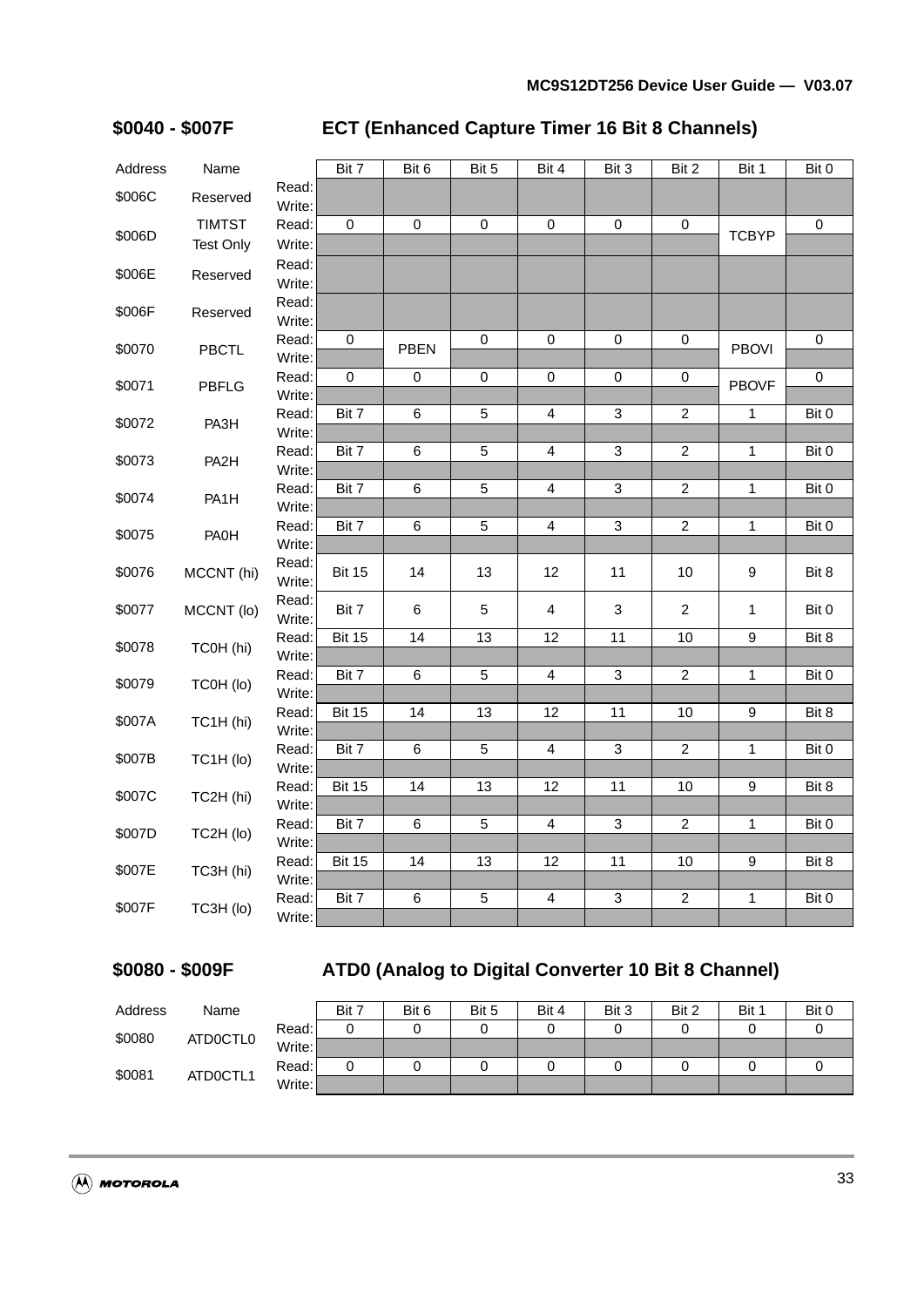# **\$0080 - \$009F ATD0 (Analog to Digital Converter 10 Bit 8 Channel)**

| Address | Name            |                 | Bit 7       | Bit 6            | Bit 5            | Bit 4            | Bit 3            | Bit 2            | Bit 1           | Bit 0            |
|---------|-----------------|-----------------|-------------|------------------|------------------|------------------|------------------|------------------|-----------------|------------------|
| \$0082  | ATD0CTL2        | Read:<br>Write: | <b>ADPU</b> | <b>AFFC</b>      | AWAI             | <b>ETRIGLE</b>   | <b>ETRIGP</b>    | <b>ETRIG</b>     | <b>ASCIE</b>    | <b>ASCIF</b>     |
| \$0083  | ATD0CTL3        | Read:<br>Write: | 0           | S8C              | S <sub>4</sub> C | S <sub>2</sub> C | S <sub>1</sub> C | <b>FIFO</b>      | FRZ1            | FRZ0             |
| \$0084  | ATD0CTL4        | Read:<br>Write: | SRES8       | SMP1             | SMP <sub>0</sub> | PRS4             | PRS3             | PRS <sub>2</sub> | PRS1            | PRS <sub>0</sub> |
| \$0085  | ATD0CTL5        | Read:<br>Write: | <b>DJM</b>  | <b>DSGN</b>      | <b>SCAN</b>      | <b>MULT</b>      | $\pmb{0}$        | CC               | CB              | CA               |
| \$0086  | ATD0STAT0       | Read:<br>Write: | <b>SCF</b>  | 0                | <b>ETORF</b>     | <b>FIFOR</b>     | 0                | CC <sub>2</sub>  | CC <sub>1</sub> | CC <sub>0</sub>  |
| \$0087  | Reserved        | Read:<br>Write: | 0           | 0                | $\pmb{0}$        | $\pmb{0}$        | 0                | 0                | 0               | 0                |
| \$0088  | ATD0TEST0       | Read:<br>Write: | 0           | 0                | 0                | 0                | 0                | 0                | 0               | 0                |
| \$0089  | ATD0TEST1       | Read:<br>Write: | 0           | 0                | 0                | 0                | 0                | 0                | 0               | SC               |
| \$008A  | Reserved        | Read:<br>Write: | 0           | $\pmb{0}$        | $\,0\,$          | $\pmb{0}$        | $\pmb{0}$        | $\pmb{0}$        | $\,0\,$         | $\pmb{0}$        |
| \$008B  | ATD0STAT1       | Read:<br>Write: | CCF7        | CCF <sub>6</sub> | CCF <sub>5</sub> | CCF4             | CCF <sub>3</sub> | CCF <sub>2</sub> | CCF1            | CCF <sub>0</sub> |
| \$008C  | Reserved        | Read:<br>Write: | 0           | 0                | $\,0\,$          | $\pmb{0}$        | $\mathbf 0$      | $\pmb{0}$        | 0               | $\pmb{0}$        |
| \$008D  | <b>ATDODIEN</b> | Read:<br>Write: | Bit 7       | 6                | 5                | 4                | 3                | $\overline{2}$   | 1               | Bit 0            |
| \$008E  | Reserved        | Read:<br>Write: | 0           | $\pmb{0}$        | $\mathbf 0$      | $\pmb{0}$        | 0                | $\pmb{0}$        | $\,0\,$         | $\pmb{0}$        |
| \$008F  | PORTAD0         | Read:<br>Write: | Bit7        | 6                | 5                | 4                | 3                | $\overline{c}$   | 1               | BIT <sub>0</sub> |
| \$0090  | ATD0DR0H        | Read:<br>Write: | Bit15       | 14               | 13               | 12               | 11               | 10               | 9               | Bit8             |
| \$0091  | ATD0DR0L        | Read:<br>Write: | Bit7        | Bit <sub>6</sub> | $\,0\,$          | 0                | $\mathbf 0$      | $\pmb{0}$        | 0               | $\,0\,$          |
| \$0092  | ATD0DR1H        | Read:<br>Write: | Bit15       | 14               | 13               | 12               | 11               | 10               | 9               | Bit8             |
| \$0093  | ATD0DR1L        | Read:<br>Write: | Bit7        | Bit <sub>6</sub> | $\,0\,$          | 0                | 0                | $\pmb{0}$        | 0               | 0                |
| \$0094  | ATD0DR2H        | Read:<br>Write: | Bit15       | 14               | 13               | 12               | 11               | 10               | 9               | Bit <sub>8</sub> |
| \$0095  | ATD0DR2L        | Read:<br>Write: | Bit7        | Bit <sub>6</sub> | $\mathbf 0$      | $\mathbf 0$      | 0                | 0                | 0               | $\mathbf 0$      |
| \$0096  | ATD0DR3H        | Read:<br>Write: | Bit15       | 14               | 13               | 12               | 11               | 10               | 9               | Bit <sub>8</sub> |
| \$0097  | ATD0DR3L        | Read:<br>Write: | Bit7        | Bit <sub>6</sub> | 0                | 0                | 0                | 0                | 0               | 0                |
| \$0098  | ATD0DR4H        | Read:<br>Write: | Bit15       | 14               | 13               | 12               | 11               | 10               | 9               | Bit <sub>8</sub> |
| \$0099  | ATD0DR4L        | Read:<br>Write: | Bit7        | Bit <sub>6</sub> | 0                | 0                | 0                | 0                | 0               | 0                |
| \$009A  | ATD0DR5H        | Read:<br>Write: | Bit15       | 14               | 13               | 12               | 11               | 10               | 9               | Bit8             |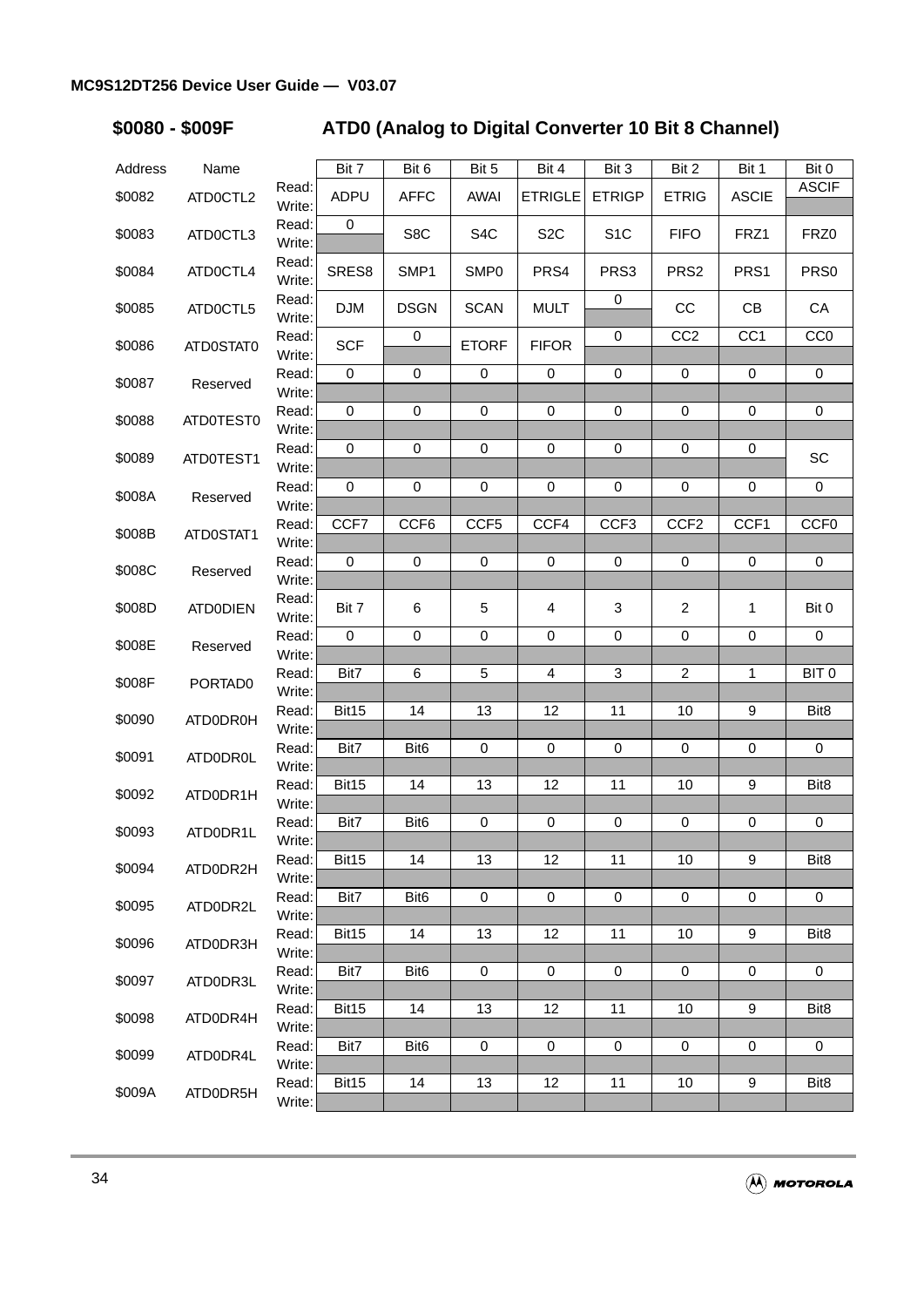# **\$0080 - \$009F ATD0 (Analog to Digital Converter 10 Bit 8 Channel)**

| Address          | Name     |        | Bit 7             | Bit 6            | Bit 5 | Bit 4   | Bit 3    | Bit 2 | Bit 1 | Bit 0            |
|------------------|----------|--------|-------------------|------------------|-------|---------|----------|-------|-------|------------------|
|                  | ATD0DR5L | Read:  | Bit7              | Bit <sub>6</sub> | 0     | 0       | 0        | 0     | 0     | 0                |
| \$009B<br>\$009C |          | Write: |                   |                  |       |         |          |       |       |                  |
|                  | ATD0DR6H | Read:  | Bit <sub>15</sub> | 14               | 13    | 12      | 11       | 10    | 9     | Bit <sub>8</sub> |
|                  |          | Write: |                   |                  |       |         |          |       |       |                  |
| \$009D           | ATD0DR6L | Read:  | Bit7              | Bit <sub>6</sub> | 0     | 0       | $\Omega$ | 0     | 0     | 0                |
|                  |          | Write: |                   |                  |       |         |          |       |       |                  |
| \$009E           | ATD0DR7H | Read:  | Bit15             | 14               | 13    | $12 \,$ | 11       | 10    | 9     | Bit <sub>8</sub> |
|                  |          | Write: |                   |                  |       |         |          |       |       |                  |
| \$009F           | ATD0DR7L | Read:  | Bit7              | Bit <sub>6</sub> | 0     | 0       | 0        | 0     | 0     | 0                |
|                  |          | Write: |                   |                  |       |         |          |       |       |                  |

### **\$00A0 - \$00C7 PWM (Pulse Width Modulator 8 Bit 8 Channel)**

| Address | Name             |                 | Bit 7       | Bit 6             | Bit 5             | Bit 4                   | Bit 3          | Bit 2             | Bit 1             | Bit 0             |
|---------|------------------|-----------------|-------------|-------------------|-------------------|-------------------------|----------------|-------------------|-------------------|-------------------|
| \$00A0  | <b>PWME</b>      | Read:<br>Write: | PWME7       | PWME6             | PWME5             | PWME4                   | PWME3          | PWME <sub>2</sub> | PWME1             | <b>PWME0</b>      |
| \$00A1  | <b>PWMPOL</b>    | Read:<br>Write: | PPOL7       | PPOL6             | PPOL5             | PPOL <sub>4</sub>       | PPOL3          | PPOL <sub>2</sub> | PPOL <sub>1</sub> | PPOL <sub>0</sub> |
| \$00A2  | <b>PWMCLK</b>    | Read:<br>Write: | PCLK7       | PCLK6             | PCLK5             | PCLK4                   | PCLK3          | PCLK <sub>2</sub> | PCLK1             | PCLK0             |
| \$00A3  | <b>PWMPRCLK</b>  | Read:<br>Write: | 0           | PCKB <sub>2</sub> | PCKB1             | PCKB <sub>0</sub>       | 0              | PCKA2             | PCKA1             | PCKA0             |
| \$00A4  | <b>PWMCAE</b>    | Read:<br>Write: | CAE7        | CAE6              | CAE5              | CAE4                    | CAE3           | CAE2              | CAE1              | CAE0              |
| \$00A5  | <b>PWMCTL</b>    | Read:<br>Write: | CON67       | CON45             | CON <sub>23</sub> | CON <sub>01</sub>       | <b>PSWAI</b>   | <b>PFRZ</b>       | $\mathbf 0$       | 0                 |
|         | <b>PWMTST</b>    | Read:           | $\mathbf 0$ | $\mathbf 0$       | 0                 | $\pmb{0}$               | $\mathbf 0$    | $\pmb{0}$         | $\mathbf 0$       | 0                 |
| \$00A6  | <b>Test Only</b> | Write:          |             |                   |                   |                         |                |                   |                   |                   |
| \$00A7  | <b>PWMPRSC</b>   | Read:           | 0           | $\pmb{0}$         | $\mathbf 0$       | $\pmb{0}$               | $\mathbf 0$    | $\pmb{0}$         | $\mathbf 0$       | $\mathbf 0$       |
|         |                  | Write:          |             |                   |                   |                         |                |                   |                   |                   |
| \$00A8  | <b>PWMSCLA</b>   | Read:<br>Write: | Bit 7       | 6                 | 5                 | 4                       | 3              | $\overline{2}$    | 1                 | Bit 0             |
| \$00A9  | <b>PWMSCLB</b>   | Read:<br>Write: | Bit 7       | 6                 | 5                 | 4                       | 3              | $\overline{2}$    | 1                 | Bit 0             |
| \$00AA  | <b>PWMSCNTA</b>  | Read:           | 0           | 0                 | 0                 | 0                       | 0              | 0                 | 0                 | $\pmb{0}$         |
|         |                  | Write:          |             |                   |                   |                         |                |                   |                   |                   |
| \$00AB  | <b>PWMSCNTB</b>  | Read:           | $\mathbf 0$ | $\mathbf 0$       | 0                 | $\mathsf 0$             | $\mathbf 0$    | $\mathbf 0$       | $\mathbf 0$       | $\mathbf 0$       |
|         |                  | Write:          |             |                   |                   |                         |                |                   |                   |                   |
| \$00AC  | <b>PWMCNT0</b>   | Read:           | Bit 7       | 6                 | 5                 | 4                       | 3              | $\overline{c}$    | 1                 | Bit 0             |
|         |                  | Write:          | $\mathbf 0$ | 0                 | 0                 | 0                       | 0              | $\overline{0}$    | 0                 | $\mathbf 0$       |
| \$00AD  | PWMCNT1          | Read:           | Bit 7       | 6                 | $\overline{5}$    | $\overline{\mathbf{4}}$ | $\overline{3}$ | 2                 | $\mathbf{1}$      | Bit 0             |
|         |                  | Write:          | 0           | 0                 | 0                 | 0                       | 0              | $\mathsf 0$       | $\mathbf 0$       | $\pmb{0}$         |
| \$00AE  | PWMCNT2          | Read:           | Bit 7       | 6                 | 5                 | 4                       | $\overline{3}$ | $\overline{c}$    | 1                 | Bit 0             |
|         |                  | Write:          | $\mathbf 0$ | 0                 | 0                 | 0                       | 0              | 0                 | 0                 | 0                 |
| \$00AF  | PWMCNT3          | Read:           | Bit 7       | 6                 | $\overline{5}$    | 4                       | $\overline{3}$ | $\overline{c}$    | 1                 | Bit 0             |
|         |                  | Write:          | 0           | 0                 | 0                 | 0                       | 0              | 0                 | 0                 | 0                 |
| \$00B0  | PWMCNT4          | Read:           | Bit 7       | 6                 | 5                 | 4                       | $\overline{3}$ | $\overline{2}$    | 1                 | Bit 0             |
|         |                  | Write:          | 0           | $\pmb{0}$         | 0                 | 0                       | 0              | $\mathsf 0$       | 0                 | $\mathbf 0$       |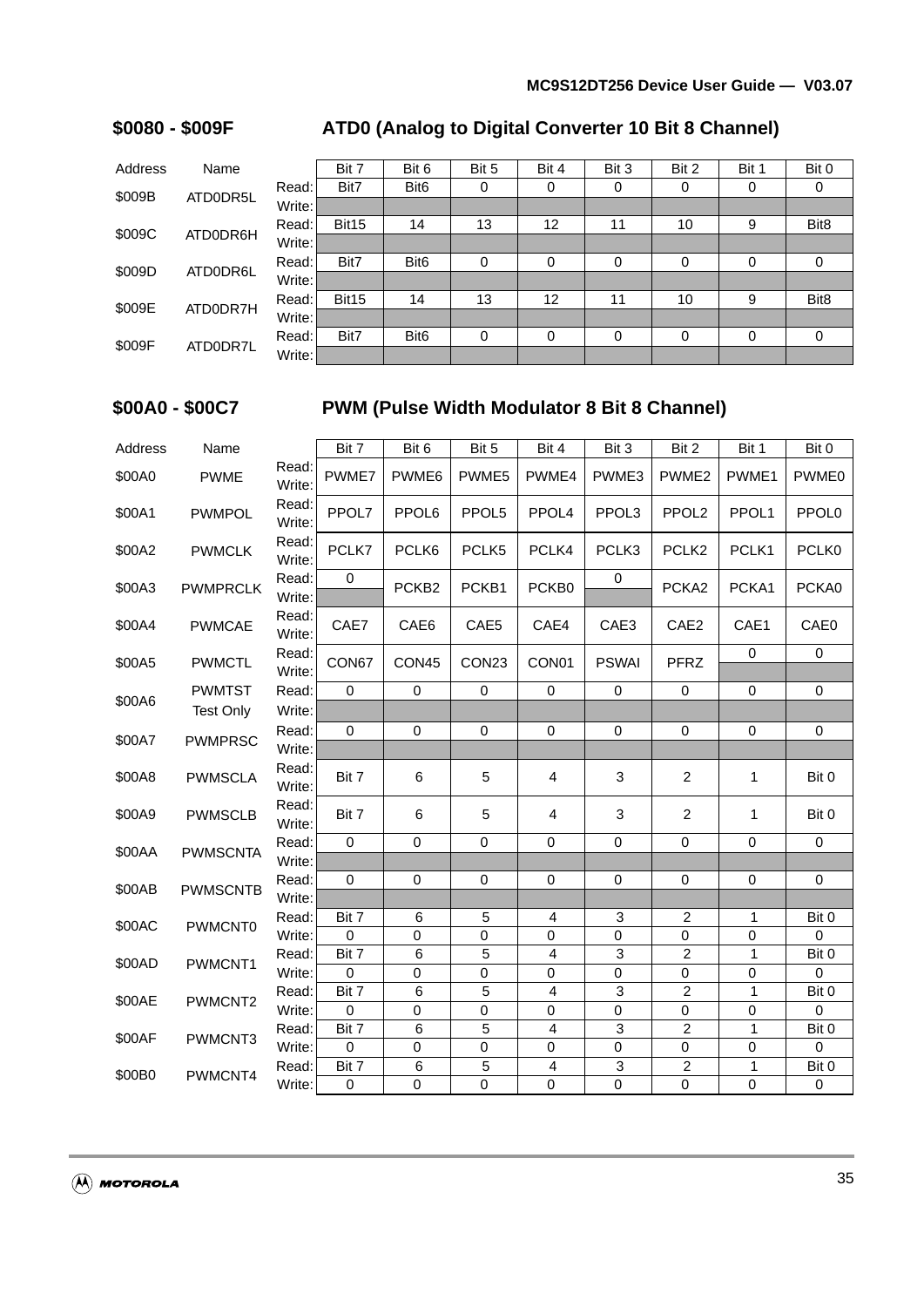### **\$00A0 - \$00C7 PWM (Pulse Width Modulator 8 Bit 8 Channel)**

| Address | Name          |                 | Bit 7        | Bit 6        | Bit 5               | Bit 4         | Bit 3                     | Bit 2          | Bit 1       | Bit 0              |
|---------|---------------|-----------------|--------------|--------------|---------------------|---------------|---------------------------|----------------|-------------|--------------------|
| \$00B1  | PWMCNT5       | Read:           | Bit 7        | 6            | 5                   | 4             | $\mathbf{3}$              | $\overline{c}$ | 1           | Bit 0              |
|         |               | Write:          | 0            | 0            | 0                   | 0             | 0                         | 0              | $\pmb{0}$   | $\pmb{0}$          |
| \$00B2  | PWMCNT6       | Read:           | Bit 7        | 6            | 5                   | 4             | $\mathbf{3}$              | $\overline{c}$ | 1           | Bit 0              |
|         |               | Write:          | 0            | 0            | $\,0\,$             | 0             | 0                         | 0              | $\,0\,$     | 0                  |
| \$00B3  | PWMCNT7       | Read:           | Bit 7        | 6            | 5                   | 4             | $\ensuremath{\mathsf{3}}$ | $\overline{c}$ | 1           | Bit 0              |
|         |               | Write:          | 0            | 0            | $\pmb{0}$           | 0             | 0                         | 0              | $\,0\,$     | 0                  |
| \$00B4  | PWMPER0       | Read:<br>Write: | Bit 7        | 6            | 5                   | 4             | $\ensuremath{\mathsf{3}}$ | $\overline{c}$ | 1           | Bit 0              |
| \$00B5  | PWMPER1       | Read:<br>Write: | Bit 7        | 6            | 5                   | 4             | $\ensuremath{\mathsf{3}}$ | $\overline{c}$ | 1           | Bit 0              |
| \$00B6  | PWMPER2       | Read:<br>Write: | Bit 7        | 6            | 5                   | 4             | 3                         | $\overline{c}$ | 1           | Bit 0              |
| \$00B7  | PWMPER3       | Read:<br>Write: | Bit 7        | 6            | 5                   | 4             | 3                         | $\overline{c}$ | 1           | Bit 0              |
| \$00B8  | PWMPER4       | Read:<br>Write: | Bit 7        | 6            | 5                   | 4             | $\ensuremath{\mathsf{3}}$ | $\overline{c}$ | 1           | Bit 0              |
| \$00B9  | PWMPER5       | Read:<br>Write: | Bit 7        | 6            | 5                   | 4             | $\ensuremath{\mathsf{3}}$ | $\overline{c}$ | 1           | Bit 0              |
| \$00BA  | PWMPER6       | Read:<br>Write: | Bit 7        | 6            | 5                   | 4             | $\mathbf 3$               | $\overline{c}$ | 1           | Bit 0              |
| \$00BB  | PWMPER7       | Read:<br>Write: | Bit 7        | 6            | 5                   | 4             | 3                         | $\overline{c}$ | 1           | Bit 0              |
| \$00BC  | PWMDTY0       | Read:<br>Write: | Bit 7        | 6            | 5                   | 4             | $\ensuremath{\mathsf{3}}$ | $\overline{c}$ | 1           | Bit 0              |
| \$00BD  | PWMDTY1       | Read:<br>Write: | Bit 7        | 6            | 5                   | 4             | $\ensuremath{\mathsf{3}}$ | $\overline{c}$ | 1           | Bit 0              |
| \$00BE  | PWMDTY2       | Read:<br>Write: | Bit 7        | 6            | 5                   | 4             | $\mathbf 3$               | $\overline{c}$ | 1           | Bit 0              |
| \$00BF  | PWMDTY3       | Read:<br>Write: | Bit 7        | 6            | 5                   | 4             | 3                         | $\overline{c}$ | 1           | Bit 0              |
| \$00C0  | PWMDTY4       | Read:<br>Write: | Bit 7        | 6            | 5                   | 4             | 3                         | $\overline{c}$ | 1           | Bit 0              |
| \$00C1  | PWMDTY5       | Read:<br>Write: | Bit 7        | 6            | 5                   | 4             | 3                         | $\overline{c}$ | 1           | Bit 0              |
| \$00C2  | PWMDTY6       | Read:<br>Write: | Bit 7        | 6            | 5                   | 4             | 3                         | $\overline{c}$ | 1           | Bit 0              |
| \$00C3  | PWMDTY7       | Read:<br>Write: | Bit 7        | 6            | 5                   | 4             | 3                         | $\overline{c}$ | 1           | Bit 0              |
| \$00C4  | <b>PWMSDN</b> | Read:<br>Write: | <b>PWMIF</b> | <b>PWMIE</b> | <b>PWMRS</b><br>TRT | <b>PWMLVL</b> | 0                         | PWM7IN         | PWM7IN<br>L | PWM7E<br><b>NA</b> |
| \$00C5  | Reserved      | Read:<br>Write: | 0            | 0            | 0                   | 0             | 0                         | $\pmb{0}$      | 0           | 0                  |
|         | Reserved      | Read:           | 0            | 0            | 0                   | 0             | 0                         | 0              | 0           | 0                  |
| \$00C6  |               | Write:          |              |              |                     |               |                           |                |             |                    |
| \$00C7  | Reserved      | Read:<br>Write: | 0            | 0            | 0                   | 0             | 0                         | 0              | 0           | 0                  |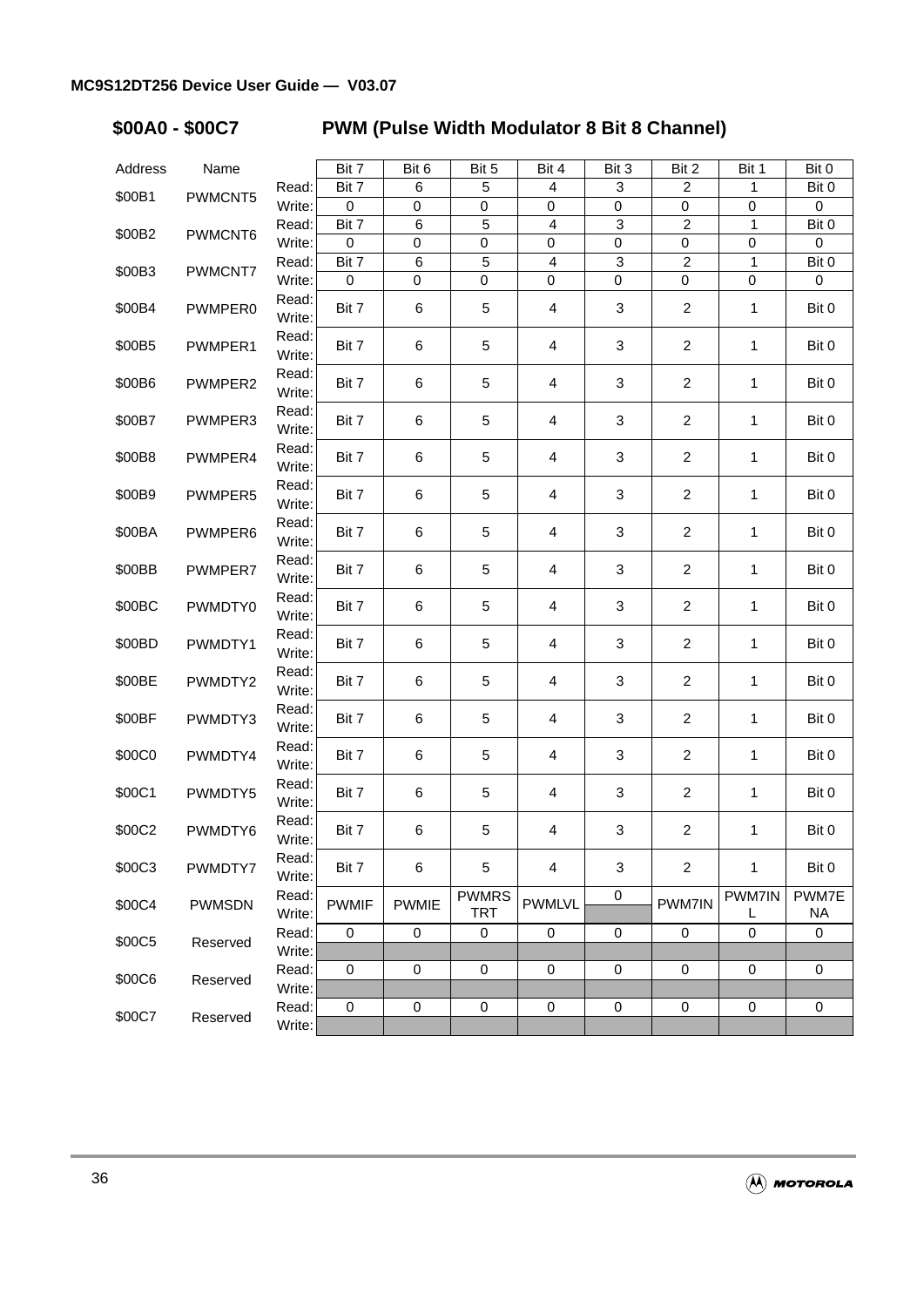#### **\$00C8 - \$00CF SCI0 (Asynchronous Serial Interface)**

| Address | Name           |        | Bit 7       | Bit 6            | Bit 5            | Bit 4             | Bit 3             | Bit 2             | Bit 1            | Bit 0            |
|---------|----------------|--------|-------------|------------------|------------------|-------------------|-------------------|-------------------|------------------|------------------|
| \$00C8  | <b>SCI0BDH</b> | Read:  | $\Omega$    | 0                | 0                | SBR <sub>12</sub> | SBR <sub>11</sub> | SBR <sub>10</sub> | SBR <sub>9</sub> | SBR <sub>8</sub> |
|         |                | Write: |             |                  |                  |                   |                   |                   |                  |                  |
| \$00C9  | <b>SCI0BDL</b> | Read:  | SBR7        | SBR <sub>6</sub> | SBR <sub>5</sub> | SBR4              | SBR <sub>3</sub>  | SBR <sub>2</sub>  | SBR <sub>1</sub> | SBR <sub>0</sub> |
|         |                | Write: |             |                  |                  |                   |                   |                   |                  |                  |
| \$00CA  | SCI0CR1        | Read:  | LOOPS       | <b>SCISWAI</b>   | <b>RSRC</b>      | M                 | <b>WAKE</b>       | ILT               | <b>PE</b>        | <b>PT</b>        |
|         |                | Write: |             |                  |                  |                   |                   |                   |                  |                  |
| \$00CB  | SCI0CR2        | Read:  | TIE         | <b>TCIE</b>      | <b>RIE</b>       | <b>ILIE</b>       | ТE                | <b>RE</b>         | <b>RWU</b>       | <b>SBK</b>       |
|         |                | Write: |             |                  |                  |                   |                   |                   |                  |                  |
| \$00CC  | SCI0SR1        | Read:  | <b>TDRE</b> | TC.              | <b>RDRF</b>      | <b>IDLE</b>       | <b>OR</b>         | <b>NF</b>         | FE.              | <b>PF</b>        |
|         |                | Write: |             |                  |                  |                   |                   |                   |                  |                  |
| \$00CD  | SCI0SR2        | Read:  | $\Omega$    | 0                | $\Omega$         | 0                 | $\mathbf 0$       | BRK <sub>13</sub> | <b>TXDIR</b>     | <b>RAF</b>       |
|         |                | Write: |             |                  |                  |                   |                   |                   |                  |                  |
| \$00CE  | <b>SCIODRH</b> | Read:  | R8          | T8               | 0                | 0                 | $\mathbf 0$       | 0                 | $\mathbf 0$      | 0                |
|         |                | Write: |             |                  |                  |                   |                   |                   |                  |                  |
| \$00CF  | <b>SCIODRL</b> | Read:  | R7          | R <sub>6</sub>   | R <sub>5</sub>   | R4                | R <sub>3</sub>    | R <sub>2</sub>    | R <sub>1</sub>   | R <sub>0</sub>   |
|         |                | Write: | T7          | T6               | T5               | T4                | T3                | T2                | T <sub>1</sub>   | T0               |
|         |                |        |             |                  |                  |                   |                   |                   |                  |                  |

#### **\$00D0 - \$00D7 SCI1 (Asynchronous Serial Interface)**

| Address | Name    |        | Bit 7          | Bit 6            | Bit 5            | Bit 4             | Bit 3            | Bit 2             | Bit 1            | Bit 0            |
|---------|---------|--------|----------------|------------------|------------------|-------------------|------------------|-------------------|------------------|------------------|
| \$00D0  | SCI1BDH | Read:  | 0              | 0                | 0                | SBR <sub>12</sub> | <b>SBR11</b>     | SBR <sub>10</sub> | SBR <sub>9</sub> | SBR <sub>8</sub> |
|         |         | Write: |                |                  |                  |                   |                  |                   |                  |                  |
| \$00D1  | SCI1BDL | Read:  | SBR7           | SBR <sub>6</sub> | SBR <sub>5</sub> | SBR4              | SBR <sub>3</sub> | SBR <sub>2</sub>  | SBR <sub>1</sub> | SBR <sub>0</sub> |
|         |         | Write: |                |                  |                  |                   |                  |                   |                  |                  |
| \$00D2  | SCI1CR1 | Read:  | <b>LOOPS</b>   | <b>SCISWAI</b>   | <b>RSRC</b>      | M                 | <b>WAKE</b>      | ILT               | <b>PE</b>        | <b>PT</b>        |
|         |         | Write: |                |                  |                  |                   |                  |                   |                  |                  |
| \$00D3  | SCI1CR2 | Read:  | TIE            | <b>TCIE</b>      | <b>RIE</b>       | ILIE              | TE               | <b>RE</b>         | <b>RWU</b>       | <b>SBK</b>       |
|         |         | Write: |                |                  |                  |                   |                  |                   |                  |                  |
| \$00D4  | SCI1SR1 | Read:  | <b>TDRE</b>    | ТC               | <b>RDRF</b>      | <b>IDLE</b>       | <b>OR</b>        | <b>NF</b>         | FE.              | <b>PF</b>        |
|         |         | Write: |                |                  |                  |                   |                  |                   |                  |                  |
| \$00D5  | SCI1SR2 | Read:  | 0              | 0                | 0                | $\mathbf 0$       | 0                | BRK13             | <b>TXDIR</b>     | <b>RAF</b>       |
|         |         | Write: |                |                  |                  |                   |                  |                   |                  |                  |
| \$00D6  | SCI1DRH | Read:  | R <sub>8</sub> | T8               | 0                | $\mathbf 0$       | 0                | $\mathbf 0$       | $\mathbf 0$      | 0                |
|         |         | Write: |                |                  |                  |                   |                  |                   |                  |                  |
| \$00D7  | SCI1DRL | Read:  | R7             | R <sub>6</sub>   | R <sub>5</sub>   | R4                | R <sub>3</sub>   | R <sub>2</sub>    | R <sub>1</sub>   | R <sub>0</sub>   |
|         |         | Write: | T7             | T6               | T5               | T4                | T3               | Т2                | T <sub>1</sub>   | T0               |
|         |         |        |                |                  |                  |                   |                  |                   |                  |                  |

#### **\$00D8 - \$00DF SPI0 (Serial Peripheral Interface)**

| Address | Name          |                 | Bit 7       | Bit 6             | Bit 5             | Bit 4             | Bit 3       | Bit 2            | Bit 1            | Bit 0            |
|---------|---------------|-----------------|-------------|-------------------|-------------------|-------------------|-------------|------------------|------------------|------------------|
| \$00D8  | SPI0CR1       | Read:<br>Write: | <b>SPIE</b> | <b>SPE</b>        | <b>SPTIE</b>      | <b>MSTR</b>       | <b>CPOL</b> | <b>CPHA</b>      | <b>SSOE</b>      | <b>LSBFE</b>     |
| \$00D9  | SPI0CR2       | Read:           | 0           | 0                 | 0                 | MODFEN BIDIROE    |             | 0                | <b>SPISWAI</b>   | SPC <sub>0</sub> |
|         |               | Write:          |             |                   |                   |                   |             |                  |                  |                  |
| \$00DA  | <b>SPIOBR</b> | Read:           | 0           | SPPR <sub>2</sub> | SPPR <sub>1</sub> | SPPR <sub>0</sub> | 0           | SPR <sub>2</sub> | SPR <sub>1</sub> | SPR <sub>0</sub> |
|         |               | Write:          |             |                   |                   |                   |             |                  |                  |                  |
| \$00DB  | <b>SPI0SR</b> | Read:           | <b>SPIF</b> | 0                 | <b>SPTEF</b>      | <b>MODF</b>       |             | 0                | 0                | 0                |
|         |               | Write:          |             |                   |                   |                   |             |                  |                  |                  |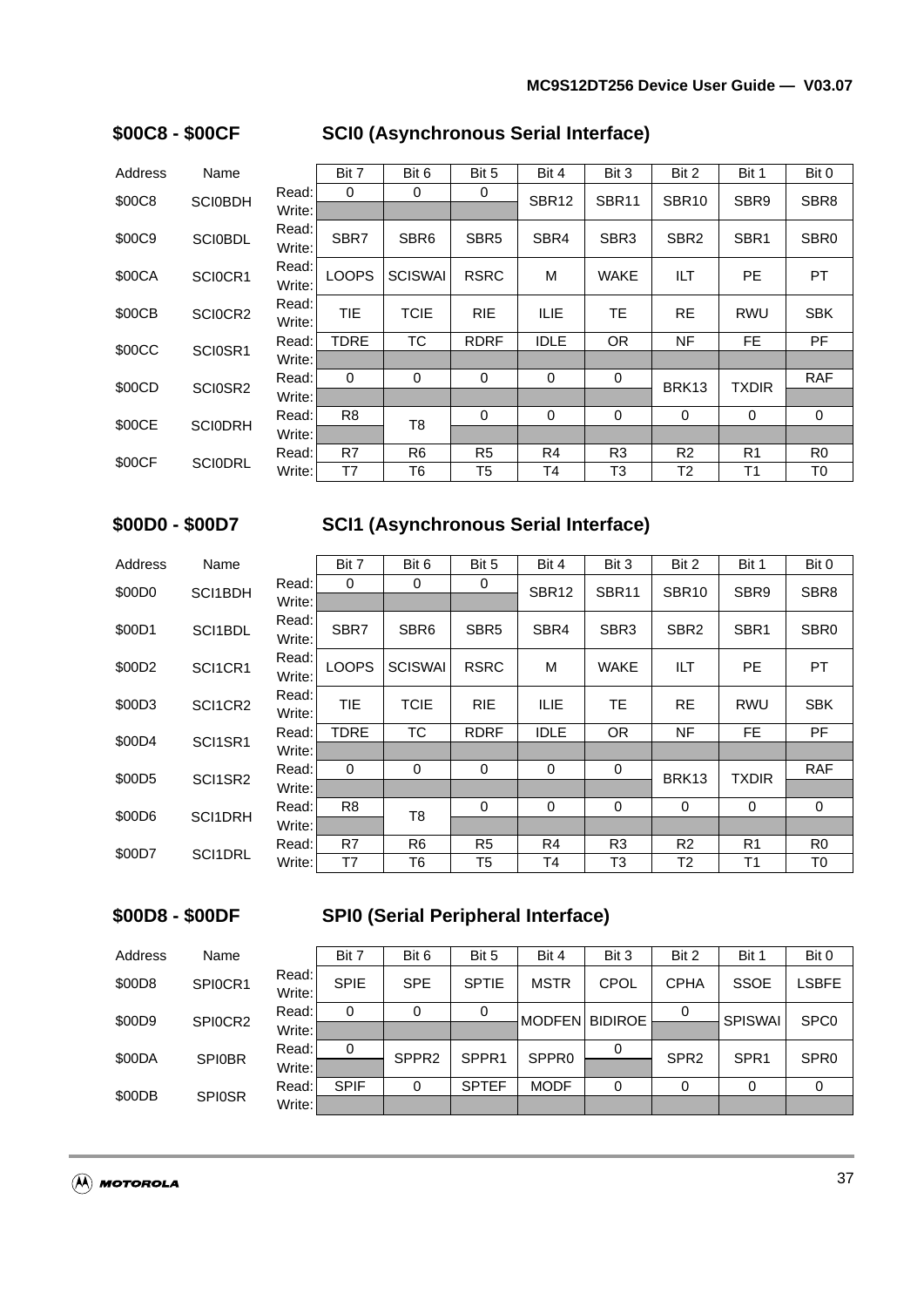#### **\$00D8 - \$00DF SPI0 (Serial Peripheral Interface)**

| Address | Name          |        | Bit 7 | Bit 6 | Bit 5 | Bit 4 | Bit 3 | Bit 2 | Bit 1 | Bit 0            |
|---------|---------------|--------|-------|-------|-------|-------|-------|-------|-------|------------------|
| \$00DC  | Reserved      | Read:  | 0     | 0     | 0     | 0     |       | 0     |       | 0                |
|         |               | Write: |       |       |       |       |       |       |       |                  |
| \$00DD  | <b>SPIODR</b> | Read:  | Bit7  | 6     | 5     | 4     | 3     | 2     |       | Bit <sub>0</sub> |
|         |               | Write: |       |       |       |       |       |       |       |                  |
| \$00DE  | Reserved      | Read:  | 0     |       | 0     | 0     |       | 0     |       | 0                |
|         |               | Write: |       |       |       |       |       |       |       |                  |
| \$00DF  |               | Read:  | 0     |       | 0     | 0     |       | 0     |       |                  |
|         | Reserved      | Write: |       |       |       |       |       |       |       |                  |

#### **\$00E0 - \$00E7 IIC (Inter IC Bus)**

| Address | Name        |                 | Bit 7       | Bit 6            | Bit 5            | Bit 4          | Bit 3            | Bit 2            | Bit 1            | Bit 0            |
|---------|-------------|-----------------|-------------|------------------|------------------|----------------|------------------|------------------|------------------|------------------|
| \$00E0  | <b>IBAD</b> | Read:<br>Write: | ADR7        | ADR <sub>6</sub> | ADR <sub>5</sub> | ADR4           | ADR <sub>3</sub> | ADR <sub>2</sub> | ADR <sub>1</sub> | $\mathbf 0$      |
| \$00E1  | <b>IBFD</b> | Read:<br>Write: | IBC7        | IBC <sub>6</sub> | IBC <sub>5</sub> | IBC4           | IBC <sub>3</sub> | IBC <sub>2</sub> | IBC <sub>1</sub> | IBC <sub>0</sub> |
| \$00E2  | <b>IBCR</b> | Read:           | <b>IBEN</b> | <b>IBIE</b>      | MS/SL            | TX/RX          | <b>TXAK</b>      | $\mathbf 0$      | $\mathbf 0$      | <b>IBSWAI</b>    |
|         |             | Write:          |             |                  |                  |                |                  | <b>RSTA</b>      |                  |                  |
| \$00E3  | <b>IBSR</b> | Read:           | <b>TCF</b>  | <b>IAAS</b>      | <b>IBB</b>       | <b>IBAL</b>    | $\mathbf 0$      | <b>SRW</b>       | <b>IBIF</b>      | <b>RXAK</b>      |
|         |             | Write:          |             |                  |                  |                |                  |                  |                  |                  |
| \$00E4  | <b>IBDR</b> | Read:<br>Write: | D7          | D <sub>6</sub>   | D <sub>5</sub>   | D <sub>4</sub> | D <sub>3</sub>   | D <sub>2</sub>   | D <sub>1</sub>   | D <sub>0</sub>   |
| \$00E5  |             | Read:           | $\mathbf 0$ | $\Omega$         | 0                | 0              | 0                | $\mathbf 0$      | $\mathbf 0$      | 0                |
|         | Reserved    | Write:          |             |                  |                  |                |                  |                  |                  |                  |
| \$00E6  |             | Read:           | $\mathbf 0$ | 0                | $\mathbf 0$      | 0              | $\mathbf 0$      | 0                | 0                | $\mathbf 0$      |
|         | Reserved    | Write:          |             |                  |                  |                |                  |                  |                  |                  |
| \$00E7  | Reserved    | Read:           | 0           | 0                | $\mathbf 0$      | 0              | $\mathbf 0$      | $\mathbf 0$      | 0                | 0                |
|         |             | Write: l        |             |                  |                  |                |                  |                  |                  |                  |

#### **\$00E8 - \$00EF BDLC (Bytelevel Data Link Controller J1850)**

| Address | Name            |        | Bit 7        | Bit 6          | Bit 5          | Bit 4          | Bit 3           | Bit 2           | Bit 1           | Bit 0           |
|---------|-----------------|--------|--------------|----------------|----------------|----------------|-----------------|-----------------|-----------------|-----------------|
| \$00E8  | DLCBCR1         | Read:  | <b>IMSG</b>  | <b>CLKS</b>    | 0              | 0              | 0               | 0               | IE              | <b>WCM</b>      |
|         |                 | Write: |              |                |                |                |                 |                 |                 |                 |
| \$00E9  | <b>DLCBSVR</b>  | Read:  | $\Omega$     | 0              | $\mathsf{I}3$  | 12             | $\mathsf{I}$    | 10              | $\mathbf 0$     | $\mathbf 0$     |
|         |                 | Write: |              |                |                |                |                 |                 |                 |                 |
| \$00EA  | DLCBCR2         | Read:  | <b>SMRST</b> | <b>DLOOP</b>   | RX4XE          | <b>NBFS</b>    | <b>TEOD</b>     | <b>TSIFR</b>    | TMIFR1          | <b>TMIFR0</b>   |
|         |                 | Write: |              |                |                |                |                 |                 |                 |                 |
| \$00EB  | <b>DLCBDR</b>   | Read:  | D7           | D <sub>6</sub> | D <sub>5</sub> | D <sub>4</sub> | D <sub>3</sub>  | D <sub>2</sub>  | D <sub>1</sub>  | D <sub>0</sub>  |
|         |                 | Write: |              |                |                |                |                 |                 |                 |                 |
| \$00EC  | <b>DLCBARD</b>  | Read:  | $\mathbf 0$  | <b>RXPOL</b>   | 0              | 0              | BO <sub>3</sub> | BO <sub>2</sub> | BO <sub>1</sub> | BO <sub>0</sub> |
|         |                 | Write: |              |                |                |                |                 |                 |                 |                 |
| \$00ED  | <b>DLCBRSR</b>  | Read:  | $\mathbf 0$  | 0              | R <sub>5</sub> | R4             | R <sub>3</sub>  | R <sub>2</sub>  | R <sub>1</sub>  | R <sub>0</sub>  |
|         |                 | Write: |              |                |                |                |                 |                 |                 |                 |
| \$00EE  | <b>DLCSCR</b>   | Read:  | 0            | 0              | $\mathbf 0$    | <b>BDLCE</b>   | $\mathbf 0$     | $\pmb{0}$       | 0               | 0               |
|         |                 | Write: |              |                |                |                |                 |                 |                 |                 |
| \$00EF  | <b>DLCBSTAT</b> | Read:  | $\mathbf 0$  | $\mathbf 0$    | $\mathbf 0$    | 0              | $\Omega$        | $\mathbf 0$     | $\mathbf 0$     | <b>IDLE</b>     |
|         |                 | Write: |              |                |                |                |                 |                 |                 |                 |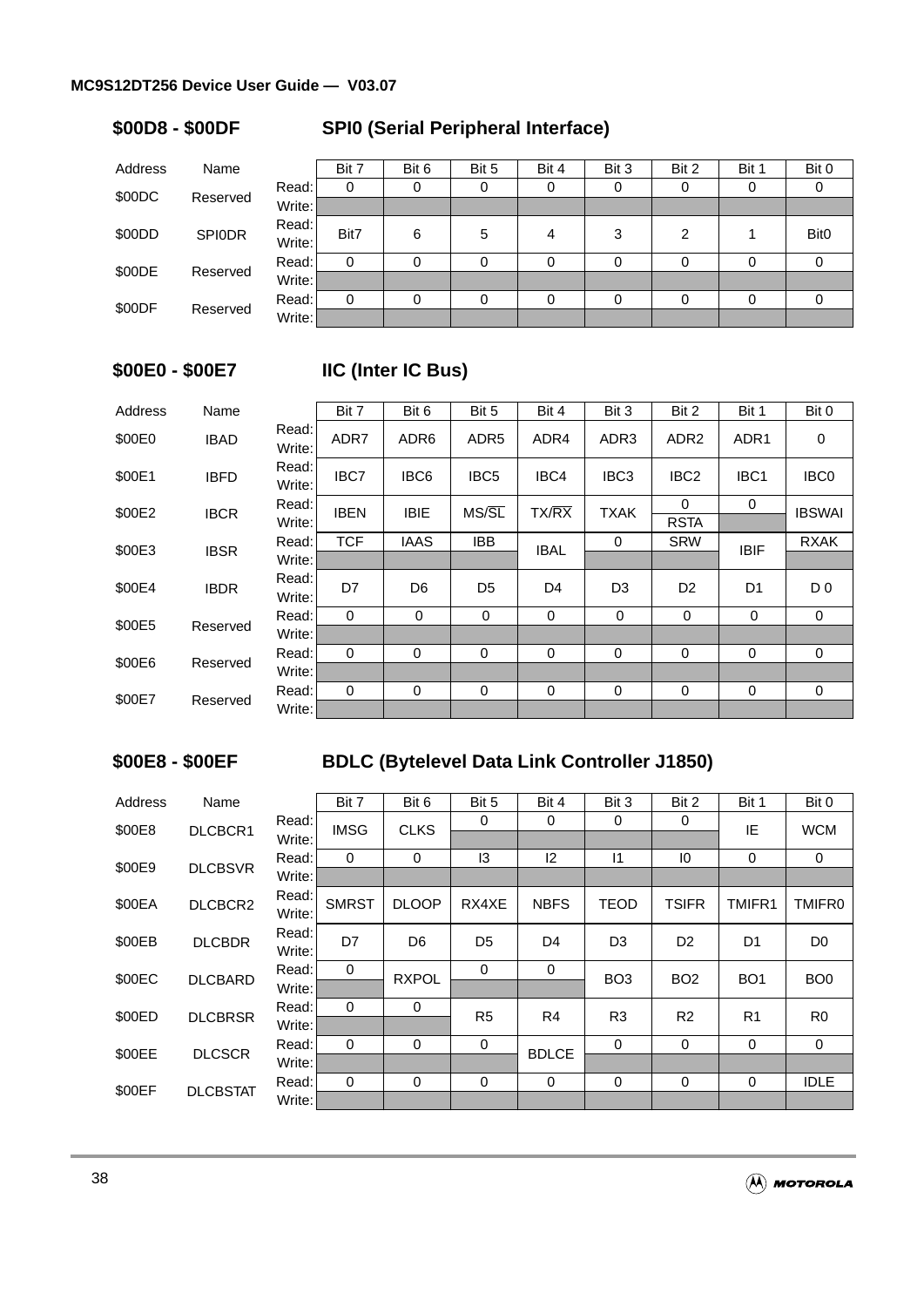#### **\$00F0 - \$00F7 SPI1 (Serial Peripheral Interface)**

| Address | Name     |                 | Bit 7       | Bit 6             | Bit 5             | Bit 4             | Bit 3          | Bit 2            | Bit 1            | Bit 0            |
|---------|----------|-----------------|-------------|-------------------|-------------------|-------------------|----------------|------------------|------------------|------------------|
| \$00F0  | SPI1CR1  | Read:<br>Write: | <b>SPIE</b> | <b>SPE</b>        | <b>SPTIE</b>      | <b>MSTR</b>       | <b>CPOL</b>    | <b>CPHA</b>      | <b>SSOE</b>      | <b>LSBFE</b>     |
| \$00F1  | SPI1CR2  | Read:           | $\Omega$    | $\mathbf 0$       | 0                 | <b>MODFEN</b>     | <b>BIDIROE</b> | 0                | <b>SPISWAI</b>   | SPC <sub>0</sub> |
|         |          | Write:          |             |                   |                   |                   |                |                  |                  |                  |
| \$00F2  | SPI1BR   | Read:           | 0           | SPPR <sub>2</sub> | SPPR <sub>1</sub> | SPPR <sub>0</sub> | 0              | SPR <sub>2</sub> | SPR <sub>1</sub> | SPR <sub>0</sub> |
|         |          | Write:          |             |                   |                   |                   |                |                  |                  |                  |
|         |          | Read:           | <b>SPIF</b> | $\mathbf 0$       | <b>SPTEF</b>      | <b>MODF</b>       | 0              | $\mathbf 0$      | $\mathbf 0$      | $\pmb{0}$        |
| \$00F3  | SPI1SR   | Write:          |             |                   |                   |                   |                |                  |                  |                  |
|         |          | Read:           | $\Omega$    | $\mathbf 0$       | $\mathbf 0$       | 0                 | $\mathbf 0$    | 0                | 0                | 0                |
| \$00F4  | Reserved | Write:          |             |                   |                   |                   |                |                  |                  |                  |
|         |          | Read:           |             |                   |                   |                   |                |                  |                  |                  |
| \$00F5  | SPI1DR   | Write:          | Bit7        | 6                 | 5                 | 4                 | 3              | $\overline{2}$   | 1                | Bit <sub>0</sub> |
|         |          | Read:           | $\Omega$    | $\mathbf 0$       | $\mathbf 0$       | 0                 | $\mathbf 0$    | 0                | 0                | 0                |
| \$00F6  | Reserved | Write:          |             |                   |                   |                   |                |                  |                  |                  |
|         |          | Read:           | 0           | $\mathbf 0$       | $\mathbf 0$       | 0                 | $\mathbf 0$    | $\mathbf 0$      | 0                | 0                |
| \$00F7  | Reserved | Write:          |             |                   |                   |                   |                |                  |                  |                  |

#### **\$00F8 - \$00FF SPI2 (Serial Peripheral Interface)**

| Address | Name     |                 | Bit 7       | Bit 6             | Bit 5        | Bit 4             | Bit 3          | Bit 2            | Bit 1            | Bit 0            |
|---------|----------|-----------------|-------------|-------------------|--------------|-------------------|----------------|------------------|------------------|------------------|
| \$00F8  | SPI2CR1  | Read:<br>Write: | <b>SPIE</b> | <b>SPE</b>        | <b>SPTIE</b> | <b>MSTR</b>       | <b>CPOL</b>    | <b>CPHA</b>      | <b>SSOE</b>      | <b>LSBFE</b>     |
| \$00F9  | SPI2CR2  | Read:<br>Write: | 0           | 0                 | 0            | <b>MODFEN</b>     | <b>BIDIROE</b> | 0                | <b>SPISWAI</b>   | SPC <sub>0</sub> |
| \$00FA  | SPI2BR   | Read:<br>Write: | 0           | SPPR <sub>2</sub> | SPPR1        | SPPR <sub>0</sub> | 0              | SPR <sub>2</sub> | SPR <sub>1</sub> | SPR <sub>0</sub> |
| \$00FB  | SPI2SR   | Read:<br>Write: | <b>SPIF</b> | 0                 | <b>SPTEF</b> | <b>MODF</b>       | 0              | 0                | $\mathbf 0$      | 0                |
| \$00FC  | Reserved | Read:<br>Write: | $\Omega$    | 0                 | 0            | $\mathbf 0$       | $\mathbf 0$    | 0                | $\mathbf 0$      | 0                |
| \$00FD  | SPI2DR   | Read:<br>Write: | Bit7        | 6                 | 5            | $\overline{4}$    | 3              | $\overline{2}$   | 1                | Bit <sub>0</sub> |
| \$00FE  | Reserved | Read:           | $\mathbf 0$ | 0                 | 0            | $\mathbf 0$       | $\mathbf 0$    | $\mathbf 0$      | $\mathbf 0$      | $\mathbf 0$      |
| \$00FF  | Reserved | Write:<br>Read: | $\Omega$    | 0                 | 0            | 0                 | $\mathbf 0$    | 0                | $\mathbf 0$      | 0                |
|         |          | Write:          |             |                   |              |                   |                |                  |                  |                  |

#### **\$0100 - \$010F Flash Control Register (fts256k)**

| Address | Name           |        | Bit 7         | Bit 6       | Bit 5             | Bit 4           | Bit 3             | Bit 2             | Bit 1            | Bit 0             |
|---------|----------------|--------|---------------|-------------|-------------------|-----------------|-------------------|-------------------|------------------|-------------------|
| \$0100  | <b>FCLKDIV</b> | Read:  | <b>FDIVLD</b> | PRDIV8      | FDIV <sub>5</sub> | FDIV4           | FDIV <sub>3</sub> | FDIV <sub>2</sub> | FDIV1            | FDIV <sub>0</sub> |
|         |                | Write: |               |             |                   |                 |                   |                   |                  |                   |
| \$0101  | <b>FSEC</b>    | Read:  | KEYEN1        | KEYEN0      | NV <sub>5</sub>   | NV <sub>4</sub> | N <sub>V</sub> 3  | N <sub>V</sub> 2  | SEC <sub>1</sub> | SEC <sub>0</sub>  |
|         |                | Write: |               |             |                   |                 |                   |                   |                  |                   |
| \$0102  | <b>FTSTMOD</b> | Read:  | 0             | 0           | 0                 | WRALL           | $\Omega$          | 0                 | 0                | 0                 |
|         |                | Write: |               |             |                   |                 |                   |                   |                  |                   |
| \$0103  | <b>FCNFG</b>   | Read:  | <b>CBEIE</b>  | <b>CCIE</b> | <b>KEYACC</b>     | 0               | 0                 | 0                 | <b>BKSEL1</b>    | <b>BKSEL0</b>     |
|         |                | Write: |               |             |                   |                 |                   |                   |                  |                   |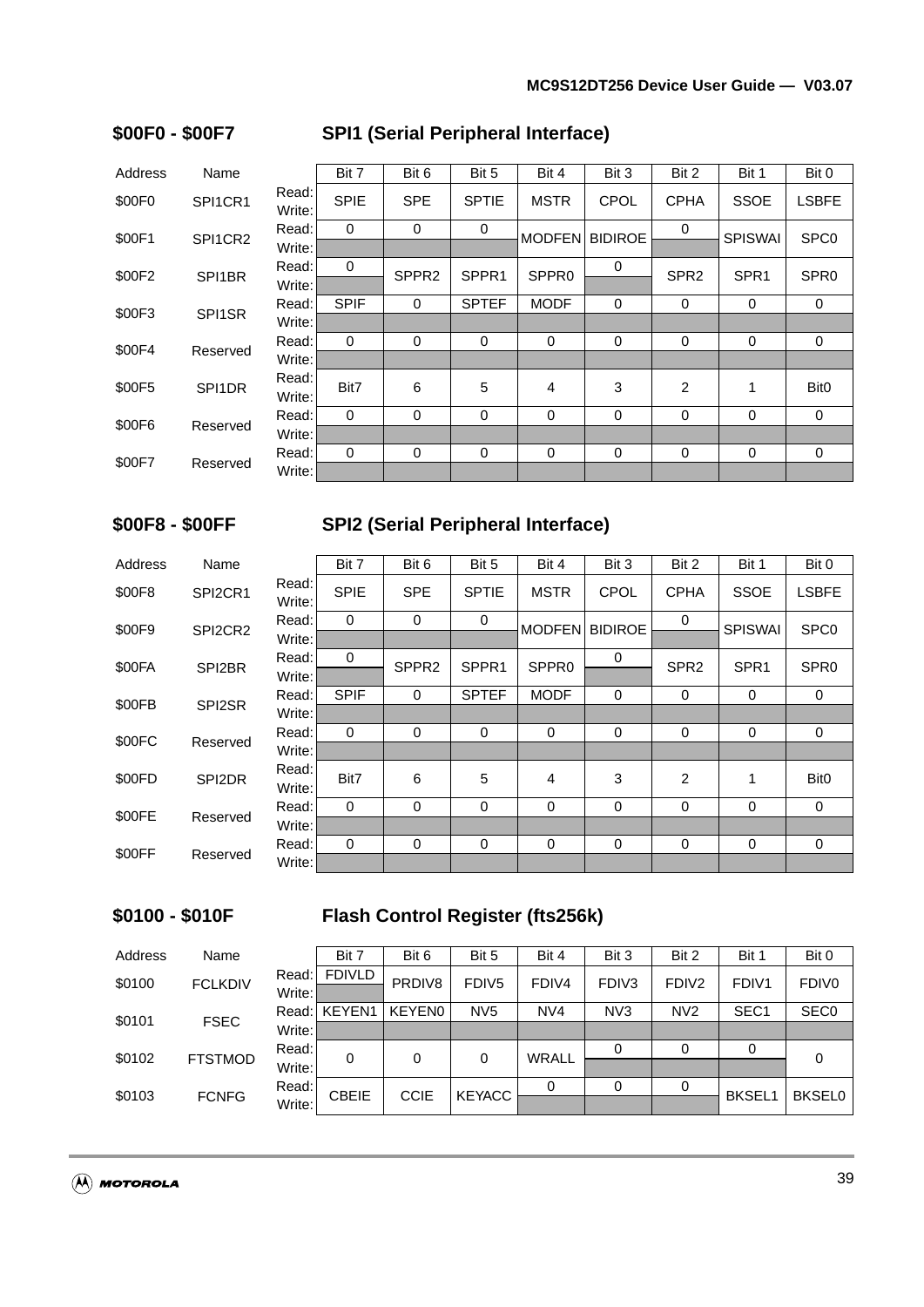#### **\$0100 - \$010F Flash Control Register (fts256k)**

| Address | Name                |                 | Bit 7         | Bit 6           | Bit 5             | Bit 4         | Bit 3             | Bit 2             | Bit 1       | Bit 0       |
|---------|---------------------|-----------------|---------------|-----------------|-------------------|---------------|-------------------|-------------------|-------------|-------------|
| \$0104  | <b>FPROT</b>        | Read:<br>Write: | <b>FPOPEN</b> | NV <sub>6</sub> | <b>FPHDIS</b>     | FPHS1         | FPHS <sub>0</sub> | <b>FPLDIS</b>     | FPLS1       | FPLS0       |
| \$0105  | <b>FSTAT</b>        | Read:<br>Write: | <b>CBEIF</b>  | <b>CCIF</b>     | <b>PVIOL</b>      | <b>ACCERR</b> | $\mathbf 0$       | <b>BLANK</b>      | $\mathbf 0$ | $\mathbf 0$ |
| \$0106  | <b>FCMD</b>         | Read:<br>Write: | 0             | CMDB6           | CMDB <sub>5</sub> | 0             | 0                 | CMDB <sub>2</sub> | 0           | CMDB0       |
|         | Reserved for        | Read:           | $\mathbf 0$   | $\mathbf 0$     | $\mathbf 0$       | 0             | $\mathbf 0$       | 0                 | 0           | 0           |
| \$0107  | <b>Factory Test</b> | Write:          |               |                 |                   |               |                   |                   |             |             |
| \$0108  | <b>FADDRHI</b>      | Read:<br>Write: | $\mathbf 0$   | <b>Bit 14</b>   | 13                | 12            | 11                | 10                | 9           | Bit 8       |
| \$0109  | <b>FADDRLO</b>      | Read:<br>Write: | Bit 7         | 6               | 5                 | 4             | 3                 | $\overline{2}$    | 1           | Bit 0       |
| \$010A  | <b>FDATAHI</b>      | Read:<br>Write: | <b>Bit 15</b> | 14              | 13                | 12            | 11                | 10                | 9           | Bit 8       |
| \$010B  | <b>FDATALO</b>      | Read:<br>Write: | Bit 7         | 6               | 5                 | 4             | 3                 | 2                 | 1           | Bit 0       |
| \$010C  | Reserved            | Read:<br>Write: | $\Omega$      | $\mathbf 0$     | $\mathbf 0$       | $\mathbf 0$   | $\mathbf 0$       | $\mathbf 0$       | $\mathbf 0$ | $\mathbf 0$ |
|         |                     | Read:           | $\mathbf 0$   | $\mathbf 0$     | $\mathbf 0$       | 0             | $\mathbf 0$       | $\mathbf 0$       | $\mathbf 0$ | $\mathbf 0$ |
| \$010D  | Reserved            | Write:          |               |                 |                   |               |                   |                   |             |             |
| \$010E  | Reserved            | Read:           | $\mathbf 0$   | $\mathbf 0$     | $\mathbf 0$       | $\mathbf 0$   | $\mathbf 0$       | $\mathbf 0$       | $\mathbf 0$ | $\mathbf 0$ |
|         |                     | Write:          |               |                 |                   |               |                   |                   |             |             |
| \$010F  | Reserved            | Read:           | $\mathbf 0$   | $\mathbf 0$     | $\mathbf 0$       | 0             | $\mathbf 0$       | 0                 | 0           | $\pmb{0}$   |
|         |                     | Write:          |               |                 |                   |               |                   |                   |             |             |

## **\$0110 - \$011B EEPROM Control Register (eets4k)**

| Address | Name                |                 | Bit 7         | Bit 6           | Bit 5             | Bit 4           | Bit 3             | Bit 2             | Bit 1           | Bit 0             |
|---------|---------------------|-----------------|---------------|-----------------|-------------------|-----------------|-------------------|-------------------|-----------------|-------------------|
| \$0110  | <b>ECLKDIV</b>      | Read:<br>Write: | <b>EDIVLD</b> | PRDIV8          | EDIV <sub>5</sub> | EDIV4           | EDIV <sub>3</sub> | EDIV <sub>2</sub> | EDIV1           | EDIV <sub>0</sub> |
| \$0111  | Reserved            | Read:           | $\mathbf 0$   | 0               | 0                 | 0               | $\mathbf 0$       | 0                 | $\mathbf 0$     | $\mathbf 0$       |
|         |                     | Write:          |               |                 |                   |                 |                   |                   |                 |                   |
| \$0112  | Reserved for        | Read:           | $\mathbf 0$   | $\pmb{0}$       | $\mathbf 0$       | 0               | $\mathbf 0$       | 0                 | 0               | 0                 |
|         | <b>Factory Test</b> | Write:          |               |                 |                   |                 |                   |                   |                 |                   |
| \$0113  | <b>ECNFG</b>        | Read:           | <b>CBEIE</b>  | <b>CCIE</b>     | $\mathbf 0$       | 0               | $\mathbf 0$       | 0                 | 0               | $\mathbf 0$       |
|         |                     | Write:          |               |                 |                   |                 |                   |                   |                 |                   |
| \$0114  |                     | Read:           | <b>EPOPEN</b> | NV <sub>6</sub> | NV <sub>5</sub>   | NV <sub>4</sub> | <b>EPDIS</b>      | EP <sub>2</sub>   | EP <sub>1</sub> | EP <sub>0</sub>   |
|         | <b>EPROT</b>        | Write:          |               |                 |                   |                 |                   |                   |                 |                   |
| \$0115  |                     | Read:           | <b>CBEIF</b>  | <b>CCIF</b>     | <b>PVIOL</b>      | <b>ACCERR</b>   | $\mathbf 0$       | <b>BLANK</b>      | $\mathbf 0$     | $\mathbf 0$       |
|         | <b>ESTAT</b>        | Write:          |               |                 |                   |                 |                   |                   |                 |                   |
| \$0116  | <b>ECMD</b>         | Read:           | $\mathbf 0$   | CMDB6           | CMDB <sub>5</sub> | 0               | 0                 | CMDB <sub>2</sub> | 0               | CMDB <sub>0</sub> |
|         |                     | Write:          |               |                 |                   |                 |                   |                   |                 |                   |
|         | Reserved for        | Read:           | $\mathbf 0$   | $\mathbf 0$     | $\mathbf 0$       | $\mathbf 0$     | $\Omega$          | $\mathbf 0$       | $\mathbf 0$     | $\mathbf 0$       |
| \$0117  | <b>Factory Test</b> | Write:          |               |                 |                   |                 |                   |                   |                 |                   |
| \$0118  |                     | Read:           | $\mathbf 0$   | 0               | 0                 | 0               | 0                 | 10                | 9               | Bit 8             |
|         | <b>EADDRHI</b>      | Write:          |               |                 |                   |                 |                   |                   |                 |                   |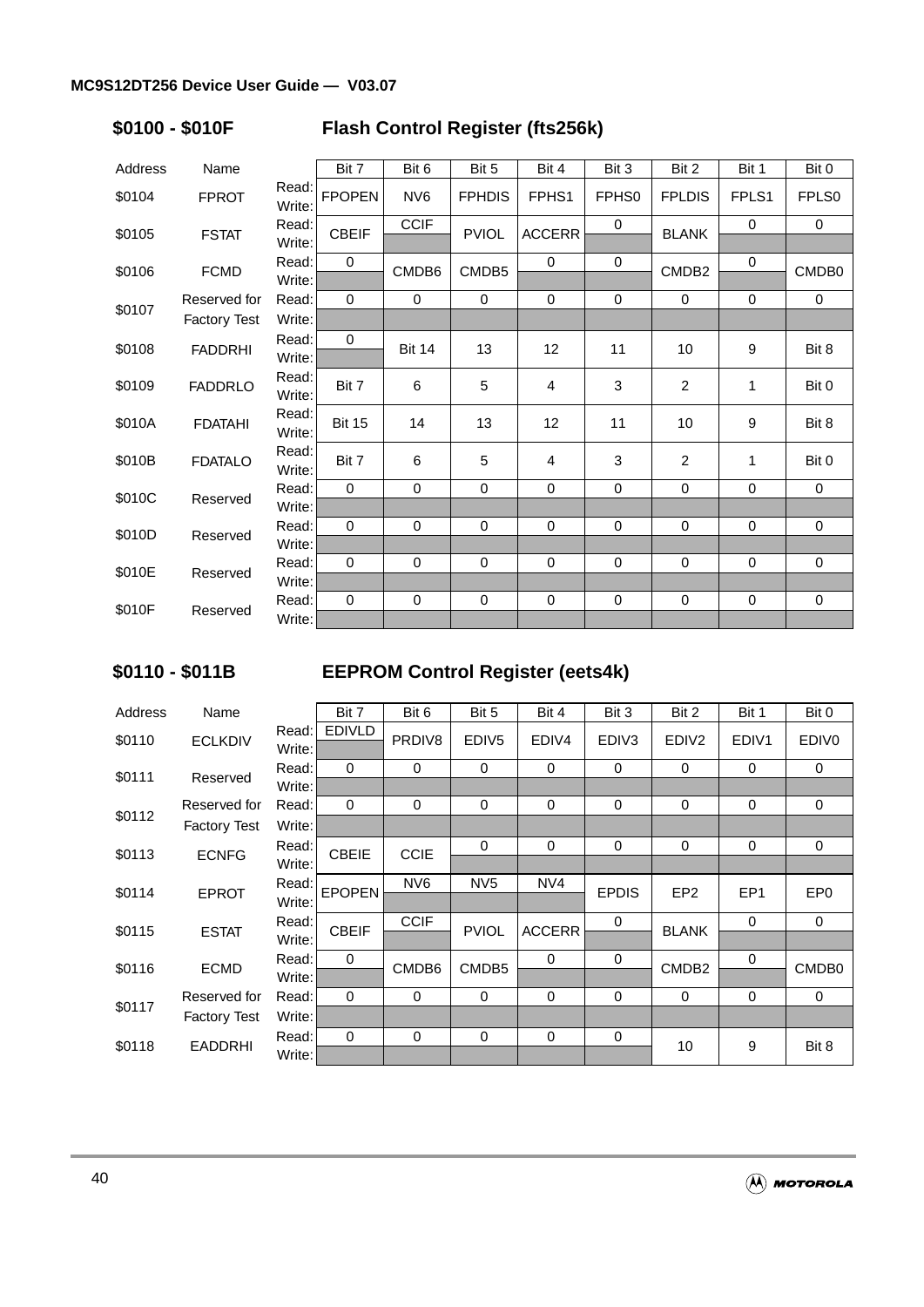#### **\$0110 - \$011B EEPROM Control Register (eets4k)**

| Address | Name           |                 | Bit 7         | Bit 6 | Bit 5 | Bit 4 | Bit 3 | Bit 2 | Bit 1 | Bit 0 |
|---------|----------------|-----------------|---------------|-------|-------|-------|-------|-------|-------|-------|
| \$0119  | EADDRLO        | Read:<br>Write: | Bit 7         | 6     | 5     | 4     | 3     | 2     |       | Bit 0 |
| \$011A  | <b>EDATAHI</b> | Read:<br>Write: | <b>Bit 15</b> | 14    | 13    | 12    | 11    | 10    | 9     | Bit 8 |
| \$011B  | <b>EDATALO</b> | Read:<br>Write: | Bit 7         | 6     | 5     | 4     | ີ     | 2     |       | Bit 0 |

#### **\$011C - \$011F Reserved for RAM Control Register**

| Address | Name     |        | Bit 7 | Bit 6 | Bit 5 | Bit 4 | Bit 3 | Bit 2 | Bit 1 | Bit 0 |
|---------|----------|--------|-------|-------|-------|-------|-------|-------|-------|-------|
| \$011C  | Reserved | Read:  | 0     | 0     | 0     | 0     |       | 0     |       | O     |
|         |          | Write: |       |       |       |       |       |       |       |       |
| \$011D  | Reserved | Read:  | 0     | 0     | 0     | 0     |       | 0     |       | 0     |
|         |          | Write: |       |       |       |       |       |       |       |       |
| \$011E  |          | Read:  | 0     | 0     | 0     |       |       | 0     |       | O     |
|         | Reserved | Write: |       |       |       |       |       |       |       |       |
| \$011F  |          | Read:  | 0     | 0     | 0     | 0     |       | 0     |       | O     |
|         | Reserved | Write: |       |       |       |       |       |       |       |       |

#### **\$0120 - \$013F ATD1 (Analog to Digital Converter 10 Bit 8 Channel)**

| Address | Name      |        | Bit 7       | Bit 6            | Bit 5            | Bit 4            | Bit 3            | Bit 2            | Bit 1           | Bit 0            |
|---------|-----------|--------|-------------|------------------|------------------|------------------|------------------|------------------|-----------------|------------------|
|         |           | Read:  | $\mathbf 0$ | $\mathbf 0$      | 0                | $\mathbf 0$      | 0                | $\mathbf 0$      | $\mathbf 0$     | $\mathbf 0$      |
| \$0120  | ATD1CTL0  | Write: |             |                  |                  |                  |                  |                  |                 |                  |
|         |           | Read:  | 0           | $\mathbf 0$      | $\mathbf 0$      | $\mathbf 0$      | 0                | $\mathbf 0$      | 0               | $\mathbf 0$      |
| \$0121  | ATD1CTL1  | Write: |             |                  |                  |                  |                  |                  |                 |                  |
|         |           | Read:  |             |                  |                  |                  |                  |                  |                 | <b>ASCIF</b>     |
| \$0122  | ATD1CTL2  | Write: | <b>ADPU</b> | <b>AFFC</b>      | AWAI             | <b>ETRIGLE</b>   | <b>ETRIGP</b>    | <b>ETRIG</b>     | <b>ASCIE</b>    |                  |
|         |           | Read:  | 0           |                  |                  |                  |                  |                  |                 |                  |
| \$0123  | ATD1CTL3  | Write: |             | S8C              | S <sub>4</sub> C | S <sub>2</sub> C | S <sub>1</sub> C | <b>FIFO</b>      | FRZ1            | FRZ0             |
|         |           | Read:  | SRES8       | SMP1             | SMP0             | PRS4             | PRS3             | PRS <sub>2</sub> | PRS1            | PRS <sub>0</sub> |
| \$0124  | ATD1CTL4  | Write: |             |                  |                  |                  |                  |                  |                 |                  |
| \$0125  | ATD1CTL5  | Read:  | <b>DJM</b>  | <b>DSGN</b>      | <b>SCAN</b>      | <b>MULT</b>      | 0                | CC               | CВ              | CA               |
|         |           | Write: |             |                  |                  |                  |                  |                  |                 |                  |
|         |           | Read:  | <b>SCF</b>  | $\mathbf 0$      | <b>ETORF</b>     | <b>FIFOR</b>     | $\mathbf 0$      | CC <sub>2</sub>  | CC <sub>1</sub> | CC <sub>0</sub>  |
| \$0126  | ATD1STAT0 | Write: |             |                  |                  |                  |                  |                  |                 |                  |
|         |           | Read:  | 0           | $\mathbf 0$      | $\mathbf 0$      | $\mathbf 0$      | $\pmb{0}$        | $\pmb{0}$        | $\mathbf 0$     | $\mathsf 0$      |
| \$0127  | Reserved  | Write: |             |                  |                  |                  |                  |                  |                 |                  |
| \$0128  | ATD1TEST0 | Read:  | $\mathbf 0$ | $\mathbf 0$      | $\mathbf 0$      | $\mathbf 0$      | $\mathbf 0$      | $\mathbf 0$      | $\mathbf 0$     | $\mathbf 0$      |
|         |           | Write: |             |                  |                  |                  |                  |                  |                 |                  |
| \$0129  | ATD1TEST1 | Read:  | $\mathbf 0$ | $\mathbf 0$      | $\mathbf 0$      | $\mathbf 0$      | 0                | $\mathbf 0$      | 0               | SC               |
|         |           | Write: |             |                  |                  |                  |                  |                  |                 |                  |
|         |           | Read:  | 0           | $\mathbf 0$      | 0                | 0                | 0                | $\pmb{0}$        | 0               | $\mathsf 0$      |
| \$012A  | Reserved  | Write: |             |                  |                  |                  |                  |                  |                 |                  |
|         |           | Read:  | CCF7        | CCF <sub>6</sub> | CCF <sub>5</sub> | CCF4             | CCF <sub>3</sub> | CCF <sub>2</sub> | CCF1            | CCF <sub>0</sub> |
| \$012B  | ATD1STAT1 | Write: |             |                  |                  |                  |                  |                  |                 |                  |
| \$012C  |           | Read:  | $\mathbf 0$ | $\mathbf 0$      | $\mathbf 0$      | 0                | $\mathbf 0$      | 0                | 0               | $\mathbf 0$      |
|         | Reserved  | Write: |             |                  |                  |                  |                  |                  |                 |                  |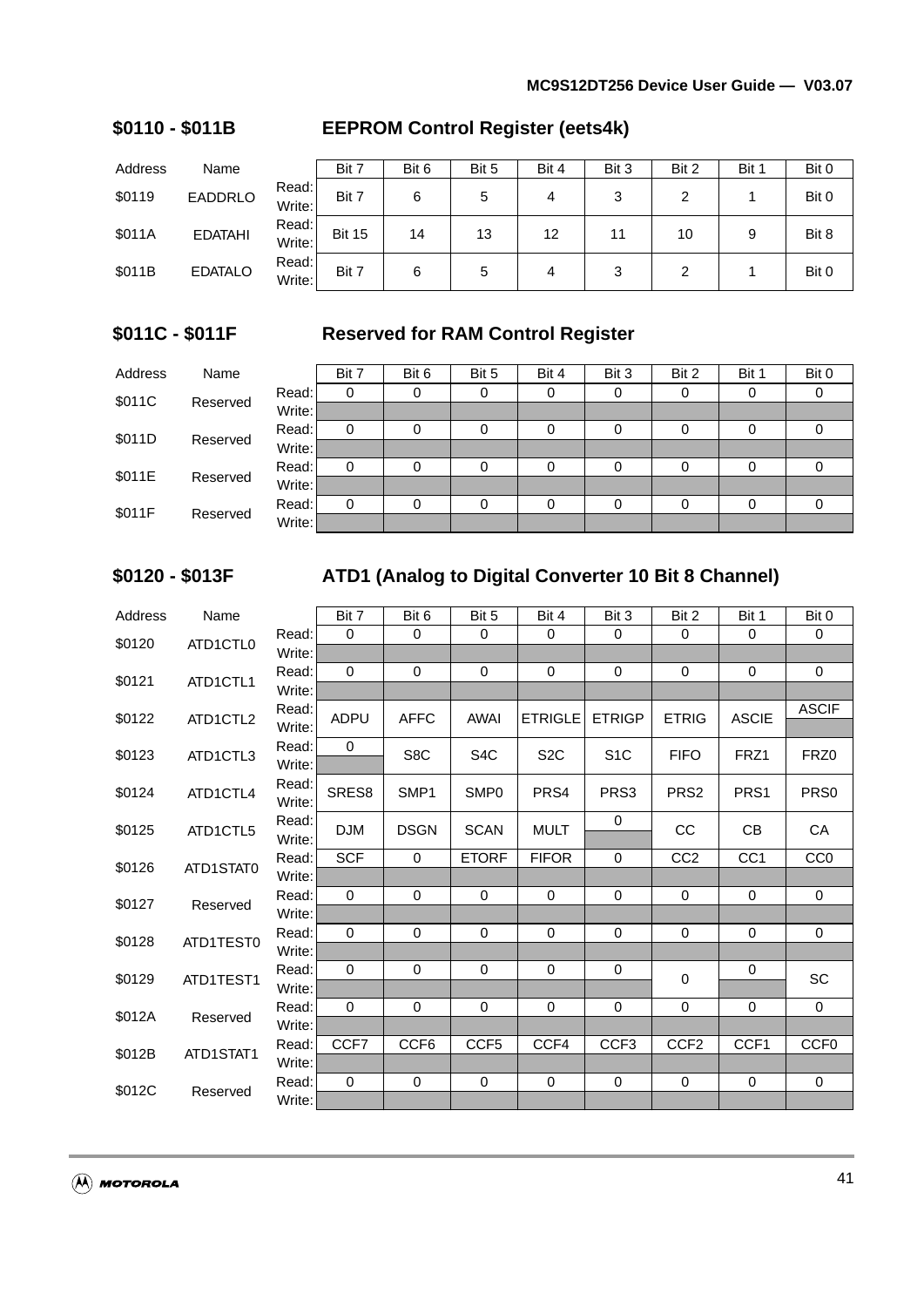#### **\$0120 - \$013F ATD1 (Analog to Digital Converter 10 Bit 8 Channel)**

| Address | Name     |                 | Bit 7       | Bit 6            | Bit 5       | Bit 4                   | Bit 3          | Bit 2          | Bit 1       | Bit 0            |
|---------|----------|-----------------|-------------|------------------|-------------|-------------------------|----------------|----------------|-------------|------------------|
| \$012D  | ATD1DIEN | Read:<br>Write: | Bit 7       | 6                | 5           | $\overline{\mathbf{4}}$ | $\mathfrak{S}$ | $\overline{2}$ | 1           | Bit 0            |
| \$012E  | Reserved | Read:           | $\mathbf 0$ | $\mathbf 0$      | $\mathbf 0$ | $\mathbf 0$             | $\mathbf 0$    | $\mathbf 0$    | $\mathbf 0$ | $\mathbf 0$      |
|         |          | Write:          |             |                  |             |                         |                |                |             |                  |
| \$012F  | PORTAD1  | Read:           | Bit7        | 6                | 5           | 4                       | $\mathbf{3}$   | $\overline{2}$ | 1           | BIT <sub>0</sub> |
|         |          | Write:          |             |                  |             |                         |                |                |             |                  |
| \$0130  | ATD1DR0H | Read:           | Bit15       | 14               | 13          | 12                      | 11             | 10             | 9           | Bit8             |
|         |          | Write:          |             |                  |             |                         |                |                |             |                  |
| \$0131  | ATD1DR0L | Read:           | Bit7        | Bit <sub>6</sub> | 0           | 0                       | 0              | 0              | 0           | 0                |
|         |          | Write:          |             |                  |             |                         |                |                |             |                  |
| \$0132  | ATD1DR1H | Read:           | Bit15       | 14               | 13          | 12                      | 11             | 10             | 9           | Bit <sub>8</sub> |
|         |          | Write:          |             |                  |             |                         |                |                |             |                  |
| \$0133  | ATD1DR1L | Read:           | Bit7        | Bit <sub>6</sub> | 0           | 0                       | 0              | 0              | 0           | $\pmb{0}$        |
|         |          | Write:          |             |                  |             |                         |                |                |             |                  |
| \$0134  | ATD1DR2H | Read:           | Bit15       | 14               | 13          | 12                      | 11             | 10             | 9           | Bit8             |
|         |          | Write:          |             |                  |             |                         |                |                |             |                  |
| \$0135  | ATD1DR2L | Read:           | Bit7        | Bit <sub>6</sub> | $\mathbf 0$ | 0                       | 0              | 0              | 0           | 0                |
|         |          | Write:<br>Read: | Bit15       | 14               | 13          | 12                      | 11             | 10             | 9           | Bit <sub>8</sub> |
| \$0136  | ATD1DR3H | Write:          |             |                  |             |                         |                |                |             |                  |
|         |          | Read:           | Bit7        | Bit <sub>6</sub> | $\mathbf 0$ | 0                       | 0              | $\mathbf 0$    | 0           | $\mathbf 0$      |
| \$0137  | ATD1DR3L | Write:          |             |                  |             |                         |                |                |             |                  |
|         |          | Read:           | Bit15       | 14               | 13          | 12                      | 11             | 10             | 9           | Bit <sub>8</sub> |
| \$0138  | ATD1DR4H | Write:          |             |                  |             |                         |                |                |             |                  |
|         |          | Read:           | Bit7        | Bit <sub>6</sub> | 0           | 0                       | 0              | 0              | 0           | 0                |
| \$0139  | ATD1DR4L | Write:          |             |                  |             |                         |                |                |             |                  |
|         |          | Read:           | Bit15       | 14               | 13          | 12                      | 11             | 10             | 9           | Bit8             |
| \$013A  | ATD1DR5H | Write:          |             |                  |             |                         |                |                |             |                  |
|         |          | Read:           | Bit7        | Bit <sub>6</sub> | 0           | 0                       | $\mathbf 0$    | 0              | 0           | $\mathbf 0$      |
| \$013B  | ATD1DR5L | Write:          |             |                  |             |                         |                |                |             |                  |
|         |          | Read:           | Bit15       | 14               | 13          | 12                      | 11             | 10             | 9           | Bit <sub>8</sub> |
| \$013C  | ATD1DR6H | Write:          |             |                  |             |                         |                |                |             |                  |
|         |          | Read:           | Bit7        | Bit <sub>6</sub> | $\mathbf 0$ | 0                       | 0              | $\mathbf 0$    | 0           | $\pmb{0}$        |
| \$013D  | ATD1DR6L | Write:          |             |                  |             |                         |                |                |             |                  |
|         |          | Read:           | Bit15       | 14               | 13          | 12                      | 11             | 10             | 9           | Bit <sub>8</sub> |
| \$013E  | ATD1DR7H | Write:          |             |                  |             |                         |                |                |             |                  |
| \$013F  | ATD1DR7L | Read:           | Bit7        | Bit <sub>6</sub> | 0           | 0                       | 0              | 0              | 0           | $\pmb{0}$        |
|         |          | Write:          |             |                  |             |                         |                |                |             |                  |

#### **\$0140 - \$017F CAN0 (Motorola Scalable CAN - MSCAN)**

| Address | Name            |        | Bit 7            | Bit 6            | Bit 5            | Bit 4         | Bit 3       | Bit 2            | Bit 1        | Bit 0            |
|---------|-----------------|--------|------------------|------------------|------------------|---------------|-------------|------------------|--------------|------------------|
| \$0140  | <b>CANOCTLO</b> | Read:  | <b>RXFRM</b>     | <b>RXACT</b>     | <b>CSWAI</b>     | <b>SYNCH</b>  | <b>TIME</b> | <b>WUPE</b>      | <b>SLPRQ</b> | <b>INITRQ</b>    |
|         |                 | Write: |                  |                  |                  |               |             |                  |              |                  |
|         |                 | Read:  |                  |                  |                  |               | 0           |                  | <b>SLPAK</b> | <b>INITAK</b>    |
| \$0141  | CAN0CTL1        | Write: | <b>CANE</b>      | <b>CLKSRC</b>    | <b>LOOPB</b>     | <b>LISTEN</b> |             | <b>WUPM</b>      |              |                  |
| \$0142  |                 | Read:  | SJW <sub>1</sub> | SJW <sub>0</sub> | BRP <sub>5</sub> | BRP4          | BRP3        | BRP <sub>2</sub> | BRP1         | BRP <sub>0</sub> |
|         | CAN0BTR0        | Write: |                  |                  |                  |               |             |                  |              |                  |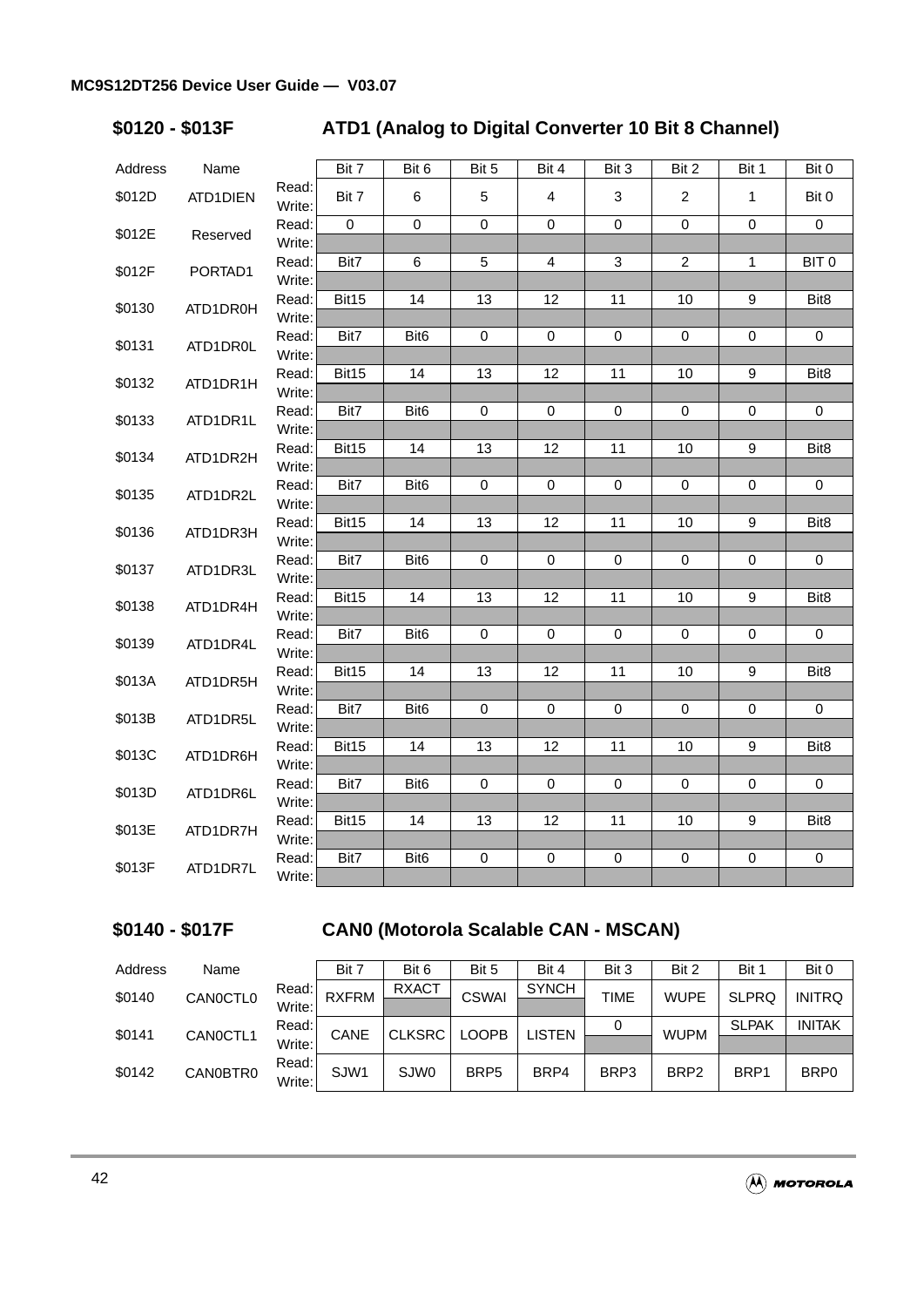**\$0140 - \$017F CAN0 (Motorola Scalable CAN - MSCAN)**

| Address                       | Name                     |                           | Bit 7         | Bit 6           | Bit 5           | Bit 4                                    | Bit 3           | Bit 2            | Bit 1            | Bit 0            |
|-------------------------------|--------------------------|---------------------------|---------------|-----------------|-----------------|------------------------------------------|-----------------|------------------|------------------|------------------|
| \$0143                        | CAN0BTR1                 | Read:<br>Write:           | <b>SAMP</b>   | TSEG22          | TSEG21          | TSEG20                                   | TSEG13          | TSEG12           | TSEG11           | TSEG10           |
| \$0144                        | CANORFLG                 | Read:<br>Write:           | <b>WUPIF</b>  | <b>CSCIF</b>    | RSTAT1          | RSTAT0                                   | TSTAT1          | <b>TSTAT0</b>    | <b>OVRIF</b>     | <b>RXF</b>       |
| \$0145                        | <b>CANORIER</b>          | Read:<br>Write:           | <b>WUPIE</b>  | <b>CSCIE</b>    | RSTATE1         | RSTATE0                                  | TSTATE1         | <b>TSTATE0</b>   | <b>OVRIE</b>     | <b>RXFIE</b>     |
| \$0146                        | <b>CANOTFLG</b>          | Read:<br>Write:           | 0             | 0               | 0               | 0                                        | 0               | TXE <sub>2</sub> | TXE <sub>1</sub> | TXE <sub>0</sub> |
| \$0147                        | <b>CANOTIER</b>          | Read:<br>Write:           | 0             | 0               | 0               | 0                                        | 0               | TXEIE2           | TXEIE1           | <b>TXEIE0</b>    |
| \$0148                        | <b>CANOTARQ</b>          | Read:<br>Write:           | 0             | 0               | 0               | 0                                        | 0               | ABTRQ2           | ABTRQ1           | ABTRQ0           |
| \$0149                        | <b>CANOTAAK</b>          | Read:<br>Write:           | 0             | 0               | 0               | 0                                        | 0               | ABTAK2           | ABTAK1           | ABTAK0           |
| \$014A                        | <b>CAN0TBSEL</b>         | Read:<br>Write:           | 0             | 0               | 0               | 0                                        | 0               | TX <sub>2</sub>  | TX1              | TX <sub>0</sub>  |
| \$014B                        | CANOIDAC                 | Read:<br>Write:           | 0             | 0               | IDAM1           | <b>IDAMO</b>                             | 0               | <b>IDHIT2</b>    | IDHIT1           | <b>IDHITO</b>    |
| \$014C                        | Reserved                 | Read:<br>Write:           | 0             | 0               | 0               | 0                                        | 0               | 0                | 0                | 0                |
| \$014D                        | Reserved                 | Read:<br>Write:           | 0             | 0               | 0               | 0                                        | 0               | 0                | 0                | 0                |
| \$014E                        | <b>CANORXERR</b>         | Read:<br>Write:           | RXERR7        | RXERR6          | RXERR5          | RXERR4                                   | RXERR3          | RXERR2           | RXERR1           | RXERR0           |
| \$014F                        | <b>CANOTXERR</b>         | Read:<br>Write:           | <b>TXERR7</b> | TXERR6          | <b>TXERR5</b>   | TXERR4                                   | TXERR3          | TXERR2           | TXERR1           | TXERR0           |
| $$0150 -$<br>\$0153           | CANOIDAR0 -<br>CANOIDAR3 | Read:<br>Write:           | AC7           | AC6             | AC <sub>5</sub> | AC4                                      | AC <sub>3</sub> | AC <sub>2</sub>  | AC <sub>1</sub>  | AC <sub>0</sub>  |
| $$0154 -$<br>\$0157           | CANOIDMR0 -<br>CANOIDMR3 | Read:<br>Write:           | AM7           | AM6             | AM <sub>5</sub> | AM4                                      | AM3             | AM <sub>2</sub>  | AM1              | AM <sub>0</sub>  |
| $$0158 -$<br>\$015B           | CANOIDAR4 -<br>CAN0IDAR7 | Read:<br>Write:           | AC7           | AC <sub>6</sub> | AC <sub>5</sub> | AC4                                      | AC <sub>3</sub> | AC <sub>2</sub>  | AC <sub>1</sub>  | AC <sub>0</sub>  |
| $$015C -$<br>\$015F           | CANOIDMR4 -<br>CAN0IDMR7 | Read:<br>Write:           | AM7           | AM6             | AM5             | AM4                                      | AM3             | AM2              | AM1              | AM0              |
| $$0160 -$                     | <b>CAN0RXFG</b>          | Read:                     |               |                 |                 | FOREGROUND RECEIVE BUFFER see Table 1-2  |                 |                  |                  |                  |
| \$016F<br>$$0170 -$<br>\$017F | <b>CAN0TXFG</b>          | Write:<br>Read:<br>Write: |               |                 |                 | FOREGROUND TRANSMIT BUFFER see Table 1-2 |                 |                  |                  |                  |

#### <span id="page-42-0"></span>**Table 1-2 Detailed MSCAN Foreground Receive and Transmit Buffer Layout**

| Address | Name        |        | Bit 7           | Bit 6           | Bit 5            | Bit 4      | Bit 3   | Bit 2            | Bit 1            | Bit 0            |
|---------|-------------|--------|-----------------|-----------------|------------------|------------|---------|------------------|------------------|------------------|
|         | Extended ID | Read:  | <b>ID28</b>     | ID27            | ID <sub>26</sub> | ID25       | ID24    | ID <sub>23</sub> | ID22             | <b>ID21</b>      |
| \$xxx0  | Standard ID | Read:  | <b>ID10</b>     | ID9             | ID8              | ID7        | ID6     | ID5              | ID4              | ID3              |
|         | CANxRIDR0   | Write: |                 |                 |                  |            |         |                  |                  |                  |
|         | Extended ID | Read:  | <b>ID20</b>     | ID19            | ID <sub>18</sub> | $SRR=1$    | $IDE=1$ | ID <sub>17</sub> | ID <sub>16</sub> | ID <sub>15</sub> |
| \$xxx1  | Standard ID | Read:  | ID <sub>2</sub> | ID <sub>1</sub> | ID0              | <b>RTR</b> | $IDE=0$ |                  |                  |                  |
|         | CANxRIDR1   | Write: |                 |                 |                  |            |         |                  |                  |                  |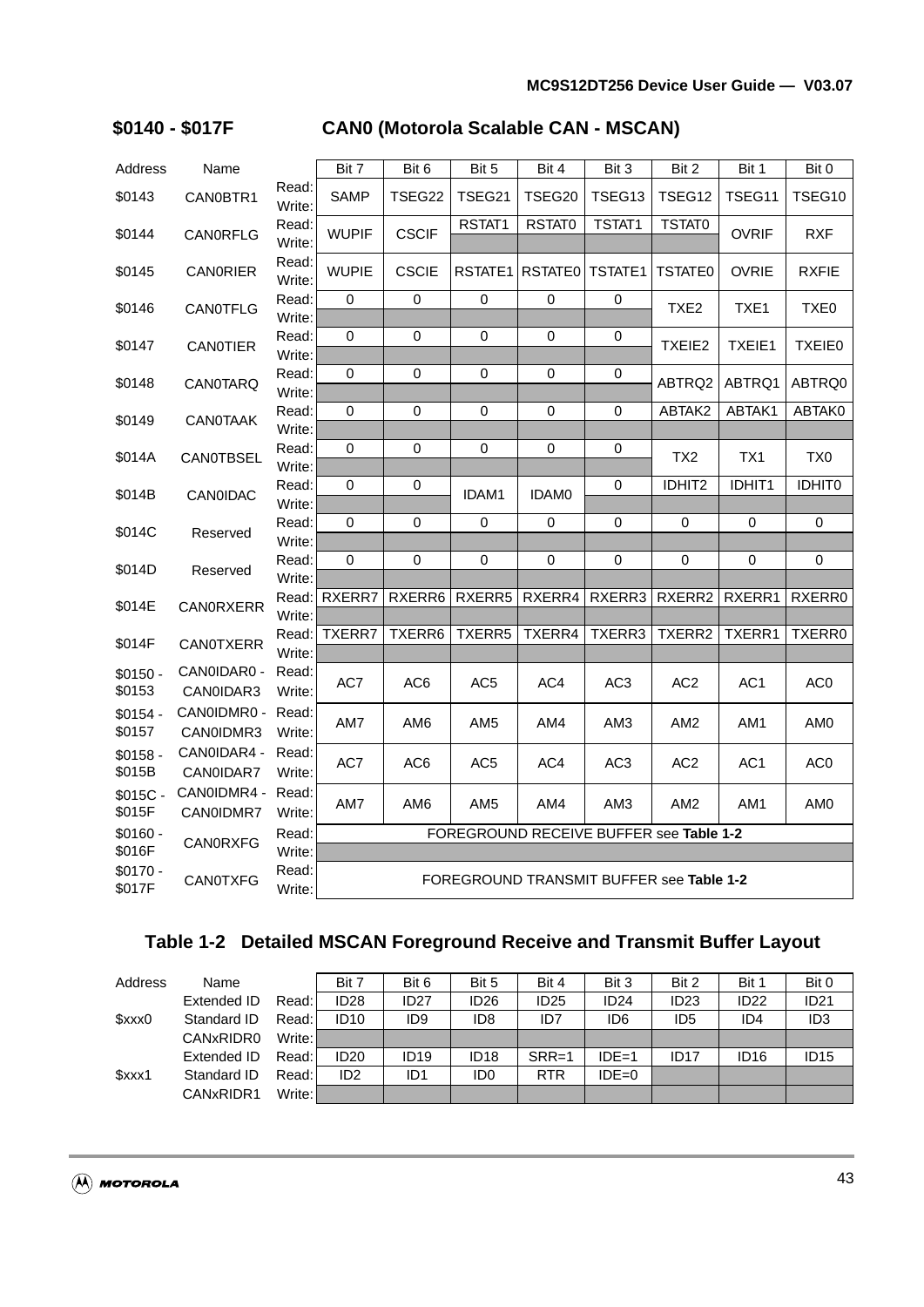## **Table 1-2 Detailed MSCAN Foreground Receive and Transmit Buffer Layout**

| Address  | Name                     |                 | Bit 7            | Bit 6             | Bit 5             | Bit 4             | Bit 3             | Bit 2             | Bit 1            | Bit 0             |
|----------|--------------------------|-----------------|------------------|-------------------|-------------------|-------------------|-------------------|-------------------|------------------|-------------------|
|          | <b>Extended ID</b>       | Read:           | ID14             | ID <sub>13</sub>  | ID <sub>12</sub>  | <b>ID11</b>       | <b>ID10</b>       | ID <sub>9</sub>   | ID <sub>8</sub>  | ID7               |
| \$xxx2   | Standard ID<br>CANxRIDR2 | Read:<br>Write: |                  |                   |                   |                   |                   |                   |                  |                   |
|          | <b>Extended ID</b>       | Read:           | ID <sub>6</sub>  | ID <sub>5</sub>   | ID <sub>4</sub>   | ID <sub>3</sub>   | ID <sub>2</sub>   | ID <sub>1</sub>   | ID <sub>0</sub>  | RTR               |
| \$xxx3   | Standard ID              | Read:           |                  |                   |                   |                   |                   |                   |                  |                   |
|          | CANxRIDR3                | Write:          |                  |                   |                   |                   |                   |                   |                  |                   |
| \$xxx4-  | CANxRDSR0 - Read:        |                 | DB7              | DB <sub>6</sub>   | DB <sub>5</sub>   | DB4               | DB3               | DB <sub>2</sub>   | DB <sub>1</sub>  | DB <sub>0</sub>   |
| \$xxxB   | CANxRDSR7                | Write:          |                  |                   |                   |                   |                   |                   |                  |                   |
|          |                          | Read:           |                  |                   |                   |                   | DLC3              | DLC <sub>2</sub>  | DLC1             | DLC0              |
| \$xxxC   | <b>CANRxDLR</b>          | Write:          |                  |                   |                   |                   |                   |                   |                  |                   |
|          |                          | Read:           |                  |                   |                   |                   |                   |                   |                  |                   |
| \$xxxD   | Reserved                 | Write:          |                  |                   |                   |                   |                   |                   |                  |                   |
|          |                          | Read:           | <b>TSR15</b>     | TSR14             | TSR13             | TSR <sub>12</sub> | TSR11             | TSR10             | TSR9             | TSR8              |
| \$xxxE   | <b>CANxRTSRH</b>         | Write:          |                  |                   |                   |                   |                   |                   |                  |                   |
|          |                          | Read:           | TSR7             | TSR6              | TSR5              | TSR4              | TSR <sub>3</sub>  | TSR <sub>2</sub>  | TSR1             | TSR0              |
| \$xxxF   | <b>CANxRTSRL</b>         | Write:          |                  |                   |                   |                   |                   |                   |                  |                   |
|          | <b>Extended ID</b>       | Read:           |                  |                   |                   |                   |                   |                   |                  |                   |
|          | CANxTIDR0                | Write:          | ID <sub>28</sub> | ID <sub>27</sub>  | ID <sub>26</sub>  | ID <sub>25</sub>  | ID <sub>24</sub>  | ID <sub>23</sub>  | ID <sub>22</sub> | ID <sub>21</sub>  |
| \$xx10   | Standard ID              | Read:           |                  |                   |                   |                   |                   |                   |                  |                   |
|          |                          | Write:          | ID <sub>10</sub> | ID <sub>9</sub>   | ID <sub>8</sub>   | ID <sub>7</sub>   | ID6               | ID5               | ID <sub>4</sub>  | ID <sub>3</sub>   |
|          | <b>Extended ID</b>       | Read:           | ID <sub>20</sub> |                   | ID <sub>18</sub>  | $SRR=1$           | $IDE=1$           | ID <sub>17</sub>  | ID <sub>16</sub> | ID <sub>15</sub>  |
|          | CANxTIDR1                | Write:          |                  | ID <sub>19</sub>  |                   |                   |                   |                   |                  |                   |
| \$xx10   | Standard ID              | Read:           | ID <sub>2</sub>  | ID <sub>1</sub>   | ID <sub>0</sub>   | <b>RTR</b>        | $IDE=0$           |                   |                  |                   |
|          |                          | Write:          |                  |                   |                   |                   |                   |                   |                  |                   |
|          | <b>Extended ID</b>       | Read:           | ID <sub>14</sub> | ID <sub>13</sub>  | ID <sub>12</sub>  | ID <sub>11</sub>  | ID <sub>10</sub>  | ID <sub>9</sub>   | ID <sub>8</sub>  | ID7               |
| \$xx12   | CANxTIDR2                | Write:          |                  |                   |                   |                   |                   |                   |                  |                   |
|          | Standard ID              | Read:           |                  |                   |                   |                   |                   |                   |                  |                   |
|          |                          | Write:          |                  |                   |                   |                   |                   |                   |                  |                   |
|          | Extended ID              | Read:           | ID6              | ID <sub>5</sub>   | ID4               | ID <sub>3</sub>   | ID <sub>2</sub>   | ID <sub>1</sub>   | ID <sub>0</sub>  | <b>RTR</b>        |
| \$xx13   | CANxTIDR3                | Write:          |                  |                   |                   |                   |                   |                   |                  |                   |
|          | Standard ID              | Read:           |                  |                   |                   |                   |                   |                   |                  |                   |
|          |                          | Write:          |                  |                   |                   |                   |                   |                   |                  |                   |
| $$xx14-$ | CANxTDSR0 -              | Read:           | DB7              | DB <sub>6</sub>   | DB <sub>5</sub>   | DB4               | DB3               | DB <sub>2</sub>   | DB1              | DB <sub>0</sub>   |
| \$xx1B   | CANxTDSR7                | Write:          |                  |                   |                   |                   |                   |                   |                  |                   |
| \$xx1C   | <b>CANxTDLR</b>          | Read:           |                  |                   |                   |                   | DLC3              | DLC <sub>2</sub>  | DLC1             | DLC0              |
|          |                          | Write:          |                  |                   |                   |                   |                   |                   |                  |                   |
| \$xx1D   | <b>CONxTTBPR</b>         | Read:           | PRIO7            | PRIO <sub>6</sub> | PRIO <sub>5</sub> | PRIO <sub>4</sub> | PRIO <sub>3</sub> | PRIO <sub>2</sub> | PRIO1            | PRIO <sub>0</sub> |
|          |                          | Write:          |                  |                   |                   |                   |                   |                   |                  |                   |
| \$xx1E   | <b>CANxTTSRH</b>         | Read:           | <b>TSR15</b>     | TSR14             | TSR <sub>13</sub> | <b>TSR12</b>      | <b>TSR11</b>      | <b>TSR10</b>      | TSR9             | TSR8              |
|          |                          | Write:          |                  |                   |                   |                   |                   |                   |                  |                   |
| \$xx1F   | CANxTTSRL                | Read:           | TSR7             | TSR6              | TSR5              | TSR4              | TSR3              | TSR <sub>2</sub>  | TSR1             | TSR0              |
|          |                          | Write:          |                  |                   |                   |                   |                   |                   |                  |                   |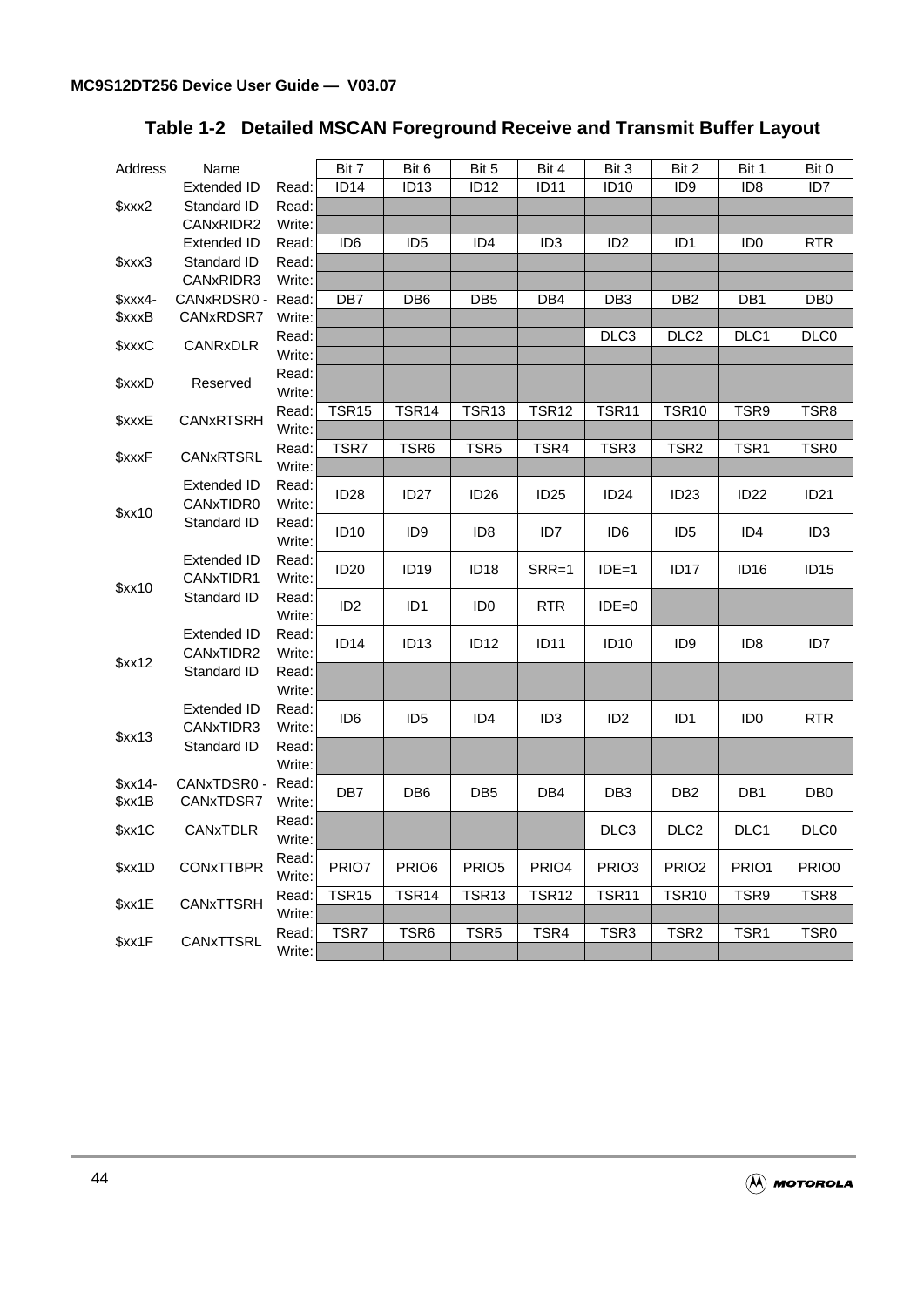#### **\$0180 - \$01BF CAN1 (Motorola Scalable CAN - MSCAN)**

| Address | Name            |                 | Bit 7         | Bit 6           | Bit 5            | Bit 4         | Bit 3           | Bit 2            | Bit 1           | Bit 0            |
|---------|-----------------|-----------------|---------------|-----------------|------------------|---------------|-----------------|------------------|-----------------|------------------|
| \$0180  | CAN1CTL0        | Read:<br>Write: | <b>RXFRM</b>  | RXACT           | <b>CSWAI</b>     | <b>SYNCH</b>  | <b>TIME</b>     | <b>WUPE</b>      | <b>SLPRQ</b>    | <b>INITRQ</b>    |
| \$0181  | CAN1CTL1        | Read:<br>Write: | CANE          | <b>CLKSRC</b>   | <b>LOOPB</b>     | <b>LISTEN</b> | $\,0\,$         | <b>WUPM</b>      | <b>SLPAK</b>    | <b>INITAK</b>    |
| \$0182  | CAN1BTR0        | Read:<br>Write: | SJW1          | SJW0            | BRP <sub>5</sub> | BRP4          | BRP3            | BRP <sub>2</sub> | BRP1            | BRP <sub>0</sub> |
| \$0183  | CAN1BTR1        | Read:<br>Write: | <b>SAMP</b>   | TSEG22          | TSEG21           | TSEG20        | TSEG13          | TSEG12           | TSEG11          | TSEG10           |
| \$0184  | CAN1RFLG        | Read:<br>Write: | <b>WUPIF</b>  | <b>CSCIF</b>    | RSTAT1           | RSTAT0        | TSTAT1          | TSTAT0           | <b>OVRIF</b>    | <b>RXF</b>       |
| \$0185  | CAN1RIER        | Read:<br>Write: | <b>WUPIE</b>  | <b>CSCIE</b>    | RSTATE1          | RSTATE0       | TSTATE1         | <b>TSTATE0</b>   | <b>OVRIE</b>    | <b>RXFIE</b>     |
| \$0186  | CAN1TFLG        | Read:<br>Write: | 0             | 0               | $\pmb{0}$        | 0             | 0               | TXE <sub>2</sub> | TXE1            | TXE <sub>0</sub> |
| \$0187  | <b>CAN1TIER</b> | Read:<br>Write: | 0             | 0               | 0                | 0             | 0               | TXEIE2           | TXEIE1          | <b>TXEIE0</b>    |
| \$0188  | CAN1TARQ        | Read:<br>Write: | 0             | 0               | 0                | 0             | 0               | ABTRQ2           | ABTRQ1          | ABTRQ0           |
| \$0189  | CAN1TAAK        | Read:<br>Write: | 0             | 0               | 0                | 0             | 0               | ABTAK2           | ABTAK1          | ABTAK0           |
| \$018A  | CAN1TBSEL       | Read:<br>Write: | 0             | 0               | 0                | 0             | 0               | TX <sub>2</sub>  | TX1             | TX <sub>0</sub>  |
| \$018B  | CAN1IDAC        | Read:<br>Write: | 0             | 0               | IDAM1            | IDAM0         | 0               | IDHIT2           | <b>IDHIT1</b>   | <b>IDHIT0</b>    |
| \$018C  | Reserved        | Read:<br>Write: | 0             | 0               | 0                | 0             | 0               | 0                | 0               | 0                |
| \$018D  | Reserved        | Read:<br>Write: | 0             | 0               | 0                | 0             | 0               | 0                | 0               | 0                |
| \$018E  | CAN1RXERR       | Read:<br>Write: | RXERR7        | RXERR6          | RXERR5           | RXERR4        | RXERR3          | RXERR2           | RXERR1          | RXERR0           |
| \$018F  | CAN1TXERR       | Read:<br>Write: | <b>TXERR7</b> | TXERR6          | <b>TXERR5</b>    | TXERR4        | TXERR3          | TXERR2           | TXERR1          | TXERR0           |
| \$0190  | CAN1IDAR0       | Read:<br>Write: | AC7           | AC <sub>6</sub> | AC <sub>5</sub>  | AC4           | AC <sub>3</sub> | AC <sub>2</sub>  | AC <sub>1</sub> | AC <sub>0</sub>  |
| \$0191  | CAN1IDAR1       | Read:<br>Write: | AC7           | AC <sub>6</sub> | AC <sub>5</sub>  | AC4           | AC <sub>3</sub> | AC <sub>2</sub>  | AC <sub>1</sub> | AC <sub>0</sub>  |
| \$0192  | CAN1IDAR2       | Read:<br>Write: | AC7           | AC6             | AC <sub>5</sub>  | AC4           | AC <sub>3</sub> | AC <sub>2</sub>  | AC <sub>1</sub> | AC <sub>0</sub>  |
| \$0193  | CAN1IDAR3       | Read:<br>Write: | AC7           | AC6             | AC <sub>5</sub>  | AC4           | AC <sub>3</sub> | AC <sub>2</sub>  | AC <sub>1</sub> | AC <sub>0</sub>  |
| \$0194  | CAN1IDMR0       | Read:<br>Write: | AM7           | AM6             | AM <sub>5</sub>  | AM4           | AM3             | AM <sub>2</sub>  | AM1             | AM <sub>0</sub>  |
| \$0195  | CAN1IDMR1       | Read:<br>Write: | AM7           | AM6             | AM <sub>5</sub>  | AM4           | AM3             | AM <sub>2</sub>  | AM1             | AM <sub>0</sub>  |
| \$0196  | CAN1IDMR2       | Read:<br>Write: | AM7           | AM6             | AM <sub>5</sub>  | AM4           | AM3             | AM <sub>2</sub>  | AM1             | AM <sub>0</sub>  |
| \$0197  | CAN1IDMR3       | Read:<br>Write: | AM7           | AM6             | AM <sub>5</sub>  | AM4           | AM3             | AM <sub>2</sub>  | AM1             | AM <sub>0</sub>  |
| \$0198  | CAN1IDAR4       | Read:<br>Write: | AC7           | AC6             | AC <sub>5</sub>  | AC4           | AC <sub>3</sub> | AC <sub>2</sub>  | AC <sub>1</sub> | AC <sub>0</sub>  |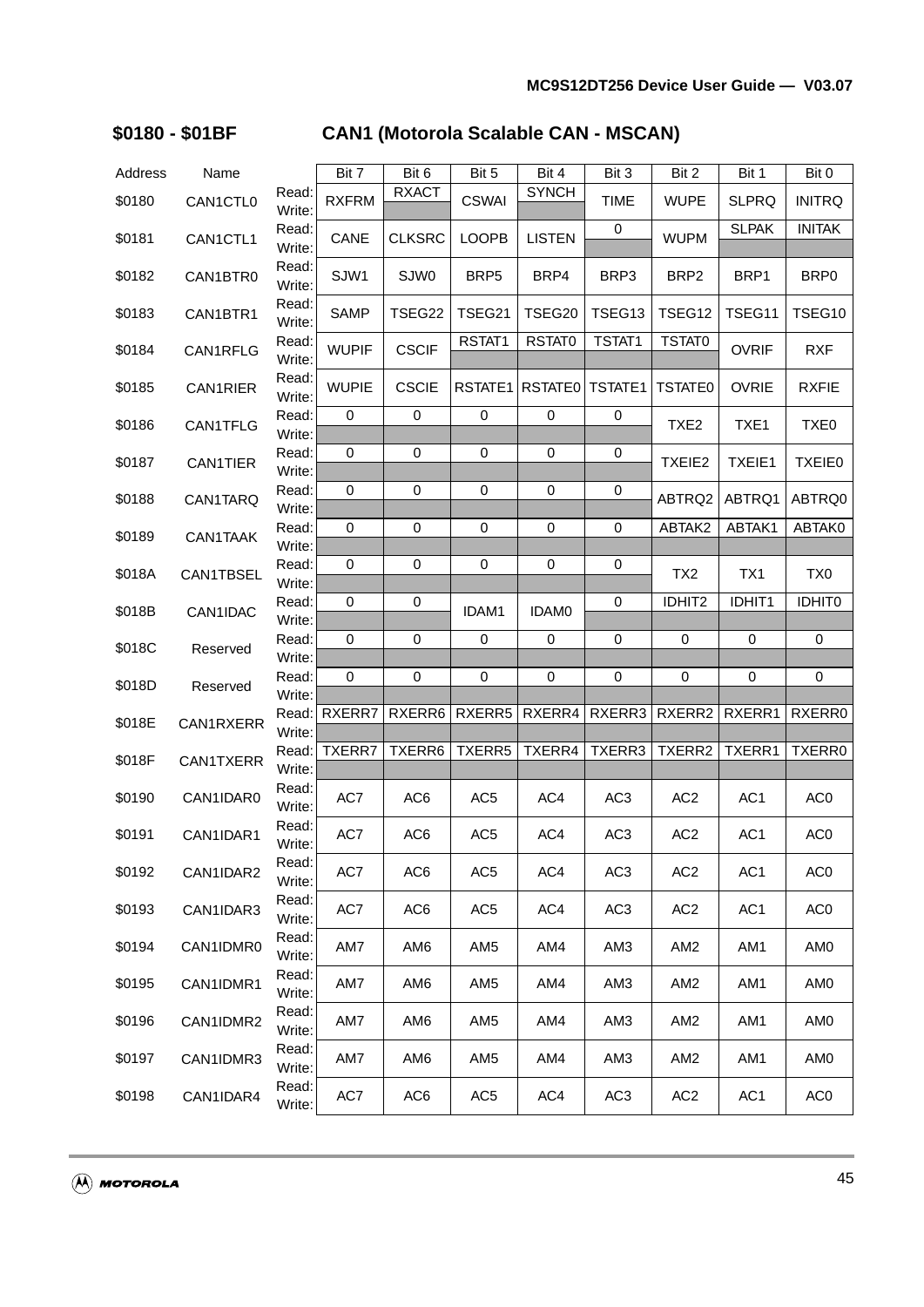#### **\$0180 - \$01BF CAN1 (Motorola Scalable CAN - MSCAN)**

| Address  | Name      |        | Bit 7 | Bit 6           | Bit 5           | Bit 4 | Bit 3                                    | Bit 2           | Bit 1           | Bit 0 |
|----------|-----------|--------|-------|-----------------|-----------------|-------|------------------------------------------|-----------------|-----------------|-------|
|          |           |        |       |                 |                 |       |                                          |                 |                 |       |
| \$0199   | CAN1IDAR5 | Read:  | AC7   | AC6             | AC <sub>5</sub> | AC4   | AC <sub>3</sub>                          | AC <sub>2</sub> | AC <sub>1</sub> | AC0   |
|          |           | Write: |       |                 |                 |       |                                          |                 |                 |       |
|          |           | Read:  |       |                 |                 |       |                                          |                 |                 |       |
| \$019A   | CAN1IDAR6 | Write: | AC7   | AC6             | AC <sub>5</sub> | AC4   | AC <sub>3</sub>                          | AC <sub>2</sub> | AC <sub>1</sub> | AC0   |
|          |           | Read:  |       |                 |                 |       |                                          |                 |                 |       |
| \$019B   | CAN1IDAR7 | Write: | AC7   | AC6             | AC <sub>5</sub> | AC4   | AC <sub>3</sub>                          | AC <sub>2</sub> | AC <sub>1</sub> | AC0   |
|          |           | Read:  |       |                 |                 |       |                                          |                 |                 |       |
| \$019C   | CAN1IDMR4 | Write: | AM7   | AM <sub>6</sub> | AM <sub>5</sub> | AM4   | AM3                                      | AM <sub>2</sub> | AM <sub>1</sub> | AM0   |
|          |           | Read:  |       |                 |                 |       |                                          |                 |                 |       |
| \$019D   | CAN1IDMR5 | Write: | AM7   | AM <sub>6</sub> | AM <sub>5</sub> | AM4   | AM3                                      | AM <sub>2</sub> | AM <sub>1</sub> | AM0   |
|          |           | Read:  |       |                 |                 |       |                                          |                 |                 |       |
| \$019E   | CAN1IDMR6 | Write: | AM7   | AM6             | AM <sub>5</sub> | AM4   | AM3                                      | AM <sub>2</sub> | AM1             | AM0   |
|          |           | Read:  |       |                 |                 |       |                                          |                 |                 |       |
| \$019F   | CAN1IDMR7 | Write: | AM7   | AM6             | AM <sub>5</sub> | AM4   | AM3                                      | AM <sub>2</sub> | AM1             | AM0   |
| \$01A0 - |           | Read:  |       |                 |                 |       | FOREGROUND RECEIVE BUFFER see Table 1-2  |                 |                 |       |
| \$01AF   | CAN1RXFG  | Write: |       |                 |                 |       |                                          |                 |                 |       |
| \$01B0 - |           | Read:  |       |                 |                 |       |                                          |                 |                 |       |
| \$01BF   | CAN1TXFG  | Write: |       |                 |                 |       | FOREGROUND TRANSMIT BUFFER see Table 1-2 |                 |                 |       |

#### **\$0240 - \$027F PIM (Port Integration Module PIM\_9DP256)**

| Address | Name        |                 | Bit 7       | Bit 6             | Bit 5             | Bit 4            | Bit 3             | Bit 2             | Bit 1             | Bit 0             |
|---------|-------------|-----------------|-------------|-------------------|-------------------|------------------|-------------------|-------------------|-------------------|-------------------|
| \$0240  | PTT         | Read:<br>Write: | PTT7        | PTT6              | PTT <sub>5</sub>  | PTT <sub>4</sub> | PTT <sub>3</sub>  | PTT <sub>2</sub>  | PTT <sub>1</sub>  | PTT <sub>0</sub>  |
| \$0241  | PTIT        | Read:           | PTIT7       | PTIT <sub>6</sub> | PTIT <sub>5</sub> | PTIT4            | PTIT <sub>3</sub> | PTIT <sub>2</sub> | PTIT <sub>1</sub> | PTIT <sub>0</sub> |
|         |             | Write:          |             |                   |                   |                  |                   |                   |                   |                   |
| \$0242  | <b>DDRT</b> | Read:<br>Write: | DDRT7       | DDRT7             | DDRT5             | DDRT4            | DDRT3             | DDRT <sub>2</sub> | DDRT1             | DDRT0             |
| \$0243  | <b>RDRT</b> | Read:<br>Write: | RDRT7       | RDRT <sub>6</sub> | RDRT <sub>5</sub> | RDRT4            | RDRT <sub>3</sub> | RDRT <sub>2</sub> | RDRT <sub>1</sub> | RDRT <sub>0</sub> |
| \$0244  | PERT        | Read:<br>Write: | PERT7       | PERT6             | PERT <sub>5</sub> | PERT4            | PERT3             | PERT <sub>2</sub> | PERT1             | PERT <sub>0</sub> |
| \$0245  | <b>PPST</b> | Read:<br>Write: | PPST7       | PPST <sub>6</sub> | PPST <sub>5</sub> | PPST4            | PPST <sub>3</sub> | PPST <sub>2</sub> | PPST <sub>1</sub> | PPST <sub>0</sub> |
| \$0246  | Reserved    | Read:           | 0           | 0                 | 0                 | 0                | $\mathbf 0$       | 0                 | 0                 | $\mathbf 0$       |
|         |             | Write:          |             |                   |                   |                  |                   |                   |                   |                   |
| \$0247  | Reserved    | Read:           | $\mathbf 0$ | $\mathbf 0$       | $\mathbf 0$       | $\mathbf 0$      | $\mathbf 0$       | $\mathbf 0$       | $\mathbf 0$       | $\mathbf 0$       |
|         |             | Write:          |             |                   |                   |                  |                   |                   |                   |                   |
| \$0248  | <b>PTS</b>  | Read:<br>Write: | PTS7        | PTS6              | PTS <sub>5</sub>  | PTS4             | PTS <sub>3</sub>  | PTS <sub>2</sub>  | PTS <sub>1</sub>  | PTS <sub>0</sub>  |
| \$0249  | <b>PTIS</b> | Read:           | PTIS7       | PTIS6             | PTIS5             | PTIS4            | PTIS3             | PTIS <sub>2</sub> | PTIS1             | PTIS0             |
|         |             | Write:          |             |                   |                   |                  |                   |                   |                   |                   |
| \$024A  | <b>DDRS</b> | Read:<br>Write: | DDRS7       | DDRS7             | DDRS5             | DDRS4            | DDRS3             | DDRS <sub>2</sub> | DDRS1             | DDR <sub>S0</sub> |
| \$024B  | <b>RDRS</b> | Read:<br>Write: | RDRS7       | RDRS6             | RDRS5             | RDRS4            | RDRS3             | RDRS2             | RDRS1             | RDRS0             |
| \$024C  | <b>PERS</b> | Read:<br>Write: | PERS7       | PERS6             | PERS5             | PERS4            | PERS3             | PERS <sub>2</sub> | PERS1             | PERS <sub>0</sub> |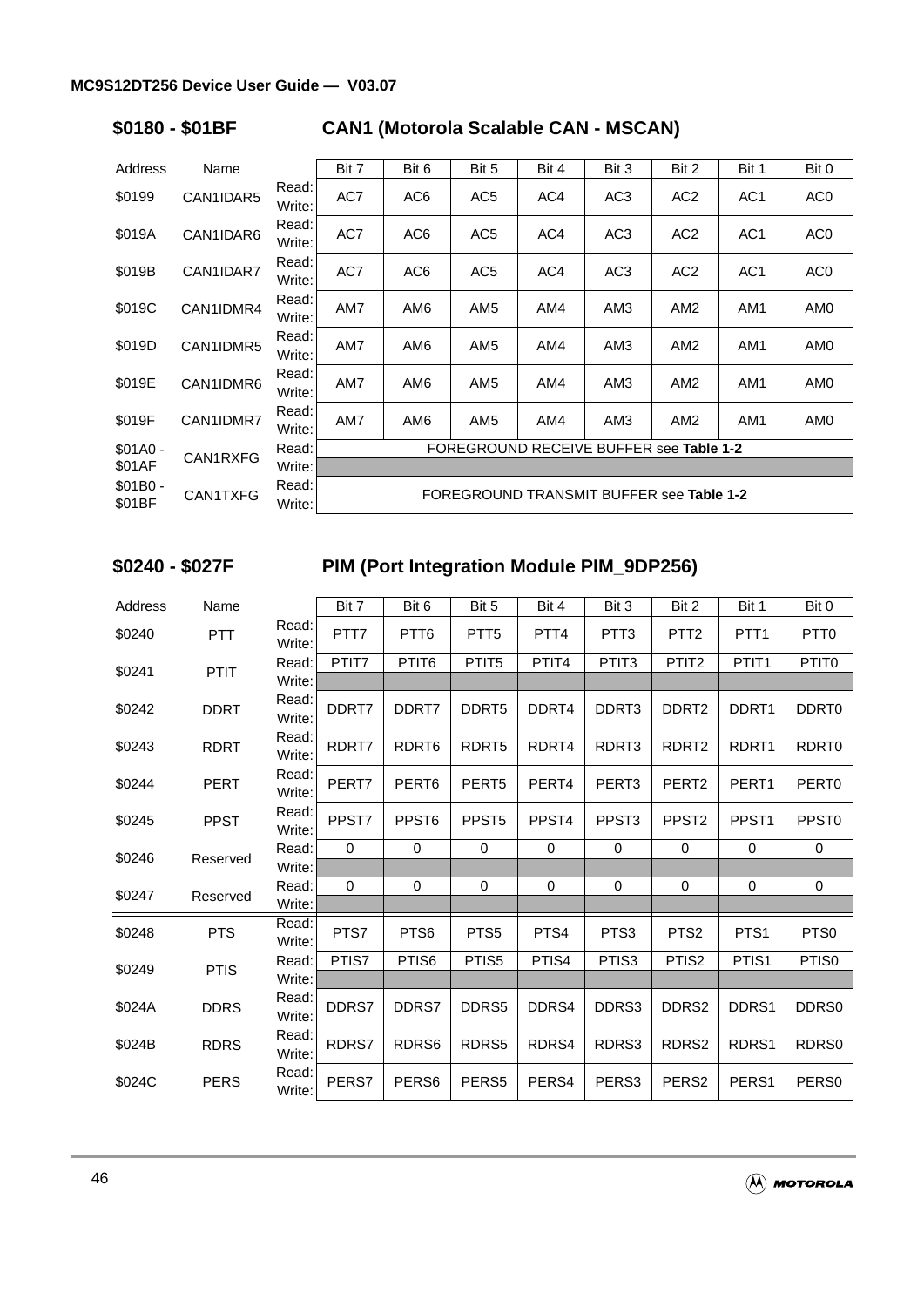**\$0240 - \$027F PIM (Port Integration Module PIM\_9DP256)**

| Address | Name         |                 | Bit 7       | Bit 6             | Bit 5             | Bit 4                              | Bit 3             | Bit 2             | Bit 1             | Bit 0             |
|---------|--------------|-----------------|-------------|-------------------|-------------------|------------------------------------|-------------------|-------------------|-------------------|-------------------|
| \$024D  | <b>PPSS</b>  | Read:<br>Write: | PPSS7       | PPSS6             | PPSS <sub>5</sub> | PPSS4                              | PPSS <sub>3</sub> | PPSS <sub>2</sub> | PPSS <sub>1</sub> | PPSS <sub>0</sub> |
| \$024E  | <b>WOMS</b>  | Read:<br>Write: | WOMS7       | WOMS6             | WOMS5             | WOMS4                              | WOMS3             | WOMS2             | WOMS1             | WOMS0             |
| \$024F  | Reserved     | Read:           | $\mathbf 0$ | $\mathbf 0$       | $\mathbf 0$       | 0                                  | 0                 | 0                 | 0                 | 0                 |
|         |              | Write:<br>Read: |             |                   |                   |                                    |                   |                   |                   |                   |
| \$0250  | <b>PTM</b>   | Write:          | PTM7        | PTM6              | PTM <sub>5</sub>  | PTM4                               | PTM3              | PTM <sub>2</sub>  | PTM1              | PTM <sub>0</sub>  |
| \$0251  | PTIM         | Read:<br>Write: | PTIM7       | PTIM6             | PTIM5             | PTIM4                              | PTIM3             | PTIM2             | PTIM1             | PTIM0             |
| \$0252  | <b>DDRM</b>  | Read:<br>Write: | DDRM7       | DDRM7             | DDRM <sub>5</sub> | DDRM4                              | DDRM3             | DDRM <sub>2</sub> | DDRM1             | DDRM <sub>0</sub> |
| \$0253  | <b>RDRM</b>  | Read:<br>Write: | RDRM7       | RDRM6             | RDRM <sub>5</sub> | RDRM4                              | RDRM3             | RDRM <sub>2</sub> | RDRM1             | RDRM0             |
| \$0254  | <b>PERM</b>  | Read:<br>Write: | PERM7       | PERM6             | PERM <sub>5</sub> | PERM4                              | PERM3             | PERM <sub>2</sub> | PERM1             | PERM <sub>0</sub> |
| \$0255  | <b>PPSM</b>  | Read:<br>Write: | PPSM7       | PPSM6             | PPSM <sub>5</sub> | PPSM4                              | PPSM3             | PPSM <sub>2</sub> | PPSM1             | PPSM0             |
| \$0256  | <b>WOMM</b>  | Read:<br>Write: | WOMM7       | WOMM6             | WOMM <sub>5</sub> | WOMM4                              | WOMM3             | WOMM <sub>2</sub> | WOMM1             | WOMM0             |
| \$0257  | <b>MODRR</b> | Read:<br>Write: | 0           |                   |                   | MODRR6 MODRR5 MODRR4 MODRR3 MODRR2 |                   |                   | MODRR1 MODRR0     |                   |
| \$0258  | PTP          | Read:<br>Write: | PTP7        | PTP <sub>6</sub>  | PTP <sub>5</sub>  | PTP4                               | PTP <sub>3</sub>  | PTP <sub>2</sub>  | PTP <sub>1</sub>  | PTP <sub>0</sub>  |
| \$0259  | PTIP         | Read:           | PTIP7       | PTIP6             | PTIP5             | PTIP4                              | PTIP <sub>3</sub> | PTIP <sub>2</sub> | PTIP1             | PTIP <sub>0</sub> |
|         |              | Write:          |             |                   |                   |                                    |                   |                   |                   |                   |
| \$025A  | <b>DDRP</b>  | Read:<br>Write: | DDRP7       | DDRP7             | DDRP5             | DDRP4                              | DDRP3             | DDRP2             | DDRP1             | DDRP <sub>0</sub> |
| \$025B  | <b>RDRP</b>  | Read:<br>Write: | RDRP7       | RDRP6             | RDRP5             | RDRP4                              | RDRP3             | RDRP <sub>2</sub> | RDRP1             | RDRP0             |
| \$025C  | PERP         | Read:<br>Write: | PERP7       | PERP6             | PERP5             | PERP4                              | PERP3             | PERP2             | PERP1             | PERP0             |
| \$025D  | <b>PPSP</b>  | Read:<br>Write: | PPSP7       | PPSP <sub>6</sub> | PPSP <sub>5</sub> | PPSP4                              | PPSP <sub>3</sub> | PPSP <sub>2</sub> | PPSP <sub>1</sub> | PPSS <sub>0</sub> |
| \$025E  | <b>PIEP</b>  | Read:<br>Write: | PIEP7       | PIEP6             | PIEP <sub>5</sub> | PIEP4                              | PIEP <sub>3</sub> | PIEP <sub>2</sub> | PIEP1             | PIEP0             |
| \$025F  | <b>PIFP</b>  | Read:<br>Write: | PIFP7       | PIFP <sub>6</sub> | PIFP <sub>5</sub> | PIFP4                              | PIFP3             | PIFP <sub>2</sub> | PIFP1             | PIFP <sub>0</sub> |
| \$0260  | <b>PTH</b>   | Read:<br>Write: | PTH7        | PTH <sub>6</sub>  | PTH <sub>5</sub>  | PTH <sub>4</sub>                   | PTH <sub>3</sub>  | PTH <sub>2</sub>  | PTH <sub>1</sub>  | PTH <sub>0</sub>  |
| \$0261  | PTIH         | Read:           | PTIH7       | PTIH <sub>6</sub> | PTIH <sub>5</sub> | PTIH4                              | PTIH <sub>3</sub> | PTIH <sub>2</sub> | PTIH1             | PTIH <sub>0</sub> |
|         |              | Write:          |             |                   |                   |                                    |                   |                   |                   |                   |
| \$0262  | <b>DDRH</b>  | Read:<br>Write: | DDRH7       | DDRH7             | DDRH <sub>5</sub> | DDRH4                              | DDRH <sub>3</sub> | DDRH <sub>2</sub> | DDRH1             | DDRH <sub>0</sub> |
| \$0263  | <b>RDRH</b>  | Read:<br>Write: | RDRH7       | RDRH <sub>6</sub> | RDRH <sub>5</sub> | RDRH4                              | RDRH <sub>3</sub> | RDRH <sub>2</sub> | RDRH1             | RDRH <sub>0</sub> |
| \$0264  | <b>PERH</b>  | Read:<br>Write: | PERH7       | PERH <sub>6</sub> | PERH <sub>5</sub> | PERH4                              | PERH <sub>3</sub> | PERH <sub>2</sub> | PERH <sub>1</sub> | PERH <sub>0</sub> |
| \$0265  | <b>PPSH</b>  | Read:<br>Write: | PPSH7       | PPSH <sub>6</sub> | PPSH <sub>5</sub> | PPSH4                              | PPSH <sub>3</sub> | PPSH <sub>2</sub> | PPSH1             | PPSH <sub>0</sub> |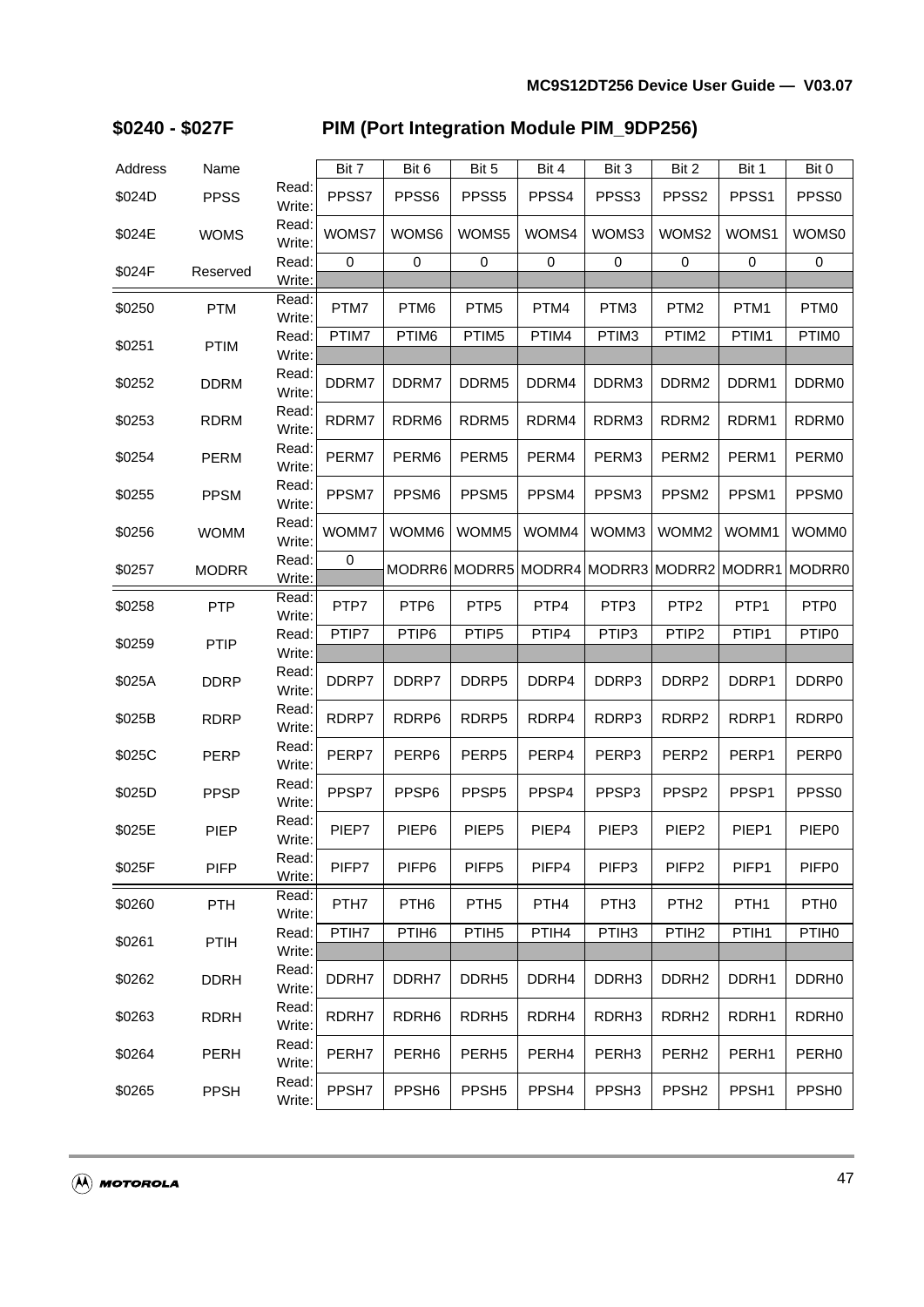#### **\$0240 - \$027F PIM (Port Integration Module PIM\_9DP256)**

| Address             | Name        |                 | Bit 7 | Bit 6             | Bit 5             | Bit 4       | Bit 3             | Bit 2             | Bit 1             | Bit 0             |
|---------------------|-------------|-----------------|-------|-------------------|-------------------|-------------|-------------------|-------------------|-------------------|-------------------|
| \$0266              | <b>PIEH</b> | Read:<br>Write: | PIEH7 | PIEH <sub>6</sub> | PIEH <sub>5</sub> | PIEH4       | PIEH <sub>3</sub> | PIEH <sub>2</sub> | PIEH1             | PIEH <sub>0</sub> |
| \$0267              | <b>PIFH</b> | Read:<br>Write: | PIFH7 | PIFH <sub>6</sub> | PIFH <sub>5</sub> | PIFH4       | PIFH <sub>3</sub> | PIFH <sub>2</sub> | PIFH <sub>1</sub> | PIFH <sub>0</sub> |
| \$0268              | PTJ         | Read:<br>Write: | PTJ7  | PTJ6              | $\mathbf 0$       | 0           | $\mathbf 0$       | 0                 | PTJ1              | PTJ0              |
| \$0269              | PTIJ        | Read:           | PTIJ7 | PTIJ6             | $\mathbf 0$       | 0           | $\mathbf 0$       | 0                 | PTIJ1             | PTIJ0             |
|                     |             | Write:          |       |                   |                   |             |                   |                   |                   |                   |
| \$026A              | <b>DDRJ</b> | Read:<br>Write: | DDRJ7 | DDRJ7             | 0                 | 0           | $\mathbf 0$       | 0                 | DDRJ1             | DDRJ0             |
|                     |             | Read:           |       |                   | 0                 | 0           | 0                 | 0                 |                   |                   |
| \$026B              | <b>RDRJ</b> | Write:          | RDRJ7 | RDRJ6             |                   |             |                   |                   | RDRJ1             | RDRJ0             |
| \$026C              | PERJ        | Read:           | PERJ7 | PERJ6             | $\mathbf 0$       | $\mathbf 0$ | $\mathbf 0$       | $\mathbf 0$       | PERJ1             | PERJ0             |
|                     |             | Write:          |       |                   |                   |             |                   |                   |                   |                   |
| \$026D              | <b>PPSJ</b> | Read:<br>Write: | PPSJ7 | PPSJ <sub>6</sub> | 0                 | $\mathbf 0$ | $\mathbf 0$       | 0                 | PPSJ1             | PPSJ0             |
| \$026E              | PIEJ        | Read:           | PIEJ7 | PIEJ6             | $\mathbf 0$       | $\mathbf 0$ | $\mathbf 0$       | 0                 | PIEJ1             | PIEJ0             |
|                     |             | Write:          |       |                   |                   |             |                   |                   |                   |                   |
| \$026F              | PIFJ        | Read:           | PIFJ7 | PIFJ6             | 0                 | 0           | 0                 | 0                 | PIFJ1             | PIFJ0             |
|                     |             | Write:          |       |                   |                   |             |                   |                   |                   |                   |
| $$0270 -$<br>\$027F | Reserved    | Read:           |       |                   |                   |             |                   |                   |                   |                   |

#### **\$0280 - \$02BF CAN4 (Motorola Scalable CAN - MSCAN)**

| Address | Name            |                 | Bit 7        | Bit 6         | Bit 5            | Bit 4          | Bit 3       | Bit 2            | Bit 1            | Bit 0            |
|---------|-----------------|-----------------|--------------|---------------|------------------|----------------|-------------|------------------|------------------|------------------|
| \$0280  | CAN4CTL0        | Read:<br>Write: | <b>RXFRM</b> | <b>RXACT</b>  | <b>CSWAI</b>     | <b>SYNCH</b>   | TIME        | <b>WUPE</b>      | <b>SLPRQ</b>     | <b>INITRQ</b>    |
| \$0281  | CAN4CTL1        | Read:<br>Write: | CANE         | <b>CLKSRC</b> | <b>LOOPB</b>     | <b>LISTEN</b>  | $\mathbf 0$ | <b>WUPM</b>      | <b>SLPAK</b>     | <b>INITAK</b>    |
| \$0282  | CAN4BTR0        | Read:<br>Write: | SJW1         | SJW0          | BRP <sub>5</sub> | BRP4           | BRP3        | BRP <sub>2</sub> | BRP1             | BRP <sub>0</sub> |
| \$0283  | CAN4BTR1        | Read:<br>Write: | <b>SAMP</b>  | TSEG22        | TSEG21           | TSEG20         | TSEG13      | TSEG12           | TSEG11           | TSEG10           |
| \$0284  | CAN4RFLG        | Read:<br>Write: | <b>WUPIF</b> | <b>CSCIF</b>  | RSTAT1           | RSTAT0         | TSTAT1      | TSTAT0           | <b>OVRIF</b>     | <b>RXF</b>       |
| \$0285  | <b>CAN4RIER</b> | Read:<br>Write: | <b>WUPIE</b> | <b>CSCIE</b>  | <b>RSTATE1</b>   | <b>RSTATE0</b> | TSTATE1     | <b>TSTATE0</b>   | <b>OVRIE</b>     | <b>RXFIE</b>     |
| \$0286  | CAN4TFLG        | Read:<br>Write: | $\mathbf 0$  | $\mathbf 0$   | 0                | 0              | 0           | TXE <sub>2</sub> | TXE <sub>1</sub> | TXE <sub>0</sub> |
| \$0287  | <b>CAN4TIER</b> | Read:<br>Write: | 0            | $\mathbf 0$   | 0                | 0              | 0           | TXEIE2           | TXEIE1           | <b>TXEIE0</b>    |
| \$0288  | CAN4TARQ        | Read:<br>Write: | $\mathbf 0$  | $\mathbf 0$   | $\mathbf 0$      | 0              | $\mathbf 0$ | ABTRQ2           | ABTRQ1           | ABTRQ0           |
| \$0289  |                 | Read:           | $\mathbf 0$  | $\mathbf 0$   | 0                | 0              | $\mathbf 0$ | ABTAK2           | ABTAK1           | ABTAK0           |
|         | CAN4TAAK        | Write:          |              |               |                  |                |             |                  |                  |                  |
| \$028A  | CAN4TBSEL       | Read:           | $\Omega$     | $\Omega$      | 0                | 0              | $\mathbf 0$ | TX <sub>2</sub>  | TX1              | TX <sub>0</sub>  |
|         |                 | Write:          | $\mathbf 0$  |               |                  |                |             |                  |                  |                  |
| \$028B  | CAN4IDAC        | Read:<br>Write: |              | 0             | IDAM1            | <b>IDAM0</b>   | 0           | IDHIT2           | IDHIT1           | <b>IDHIT0</b>    |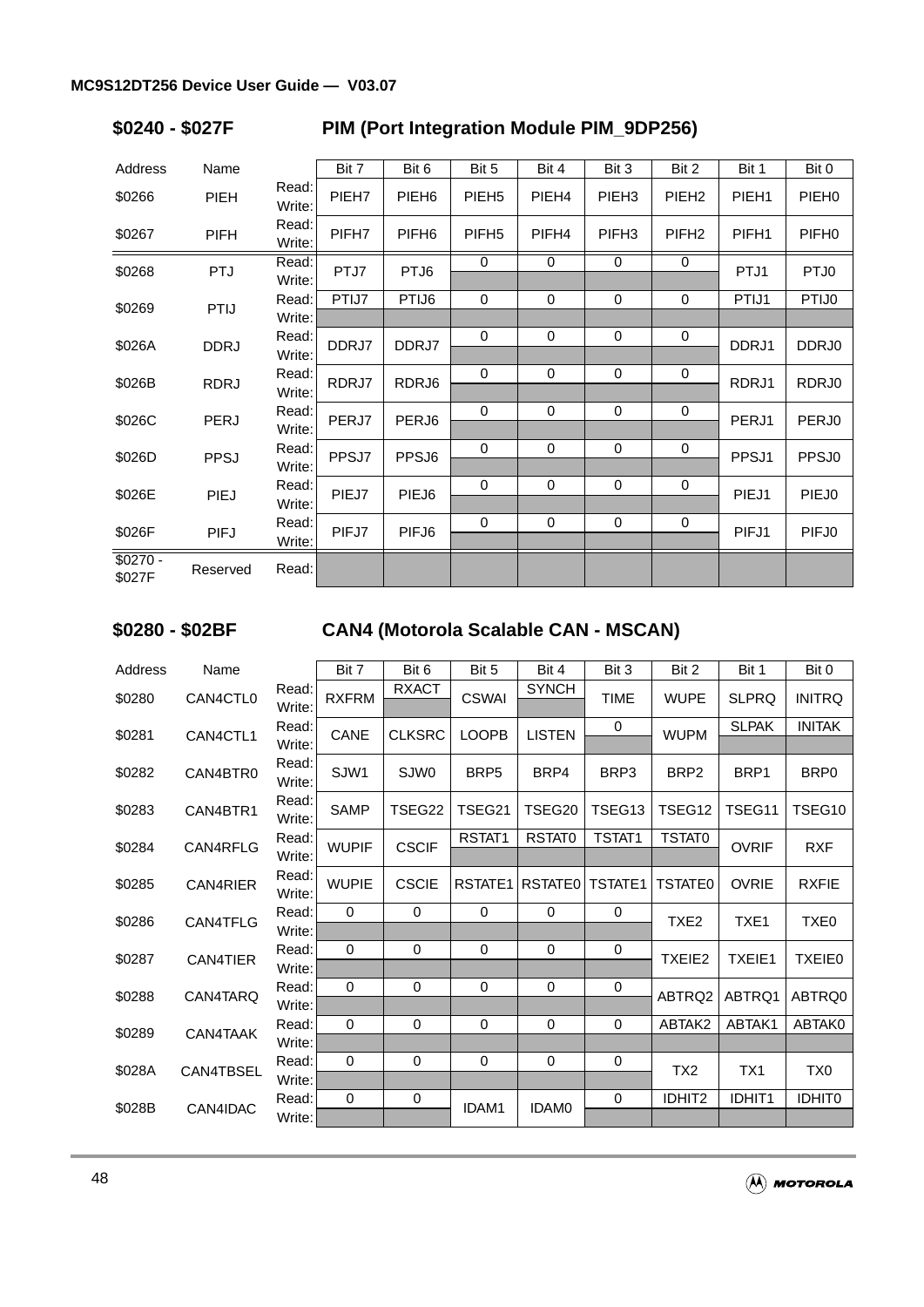## **\$0280 - \$02BF CAN4 (Motorola Scalable CAN - MSCAN)**

| Address            | Name      |                 | Bit 7         | Bit 6                                    | Bit 5                                   | Bit 4  | Bit 3           | Bit 2           | Bit 1           | Bit 0           |
|--------------------|-----------|-----------------|---------------|------------------------------------------|-----------------------------------------|--------|-----------------|-----------------|-----------------|-----------------|
| \$028C             | Reserved  | Read:<br>Write: | 0             | 0                                        | 0                                       | 0      | 0               | 0               | 0               | $\mathbf 0$     |
|                    |           | Read:           | 0             | 0                                        | 0                                       | 0      | 0               | 0               | 0               | $\mathbf 0$     |
| \$028D             | Reserved  | Write:          |               |                                          |                                         |        |                 |                 |                 |                 |
| \$028E             | CAN4RXERR | Read:<br>Write: | RXERR7        | RXERR6                                   | RXERR5                                  | RXERR4 | RXERR3          | RXERR2          | RXERR1          | RXERR0          |
| \$028F             | CAN4TXERR | Read:<br>Write: | <b>TXERR7</b> | TXERR6                                   | <b>TXERR5</b>                           | TXERR4 | TXERR3          | TXERR2          | TXERR1          | TXERR0          |
| \$0290             | CAN4IDAR0 | Read:<br>Write: | AC7           | AC6                                      | AC <sub>5</sub>                         | AC4    | AC <sub>3</sub> | AC <sub>2</sub> | AC <sub>1</sub> | AC <sub>0</sub> |
| \$0291             | CAN4IDAR1 | Read:<br>Write: | AC7           | AC6                                      | AC5                                     | AC4    | AC <sub>3</sub> | AC <sub>2</sub> | AC <sub>1</sub> | AC <sub>0</sub> |
| \$0292             | CAN4IDAR2 | Read:<br>Write: | AC7           | AC6                                      | AC <sub>5</sub>                         | AC4    | AC <sub>3</sub> | AC <sub>2</sub> | AC <sub>1</sub> | AC <sub>0</sub> |
| \$0293             | CAN4IDAR3 | Read:<br>Write: | AC7           | AC6                                      | AC5                                     | AC4    | AC <sub>3</sub> | AC <sub>2</sub> | AC <sub>1</sub> | AC <sub>0</sub> |
| \$0294             | CAN4IDMR0 | Read:<br>Write: | AM7           | AM6                                      | AM5                                     | AM4    | AM3             | AM <sub>2</sub> | AM1             | AM0             |
| \$0295             | CAN4IDMR1 | Read:<br>Write: | AM7           | AM6                                      | AM5                                     | AM4    | AM3             | AM <sub>2</sub> | AM1             | AM0             |
| \$0296             | CAN4IDMR2 | Read:<br>Write: | AM7           | AM6                                      | AM5                                     | AM4    | AM3             | AM <sub>2</sub> | AM1             | AM0             |
| \$0297             | CAN4IDMR3 | Read:<br>Write: | AM7           | AM6                                      | AM5                                     | AM4    | AM3             | AM <sub>2</sub> | AM1             | AM0             |
| \$0298             | CAN4IDAR4 | Read:<br>Write: | AC7           | AC6                                      | AC <sub>5</sub>                         | AC4    | AC <sub>3</sub> | AC <sub>2</sub> | AC <sub>1</sub> | AC <sub>0</sub> |
| \$0299             | CAN4IDAR5 | Read:<br>Write: | AC7           | AC6                                      | AC <sub>5</sub>                         | AC4    | AC <sub>3</sub> | AC <sub>2</sub> | AC <sub>1</sub> | AC <sub>0</sub> |
| \$029A             | CAN4IDAR6 | Read:<br>Write: | AC7           | AC6                                      | AC <sub>5</sub>                         | AC4    | AC <sub>3</sub> | AC <sub>2</sub> | AC <sub>1</sub> | AC <sub>0</sub> |
| \$029B             | CAN4IDAR7 | Read:<br>Write: | AC7           | AC6                                      | AC <sub>5</sub>                         | AC4    | AC <sub>3</sub> | AC <sub>2</sub> | AC <sub>1</sub> | AC <sub>0</sub> |
| \$029C             | CAN4IDMR4 | Read:<br>Write: | AM7           | AM6                                      | AM5                                     | AM4    | AM3             | AM <sub>2</sub> | AM1             | AM0             |
| \$029D             | CAN4IDMR5 | Read:<br>Write: | AM7           | AM6                                      | AM5                                     | AM4    | AM3             | AM <sub>2</sub> | AM1             | AM0             |
| \$029E             | CAN4IDMR6 | Read:<br>Write: | AM7           | AM6                                      | AM5                                     | AM4    | AM3             | AM2             | AM1             | AM <sub>0</sub> |
| \$029F             | CAN4IDMR7 | Read:<br>Write: | AM7           | AM6                                      | AM5                                     | AM4    | AM3             | AM2             | AM1             | AM <sub>0</sub> |
| $$02A0 -$          | CAN4RXFG  | Read:           |               |                                          | FOREGROUND RECEIVE BUFFER see Table 1-2 |        |                 |                 |                 |                 |
| \$02AF             |           | Write:          |               |                                          |                                         |        |                 |                 |                 |                 |
| \$02B0 -<br>\$02BF | CAN4TXFG  | Read:<br>Write: |               | FOREGROUND TRANSMIT BUFFER see Table 1-2 |                                         |        |                 |                 |                 |                 |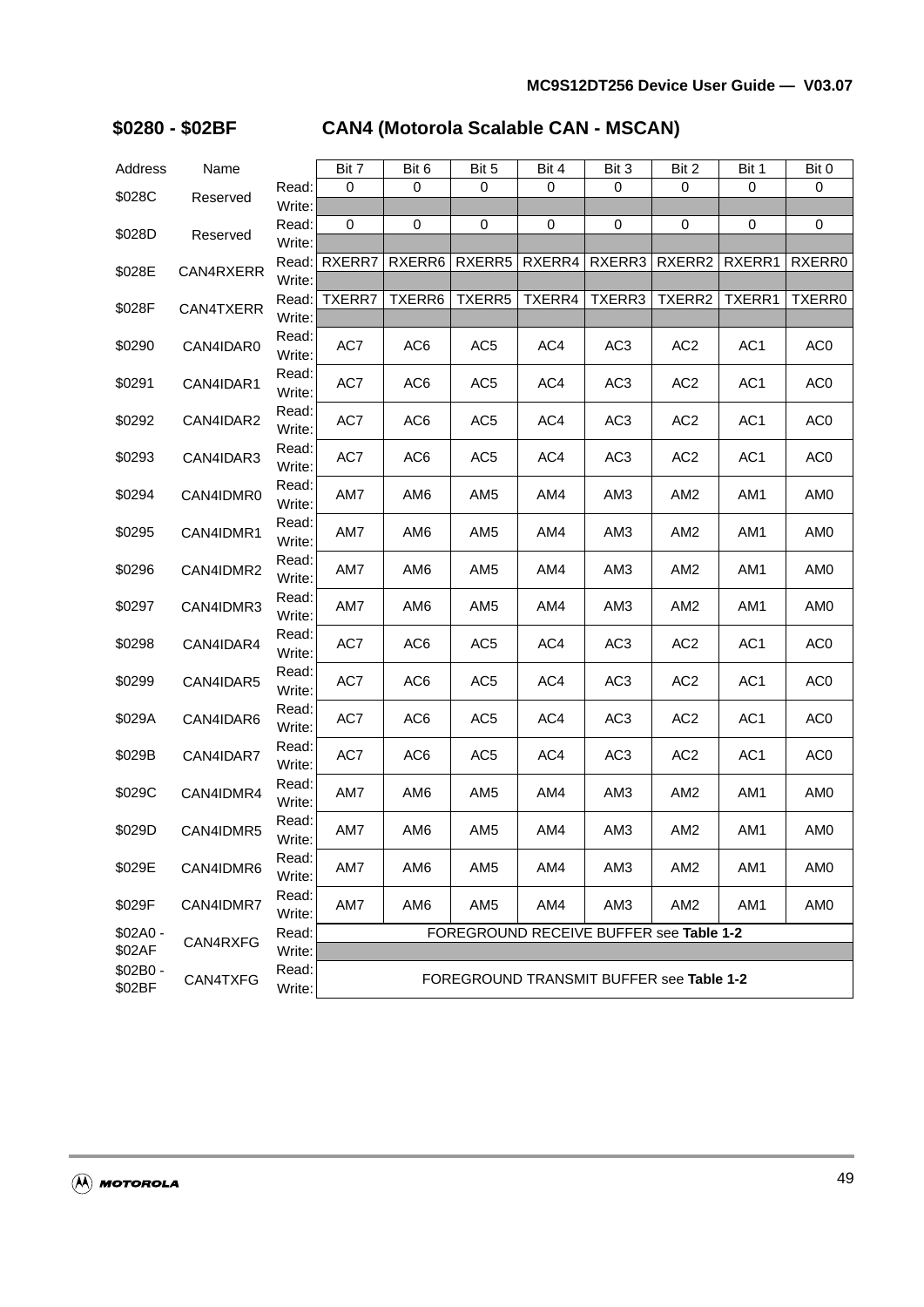#### **\$02C0 - \$03FF Reserved space**

| Address  | Name     |        | Bit 7 | Bit 6 | Bit 5 | Bit 4 | Bit 3 | Bit 2 | Bit 1 | Bit 0 |
|----------|----------|--------|-------|-------|-------|-------|-------|-------|-------|-------|
| \$02C0   |          | Read:  |       |       |       |       |       |       |       |       |
| - \$03FF | Reserved | Write: |       |       |       |       |       |       |       |       |

## **1.7 Part ID Assignments**

<span id="page-49-0"></span>The part ID is located in two 8-bit registers PARTIDH and PARTIDL (addresses \$001A and \$001B after reset). The read-only value is a unique part ID for each revision of the chip. **[Table 1-3](#page-49-0)** shows the assigned part ID number.

| <b>Device</b> | <b>Mask Set Number</b> | Part ID <sup>1</sup> |
|---------------|------------------------|----------------------|
| MC9S12DT256   | 0L91N                  | \$0030               |
| MC9S12DT256   | 1L91N                  | \$0031               |
| MC9S12DT256   | 3L91N                  | \$0032               |
| MC9S12DT256   | 4L91N                  | \$0034               |
| MC9S12DT256   | $0$ LO <sub>1</sub> Y  | \$0033               |

#### **Table 1-3 Assigned Part ID Numbers**

NOTES:

1. The coding is as follows:

Bit 15-12: Major family identifier

Bit 11-8: Minor family identifier

Bit 7-4: Major mask set revision number including FAB transfers

Bit 3-0: Minor - non full - mask set revision

<span id="page-49-1"></span>The device memory sizes are located in two 8-bit registers MEMSIZ0 and MEMSIZ1 (addresses \$001C and \$001D after reset). **[Table 1-4](#page-49-1)** shows the read-only values of these registers. Refer to section Module Mapping and Control (MMC) of HCS12 Core User Guide for further details.

#### **Table 1-4 Memory size registers**

| <b>Register name</b> | Value |
|----------------------|-------|
| MEMSIZ0              | \$25  |
| MEMSIZ1              | \$81  |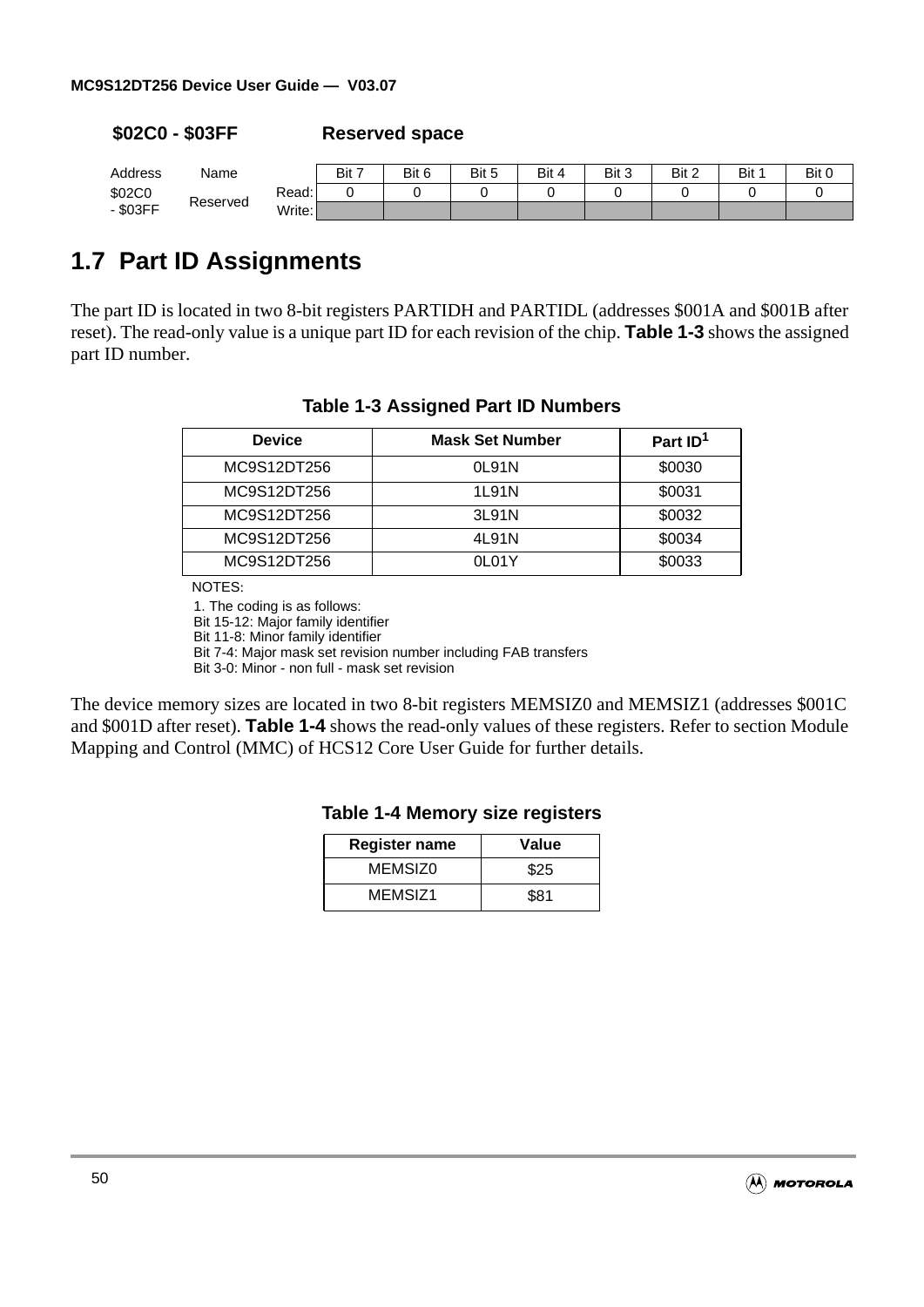# **Section 2 Signal Description**

This section describes signals that connect off-chip. It includes a pinout diagram, a table of signal properties, and detailed discussion of signals. It is built from the signal description sections of the Block User Guides of the individual IP blocks on the device.

# **2.1 Device Pinout**

The MC9S12DT256/MC9S12DJ256/MC9S12DG256 and MC9S12A256 is available in a 112-pin low profile quad flat pack (LQFP) and MC9S12DJ256/MC9S12DG256 and MC9S12A256 is also available in a 80-pin quad flat pack (QFP). Most pins perform two or more functions, as described in the Signal Descriptions. **[Figure 2-1](#page-51-0)** and **[Figure 2-2](#page-52-0)** show the pin assignments.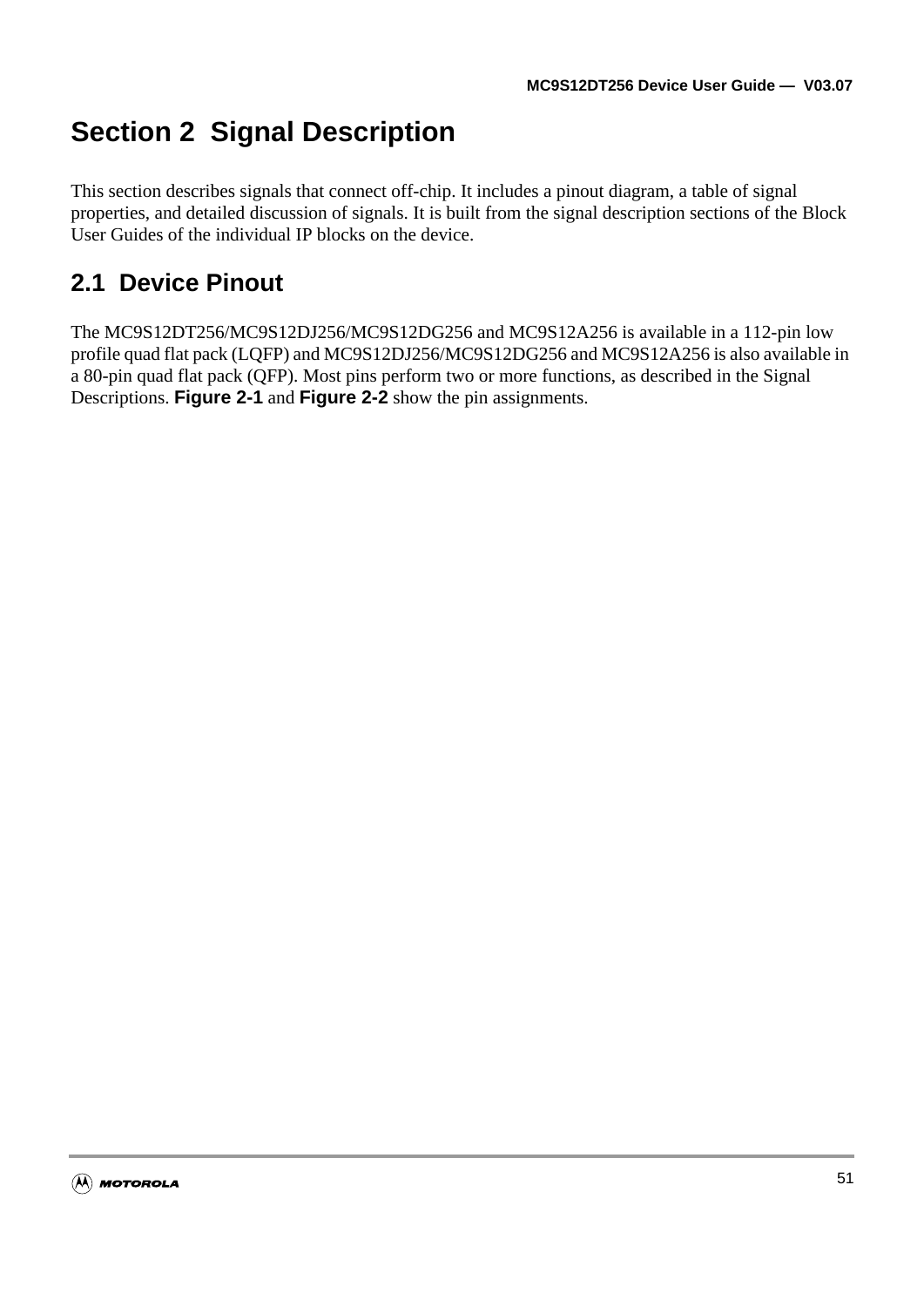

Signals shown in **Bold** are not available on the 80 Pin Package

<span id="page-51-0"></span>**Figure 2-1 Pin Assignments in 112-pin LQFP**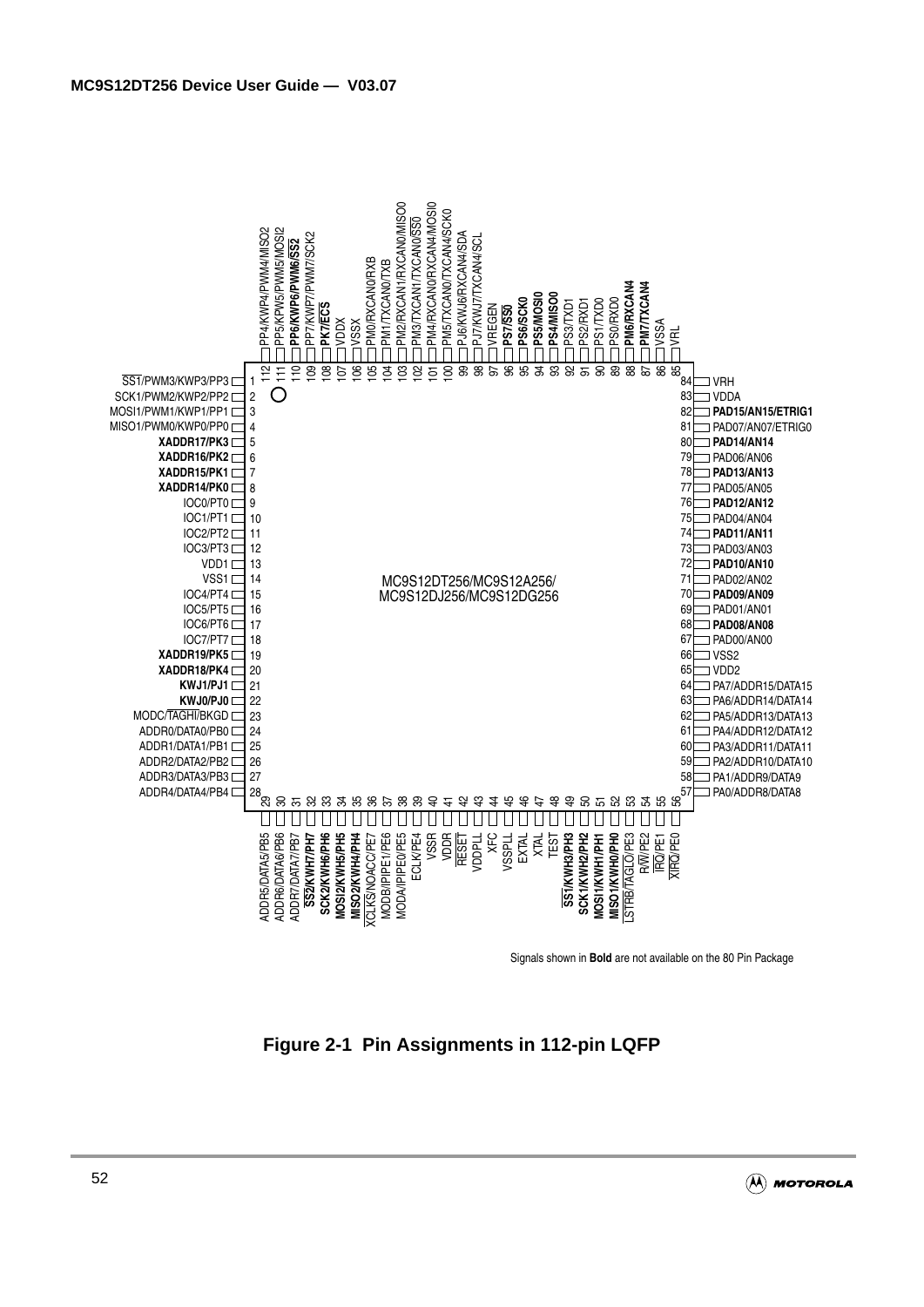

**Figure 2-2 Pin Assignments in 80-pin QFP for MC9S12DJ256**

## <span id="page-52-0"></span>**2.2 Signal Properties Summary**

<span id="page-52-1"></span>**[Table 2-1](#page-52-1)**summarizes the pin functionality. Signals shown in **bold** are not available in the 80 pin package.

#### **Table 2-1 Signal Properties**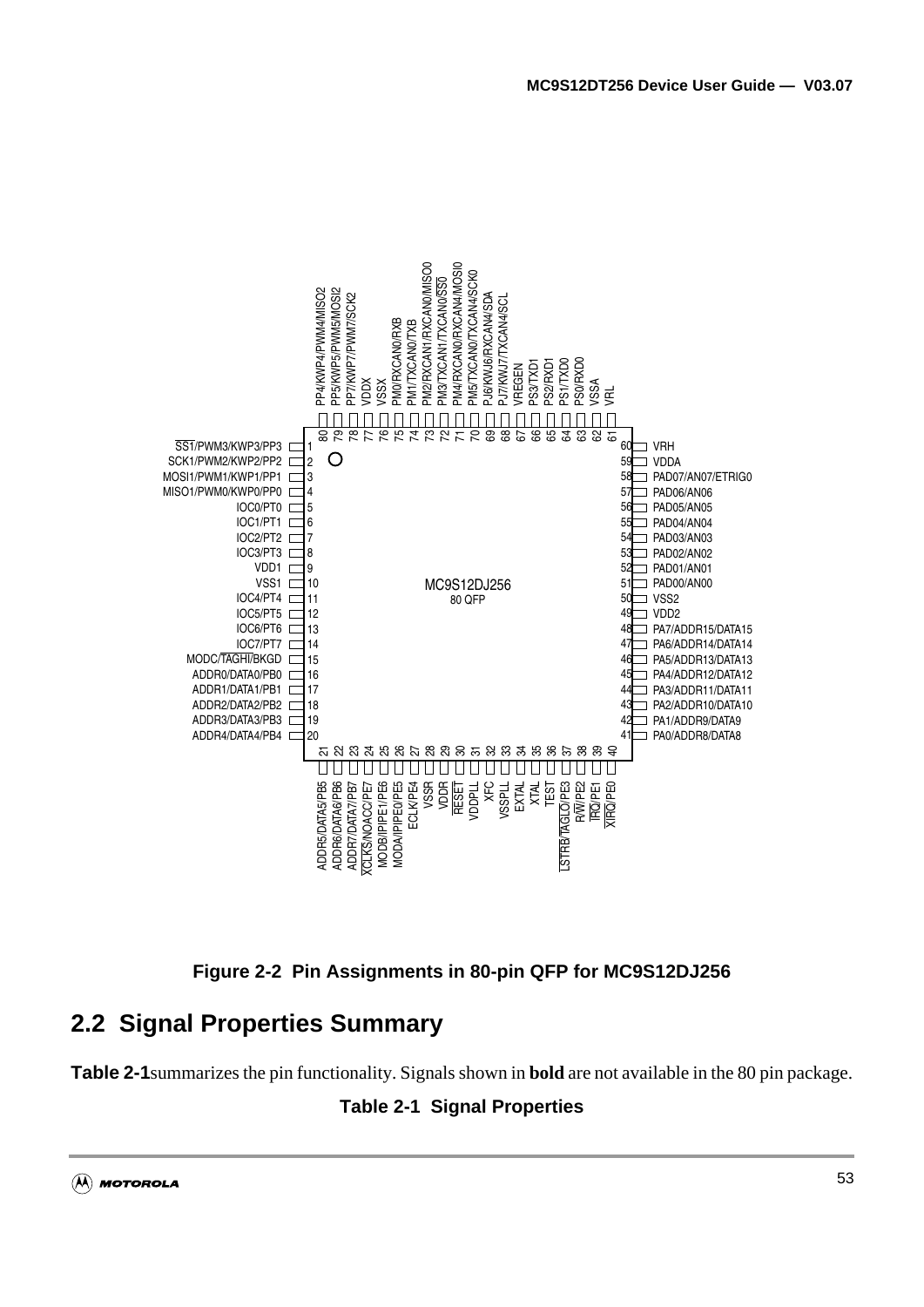| <b>Pin Name</b> | <b>Pin Name</b>           | <b>Pin Name</b>          | <b>Pin Name</b>          | <b>Pin Name</b>          | <b>Power</b><br><b>Supply</b> |                      | <b>Internal Pull</b><br><b>Resistor</b> | <b>Description</b>                                                            |  |
|-----------------|---------------------------|--------------------------|--------------------------|--------------------------|-------------------------------|----------------------|-----------------------------------------|-------------------------------------------------------------------------------|--|
| Funct. 1        | Funct. 2                  | Funct. 3                 | Funct. 4                 | Funct. 5                 |                               | <b>CTRL</b>          | Reset<br><b>State</b>                   |                                                                               |  |
| <b>EXTAL</b>    | $\overline{\phantom{0}}$  |                          |                          |                          | <b>VDDPLL</b>                 | <b>NA</b>            | <b>NA</b>                               | Oscillator Pins                                                               |  |
| <b>XTAL</b>     |                           |                          |                          |                          | <b>VDDPLL</b>                 | <b>NA</b>            | <b>NA</b>                               |                                                                               |  |
| <b>RESET</b>    | $\overline{\phantom{0}}$  |                          |                          |                          | <b>VDDR</b>                   | None                 | None                                    | <b>External Reset</b>                                                         |  |
| <b>TEST</b>     | $\overline{\phantom{0}}$  | —                        | $\overline{\phantom{0}}$ |                          | N.A.                          | <b>NA</b>            | <b>NA</b>                               | <b>Test Input</b>                                                             |  |
| <b>VREGEN</b>   |                           |                          |                          |                          | <b>VDDX</b>                   | <b>NA</b>            | <b>NA</b>                               | Voltage Regulator Enable Input                                                |  |
| <b>XFC</b>      |                           | $\overline{\phantom{0}}$ | $\overline{\phantom{0}}$ | $\overline{\phantom{0}}$ | <b>VDDPLL</b>                 | <b>NA</b>            | <b>NA</b>                               | PLL Loop Filter                                                               |  |
| <b>BKGD</b>     | <b>TAGHI</b>              | <b>MODC</b>              |                          |                          | <b>VDDR</b>                   | Always<br>Up         | Up                                      | Background Debug, Tag High, Mode<br>Input                                     |  |
| <b>PAD[15]</b>  | AN1[7]                    | ETRIG1                   |                          |                          | <b>VDDA</b>                   | <b>None</b>          | <b>None</b>                             | Port AD Input, Analog Input AN7<br>of ATD1, External Trigger Input of<br>ATD1 |  |
| PAD[14:8]       | AN1[6:0]                  |                          |                          |                          | <b>VDDA</b>                   | <b>None</b>          | <b>None</b>                             | Port AD Inputs, Analog Inputs<br><b>AN[6:0] of ATD1</b>                       |  |
| PAD[7]          | AN0[7]                    | ETRIG0                   |                          |                          | <b>VDDA</b>                   | None                 | None                                    | Port AD Input, Analog Input AN7 of<br>ATD0, External Trigger Input of ATD0    |  |
| PAD[6:0]        | AN0[6:0]                  |                          |                          |                          | <b>VDDA</b>                   | None                 | None                                    | Port AD Inputs, Analog Inputs<br>AN[6:0] of ATD0                              |  |
| PA[7:0]         | ADDR[15:8]/<br>DATA[15:8] |                          |                          |                          | <b>VDDR</b>                   | <b>PUCR</b>          | Disabled                                | Port A I/O, Multiplexed Address/Data                                          |  |
| PB[7:0]         | ADDR[7:0]/<br>DATA[7:0]   |                          |                          |                          | <b>VDDR</b>                   | <b>PUCR</b>          | Disabled                                | Port B I/O, Multiplexed Address/Data                                          |  |
| PE7             | <b>NOACC</b>              | <b>XCLKS</b>             |                          |                          | <b>VDDR</b>                   | <b>PUCR</b>          | Up                                      | Port E I/O, Access, Clock Select                                              |  |
| PE <sub>6</sub> | IPIPE1                    | <b>MODB</b>              |                          |                          | <b>VDDR</b>                   |                      | While RESET<br>pin is low:<br>Down      | Port E I/O, Pipe Status, Mode Input                                           |  |
| PE <sub>5</sub> | IPIPE0                    | <b>MODA</b>              |                          |                          | <b>VDDR</b>                   |                      | While RESET<br>pin is low:<br>Down      | Port E I/O, Pipe Status, Mode Input                                           |  |
| PE4             | <b>ECLK</b>               |                          |                          |                          | <b>VDDR</b>                   | <b>PUCR</b>          | Up                                      | Port E I/O, Bus Clock Output                                                  |  |
| PE3             | <b>LSTRB</b>              | <b>TAGLO</b>             |                          |                          | <b>VDDR</b>                   | <b>PUCR</b>          | Up                                      | Port E I/O, Byte Strobe, Tag Low                                              |  |
| PE <sub>2</sub> | $R/\overline{W}$          |                          |                          | —                        | <b>VDDR</b>                   | <b>PUCR</b>          | Up                                      | Port E I/O, $R/\overline{W}$ in expanded modes                                |  |
| PE <sub>1</sub> | <b>IRQ</b>                |                          | $\overline{\phantom{0}}$ |                          | <b>VDDR</b>                   | <b>PUCR</b>          | Up                                      | Port E Input, Maskable Interrupt                                              |  |
| PE <sub>0</sub> | <b>XIRQ</b>               | —                        |                          |                          | <b>VDDR</b>                   | <b>PUCR</b>          | Up                                      | Port E Input, Non Maskable Interrupt                                          |  |
| PH <sub>7</sub> | <b>KWH7</b>               | $\overline{\text{SS2}}$  |                          |                          | <b>VDDR</b>                   | PERH/<br><b>PPSH</b> | <b>Disabled</b>                         | Port H I/O, Interrupt, SS of SPI2                                             |  |
| PH <sub>6</sub> | KWH <sub>6</sub>          | SCK <sub>2</sub>         |                          |                          | <b>VDDR</b>                   | PERH/<br><b>PPSH</b> | <b>Disabled</b>                         | Port H I/O, Interrupt, SCK of SPI2                                            |  |
| PH <sub>5</sub> | KWH <sub>5</sub>          | <b>MOSI2</b>             |                          |                          | <b>VDDR</b>                   | PERH/<br><b>PPSH</b> | <b>Disabled</b>                         | Port H I/O, Interrupt, MOSI of SPI2                                           |  |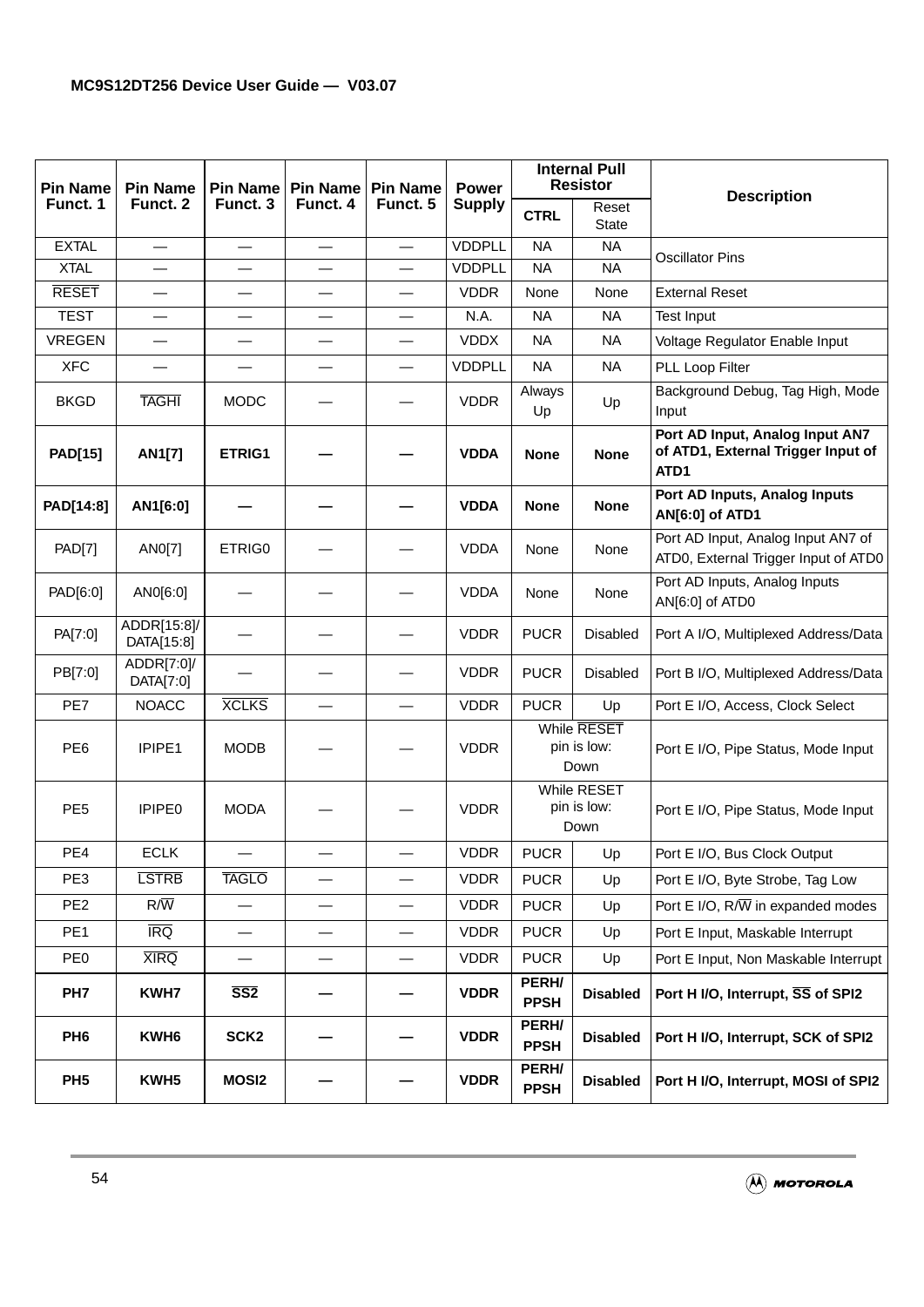| <b>Pin Name</b> | <b>Pin Name</b>         | Pin Name                  | <b>Pin Name</b>         | <b>Pin Name</b>  | <b>Power</b>  | <b>Internal Pull</b><br><b>Resistor</b> |                 |                                                              |  |
|-----------------|-------------------------|---------------------------|-------------------------|------------------|---------------|-----------------------------------------|-----------------|--------------------------------------------------------------|--|
| Funct. 1        | Funct. 2                | Funct. 3                  | Funct. 4                | Funct. 5         | <b>Supply</b> | <b>CTRL</b>                             | Reset<br>State  | <b>Description</b>                                           |  |
| PH <sub>4</sub> | KWH4                    | MISO <sub>2</sub>         |                         |                  | <b>VDDR</b>   | PERH/<br><b>PPSH</b>                    | <b>Disabled</b> | Port H I/O, Interrupt, MISO of SPI2                          |  |
| PH <sub>3</sub> | KWH <sub>3</sub>        | $\overline{\textbf{SS1}}$ |                         |                  | <b>VDDR</b>   | PERH/<br><b>PPSH</b>                    | <b>Disabled</b> | Port H I/O, Interrupt, SS of SPI1                            |  |
| PH <sub>2</sub> | KWH <sub>2</sub>        | SCK <sub>1</sub>          |                         |                  | <b>VDDR</b>   | PERH/<br><b>PPSH</b>                    | <b>Disabled</b> | Port H I/O, Interrupt, SCK of SPI1                           |  |
| PH <sub>1</sub> | KWH1                    | <b>MOSI1</b>              |                         |                  | <b>VDDR</b>   | PERH/<br><b>PPSH</b>                    | <b>Disabled</b> | Port H I/O, Interrupt, MOSI of SPI1                          |  |
| PH <sub>0</sub> | <b>KWH0</b>             | MISO1                     |                         |                  | <b>VDDR</b>   | PERH/<br><b>PPSH</b>                    | <b>Disabled</b> | Port H I/O, Interrupt, MISO of SPI1                          |  |
| PJ7             | KWJ7                    | TXCAN4                    | <b>SCL</b>              | <b>TXCAN0</b>    | <b>VDDX</b>   | PERJ/<br><b>PPSJ</b>                    | Up              | Port J I/O, Interrupt, TX of CAN4,<br>SCL of IIC, TX of CAN0 |  |
| PJ <sub>6</sub> | KWJ6                    | RXCAN4                    | <b>SDA</b>              | RXCAN0           | <b>VDDX</b>   | PERJ/<br><b>PPSJ</b>                    | Up              | Port J I/O, Interrupt, RX of CAN4,<br>SDA of IIC, RX of CAN0 |  |
| PJ[1:0]         | <b>KWJ[1:0]</b>         |                           |                         |                  | <b>VDDX</b>   | PERJ/<br><b>PSJ</b>                     | Up              | Port J I/O, Interrupts                                       |  |
| PK7             | <b>ECS</b>              | <b>ROMONE</b>             |                         |                  | <b>VDDX</b>   | <b>PUCR</b>                             | Up              | Port K I/O, Emulation Chip Select,<br><b>ROM On Enable</b>   |  |
| PK[5:0]         | <b>XADDR</b><br>[19:14] |                           |                         |                  | <b>VDDX</b>   | <b>PUCR</b>                             | Up              | Port K I/O, Extended Addresses                               |  |
| PM7             | <b>TXCAN4</b>           |                           |                         |                  | <b>VDDX</b>   | PERM/<br><b>PPSM</b>                    | <b>Disabled</b> | Port M I/O, TX of CAN4                                       |  |
| PM <sub>6</sub> | <b>RXCAN4</b>           |                           |                         |                  | <b>VDDX</b>   | PERM/<br><b>PPSM</b>                    | <b>Disabled</b> | Port M I/O RX of CAN4                                        |  |
| PM <sub>5</sub> | <b>TXCAN0</b>           | TXCAN4                    | SCK <sub>0</sub>        |                  | <b>VDDX</b>   | PERM/<br><b>PPSM</b>                    | <b>Disabled</b> | Port M I/OCAN0, CAN4, SCK of<br>SPI <sub>0</sub>             |  |
| PM4             | RXCAN0                  | RXCAN4                    | MOSI0                   |                  | <b>VDDX</b>   | PERM/<br><b>PPSM</b>                    | Disabled        | Port M I/O, CAN0, CAN4, MOSI of<br>SPI0                      |  |
| PM <sub>3</sub> | TXCAN1                  | <b>TXCAN0</b>             |                         | $\overline{SS0}$ | <b>VDDX</b>   | PERM/<br><b>PPSM</b>                    | Disabled        | Port M I/O, TX of CAN1, CAN0, SS<br>of SPI0                  |  |
| PM <sub>2</sub> | RXCAN1                  | RXCAN0                    |                         | MISO0            | <b>VDDX</b>   | PERM/<br><b>PPSM</b>                    | Disabled        | Port M I/O, RX of CAN1, CAN0,<br>MISO of SPI0                |  |
| PM <sub>1</sub> | <b>TXCAN0</b>           | TXB                       |                         |                  | <b>VDDX</b>   | PERM/<br><b>PPSM</b>                    | Disabled        | Port M I/O, TX of CAN0, TX of BDLC                           |  |
| PM <sub>0</sub> | RXCAN <sub>0</sub>      | <b>RXB</b>                |                         |                  | <b>VDDX</b>   | PERM/<br><b>PPSM</b>                    | Disabled        | Port M I/O, RX of CAN0, RX of BDLC                           |  |
| PP7             | KWP7                    | PWM7                      | SCK <sub>2</sub>        |                  | <b>VDDX</b>   | PERP/<br><b>PPSP</b>                    | Disabled        | Port P I/O, Interrupt, Channel 7 of<br>PWM, SCK of SPI2      |  |
| PP <sub>6</sub> | KWP6                    | PWM <sub>6</sub>          | $\overline{\text{SS2}}$ |                  | <b>VDDX</b>   | PERP/<br><b>PPSP</b>                    | <b>Disabled</b> | Port P I/O, Interrupt, Channel 6 of<br>PWM, SS of SPI2       |  |
| PP <sub>5</sub> | KWP5                    | PWM <sub>5</sub>          | MOSI <sub>2</sub>       |                  | <b>VDDX</b>   | PERP/<br>PPSP                           | Disabled        | Port P I/O, Interrupt, Channel 5 of<br>PWM, MOSI of SPI2     |  |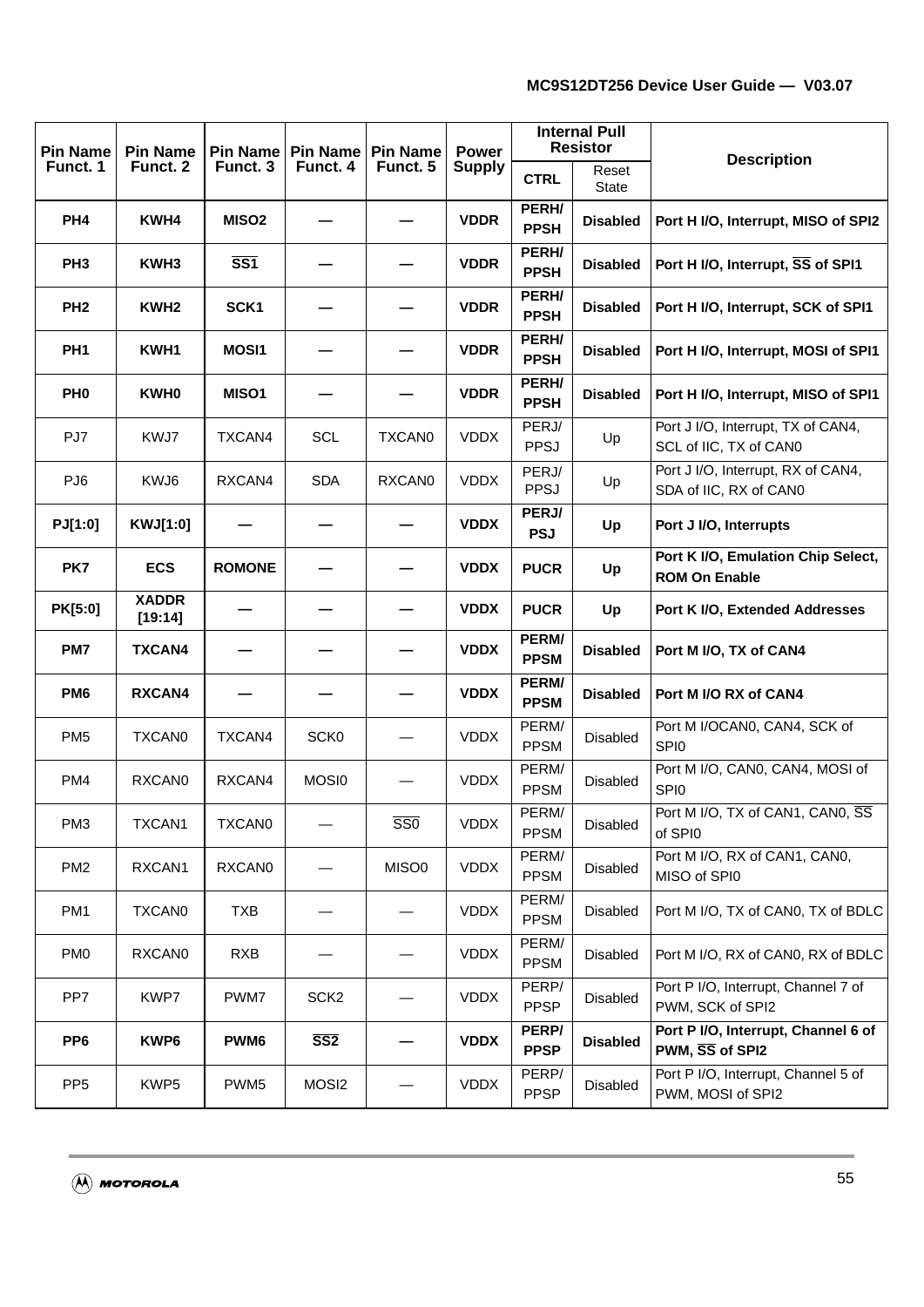| <b>Pin Name</b> | <b>Pin Name</b>         | <b>Pin Name</b>  | <b>Pin Name</b>   | <b>Pin Name</b> | <b>Power</b>  |                      | <b>Internal Pull</b><br><b>Resistor</b> | <b>Description</b>                                        |  |
|-----------------|-------------------------|------------------|-------------------|-----------------|---------------|----------------------|-----------------------------------------|-----------------------------------------------------------|--|
| Funct. 1        | Funct. 2                | Funct. 3         | Funct. 4          | Funct. 5        | <b>Supply</b> | <b>CTRL</b>          | Reset<br>State                          |                                                           |  |
| PP <sub>4</sub> | KWP4                    | PWM4             | MISO <sub>2</sub> |                 | <b>VDDX</b>   | PERP/<br>PPSP        | <b>Disabled</b>                         | Port P I/O, Interrupt, Channel 4 of<br>PWM, MISO2 of SPI2 |  |
| PP <sub>3</sub> | KWP3                    | PWM3             | $\overline{SS1}$  |                 | <b>VDDX</b>   | PERP/<br><b>PPSP</b> | Disabled                                | Port P I/O, Interrupt, Channel 3 of<br>PWM, SS of SPI1    |  |
| PP <sub>2</sub> | KWP <sub>2</sub>        | PWM <sub>2</sub> | SCK1              |                 | <b>VDDX</b>   | PERP/<br><b>PPSP</b> | <b>Disabled</b>                         | Port P I/O, Interrupt, Channel 2 of<br>PWM, SCK of SPI1   |  |
| PP <sub>1</sub> | KWP1                    | PWM1             | MOSI1             |                 | <b>VDDX</b>   | PERP/<br><b>PPSP</b> | Disabled                                | Port P I/O, Interrupt, Channel 1 of<br>PWM, MOSI of SPI1  |  |
| PP <sub>0</sub> | KWP0                    | PWM <sub>0</sub> | MISO1             |                 | <b>VDDX</b>   | PERP/<br><b>PPSP</b> | <b>Disabled</b>                         | Port P I/O, Interrupt, Channel 0 of<br>PWM, MISO2 of SPI1 |  |
| PS7             | $\overline{\text{SS0}}$ |                  |                   |                 | <b>VDDX</b>   | PERS/<br><b>PPSS</b> | Up                                      | Port S I/O, SS of SPI0                                    |  |
| PS <sub>6</sub> | <b>SCK0</b>             |                  |                   |                 | <b>VDDX</b>   | PERS/<br><b>PPSS</b> | Up                                      | Port S I/O, SCK of SPI0                                   |  |
| PS <sub>5</sub> | <b>MOSI0</b>            |                  |                   |                 | <b>VDDX</b>   | PERS/<br><b>PPSS</b> | Up                                      | Port S I/O, MOSI of SPI0                                  |  |
| PS4             | <b>MISO0</b>            |                  |                   |                 | <b>VDDX</b>   | PERS/<br><b>PPSS</b> | Up                                      | Port S I/O, MISO of SPI0                                  |  |
| PS <sub>3</sub> | TXD1                    |                  |                   |                 | <b>VDDX</b>   | PERS/<br><b>PPSS</b> | Up                                      | Port S I/O, TXD of SCI1                                   |  |
| PS <sub>2</sub> | RXD <sub>1</sub>        |                  |                   |                 | <b>VDDX</b>   | PERS/<br><b>PPSS</b> | Up                                      | Port S I/O, RXD of SCI1                                   |  |
| PS <sub>1</sub> | TXD <sub>0</sub>        |                  |                   |                 | <b>VDDX</b>   | PERS/<br><b>PPSS</b> | Up                                      | Port S I/O, TXD of SCI0                                   |  |
| PS <sub>0</sub> | RXD <sub>0</sub>        |                  |                   |                 | <b>VDDX</b>   | PERS/<br><b>PPSS</b> | Up                                      | Port S I/O, RXD of SCI0                                   |  |
| PT[7:0]         | IOC[7:0]                |                  |                   |                 | <b>VDDX</b>   | PERT/<br><b>PPST</b> | <b>Disabled</b>                         | Port T I/O, Timer channels                                |  |

## **2.3 Detailed Signal Descriptions**

## **2.3.1 EXTAL, XTAL — Oscillator Pins**

EXTAL and XTAL are the crystal driver and external clock pins. On reset all the device clocks are derived from the EXTAL input frequency. XTAL is the crystal output.

## **2.3.2 RESET — External Reset Pin**

An active low bidirectional control signal, it acts as an input to initialize the MCU to a known start-up state, and an output when an internal MCU function causes a reset.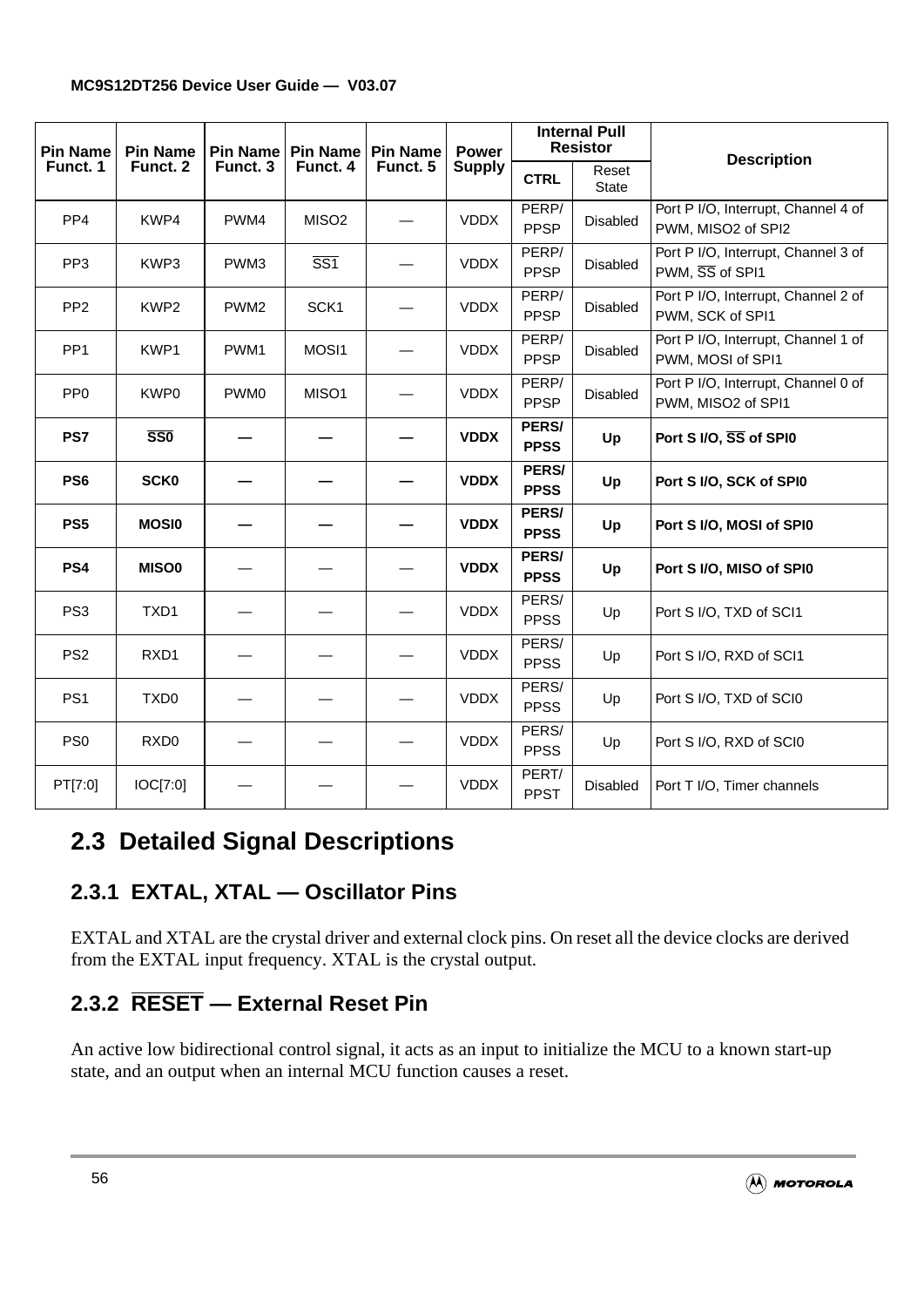#### **2.3.3 TEST — Test Pin**

This input only pin is reserved for test.

*NOTE: The TEST pin must be tied to VSS in all applications.*

#### **2.3.4 VREGEN — Voltage Regulator Enable Pin**

This input only pin enables or disables the on-chip voltage regulator.

#### **2.3.5 XFC — PLL Loop Filter Pin**

PLL loop filter. Please ask your Motorola representative for the interactive application note to compute PLL loop filter elements. Any current leakage on this pin must be avoided.



**Figure 2-3 PLL Loop Filter Connections**

## **2.3.6 BKGD / TAGHI / MODC — Background Debug, Tag High, and Mode Pin**

The BKGD/TAGHI/MODC pin is used as a pseudo-open-drain pin for the background debug communication. In MCU expanded modes of operation when instruction tagging is on, an input low on this pin during the falling edge of E-clock tags the high half of the instruction word being read into the instruction queue. It is used as a MCU operating mode select pin during reset. The state of this pin is latched to the MODC bit at the rising edge of RESET. This pin has a permanently enabled pull-up device.

## **2.3.7 PAD15 / AN15 / ETRIG1 — Port AD Input Pin of ATD1**

PAD15 is a general purpose input pin and analog input AN7 of the analog to digital converter ATD1. It can act as an external trigger input for the ATD1.

## **2.3.8 PAD[14:08] / AN[14:08] — Port AD Input Pins of ATD1**

PAD14 - PAD08 are general purpose input pins and analog inputs AN[6:0] of the analog to digital converter ATD1.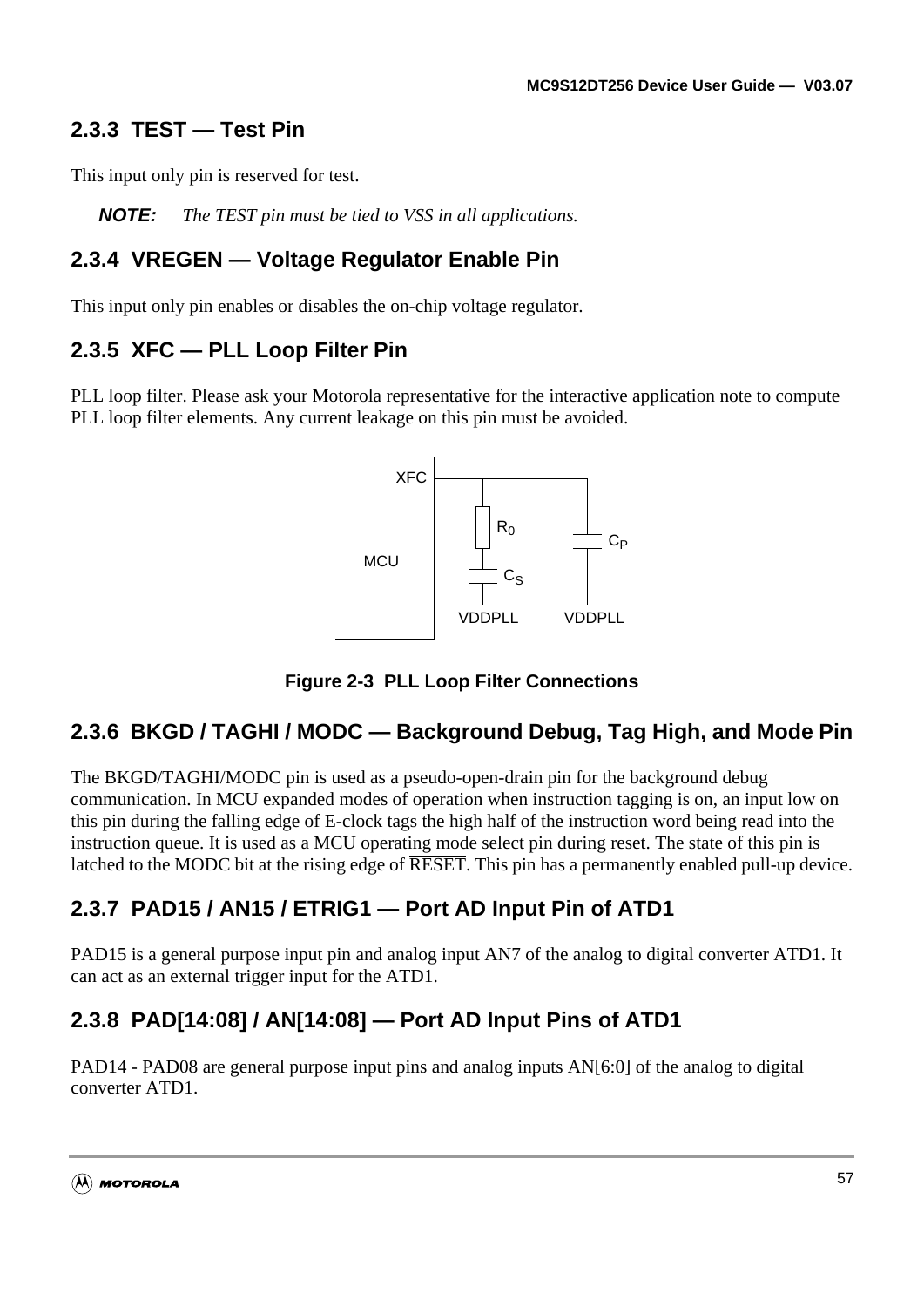#### **2.3.9 PAD7 / AN07 / ETRIG0 — Port AD Input Pin of ATD0**

PAD7 is a general purpose input pin and analog input AN7 of the analog to digital converter ATD0. It can act as an external trigger input for the ATD0.

#### **2.3.10 PAD[06:00] / AN[06:00] — Port AD Input Pins of ATD0**

PAD06 - PAD00 are general purpose input pins and analog inputs AN[6:0] of the analog to digital converter ATD0.

## **2.3.11 PA[7:0] / ADDR[15:8] / DATA[15:8] — Port A I/O Pins**

PA7-PA0 are general purpose input or output pins. In MCU expanded modes of operation, these pins are used for the multiplexed external address and data bus.

## **2.3.12 PB[7:0] / ADDR[7:0] / DATA[7:0] — Port B I/O Pins**

PB7-PB0 are general purpose input or output pins. In MCU expanded modes of operation, these pins are used for the multiplexed external address and data bus.

## **2.3.13 PE7 / NOACC / XCLKS — Port E I/O Pin 7**

PE7 is a general purpose input or output pin. During MCU expanded modes of operation, the NOACC signal, when enabled, is used to indicate that the current bus cycle is an unused or "free" cycle. This signal will assert when the CPU is not using the bus. The  $\overline{XCLKS}$  is an input signal which controls whether a crystal in combination with the internal Colpitts (low power) oscillator is used or whether Pierce oscillator/external clock circuitry is used. The state of this pin is latched at the rising edge of RESET. If the input is a logic low the EXTAL pin is configured for an external clock drive or a Pierce Oscillator. If input is a logic high a Colpitts oscillator circuit is configured on EXTAL and XTAL. Since this pin is an .input with a pull-up device during reset, if the pin is left floating, the default configuration is a Colpitts oscillator circuit on EXTAL and XTAL.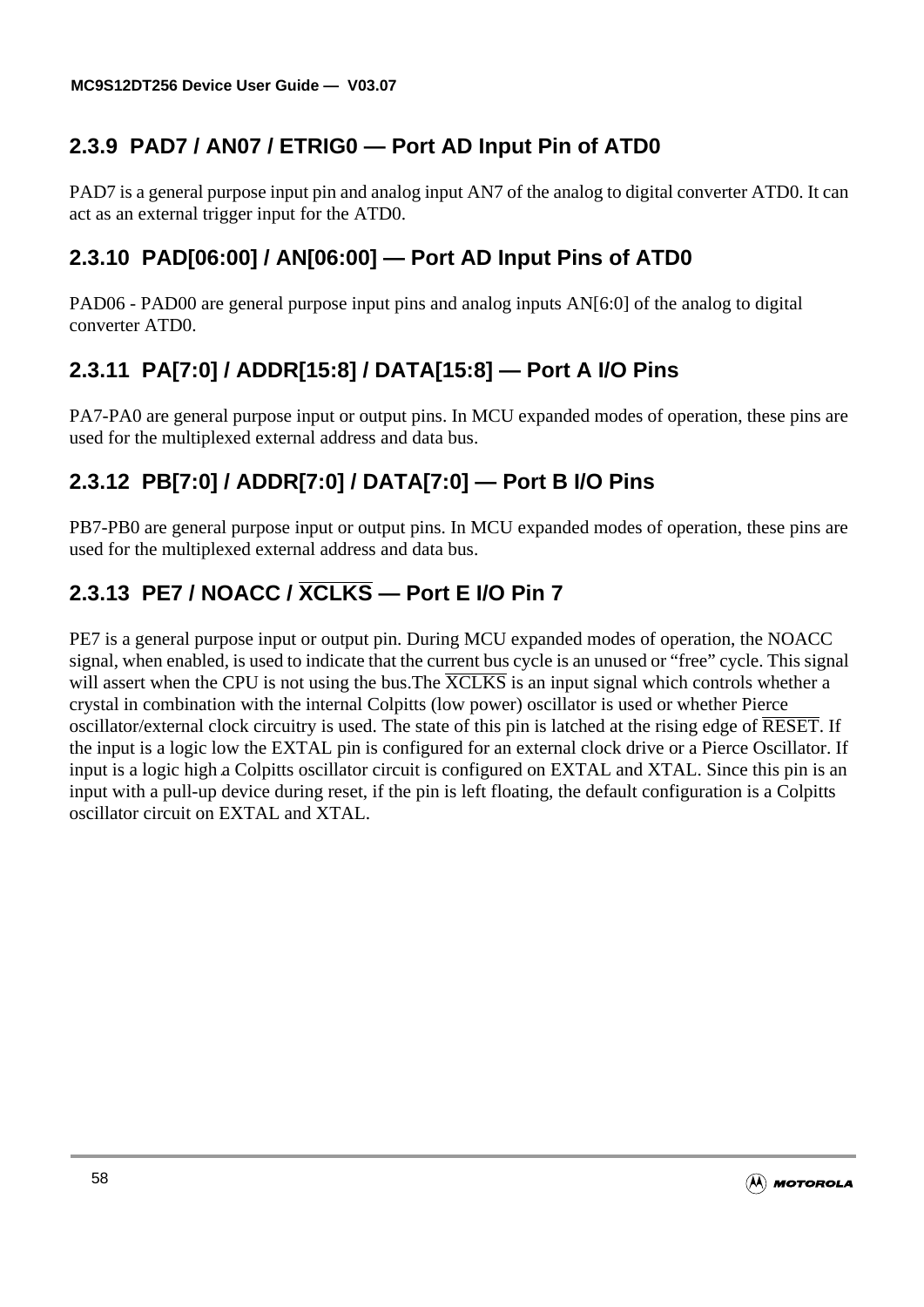

**Figure 2-4 Colpitts Oscillator Connections (PE7=1)**

\* Due to the nature of a translated ground Colpitts oscillator a DC voltage bias is applied to the crystal .Please contact the crystal manufacturer for crystal DC





\* Rs can be zero (shorted) when use with higher frequency crystals. Refer to manufacturer's data.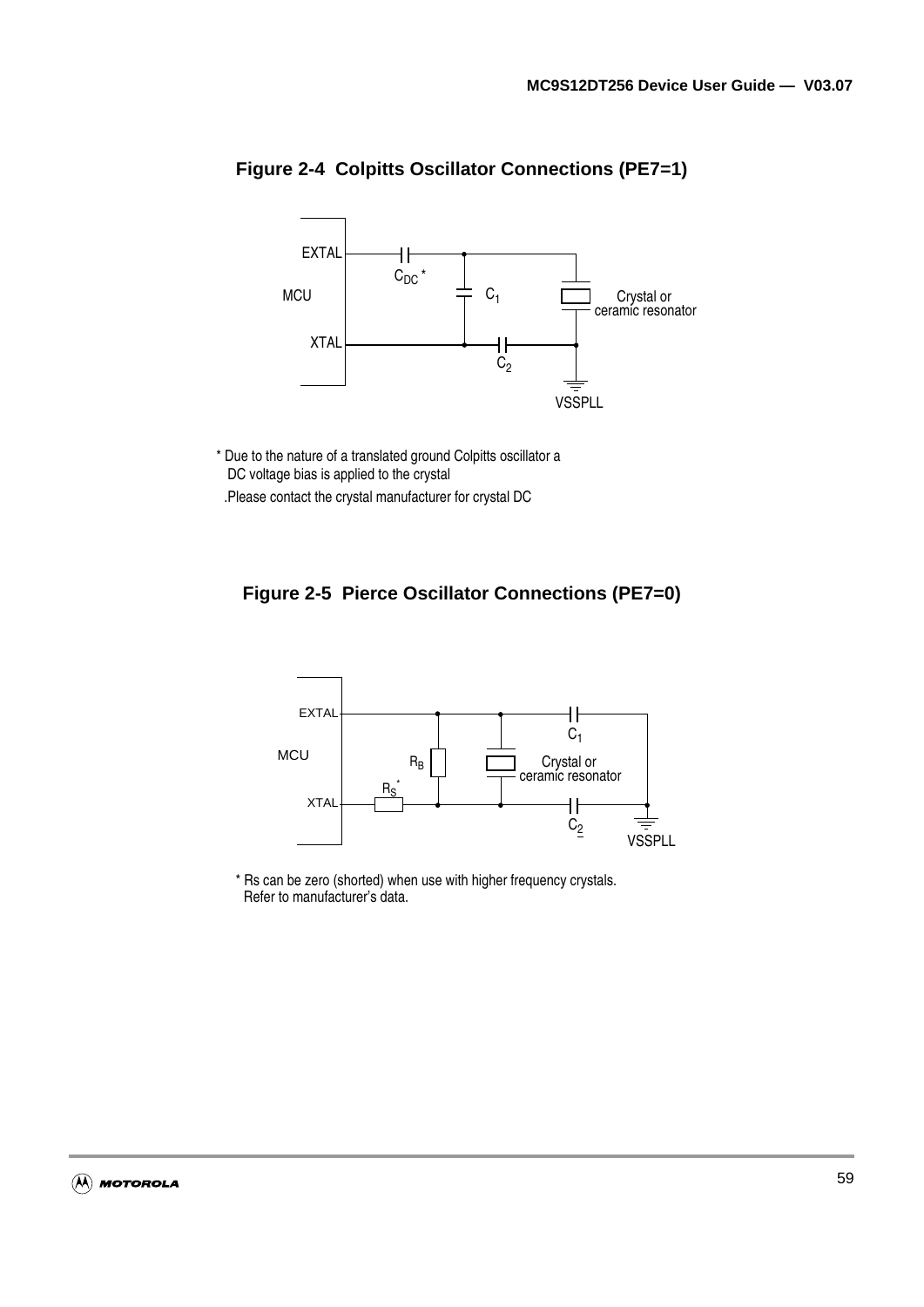

#### **Figure 2-6 External Clock Connections (PE7=0)**

#### **2.3.14 PE6 / MODB / IPIPE1 — Port E I/O Pin 6**

PE6 is a general purpose input or output pin. It is used as a MCU operating mode select pin during reset. The state of this pin is latched to the MODB bit at the rising edge of RESET. This pin is shared with the instruction queue tracking signal IPIPE1. This pin is an input with a pull-down device which is only active when  $\overline{\text{RESET}}$  is low.

#### **2.3.15 PE5 / MODA / IPIPE0 — Port E I/O Pin 5**

PE5 is a general purpose input or output pin. It is used as a MCU operating mode select pin during reset. The state of this pin is latched to the MODA bit at the rising edge of RESET. This pin is shared with the instruction queue tracking signal IPIPE0. This pin is an input with a pull-down device which is only active when RESET is low.

#### **2.3.16 PE4 / ECLK — Port E I/O Pin 4**

PE4 is a general purpose input or output pin. It can be configured to drive the internal bus clock ECLK. ECLK can be used as a timing reference.

### **2.3.17 PE3 / LSTRB / TAGLO — Port E I/O Pin 3**

PE3 is a general purpose input or output pin. In MCU expanded modes of operation, LSTRB can be used for the low-byte strobe function to indicate the type of bus access and when instruction tagging is on, TAGLO is used to tag the low half of the instruction word being read into the instruction queue.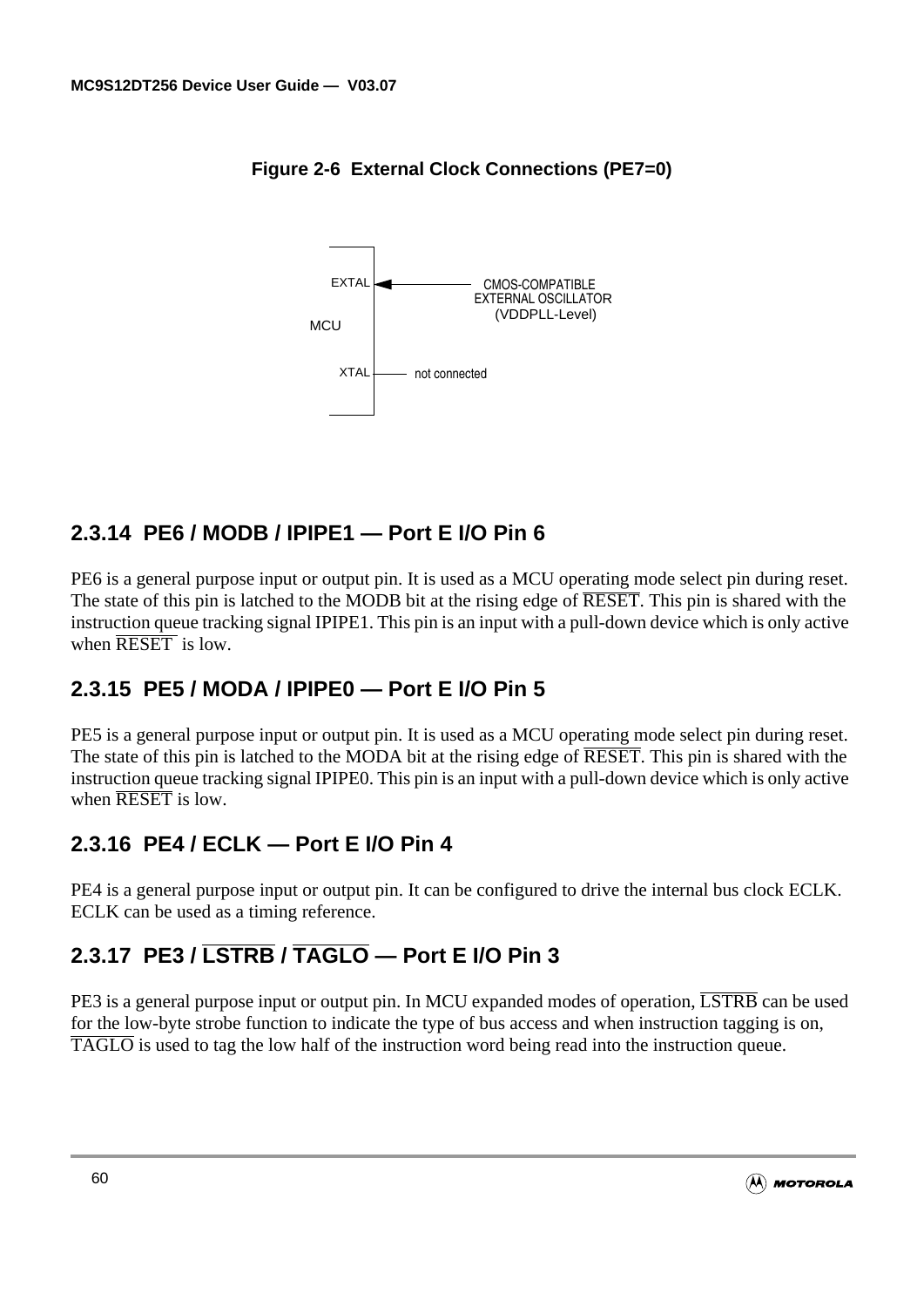## **2.3.18 PE2 / R/W — Port E I/O Pin 2**

PE2 is a general purpose input or output pin. In MCU expanded modes of operations, this pin drives the read/write output signal for the external bus. It indicates the direction of data on the external bus.

## **2.3.19 PE1 / IRQ — Port E Input Pin 1**

PE1 is a general purpose input pin and the maskable interrupt request input that provides a means of applying asynchronous interrupt requests. This will wake up the MCU from STOP or WAIT mode.

### **2.3.20 PE0 / XIRQ — Port E Input Pin 0**

PE0 is a general purpose input pin and the non-maskable interrupt request input that provides a means of applying asynchronous interrupt requests. This will wake up the MCU from STOP or WAIT mode.

#### **2.3.21 PH7 / KWH7 / SS2 — Port H I/O Pin 7**

PH7 is a general purpose input or output pin. It can be configured to generate an interrupt causing the MCU to exit STOP or WAIT mode. It can be configured as slave select pin SS of the Serial Peripheral Interface 2 (SPI2).

#### **2.3.22 PH6 / KWH6 / SCK2 — Port H I/O Pin 6**

PH6 is a general purpose input or output pin. It can be configured to generate an interrupt causing the MCU to exit STOP or WAIT mode. It can be configured as serial clock pin SCK of the Serial Peripheral Interface 2 (SPI2).

#### **2.3.23 PH5 / KWH5 / MOSI2 — Port H I/O Pin 5**

PH5 is a general purpose input or output pin. It can be configured to generate an interrupt causing the MCU to exit STOP or WAIT mode. It can be configured as master output (during master mode) or slave input pin (during slave mode) MOSI of the Serial Peripheral Interface 2 (SPI2).

### **2.3.24 PH4 / KWH4 / MISO2 — Port H I/O Pin 2**

PH4 is a general purpose input or output pin. It can be configured to generate an interrupt causing the MCU to exit STOP or WAIT mode. It can be configured as master input (during master mode) or slave output (during slave mode) pin MISO of the Serial Peripheral Interface 2 (SPI2).

### **2.3.25 PH3 / KWH3 / SS1 — Port H I/O Pin 3**

PH3 is a general purpose input or output pin. It can be configured to generate an interrupt causing the MCU to exit STOP or WAIT mode. It can be configured as slave select pin  $\overline{SS}$  of the Serial Peripheral Interface 1 (SPI1).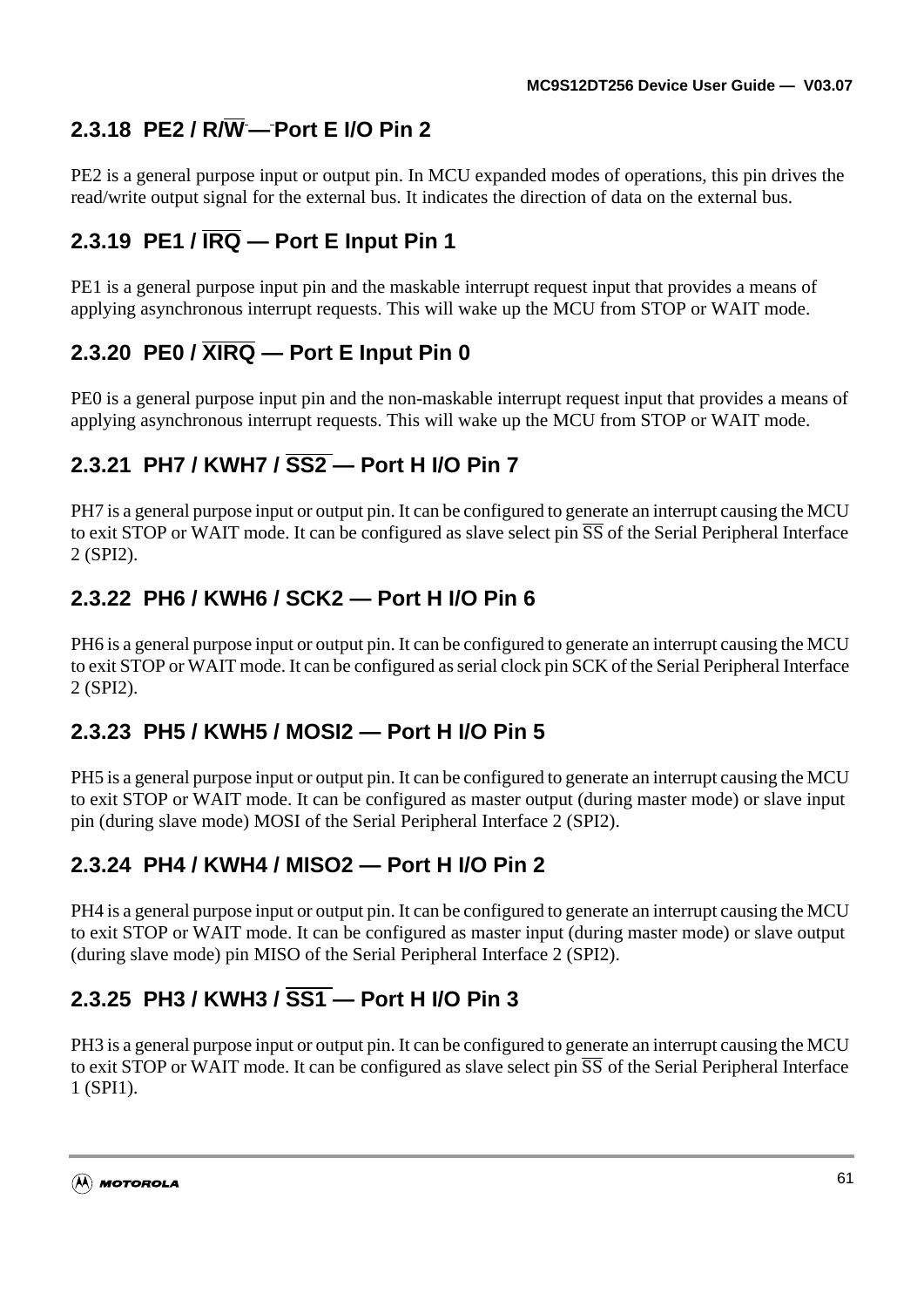## **2.3.26 PH2 / KWH2 / SCK1 — Port H I/O Pin 2**

PH2 is a general purpose input or output pin. It can be configured to generate an interrupt causing the MCU to exit STOP or WAIT mode. It can be configured as serial clock pin SCK of the Serial Peripheral Interface 1 (SPI1).

## **2.3.27 PH1 / KWH1 / MOSI1 — Port H I/O Pin 1**

PH1 is a general purpose input or output pin. It can be configured to generate an interrupt causing the MCU to exit STOP or WAIT mode. It can be configured as master output (during master mode) or slave input pin (during slave mode) MOSI of the Serial Peripheral Interface 1 (SPI1).

## **2.3.28 PH0 / KWH0 / MISO1 — Port H I/O Pin 0**

PH0 is a general purpose input or output pin. It can be configured to generate an interrupt causing the MCU to exit STOP or WAIT mode. It can be configured as master input (during master mode) or slave output (during slave mode) pin MISO of the Serial Peripheral Interface 1 (SPI1).

## **2.3.29 PJ7 / KWJ7 / TXCAN4 / SCL — PORT J I/O Pin 7**

PJ7 is a general purpose input or output pin. It can be configured to generate an interrupt causing the MCU to exit STOP or WAIT mode. It can be configured as the transmit pin TXCAN for the Motorola Scalable Controller Area Network controller 4 (CAN4) or the serial clock pin SCL of the IIC module.

## **2.3.30 PJ6 / KWJ6 / RXCAN4 / SDA — PORT J I/O Pin 6**

PJ6 is a general purpose input or output pin. It can be configured to generate an interrupt causing the MCU to exit STOP or WAIT mode. It can be configured as the receive pin RXCAN for the Motorola Scalable Controller Area Network controller 4 (CAN4) or the serial data pin SDA of the IIC module.

## **2.3.31 PJ[1:0] / KWJ[1:0] — Port J I/O Pins [1:0]**

PJ1 and PJ0 are general purpose input or output pins. They can be configured to generate an interrupt causing the MCU to exit STOP or WAIT mode .

### **2.3.32 PK7 / ECS / ROMONE — Port K I/O Pin 7**

PK7 is a general purpose input or output pin. During MCU expanded modes of operation, this pin is used as the emulation chip select output  $(\overline{ECS})$ . During MCU normal expanded wide and narrow modes of operation, this pin is used to enable the Flash EEPROM memory in the memory map (ROMONE). At the rising edge of RESET, the state of this pin is latched to the ROMON bit.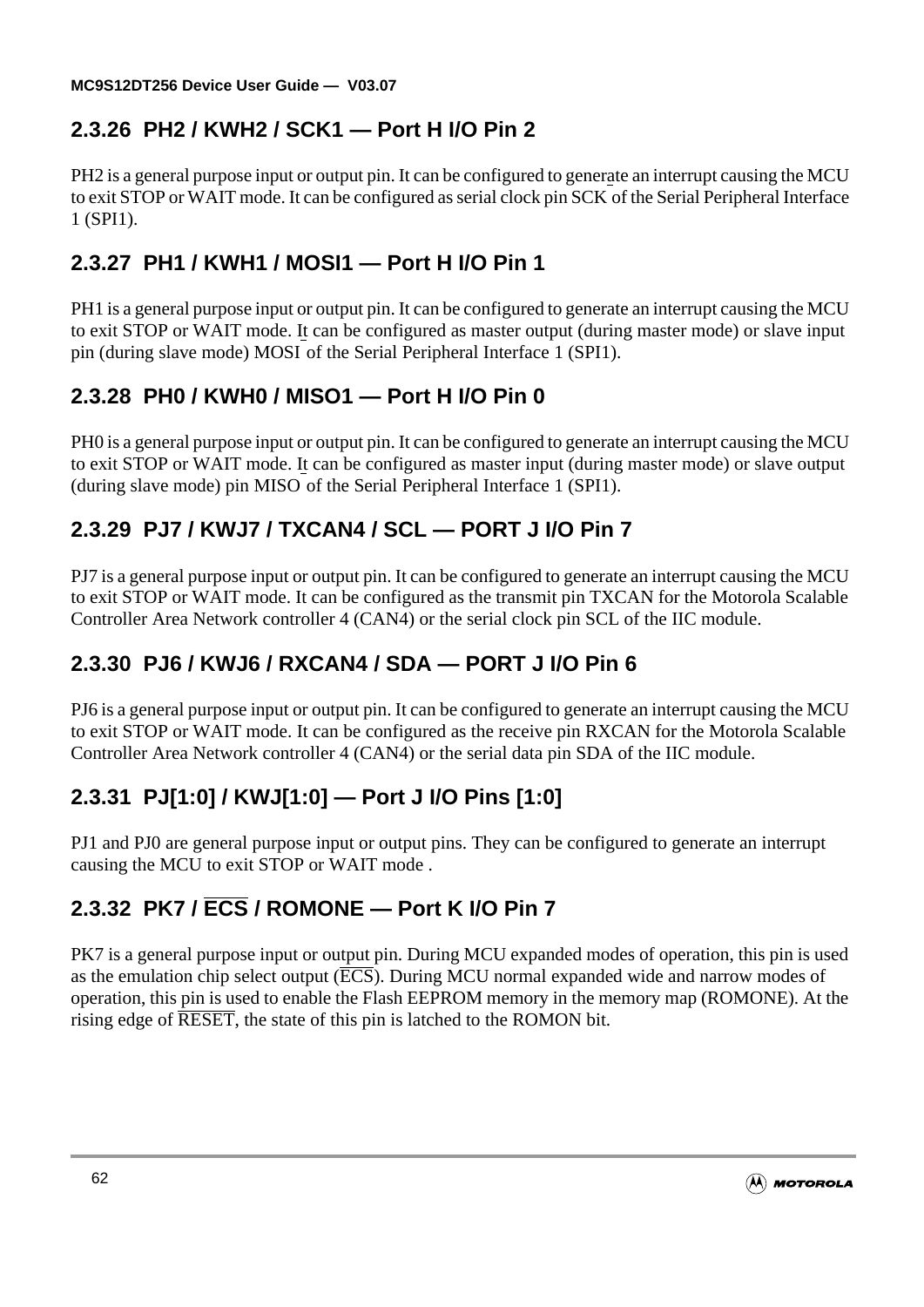## **2.3.33 PK[5:0] / XADDR[19:14] — Port K I/O Pins [5:0]**

PK5-PK0 are general purpose input or output pins. In MCU expanded modes of operation, these pins provide the expanded address XADDR[19:14] for the external bus.

#### **2.3.34 PM7 / TXCAN4 — Port M I/O Pin 7**

PM7 is a general purpose input or output pin. It can be configured as the transmit pin TXCAN of the Motorola Scalable Controller Area Network controller 4 (CAN4 ).

#### **2.3.35 PM6 / RXCAN4 — Port M I/O Pin 6**

PM6 is a general purpose input or output pin. It can be configured as the receive pin RXCAN of the Motorola Scalable Controller Area Network controller 4 (CAN4).

#### **2.3.36 PM5 / TXCAN0 / TXCAN4 / SCK0 — Port M I/O Pin 5**

PM5 is a general purpose input or output pin. It can be configured as the transmit pin TXCAN of the Motorola Scalable Controller Area Network controllers 0 or 4 (CAN0 or CAN4). It can be configured as the serial clock pin SCK of the Serial Peripheral Interface 0 (SPI0).

#### **2.3.37 PM4 / RXCAN0 / RXCAN4/ MOSI0 — Port M I/O Pin 4**

PM4 is a general purpose input or output pin. It can be configured as the receive pin RXCAN of the Motorola Scalable Controller Area Network controllers 0 or 4 ( CAN0 or CAN4). It can be configured as the master output (during master mode) or slave input pin (during slave mode) MOSI for the Serial Peripheral Interface 0 (SPI0).

### **2.3.38 PM3 / TXCAN1 / TXCAN0 / SS0 — Port M I/O Pin 3**

PM3 is a general purpose input or output pin. It can be configured as the transmit pin TXCAN of the Motorola Scalable Controller Area Network controllers 1 or 0 (CAN1 or CAN0). It can be configured as the slave select pin  $\overline{SS}$  of the Serial Peripheral Interface 0 (SPI0).

#### **2.3.39 PM2 / RXCAN1 / RXCAN0 / MISO0 — Port M I/O Pin 2**

PM2 is a general purpose input or output pin. It can be configured as the receive pin RXCAN of the Motorola Scalable Controller Area Network controllers 1 or 0 (CAN1 or CAN0). It can be configured as the master input (during master mode) or slave output pin (during slave mode) MISO for the Serial Peripheral Interface 0 (SPI0).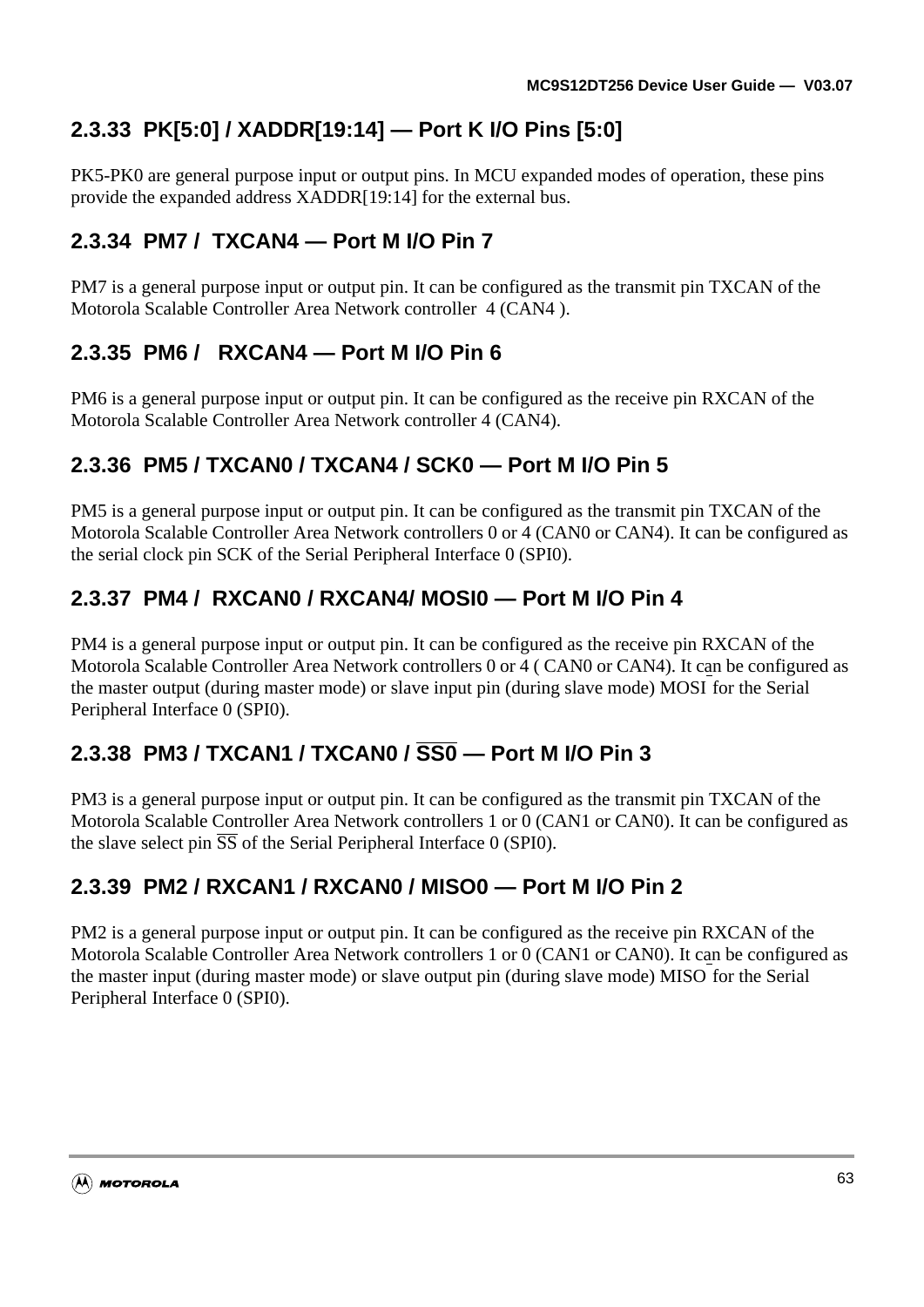## **2.3.40 PM1 / TXCAN0 / TXB — Port M I/O Pin 1**

PM1 is a general purpose input or output pin. It can be configured as the transmit pin TXCAN of the Motorola Scalable Controller Area Network controller 0 (CAN0). It can be configured as the transmit pin TXB of the BDLC.

### **2.3.41 PM0 / RXCAN0 / RXB — Port M I/O Pin 0**

PM0 is a general purpose input or output pin. It can be configured as the receive pin RXCAN of the Motorola Scalable Controller Area Network controller 0 (CAN0). It can be configured as the receive pin RXB of the BDLC.

### **2.3.42 PP7 / KWP7 / PWM7 / SCK2 — Port P I/O Pin 7**

PP7 is a general purpose input or output pin. It can be configured to generate an interrupt causing the MCU to exit STOP or WAIT mode. It can be configured as Pulse Width Modulator (PWM) channel 7 output. It can be configured as serial clock pin SCK of the Serial Peripheral Interface 2 (SPI2).

### **2.3.43 PP6 / KWP6 / PWM6 / SS2 — Port P I/O Pin 6**

PP6 is a general purpose input or output pin. It can be configured to generate an interrupt causing the MCU to exit STOP or WAIT mode. It can be configured as Pulse Width Modulator (PWM) channel 6 output. It can be configured as slave select pin  $\overline{SS}$  of the Serial Peripheral Interface 2 (SPI2).

### **2.3.44 PP5 / KWP5 / PWM5 / MOSI2 — Port P I/O Pin 5**

PP5 is a general purpose input or output pin. It can be configured to generate an interrupt causing the MCU to exit STOP or WAIT mode. It can be configured as Pulse Width Modulator (PWM) channel 5 output. It can be configured as master output (during master mode) or slave input pin (during slave mode) MOSI of the Serial Peripheral Interface 2 (SPI2).

### **2.3.45 PP4 / KWP4 / PWM4 / MISO2 — Port P I/O Pin 4**

PP4 is a general purpose input or output pin. It can be configured to generate an interrupt causing the MCU to exit STOP or WAIT mode. It can be configured as Pulse Width Modulator (PWM) channel 4 output. It can be configured as master input (during master mode) or slave output (during slave mode) pin MISO of the Serial Peripheral Interface 2 (SPI2).

## **2.3.46 PP3 / KWP3 / PWM3 / SS1 — Port P I/O Pin 3**

PP3 is a general purpose input or output pin. It can be configured to generate an interrupt causing the MCU to exit STOP or WAIT mode. It can be configured as Pulse Width Modulator (PWM) channel 3 output. It can be configured as slave select pin  $\overline{SS}$  of the Serial Peripheral Interface 1 (SPI1).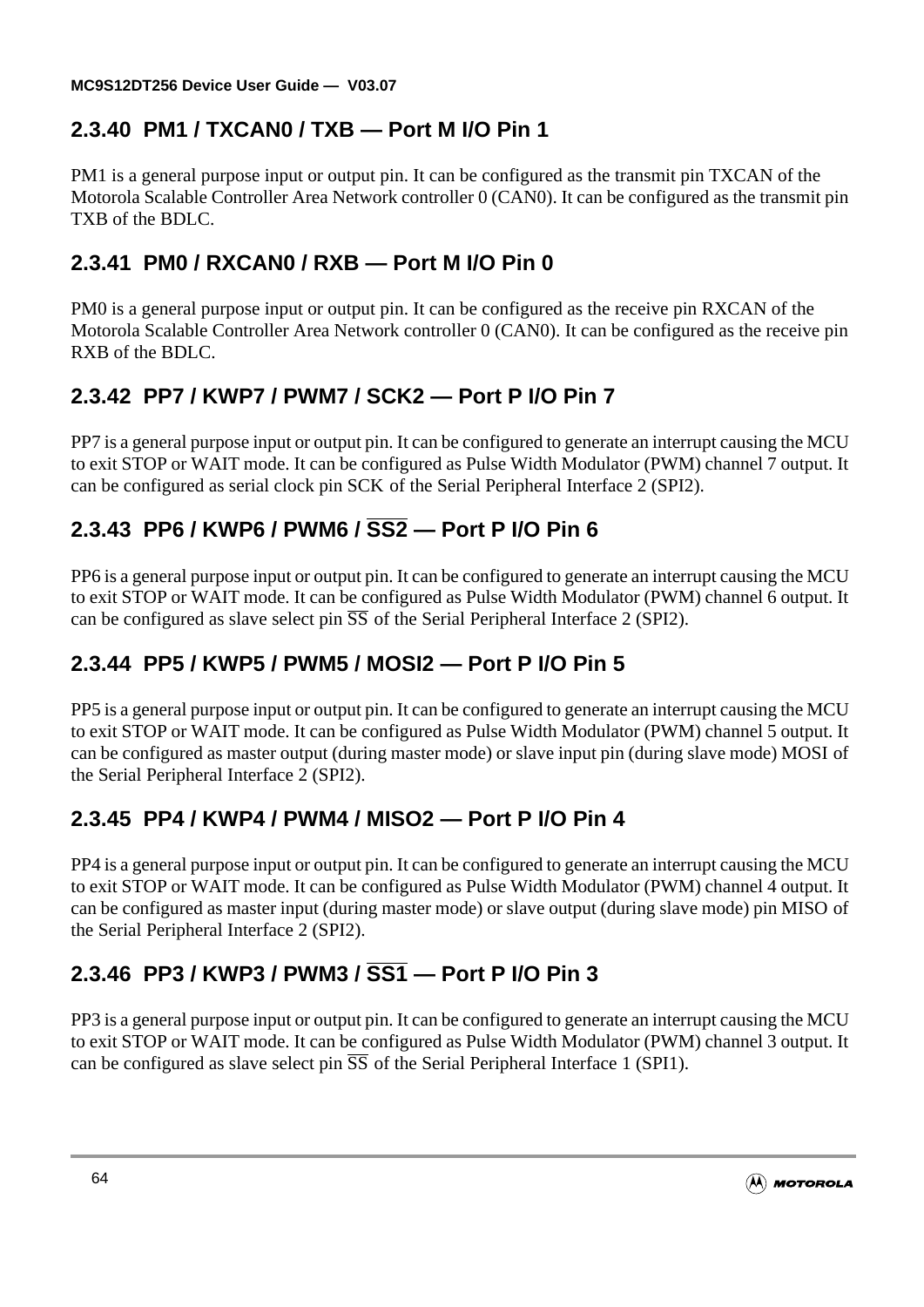## **2.3.47 PP2 / KWP2 / PWM2 / SCK1 — Port P I/O Pin 2**

PP2 is a general purpose input or output pin. It can be configured to generate an interrupt causing the MCU to exit STOP or WAIT mode. It can be configured as Pulse Width Modulator (PWM) channel 2 output. It can be configured as serial clock pin SCK of the Serial Peripheral Interface 1 (SPI1).

### **2.3.48 PP1 / KWP1 / PWM1 / MOSI1 — Port P I/O Pin 1**

PP1 is a general purpose input or output pin. It can be configured to generate an interrupt causing the MCU to exit STOP or WAIT mode. It can be configured as Pulse Width Modulator (PWM) channel 1 output. It can be configured as master output (during master mode) or slave input pin (during slave mode) MOSI of the Serial Peripheral Interface 1 (SPI1).

#### **2.3.49 PP0 / KWP0 / PWM0 / MISO1 — Port P I/O Pin 0**

PP0 is a general purpose input or output pin. It can be configured to generate an interrupt causing the MCU to exit STOP or WAIT mode. It can be configured as Pulse Width Modulator (PWM) channel 0 output. It can be configured as master input (during master mode) or slave output (during slave mode) pin MISO of the Serial Peripheral Interface 1 (SPI1).

## **2.3.50 PS7 / SS0 — Port S I/O Pin 7**

PS6 is a general purpose input or output pin. It can be configured as the slave select pin  $\overline{SS}$  of the Serial Peripheral Interface 0 (SPI0).

### **2.3.51 PS6 / SCK0 — Port S I/O Pin 6**

PS6 is a general purpose input or output pin. It can be configured as the serial clock pin SCK of the Serial Peripheral Interface 0 (SPI0).

#### **2.3.52 PS5 / MOSI0 — Port S I/O Pin 5**

PS5 is a general purpose input or output pin. It can be configured as master output (during master mode) or slave input pin (during slave mode) MOSI of the Serial Peripheral Interface 0 (SPI0).

#### **2.3.53 PS4 / MISO0 — Port S I/O Pin 4**

PS4 is a general purpose input or output pin. It can be configured as master input (during master mode) or slave output pin (during slave mode) MOSI of the Serial Peripheral Interface 0 (SPI0).

#### **2.3.54 PS3 / TXD1 — Port S I/O Pin 3**

PS3 is a general purpose input or output pin. It can be configured as the transmit pin TXD of Serial Communication Interface 1 (SCI1).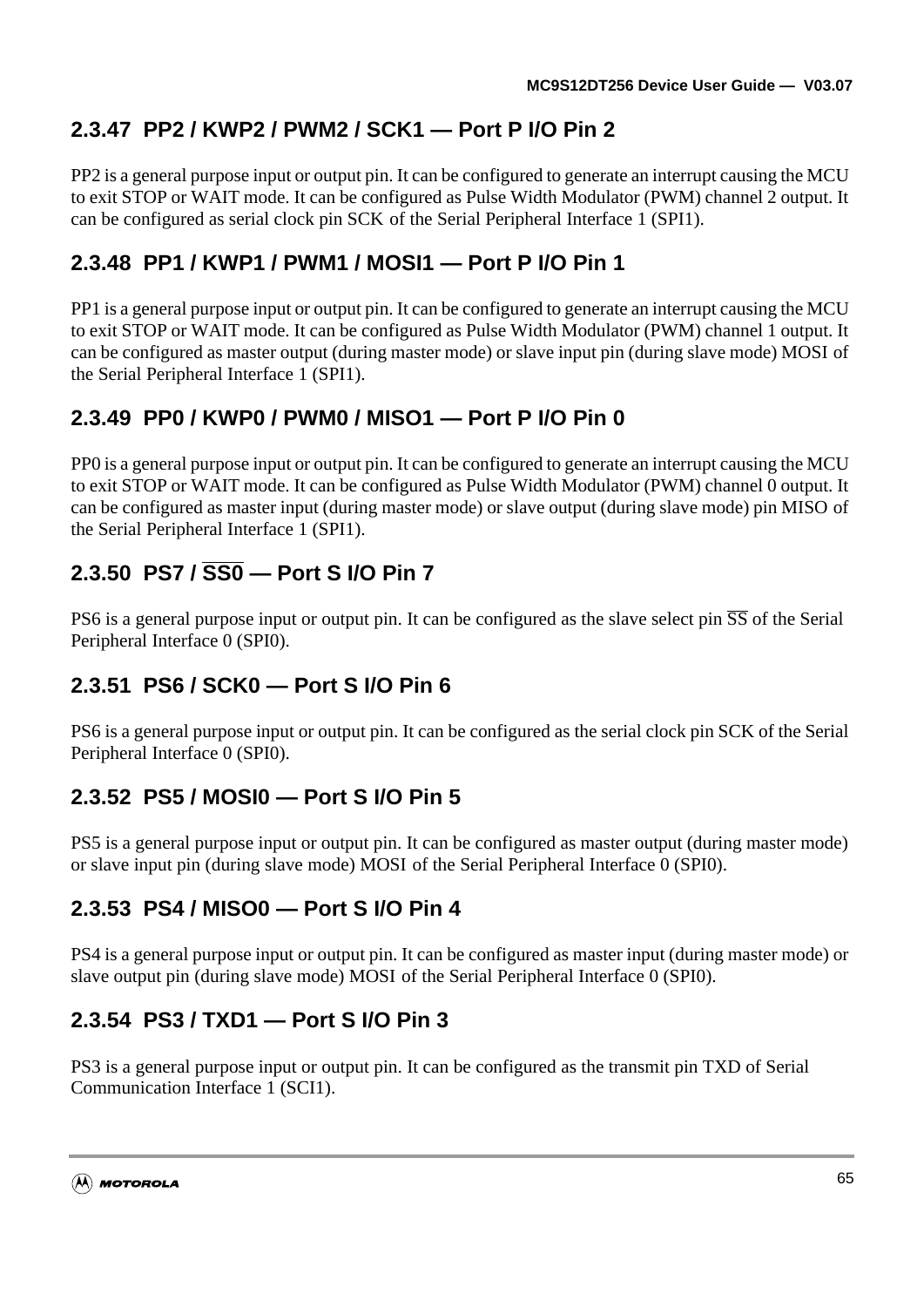## **2.3.55 PS2 / RXD1 — Port S I/O Pin 2**

PS2 is a general purpose input or output pin. It can be configured as the receive pin RXD of Serial Communication Interface 1 (SCI1).

### **2.3.56 PS1 / TXD0 — Port S I/O Pin 1**

PS1 is a general purpose input or output pin. It can be configured as the transmit pin TXD of Serial Communication Interface 0 (SCI0).

#### **2.3.57 PS0 / RXD0 — Port S I/O Pin 0**

PS0 is a general purpose input or output pin. It can be configured as the receive pin RXD of Serial Communication Interface 0 (SCI0).

## **2.3.58 PT[7:0] / IOC[7:0] — Port T I/O Pins [7:0]**

PT7-PT0 are general purpose input or output pins. They can be configured as input capture or output compare pins IOC7-IOC0 of the Enhanced Capture Timer (ECT).

## **2.4 Power Supply Pins**

MC9S12DT256 power and ground pins are described below.

*NOTE: All VSS pins must be connected together in the application.*

#### **2.4.1 VDDX,VSSX — Power & Ground Pins for I/O Drivers**

External power and ground for I/O drivers. Because fast signal transitions place high, short-duration current demands on the power supply, use bypass capacitors with high-frequency characteristics and place them as close to the MCU as possible. Bypass requirements depend on how heavily the MCU pins are loaded.

#### **2.4.2 VDDR, VSSR — Power & Ground Pins for I/O Drivers & for Internal Voltage Regulator**

External power and ground for I/O drivers and input to the internal voltage regulator. Because fast signal transitions place high, short-duration current demands on the power supply, use bypass capacitors with high-frequency characteristics and place them as close to the MCU as possible. Bypass requirements depend on how heavily the MCU pins are loaded.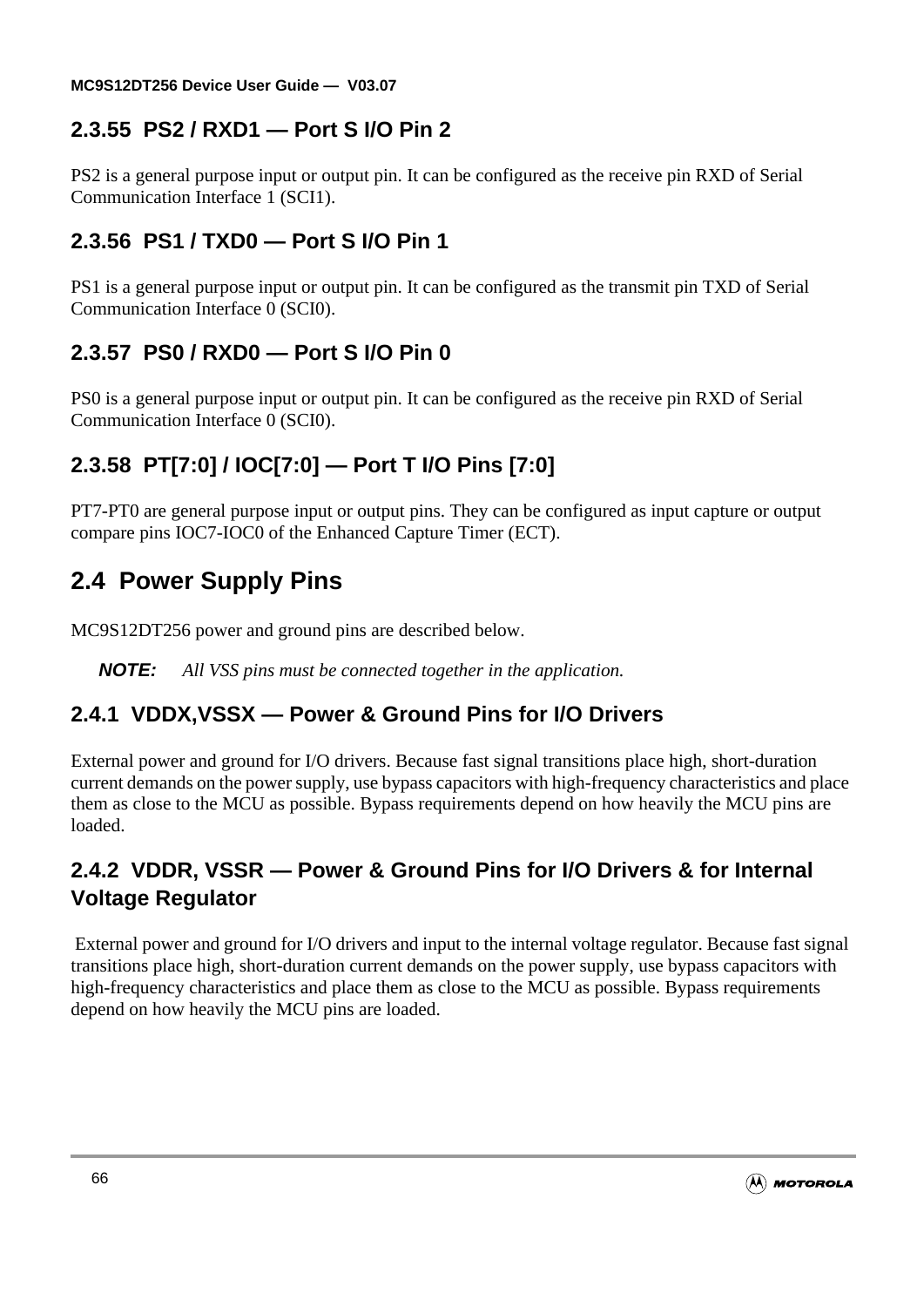### **2.4.3 VDD1, VDD2, VSS1, VSS2 — Core Power Pins**

Power is supplied to the MCU through VDD and VSS. Because fast signal transitions place high, short-duration current demands on the power supply, use bypass capacitors with high-frequency characteristics and place them as close to the MCU as possible. This 2.5V supply is derived from the internal voltage regulator. There is no static load on those pins allowed. The internal voltage regulator is turned off, if VREGEN is tied to ground.

#### *NOTE: No load allowed except for bypass capacitors.*

### **2.4.4 VDDA, VSSA — Power Supply Pins for ATD and VREG**

VDDA, VSSA are the power supply and ground input pins for the voltage regulator and the analog to digital converter. It also provides the reference for the internal voltage regulator. This allows the supply voltage to the ATD and the reference voltage to be bypassed independently.

#### **2.4.5 VRH, VRL — ATD Reference Voltage Input Pins**

VRH and VRL are the reference voltage input pins for the analog to digital converter.

#### **2.4.6 VDDPLL, VSSPLL — Power Supply Pins for PLL**

*NOTE: No load allowed except for bypass capacitors.*

Provides operating voltage and ground for the Oscillator and the Phased-Locked Loop. This allows the supply voltage to the Oscillator and PLL to be bypassed independently.This 2.5V voltage is generated by the internal voltage regulator.

|                        | <b>Pin Number</b> |                           |                                                                                                                                           |  |  |  |
|------------------------|-------------------|---------------------------|-------------------------------------------------------------------------------------------------------------------------------------------|--|--|--|
| <b>Mnemonic</b>        |                   | <b>Nominal</b><br>Voltage | <b>Description</b>                                                                                                                        |  |  |  |
|                        | 112-pin QFP       |                           |                                                                                                                                           |  |  |  |
| $V_{DD1, 2}$           | 13, 65            | 2.5V                      | Internal power and ground generated by internal regulator                                                                                 |  |  |  |
| $V_{SS1, 2}$           | 14,66             | 0V                        |                                                                                                                                           |  |  |  |
| <b>V<sub>DDR</sub></b> | 41                | 5.0 V                     | External power and ground, supply to pin drivers and internal                                                                             |  |  |  |
| <b>V<sub>SSR</sub></b> | 40                | 0 <sub>V</sub>            | voltage regulator.                                                                                                                        |  |  |  |
| $V_{DDX}$              | 107               | 5.0 V                     | External power and ground, supply to pin drivers.                                                                                         |  |  |  |
| V <sub>SSX</sub>       | 106               | 0 <sub>V</sub>            |                                                                                                                                           |  |  |  |
| <b>V<sub>DDA</sub></b> | 83                | 5.0 V                     | Operating voltage and ground for the analog-to-digital                                                                                    |  |  |  |
| V <sub>SSA</sub>       | 86                | 0 <sub>V</sub>            | converters and the reference for the internal voltage regulator,<br>allows the supply voltage to the A/D to be bypassed<br>independently. |  |  |  |
| $V_{RL}$               | 85                | 0 <sub>V</sub>            | Reference voltages for the analog-to-digital converter.                                                                                   |  |  |  |
| V <sub>RH</sub>        | 84                | 5.0 V                     |                                                                                                                                           |  |  |  |

#### **Table 2-2 MC9S12DP256 Power and Ground Connection Summary**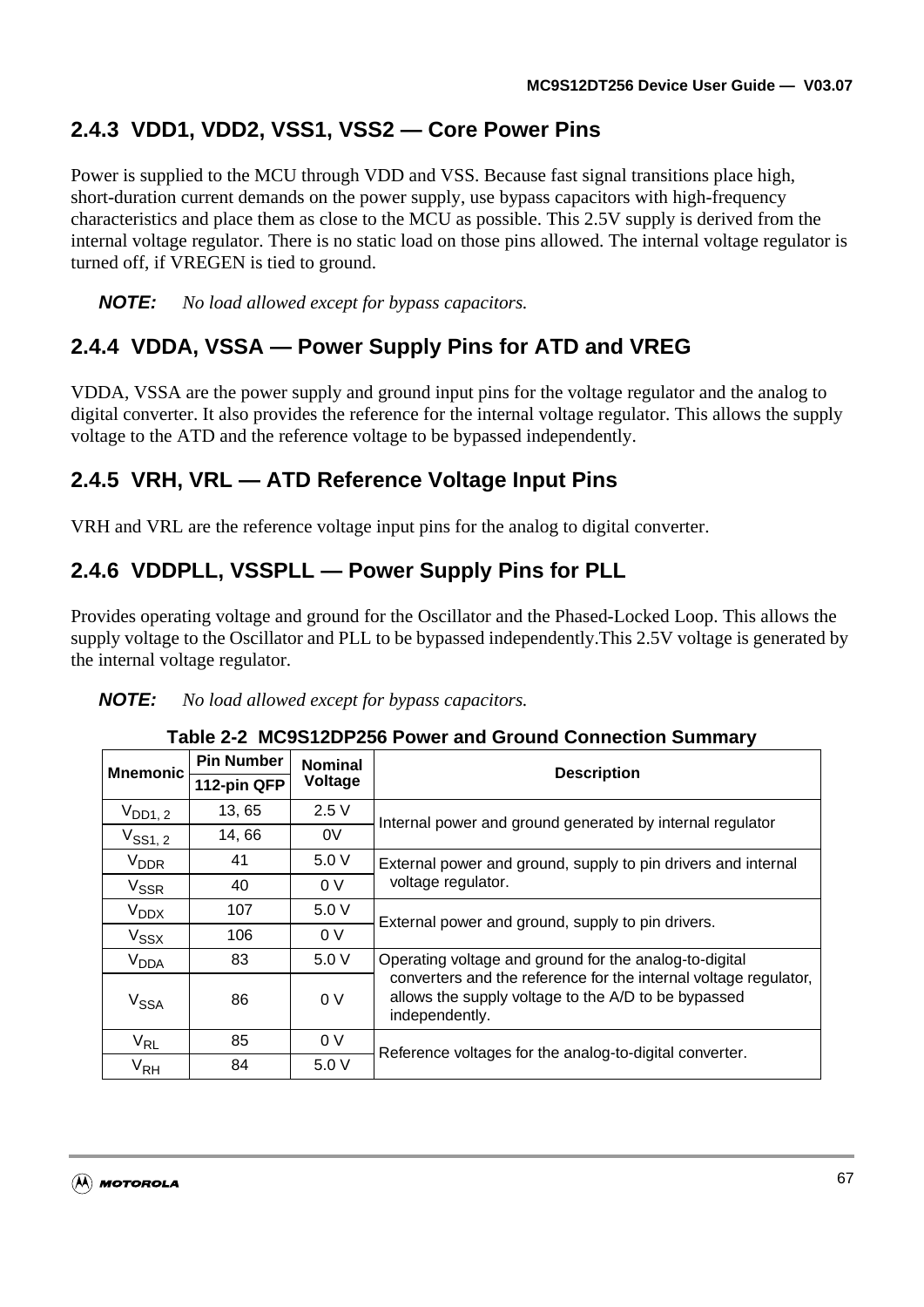| <b>Mnemonic</b>     | <b>Pin Number</b> | <b>Nominal</b> | <b>Description</b>                                                                                                                             |  |  |  |
|---------------------|-------------------|----------------|------------------------------------------------------------------------------------------------------------------------------------------------|--|--|--|
|                     | 112-pin QFP       | <b>Voltage</b> |                                                                                                                                                |  |  |  |
| ו ופחח <sup>ע</sup> | 43                | 2.5V           | Provides operating voltage and ground for the Phased-Locked                                                                                    |  |  |  |
| Vsspll              | 45                | 0 V            | Loop. This allows the supply voltage to the PLL to be<br>bypassed independently. Internal power and ground<br>generated by internal regulator. |  |  |  |
| VREGEN              | 97                | 5V             | Internal Voltage Regulator enable/disable                                                                                                      |  |  |  |

## **2.4.7 VREGEN — On Chip Voltage Regulator Enable**

Enables the internal 5V to 2.5V voltage regulator. If this pin is tied low, VDD1,2 and VDDPLL must be supplied externally.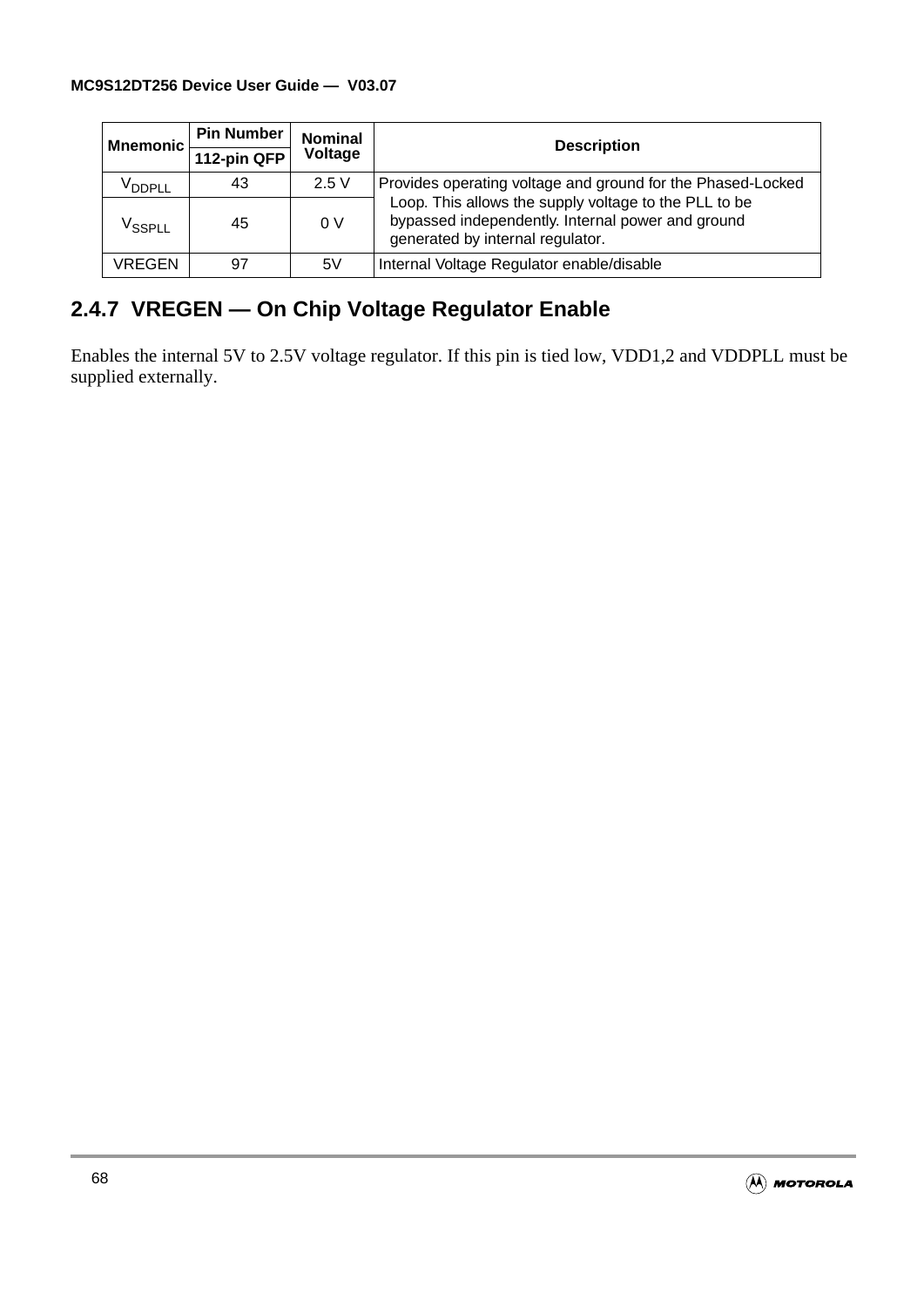# **Section 3 System Clock Description**

# **3.1 Overview**

The Clock and Reset Generator provides the internal clock signals for the core and all peripheral modules. **[Figure 3-1](#page-68-0)** shows the clock connections from the CRG to all modules.

Consult the CRG Block User Guide for details on clock generation.



<span id="page-68-0"></span>**Figure 3-1 Clock Connections**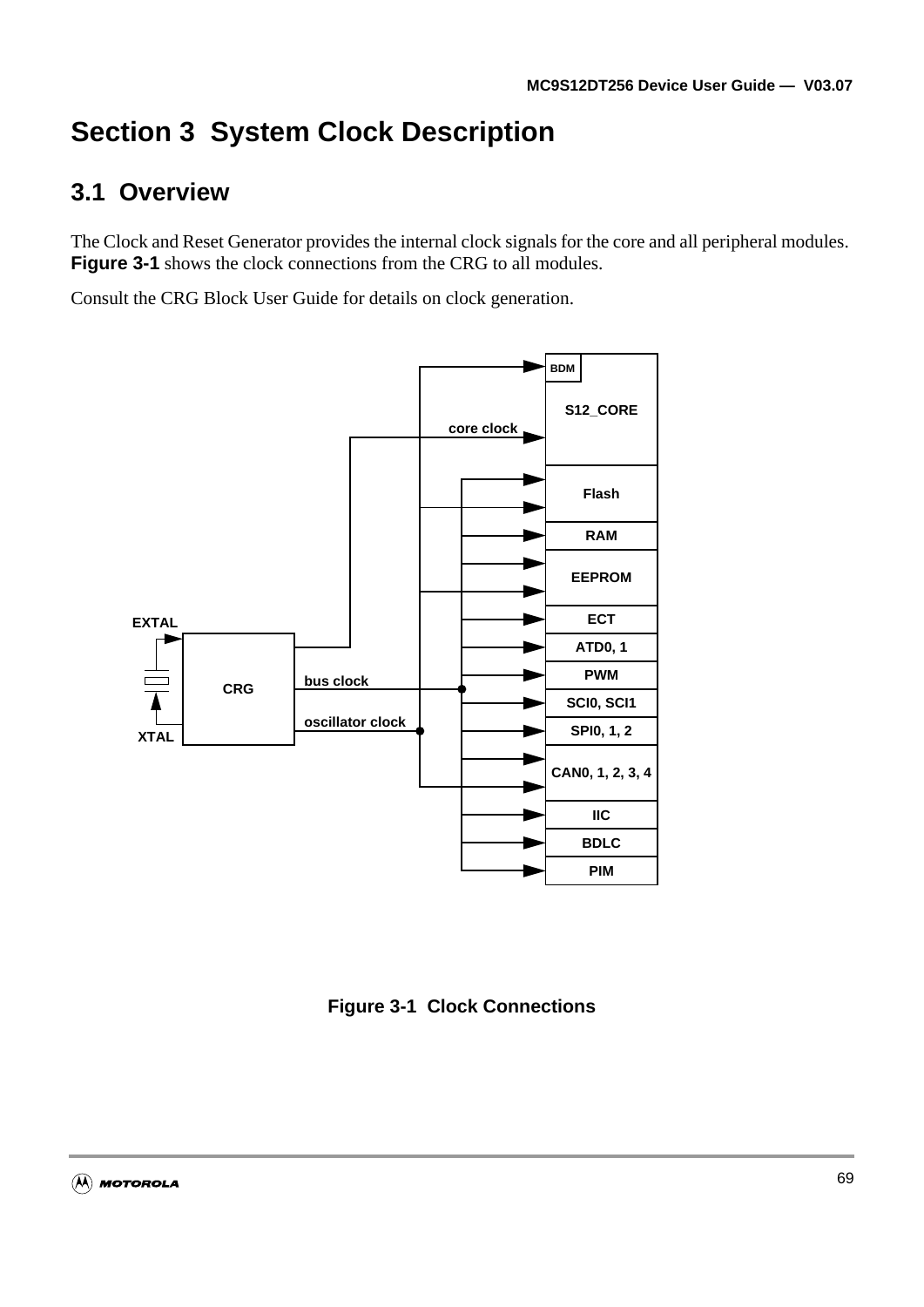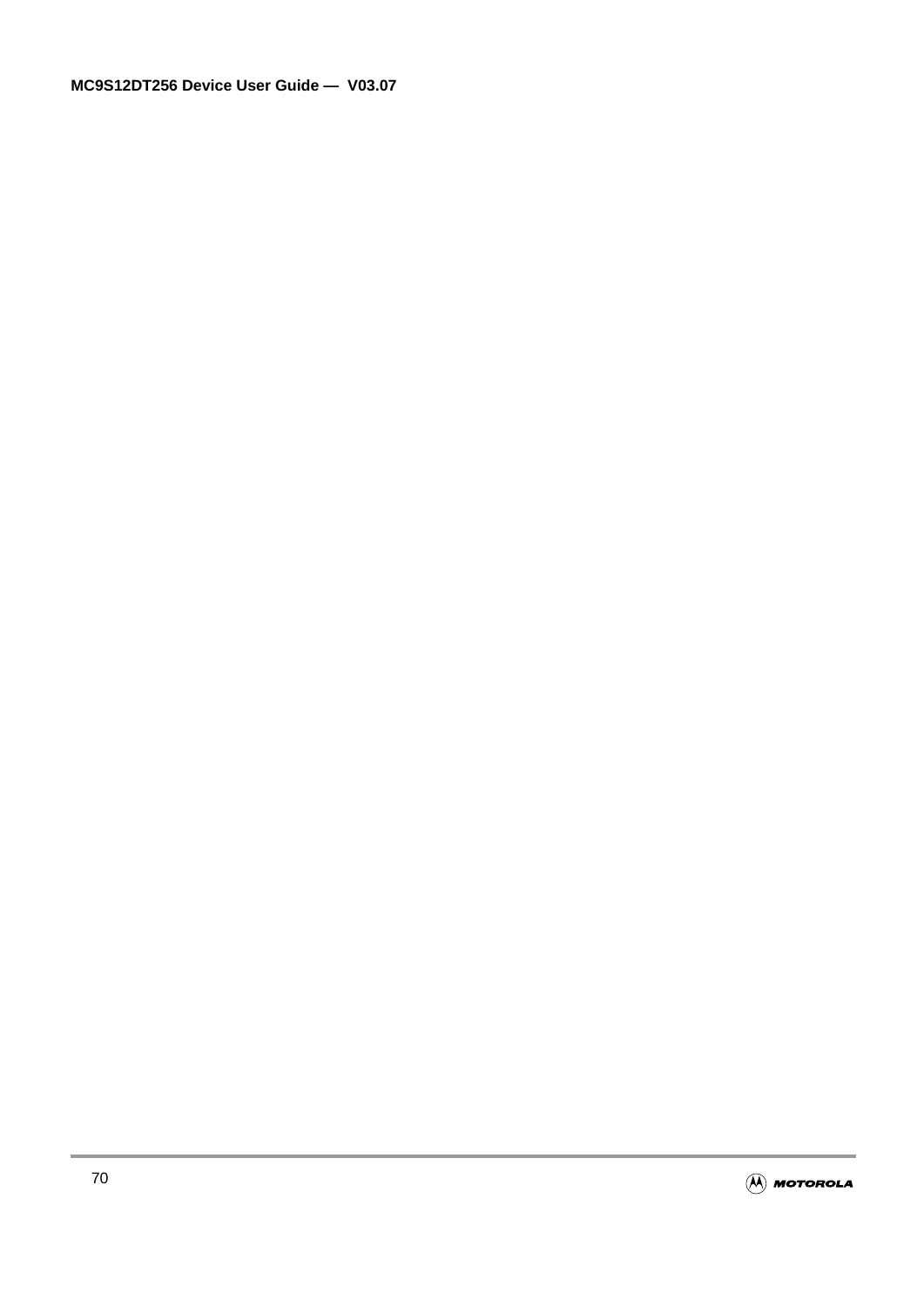# **Section 4 Modes of Operation**

# **4.1 Overview**

Eight possible modes determine the operating configuration of the MC9S12DT256. Each mode has an associated default memory map and external bus configuration controlled by a further pin.

Three low power modes exist for the device.

# **4.2 Chip Configuration Summary**

The operating mode out of reset is determined by the states of the MODC, MODB, and MODA pins during reset (**[Table 4-1](#page-70-0)**). The MODC, MODB, and MODA bits in the MODE register show the current operating mode and provide limited mode switching during operation. The states of the MODC, MODB, and MODA pins are latched into these bits on the rising edge of the reset signal. The ROMCTL signal allows the setting of the ROMON bit in the MISC register thus controlling whether the internal Flash is visible in the memory map. ROMON = 1 mean the Flash is visible in the memory map. The state of the ROMCTL pin is latched into the ROMON bit in the MISC register on the rising edge of the reset signal.

<span id="page-70-0"></span>

| $BKGD =$<br><b>MODC</b> | $PE6 =$<br><b>MODB</b> | $PE5 =$<br><b>MODA</b> | $PK7 =$<br><b>ROMCTL</b> | <b>ROMON</b><br>Bit | <b>Mode Description</b>                                                                                                                   |  |  |
|-------------------------|------------------------|------------------------|--------------------------|---------------------|-------------------------------------------------------------------------------------------------------------------------------------------|--|--|
| 0                       | 0                      | 0                      | X                        |                     | Special Single Chip, BDM allowed and ACTIVE. BDM is<br>allowed in all other modes but a serial command is<br>required to make BDM active. |  |  |
| $\Omega$                | 0                      |                        | 0                        |                     | <b>Emulation Expanded Narrow, BDM allowed</b>                                                                                             |  |  |
|                         |                        |                        |                          | $\Omega$            |                                                                                                                                           |  |  |
| 0                       |                        | 0                      | X                        | $\Omega$            | Special Test (Expanded Wide), BDM allowed                                                                                                 |  |  |
| $\Omega$                |                        |                        | 0                        |                     |                                                                                                                                           |  |  |
|                         |                        |                        |                          | $\Omega$            | Emulation Expanded Wide, BDM allowed                                                                                                      |  |  |
|                         | 0                      | 0                      | X                        |                     | Normal Single Chip, BDM allowed                                                                                                           |  |  |
|                         | 0                      |                        | 0                        | 0                   |                                                                                                                                           |  |  |
|                         |                        |                        |                          |                     | Normal Expanded Narrow, BDM allowed                                                                                                       |  |  |
|                         |                        | 0                      | X                        |                     | Peripheral; BDM allowed but bus operations would cause                                                                                    |  |  |
|                         |                        |                        |                          |                     | bus conflicts (must not be used)                                                                                                          |  |  |
|                         |                        |                        | 0                        | $\Omega$            | Normal Expanded Wide, BDM allowed                                                                                                         |  |  |
|                         |                        |                        |                          |                     |                                                                                                                                           |  |  |

|  | <b>Table 4-1 Mode Selection</b> |
|--|---------------------------------|
|  |                                 |

For further explanation on the modes refer to the Core User Guide.

|  |  | <b>Table 4-2 Clock Selection Based on PE7</b> |
|--|--|-----------------------------------------------|
|--|--|-----------------------------------------------|

| $ PE7 = XCLKS $ | <b>Description</b>           |
|-----------------|------------------------------|
|                 | Colpitts Oscillator selected |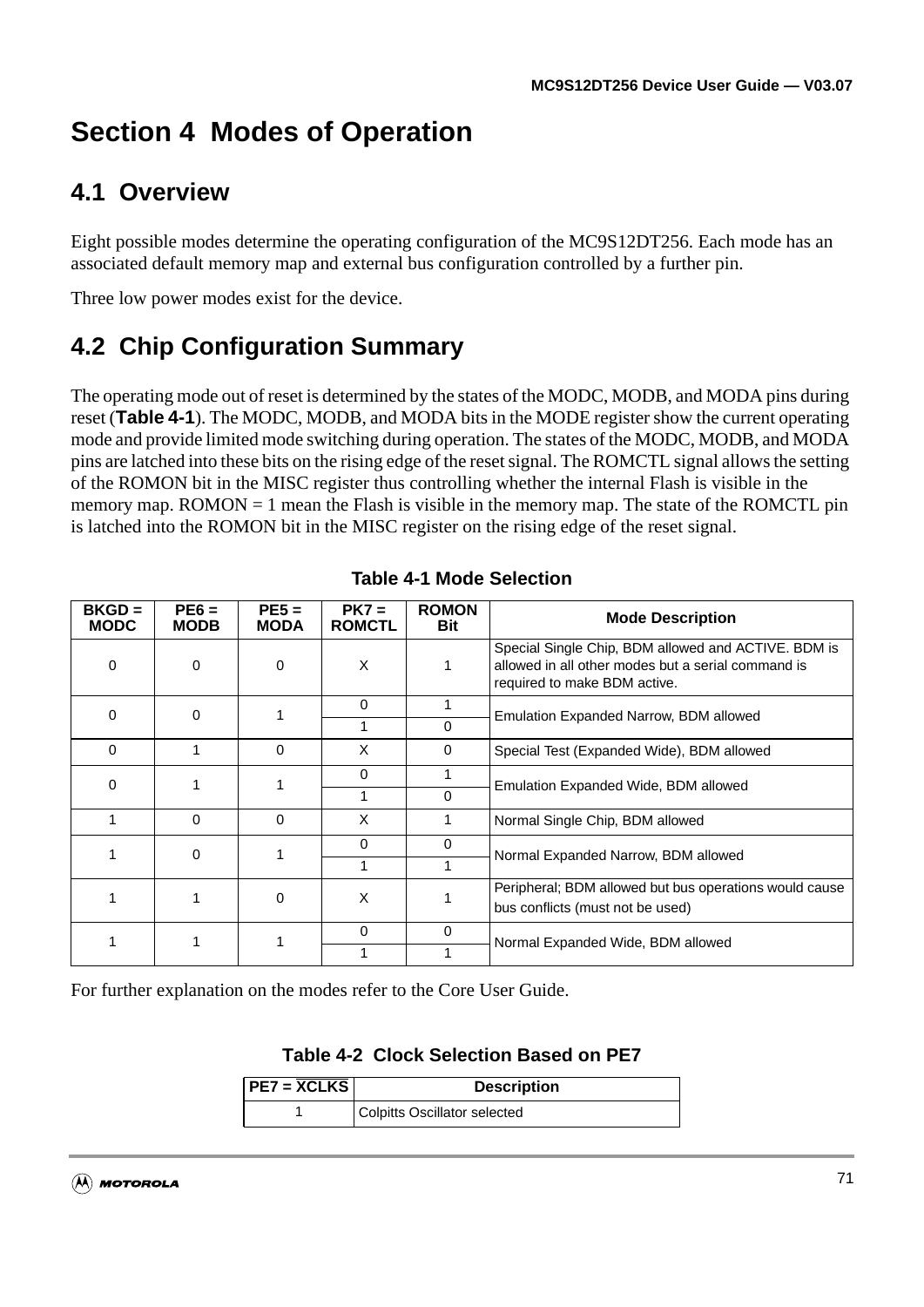|  | Table 4-2 Clock Selection Based on PE7 |  |  |
|--|----------------------------------------|--|--|
|--|----------------------------------------|--|--|

| $PE7 = XCLKS$ | <b>Description</b>                        |
|---------------|-------------------------------------------|
|               | Pierce Oscillator/external clock selected |

#### **Table 4-3 Voltage Regulator VREGEN**

| <b>VREGEN</b> | <b>Description</b>                                                                              |
|---------------|-------------------------------------------------------------------------------------------------|
|               | Internal Voltage Regulator enabled                                                              |
| 0             | Internal Voltage Regulator disabled, VDD1,2 and<br>VDDPLL must be supplied externally with 2.5V |

## **4.3 Security**

The device will make available a security feature preventing the unauthorized read and write of the memory contents. This feature allows:

- Protection of the contents of FLASH,
- Protection of the contents of EEPROM,
- Operation in single-chip mode,
- Operation from external memory with internal FLASH and EEPROM disabled.

The user must be reminded that part of the security must lie with the user's code. An extreme example would be user's code that dumps the contents of the internal program. This code would defeat the purpose of security. At the same time the user may also wish to put a back door in the user's program. An example of this is the user downloads a key through the SCI which allows access to a programming routine that updates parameters stored in EEPROM.

#### **4.3.1 Securing the Microcontroller**

Once the user has programmed the FLASH and EEPROM (if desired), the part can be secured by programming the security bits located in the FLASH module. These non-volatile bits will keep the part secured through resetting the part and through powering down the part.

The security byte resides in a portion of the Flash array.

Check the Flash Block User Guide for more details on the security configuration.

#### **4.3.2 Operation of the Secured Microcontroller**

#### **4.3.2.1 Normal Single Chip Mode**

This will be the most common usage of the secured part. Everything will appear the same as if the part was not secured with the exception of BDM operation. The BDM operation will be blocked.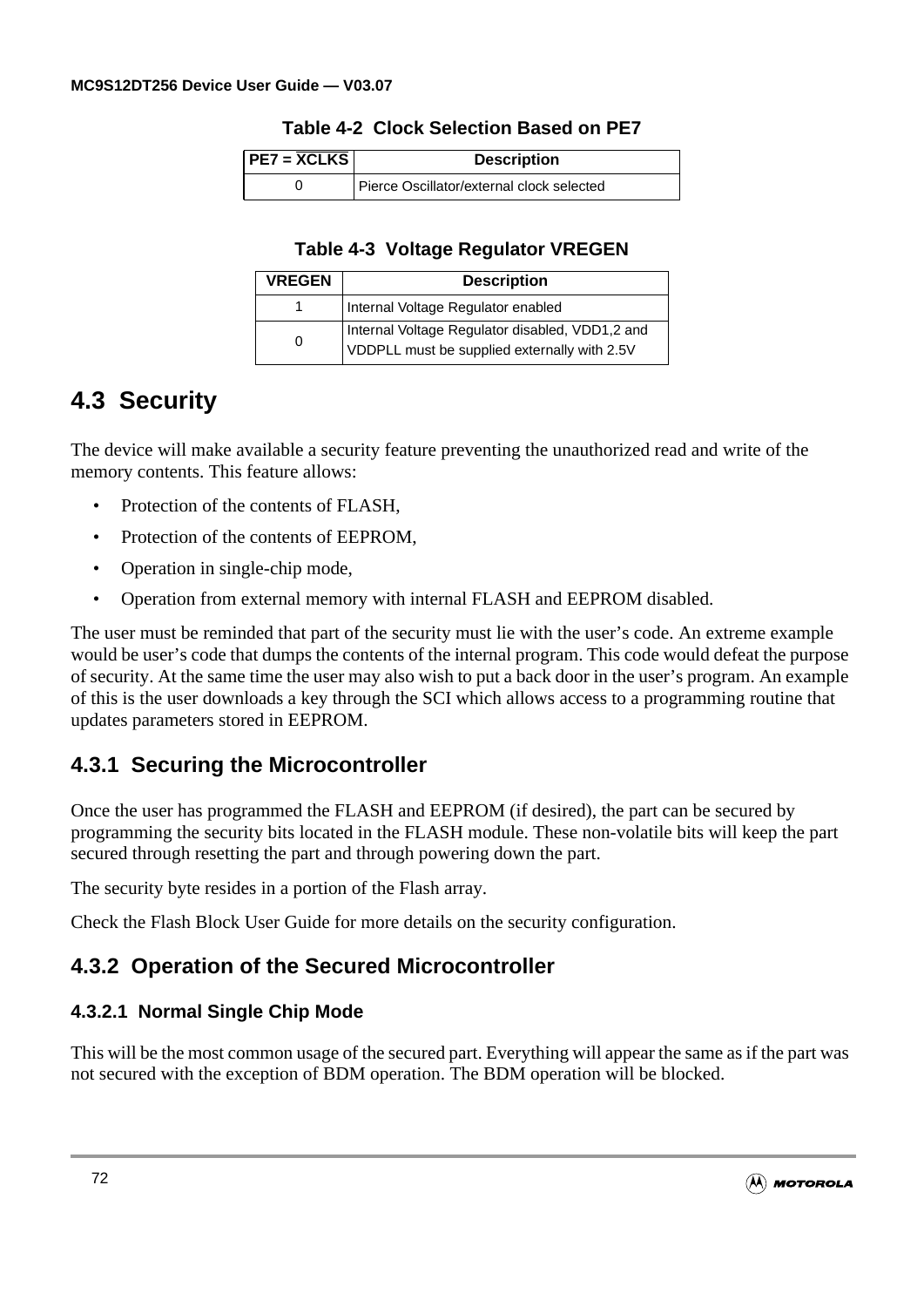### **4.3.2.2 Executing from External Memory**

The user may wish to execute from external space with a secured microcontroller. This is accomplished by resetting directly into expanded mode. The internal FLASH and EEPROM will be disabled. BDM operations will be blocked.

### **4.3.3 Unsecuring the Microcontroller**

In order to unsecure the microcontroller, the internal FLASH and EEPROM must be erased. This can be done through an external program in expanded mode.

Once the user has erased the FLASH and EEPROM, the part can be reset into special single chip mode. This invokes a program that verifies the erasure of the internal FLASH and EEPROM. Once this program completes, the user can erase and program the FLASH security bits to the unsecured state. This is generally done through the BDM, but the user could also change to expanded mode (by writing the mode bits through the BDM) and jumping to an external program (again through BDM commands). Note that if the part goes through a reset before the security bits are reprogrammed to the unsecure state, the part will be secured again.

## **4.4 Low Power Modes**

The microcontroller features three main low power modes. Consult the respective Block User Guide for information on the module behavior in Stop, Pseudo Stop, and Wait Mode. An important source of information about the clock system is the Clock and Reset Generator User Guide (CRG).

## **4.4.1 Stop**

Executing the CPU STOP instruction stops all clocks and the oscillator thus putting the chip in fully static mode. Wake up from this mode can be done via reset or external interrupts.

## **4.4.2 Pseudo Stop**

This mode is entered by executing the CPU STOP instruction. In this mode the oscillator is still running and the Real Time Interrupt (RTI) or Watchdog (COP) sub module can stay active. Other peripherals are turned off. This mode consumes more current than the full STOP mode, but the wake up time from this mode is significantly shorter.

### **4.4.3 Wait**

This mode is entered by executing the CPU WAI instruction. In this mode the CPU will not execute instructions. The internal CPU signals (address and databus) will be fully static. All peripherals stay active. For further power consumption the peripherals can individually turn off their local clocks.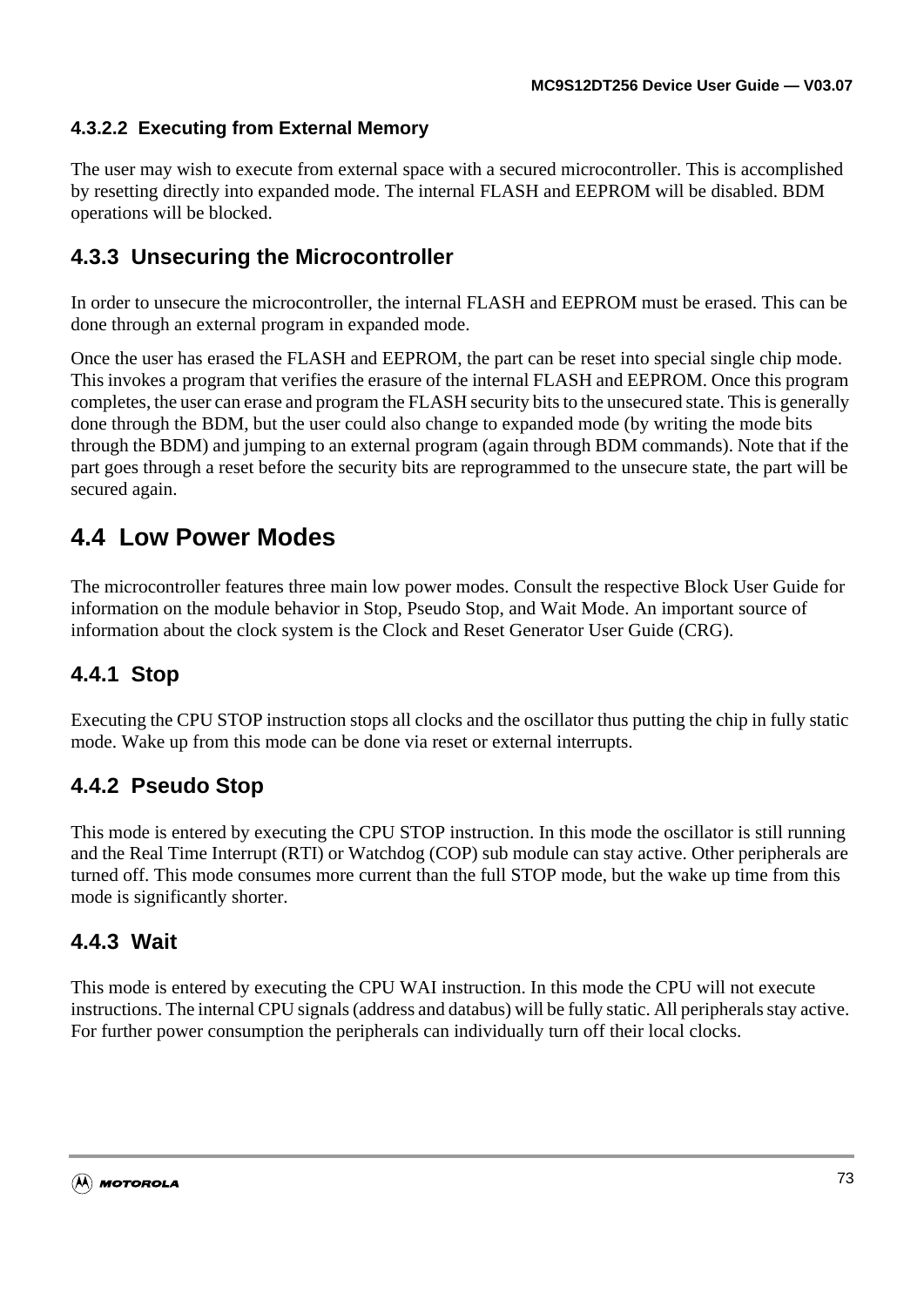## **4.4.4 Run**

Although this is not a low power mode, unused peripheral modules should not be enabled in order to save power.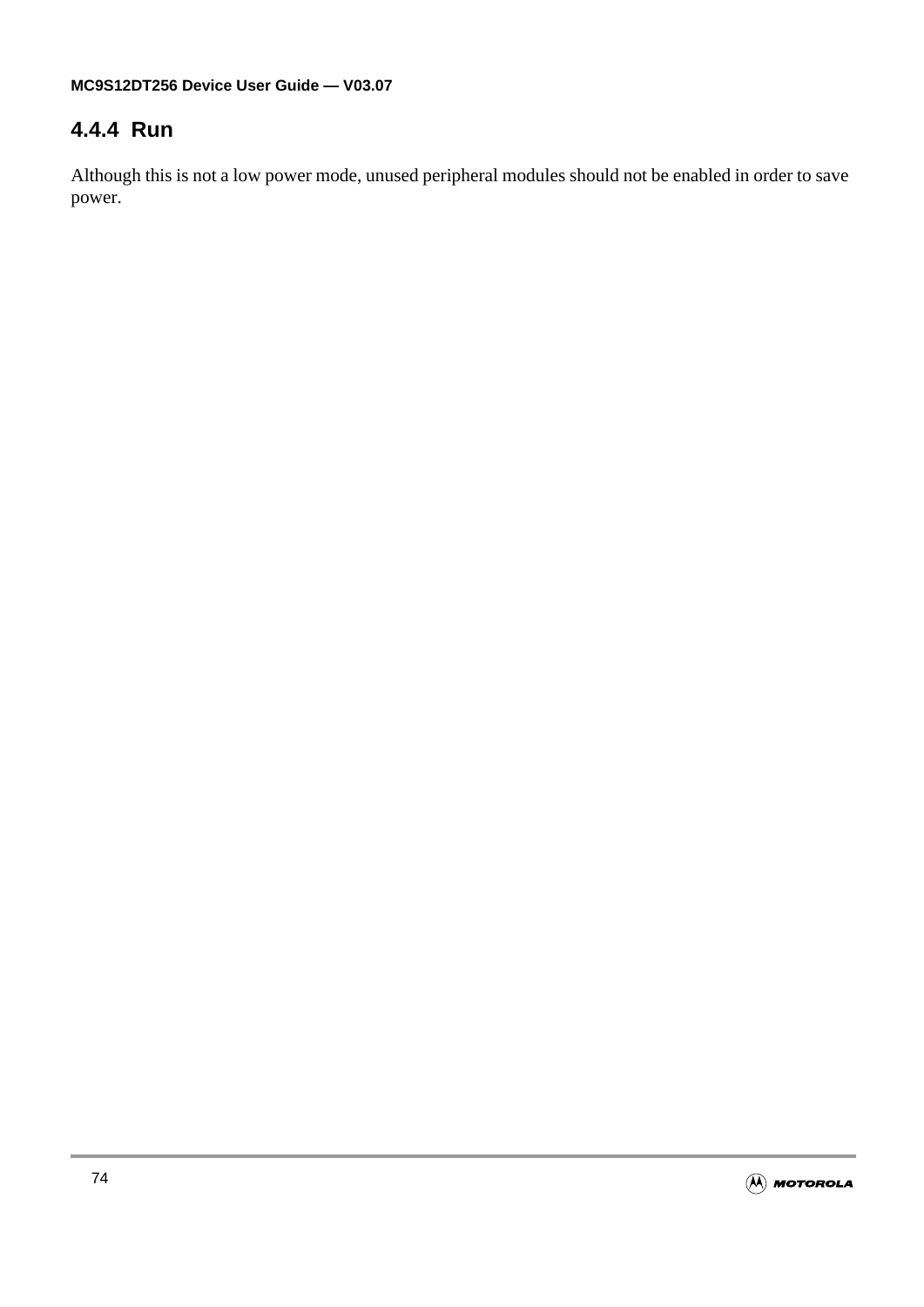# **Section 5 Resets and Interrupts**

## **5.1 Overview**

Consult the Exception Processing section of the HCS12 Core User Guide for information on resets and interrupts.

## **5.2 Vectors**

## **5.2.1 Vector Table**

<span id="page-74-0"></span>**[Table 5-1](#page-74-0)** lists interrupt sources and vectors in default order of priority.

| <b>Vector Address</b>      | <b>Interrupt Source</b>                | <b>CCR</b><br><b>Mask</b> | <b>Local Enable</b>              | <b>HPRIO Value</b><br>to Elevate |
|----------------------------|----------------------------------------|---------------------------|----------------------------------|----------------------------------|
| <b>SFFFE, SFFFF</b>        | Reset                                  | None                      | None                             |                                  |
| <b>\$FFFC, \$FFFD</b>      | Clock Monitor fail reset               | None                      | PLLCTL (CME, SCME)               |                                  |
| <b><i>SFFFA, SFFFB</i></b> | COP failure reset                      | None                      | COP rate select                  | —                                |
| \$FFF8, \$FFF9             | Unimplemented instruction trap         | None                      | None                             | $\qquad \qquad -$                |
| <b>\$FFF6, \$FFF7</b>      | SWI                                    | None                      | None                             |                                  |
| \$FFF4, \$FFF5             | <b>XIRQ</b>                            | X-Bit                     | None                             | $\qquad \qquad -$                |
| \$FFF2, \$FFF3             | <b>IRQ</b>                             | I-Bit                     | <b>IRQCR (IRQEN)</b>             | <b>\$F2</b>                      |
| \$FFF0, \$FFF1             | <b>Real Time Interrupt</b>             | I-Bit                     | CRGINT (RTIE)                    | \$F <sub>0</sub>                 |
| <b>SFFEE, SFFEF</b>        | Enhanced Capture Timer channel 0       | I-Bit                     | TIE (C0I)                        | \$EE                             |
| <b>\$FFEC, \$FFED</b>      | Enhanced Capture Timer channel 1       | I-Bit                     | <b>TIE (C1I)</b>                 | \$EC                             |
| <b>SFFEA, SFFEB</b>        | Enhanced Capture Timer channel 2       | I-Bit                     | <b>TIE (C2I)</b>                 | \$EA                             |
| \$FFE8, \$FFE9             | Enhanced Capture Timer channel 3       | I-Bit                     | <b>TIE (C3I)</b>                 | \$E8                             |
| \$FFE6, \$FFE7             | Enhanced Capture Timer channel 4       | I-Bit                     | TIE $(C4I)$                      | <b>\$E6</b>                      |
| \$FFE4, \$FFE5             | Enhanced Capture Timer channel 5       | I-Bit                     | <b>TIE (C5I)</b>                 | <b>\$E4</b>                      |
| \$FFE2, \$FFE3             | Enhanced Capture Timer channel 6       | I-Bit                     | <b>TIE (C6I)</b>                 | <b>\$E2</b>                      |
| \$FFE0, \$FFE1             | Enhanced Capture Timer channel 7       | I-Bit                     | TIE (C7I)                        | \$E0                             |
| <b><i>SFFDE, SFFDF</i></b> | <b>Enhanced Capture Timer overflow</b> | I-Bit                     | TSRC2 (TOF)                      | \$DE                             |
| <b>\$FFDC, \$FFDD</b>      | Pulse accumulator A overflow           | I-Bit                     | PACTL (PAOVI)                    | \$DC                             |
| <b>\$FFDA, \$FFDB</b>      | Pulse accumulator input edge           | I-Bit                     | PACTL (PAI)                      | \$DA                             |
| \$FFD8, \$FFD9             | SPI0                                   | I-Bit                     | SP0CR1 (SPIE, SPTIE)             | \$D8                             |
| \$FFD6, \$FFD7             | <b>SCI0</b>                            | I-Bit                     | SCOCR2<br>(TIE, TCIE, RIE, ILIE) | \$D6                             |
| \$FFD4, \$FFD5             | SCI <sub>1</sub>                       | I-Bit                     | SC1CR2<br>(TIE, TCIE, RIE, ILIE) | \$D4                             |
| \$FFD2, \$FFD3             | ATD <sub>0</sub>                       | I-Bit                     | ATD0CTL2 (ASCIE)                 | \$D2                             |

**Table 5-1 Interrupt Vector Locations**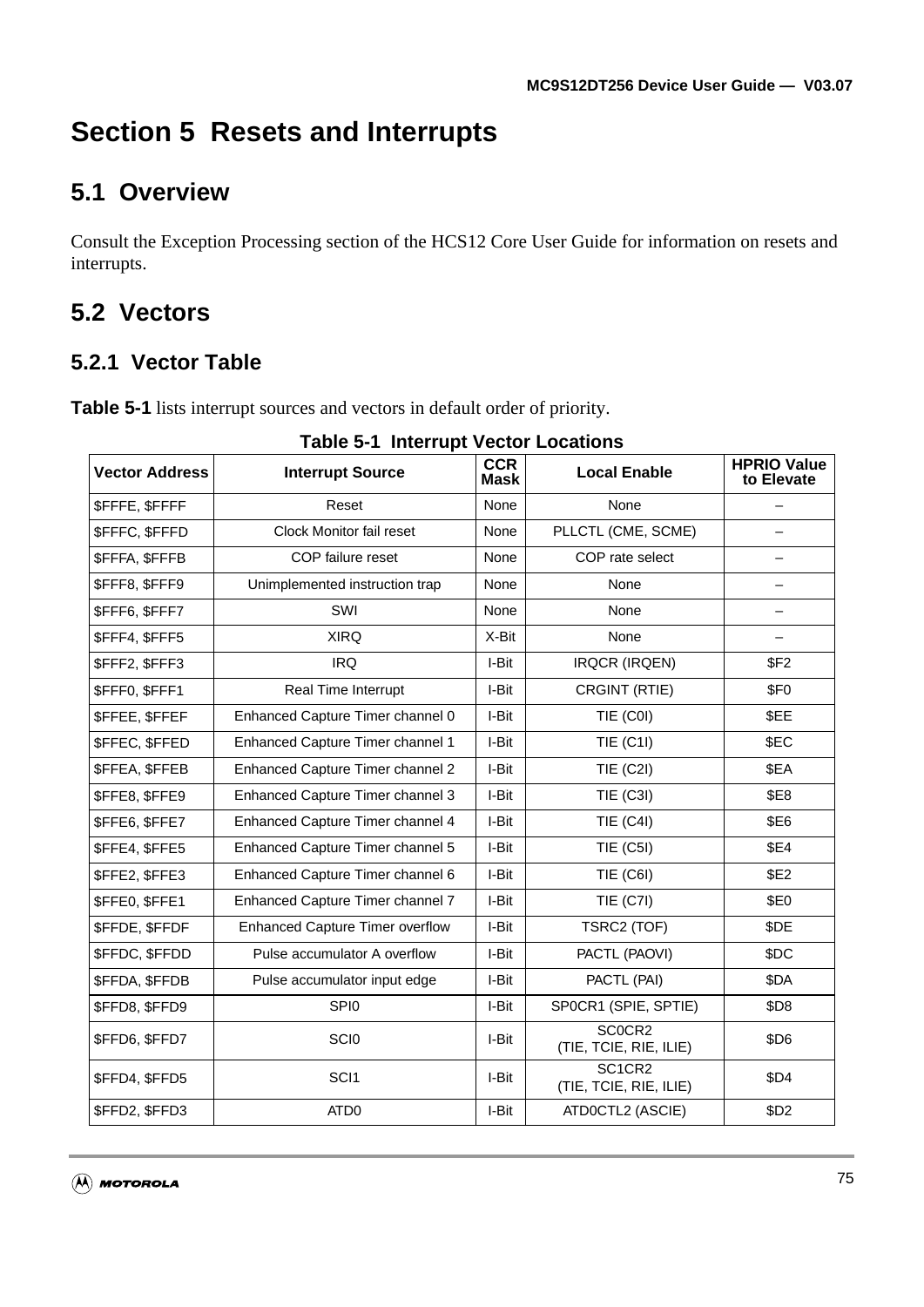| \$FFD0, \$FFD1             | ATD1                           | I-Bit | ATD1CTL2 (ASCIE)         | \$D0 |  |  |  |
|----------------------------|--------------------------------|-------|--------------------------|------|--|--|--|
| <b><i>SFFCE, SFFCF</i></b> | Port J                         | I-Bit | PTJIF (PTJIE)            | \$CE |  |  |  |
| <b>\$FFCC, \$FFCD</b>      | Port H                         | I-Bit | PTHIF(PTHIE)             | \$CC |  |  |  |
| <b>\$FFCA, \$FFCB</b>      | Modulus Down Counter underflow | I-Bit | MCCTL(MCZI)              | \$CA |  |  |  |
| \$FFC8, \$FFC9             | Pulse Accumulator B Overflow   | I-Bit | PBCTL(PBOVI)             | \$C8 |  |  |  |
| \$FFC6, \$FFC7             | CRG PLL lock                   | I-Bit | CRGINT(LOCKIE)           | \$C6 |  |  |  |
| \$FFC4, \$FFC5             | <b>CRG Self Clock Mode</b>     | I-Bit | CRGINT (SCMIE)           | \$C4 |  |  |  |
| \$FFC2, \$FFC3             | <b>BDLC</b>                    | I-Bit | DLCBCR1(IE)              | \$C2 |  |  |  |
| \$FFC0, \$FFC1             | <b>IIC Bus</b>                 | I-Bit | IBCR (IBIE)              | \$CO |  |  |  |
| <b>\$FFBE, \$FFBF</b>      | SPI <sub>1</sub>               | I-Bit | SP1CR1 (SPIE, SPTIE)     | \$BE |  |  |  |
| <b>\$FFBC, \$FFBD</b>      | SPI <sub>2</sub>               | I-Bit | SP2CR1 (SPIE, SPTIE)     | \$BC |  |  |  |
| <b>\$FFBA, \$FFBB</b>      | EEPROM                         | I-Bit | ECNFG (CCIE, CBEIE)      | \$BA |  |  |  |
| \$FFB8, \$FFB9             | <b>FLASH</b>                   | I-Bit | FCNFG (CCIE, CBEIE)      | \$B8 |  |  |  |
| \$FFB6, \$FFB7             | CAN0 wake-up                   | I-Bit | CANORIER (WUPIE)         | \$B6 |  |  |  |
| \$FFB4, \$FFB5             | CAN0 errors                    | I-Bit | CANORIER (CSCIE, OVRIE)  | \$B4 |  |  |  |
| \$FFB2, \$FFB3             | CAN0 receive                   | I-Bit | CANORIER (RXFIE)         | \$B2 |  |  |  |
| \$FFB0, \$FFB1             | CAN0 transmit                  | I-Bit | CANOTIER (TXEIE2-TXEIE0) | \$B0 |  |  |  |
| <b>\$FFAE, \$FFAF</b>      | CAN1 wake-up                   | I-Bit | CAN1RIER (WUPIE)         | \$AE |  |  |  |
| <b>\$FFAC, \$FFAD</b>      | CAN1 errors                    | I-Bit | CAN1RIER (CSCIE, OVRIE)  | \$AC |  |  |  |
| <b>\$FFAA, \$FFAB</b>      | CAN1 receive                   | I-Bit | CAN1RIER (RXFIE)         | \$AA |  |  |  |
| \$FFA8, \$FFA9             | CAN1 transmit                  | I-Bit | CAN1TIER (TXEIE2-TXEIE0) | \$A8 |  |  |  |
| \$FFA6, \$FFA7             |                                |       |                          |      |  |  |  |
| \$FFA4, \$FFA5             |                                |       |                          |      |  |  |  |
| \$FFA2, \$FFA3             |                                |       |                          |      |  |  |  |
| \$FFA0, \$FFA1             |                                |       | Reserved                 |      |  |  |  |
| \$FF9E, \$FF9F             |                                |       |                          |      |  |  |  |
| \$FF9C, \$FF9D             |                                |       |                          |      |  |  |  |
| \$FF9A, \$FF9B             |                                |       |                          |      |  |  |  |
| <b>\$FF98, \$FF99</b>      |                                |       |                          |      |  |  |  |
| <b>\$FF96, \$FF97</b>      | CAN4 wake-up                   | I-Bit | CAN4RIER (WUPIE)         | \$96 |  |  |  |
| <b>\$FF94, \$FF95</b>      | CAN4 errors                    | I-Bit | CAN4RIER (CSCIE, OVRIE)  | \$94 |  |  |  |
| <b>\$FF92, \$FF93</b>      | CAN4 receive                   | I-Bit | CAN4RIER (RXFIE)         | \$92 |  |  |  |
| <b>\$FF90, \$FF91</b>      | CAN4 transmit                  | I-Bit | CAN4TIER (TXEIE2-TXEIE0) | \$90 |  |  |  |
| \$FF8E, \$FF8F             | Port P Interrupt               | I-Bit | PTPIF (PTPIE)            | \$8E |  |  |  |
| \$FF8C, \$FF8D             | PWM Emergency Shutdown         | l-Bit | PWMSDN (PWMIE)           | \$8C |  |  |  |
| \$FF80 to<br>\$FF8B        | Reserved                       |       |                          |      |  |  |  |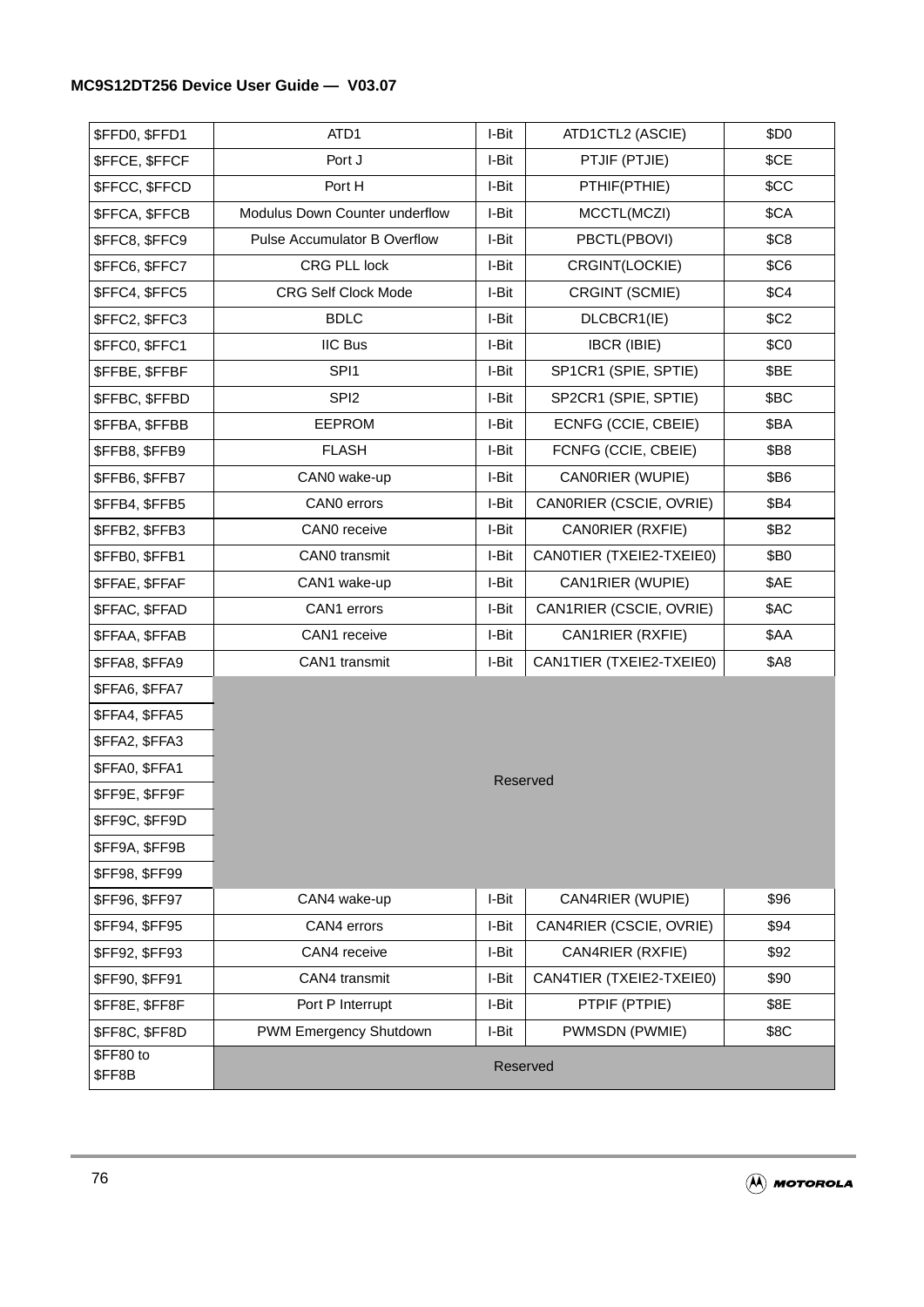## **5.3 Effects of Reset**

When a reset occurs, MCU registers and control bits are changed to known start-up states. Refer to the respective module Block User Guides for register reset states.

## **5.3.1 I/O pins**

Refer to the HCS12 Core User Guides for mode dependent pin configuration of port A, B, E and K out of reset.

Refer to the PIM Block User Guide for reset configurations of all peripheral module ports.

*NOTE: For devices assembled in 80-pin QFP packages all non-bonded out pins should be configured as outputs after reset in order to avoid current drawn from floating inputs. Refer to [Table 2-1](#page-52-0) for affected pins.*

### **5.3.2 Memory**

Refer to **[Table 1-1](#page-23-0)** for locations of the memories depending on the operating mode after reset.

The RAM array is not automatically initialized out of reset.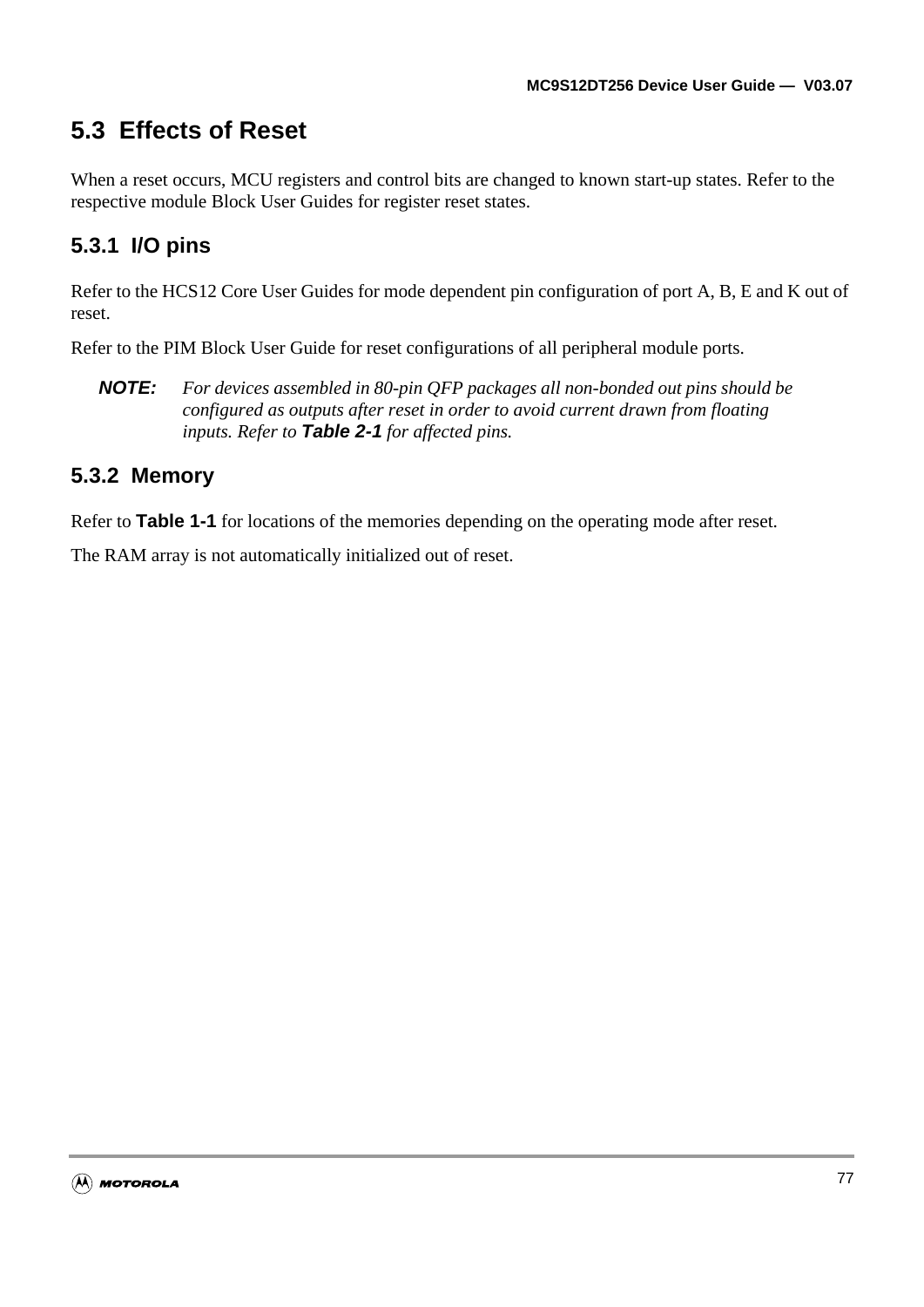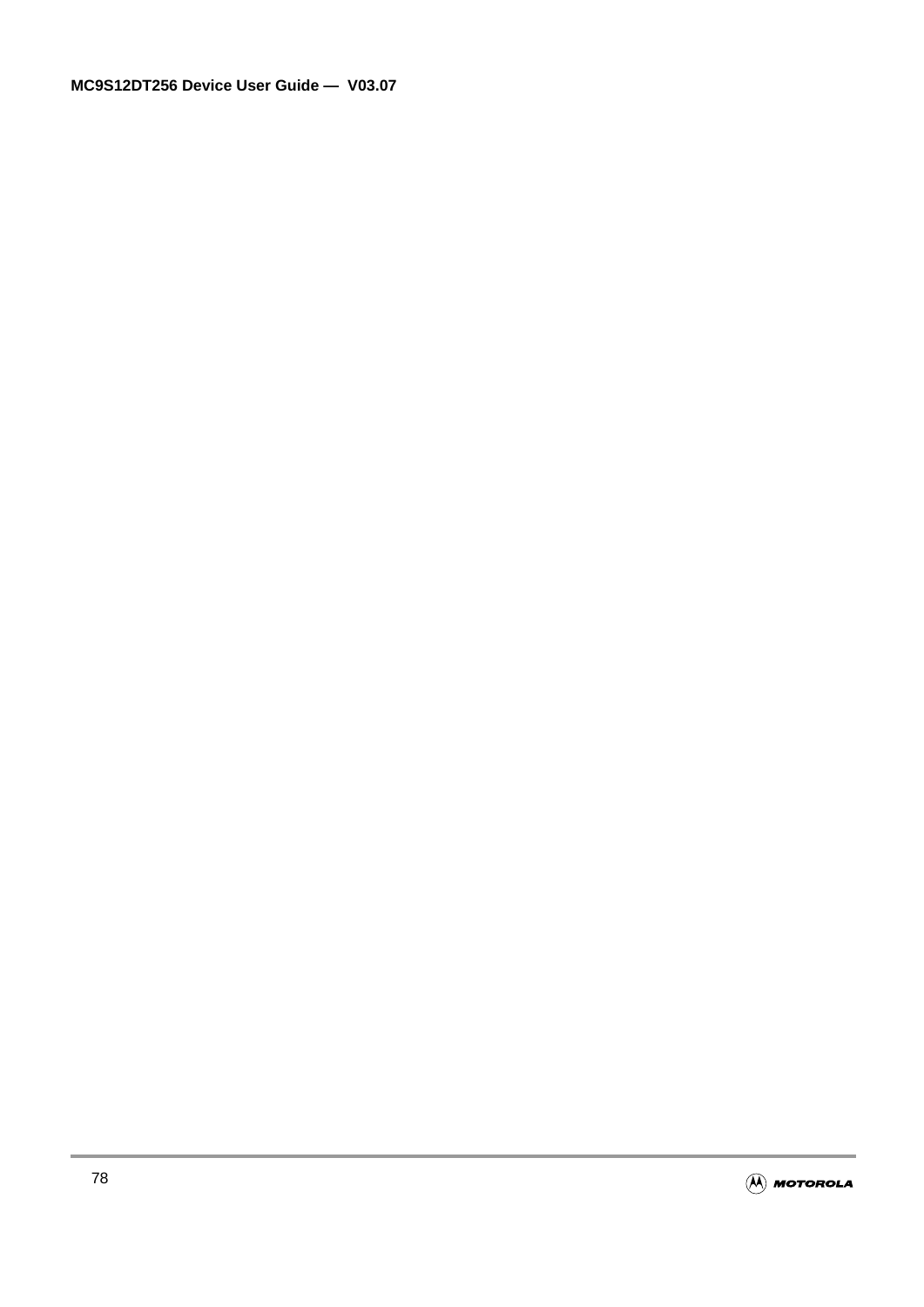# **Section 6 HCS12 Core Block Description**

# **6.1 CPU12 Block Description**

Consult the CPU12 Reference Manual for information on the CPU.

When the CPU12 Reference Manual refers to *cycles* this is equivalent to *Bus Clock Periods*.

# **6.2 HCS12 Module Mapping Control (MMC) Block Description**

Consult the MMC Block User Guide for information on the Module Mapping Control Block.

## **6.2.1 Device specific information**

- INITEE
	- Reset state: \$01
	- Bits EE11-EE15 are writeable once in Normal and Emulation Mode
- PPAGE
	- Reset state : \$00
	- Register is writeable anytime in all modes

## **6.3 HCS12 Multiplexed External Bus Interface (MEBI) Block Description**

Consult the MEBI Block Guide for information on Multiplexed External Bus Interface.

## **6.3.1 Device specific information**

- PUCR
	- Reset State : \$90

# **6.4 HCS12 Interrupt (INT) Block description**

Consult the INT Block guide for information on HCS12 Interrupt block.

# **6.5 HCS12 Background Debug (BDM) Block Description**

Consult the BDM Block guide for information on HCS12 Background Debug block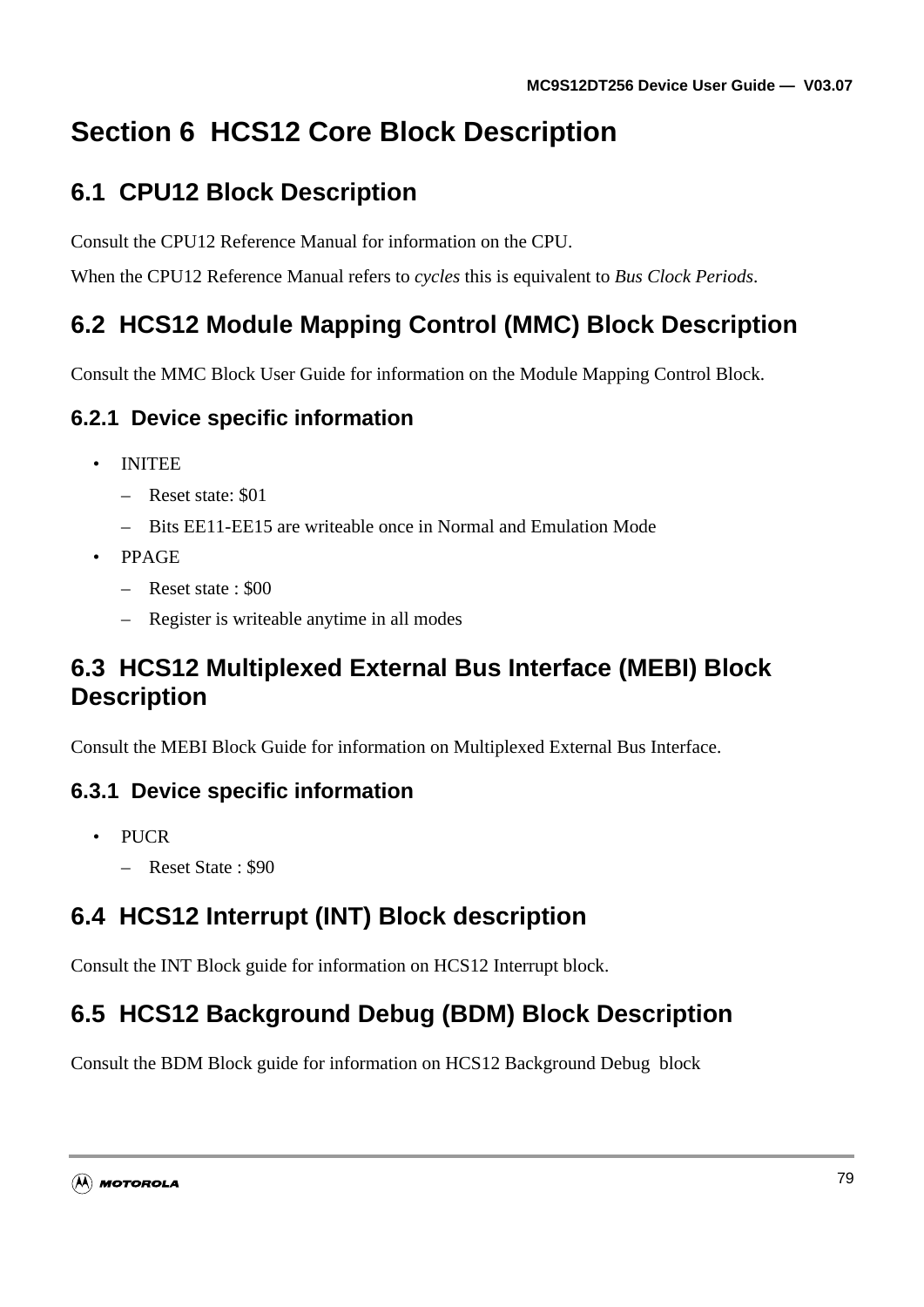# **6.6 HCS12 Breakpoint (BKP) Block Description**

Consult the BKP Block guide for information on HCS12 breakpoint block

# **Section 7 Clock and Reset Generator (CRG) Block Description**

Consult the CRG Block User Guide for information about the Clock and Reset Generator module.

## **7.1 Device-specific information**

## **7.1.1 XCLKS**

The XCLKS input signal is active low (see **[2.3.13 PE7 / NOACC / XCLKS — Port E I/O Pin 7](#page-57-0)**).

# **Section 8 Enhanced Capture Timer (ECT) Block Description**

Consult the ECT\_16B8C Block User Guide for information about the Enhanced Capture Timer module When the ECT\_16B8C Block Guide refers to freeze mode this is equivalent to active BDM mode.

# **Section 9 Analog to Digital Converter (ATD) Block Description**

There are two Analog to Digital Converters (ATD1 and ATD0) implemented on the MC9S12DT256. Consult the ATD\_10B8C Block User Guide for information about each Analog to Digital Converter module.When the ATD\_10B8C Block Guide refers to freeze mode this is equivalent to active BDM mode.

# **Section 10 Inter-IC Bus (IIC) Block Description**

Consult the IIC Block User Guide for information about the Inter-IC Bus module.

# **Section 11 Serial Communications Interface (SCI) Block Description**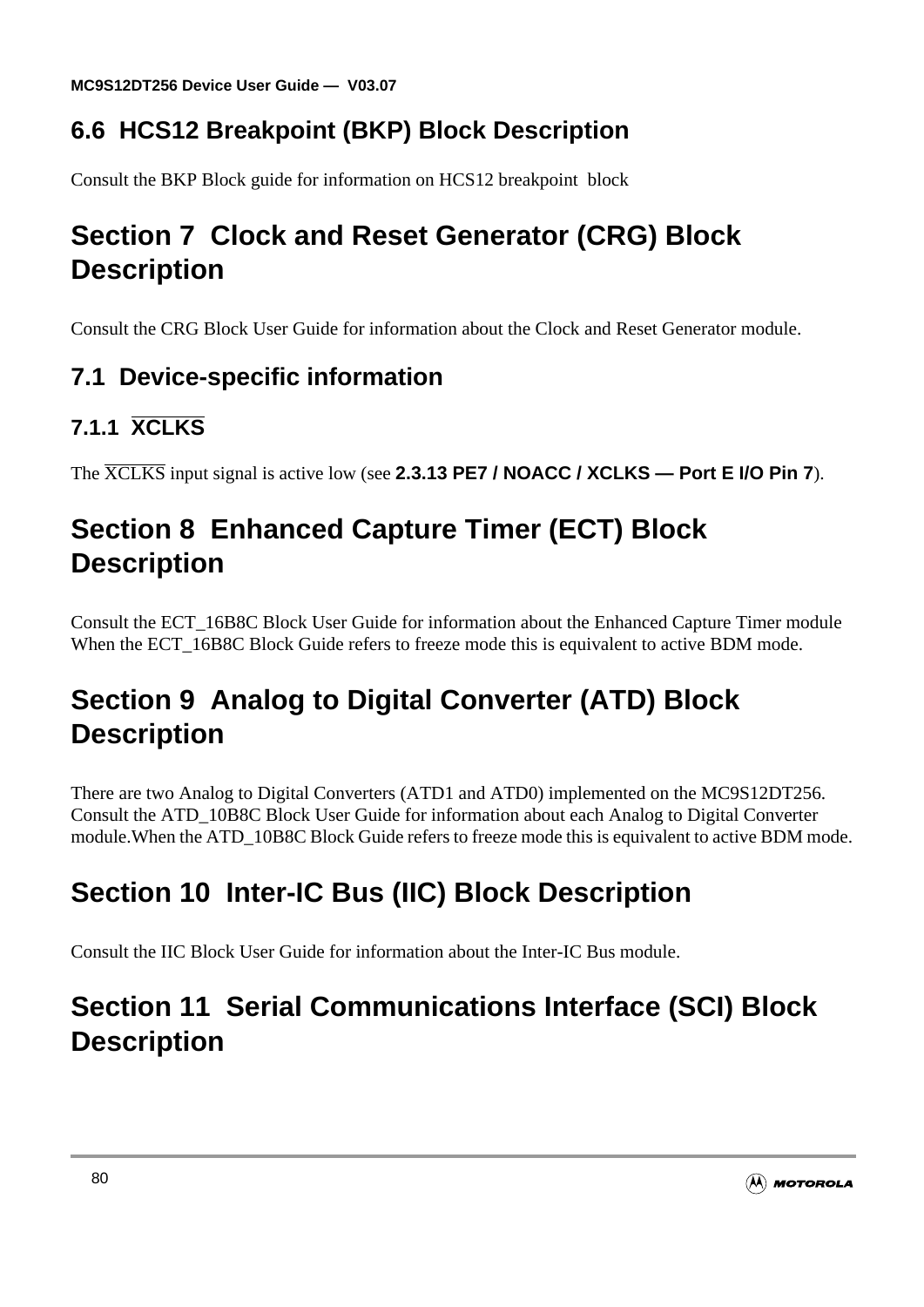There are two Serial Communications Interfaces (SCI1 and SCI0) implemented on the MC9S12DT256 device. Consult the SCI Block User Guide for information about each Serial Communications Interface module.

# **Section 12 Serial Peripheral Interface (SPI) Block Description**

There are three Serial Peripheral Interfaces(SPI2, SPI1 and SPI0) implemented on MC9S12DT256. Consult the SPI Block User Guide for information about each Serial Peripheral Interface module.

# **Section 13 J1850 (BDLC) Block Description**

Consult the BDLC Block User Guide for information about the J1850 module.

# **Section 14 Pulse Width Modulator (PWM) Block Description**

Consult the PWM\_8B8C Block User Guide for information about the Pulse Width Modulator module. When the PWM  $\beta$  8B8CBlock Guide refers to freeze mode this is equivalent to active BDM mode

# **Section 15 Flash EEPROM 256K Block Description**

The "S12 LRAE" is a generic Load RAM and Execute (LRAE) program which will be programmed into the flash memory of this device during manufacture. This LRAE program will provide greater programming flexibility to the end users by allowing the device to be programmed directly using CAN or SCI after it is assembled on the PCB. Use of the LRAE program is at the discretion of the end user and, if not required, it must simply be erased prior to flash programming. For more details of the S12 LRAE and its implementation, please see the S12 LREA Application Note (AN2546/D).

It is planned that most HC9S12 devices manufactured after Q1 of 2004 will be shipped with the S12 LRAE programmed in the Flash. Exact details of the changeover (i.e. blank to programmed) for each product will be communicated in advance via GPCN and will be traceable by the customer via datecode marking on the device.

Please contact Motorola SPS Sales if you have any additional questions.

Consult the FTS256K Block User Guide for information about the flash module.

# **Section 16 EEPROM 4K Block Description**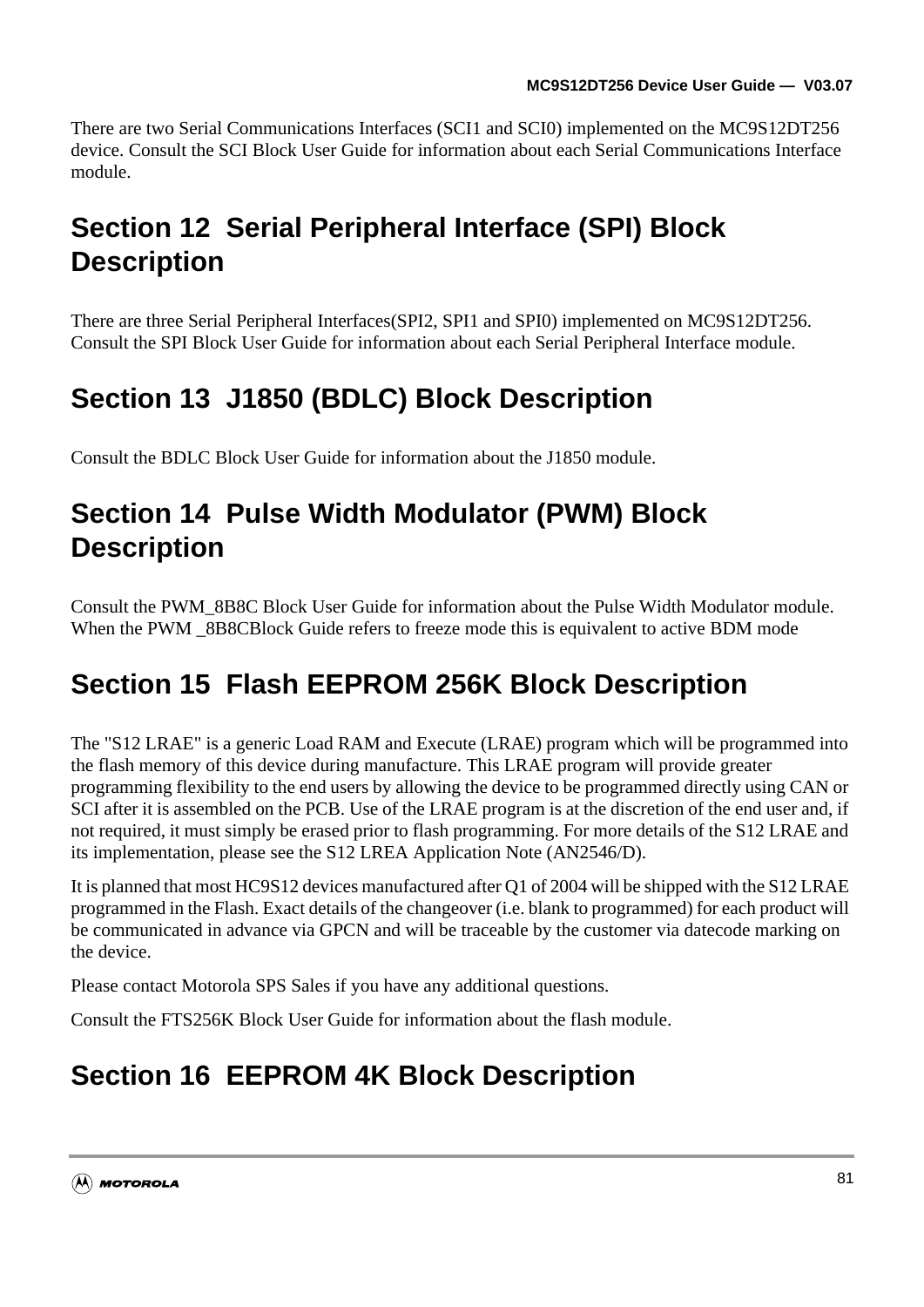Consult the EETS4K Block User Guide for information about the EEPROM module.

# **Section 17 RAM Block Description**

This module supports single-cycle misaligned word accesses.

# **Section 18 MSCAN Block Description**

There are three MSCAN modules (CAN4, CAN1 and CAN0) implemented on the MC9S12DT256. Consult the MSCAN Block User Guide for information about the Motorola Scalable CAN Module.

# **Section 19 Port Integration Module (PIM) Block Description**

Consult the PIM\_9DP256 Block User Guide for information about the Port Integration Module.

# **Section 20 Voltage Regulator (VREG) Block Description**

Consult the VREG Block User Guide for information about the dual output linear voltage regulator.

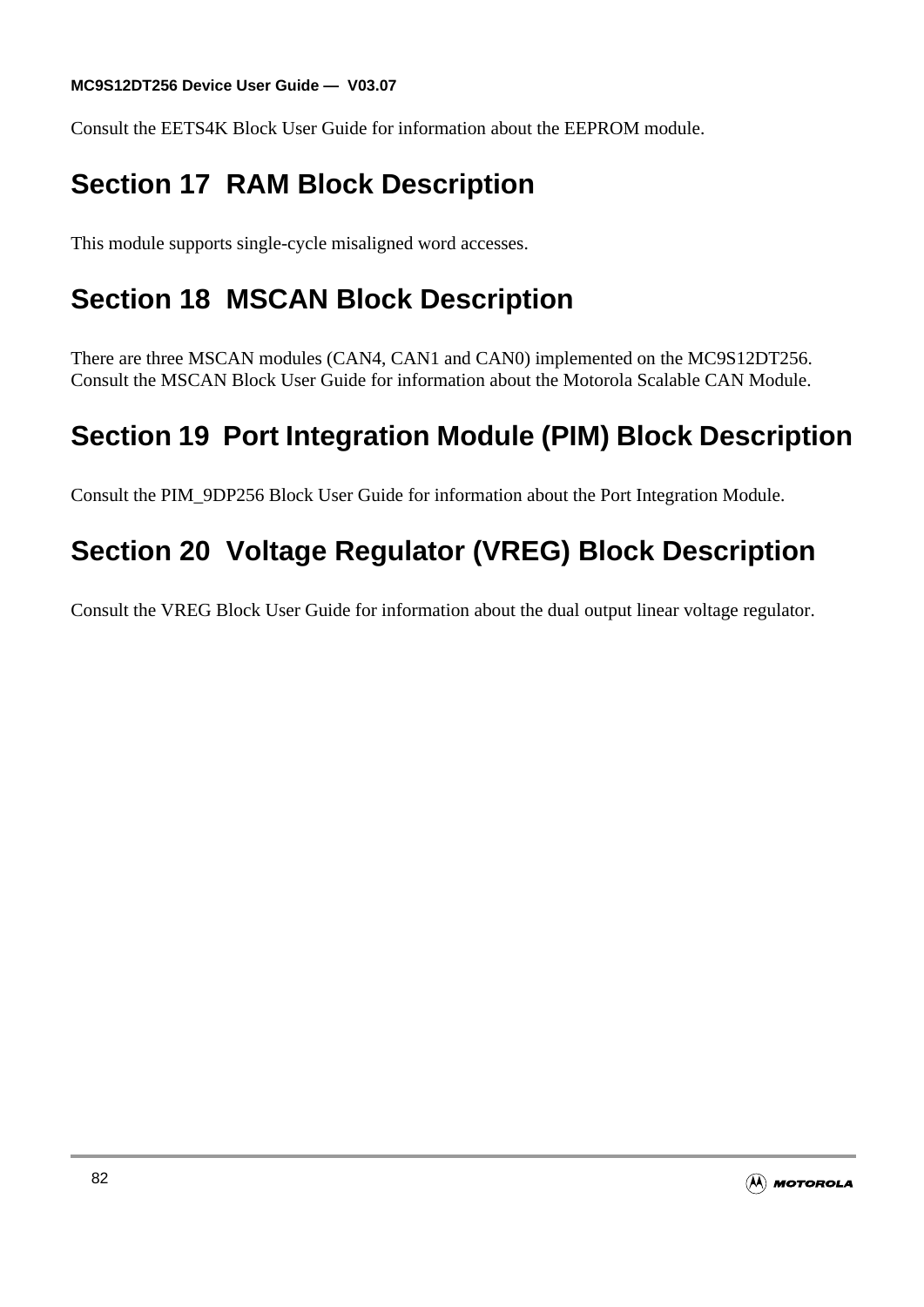| Component         | <b>Purpose</b>           | <b>Type</b>                                                  | Value                         |  |
|-------------------|--------------------------|--------------------------------------------------------------|-------------------------------|--|
| C <sub>1</sub>    | VDD1 filter cap          | ceramic X7R                                                  | 100  220nF                    |  |
| C <sub>2</sub>    | VDD2 filter cap          | ceramic X7R                                                  | 100  220nF                    |  |
| C <sub>3</sub>    | VDDA filter cap          | ceramic X7R                                                  | 100nF                         |  |
| C <sub>4</sub>    | <b>VDDR</b> filter cap   | X7R/tantalum                                                 | $>=100nF$                     |  |
| C <sub>5</sub>    | <b>VDDPLL</b> filter cap | ceramic X7R                                                  | 100nF                         |  |
| C <sub>6</sub>    | <b>VDDX</b> filter cap   | X7R/tantalum                                                 | $>=100nF$                     |  |
| C7                | OSC load cap             |                                                              |                               |  |
| C <sub>8</sub>    | OSC load cap             |                                                              |                               |  |
| $C9/C_S$          | PLL loop filter cap      |                                                              | See PLL specification chapter |  |
| $C10/C_{p}$       | PLL loop filter cap      |                                                              |                               |  |
| $C11/C_{DC}$      | DC cutoff cap            | Colpitts mode only, if recommended by<br>quartz manufacturer |                               |  |
| R1/R              | PLL loop filter res      |                                                              | See PLL Specification chapter |  |
| R2/R <sub>B</sub> |                          |                                                              |                               |  |
| R3/R <sub>S</sub> |                          |                                                              | Pierce mode only              |  |
| Q1                | Quartz                   |                                                              |                               |  |

The PCB must be carefully laid out to ensure proper operation of the voltage regulator as well as of the MCU itself. The following rules must be observed:

- Every supply pair must be decoupled by a ceramic capacitor connected as near as possible to the corresponding pins  $(C1 - C6)$ .
- Central point of the ground star should be the VSSR pin.
- Use low ohmic low inductance connections between VSS1, VSS2 and VSSR.
- VSSPLL must be directly connected to VSSR.
- Keep traces of VSSPLL, EXTAL and XTAL as short as possible and occupied board area for C7, C8, C11 and Q1 as small as possible.
- Do not place other signals or supplies underneath area occupied by C7, C8, C10 and Q1 and the connection area to the MCU.
- Central power input should be fed in at the VDDA/VSSA pins.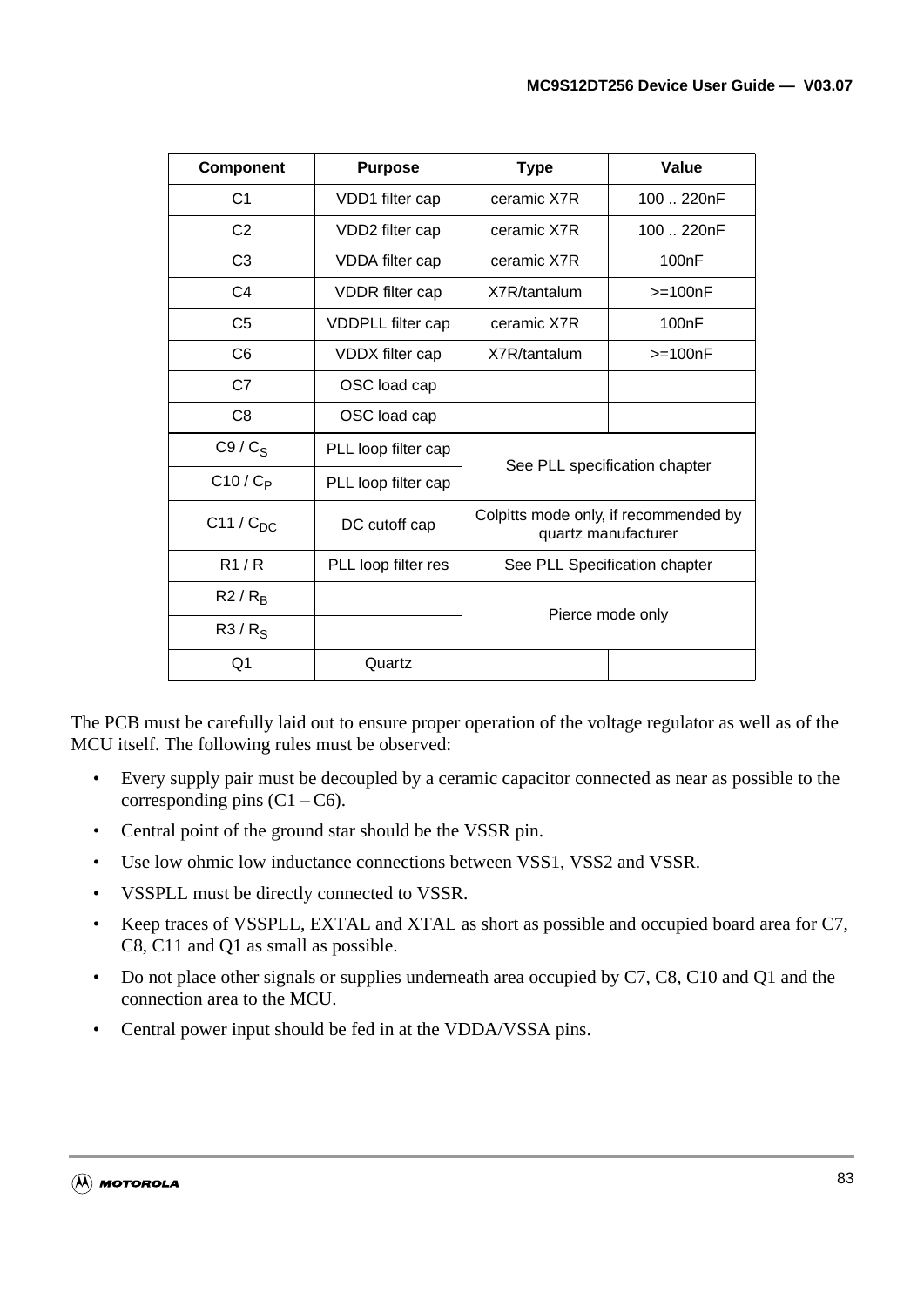



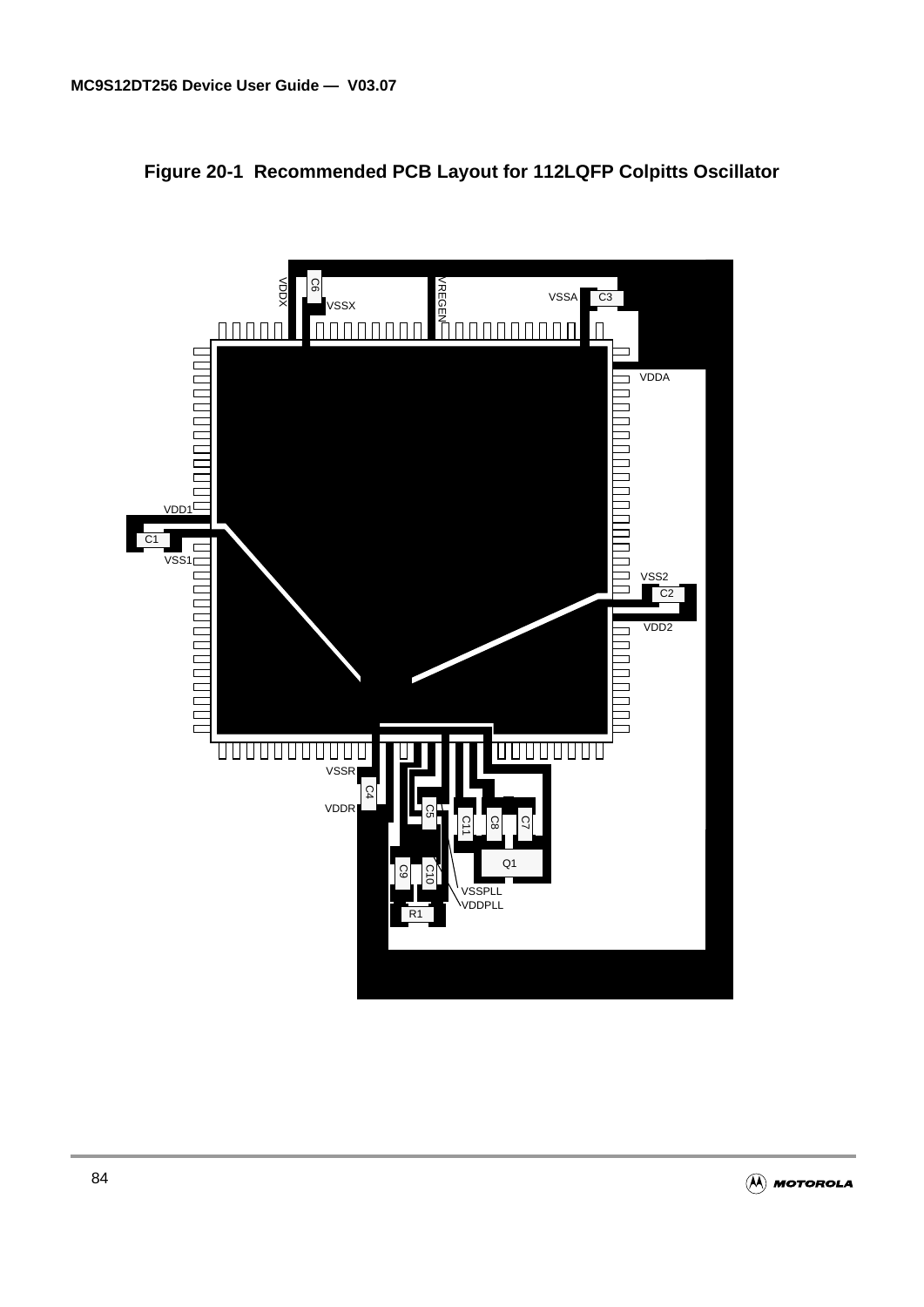

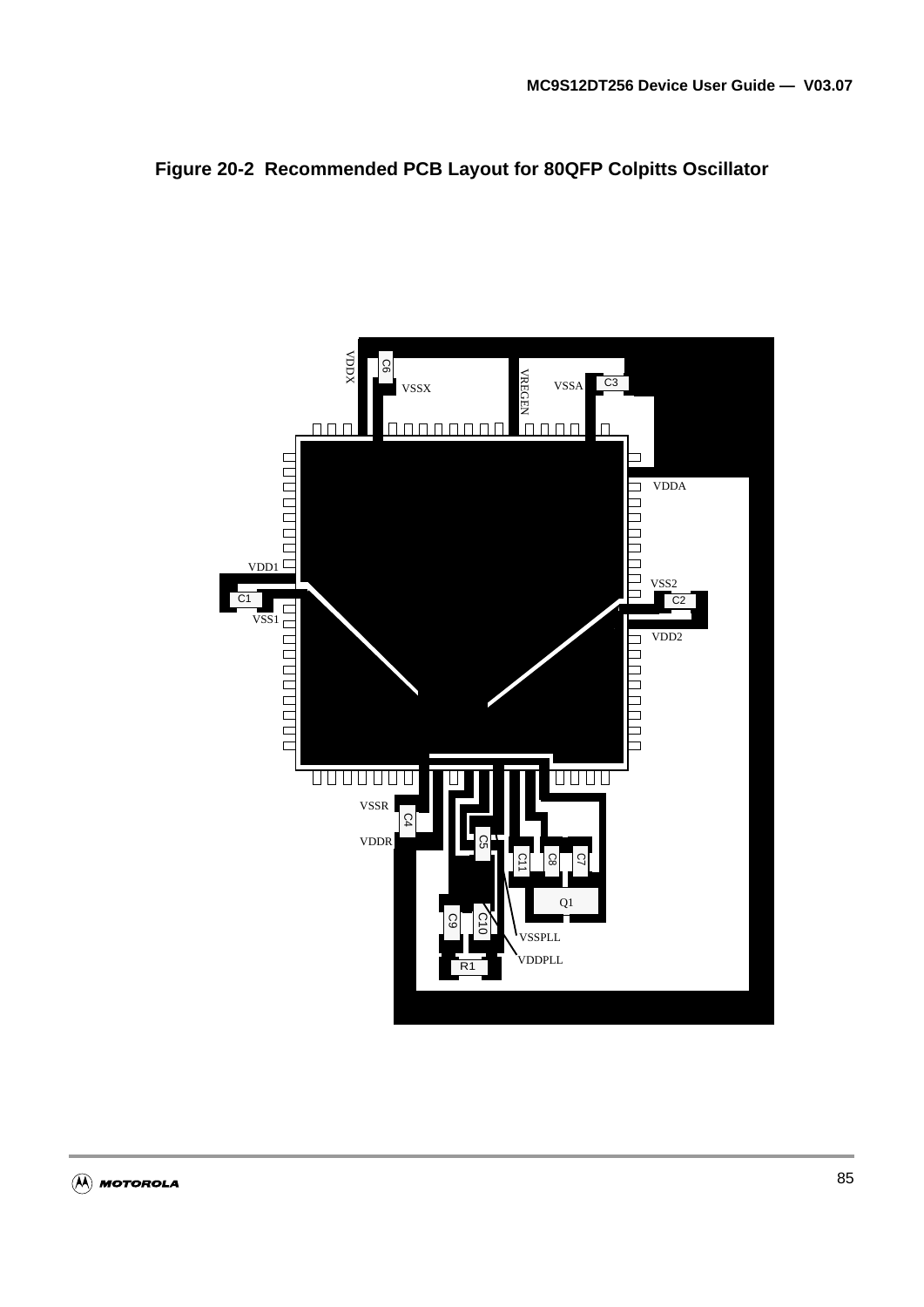

**Figure 20-3 Recommended PCB Layout for 112LQFP Pierce Oscillator**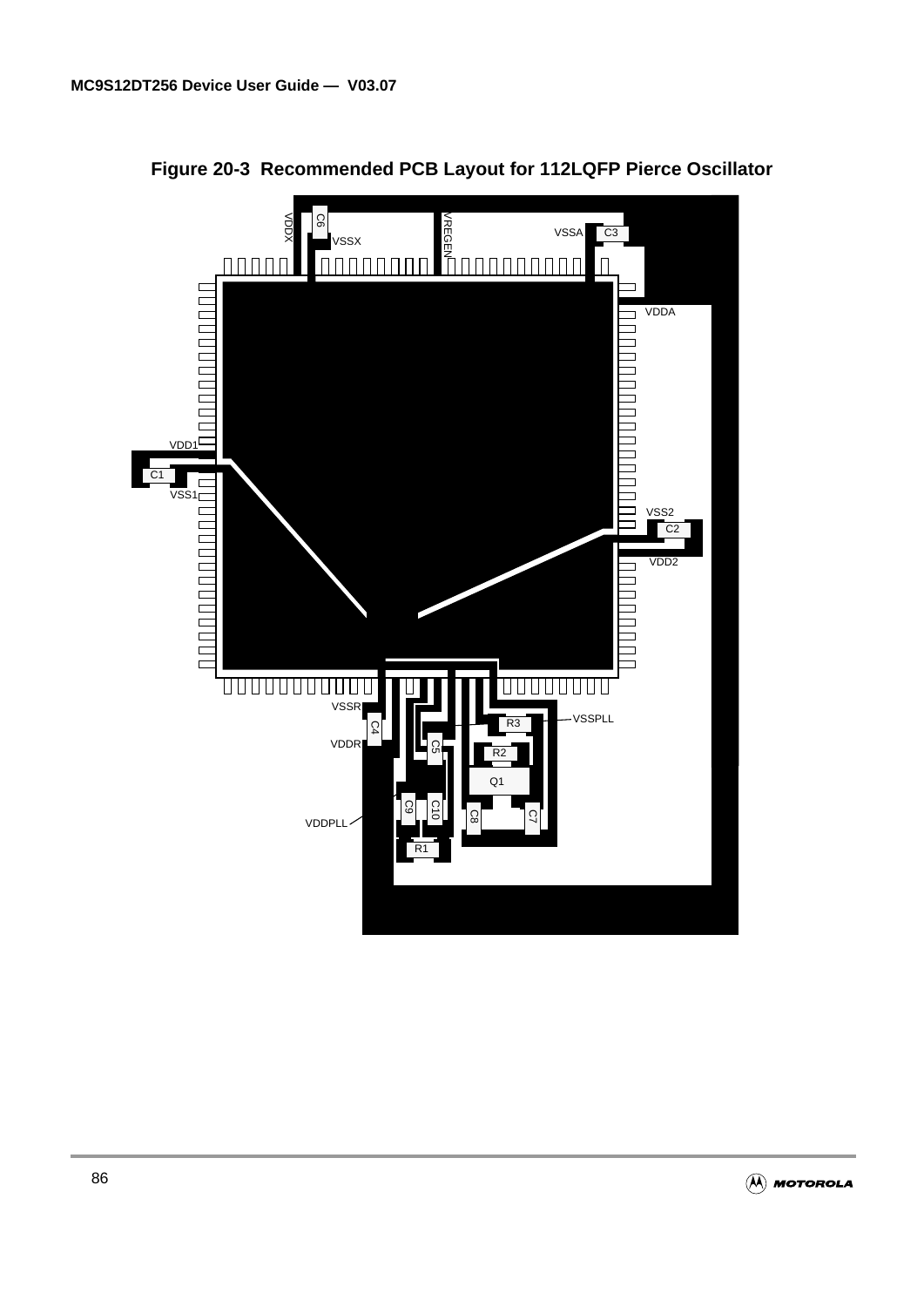

**Figure 20-4 Recommended PCB Layout for 80QFP Pierce Oscillator**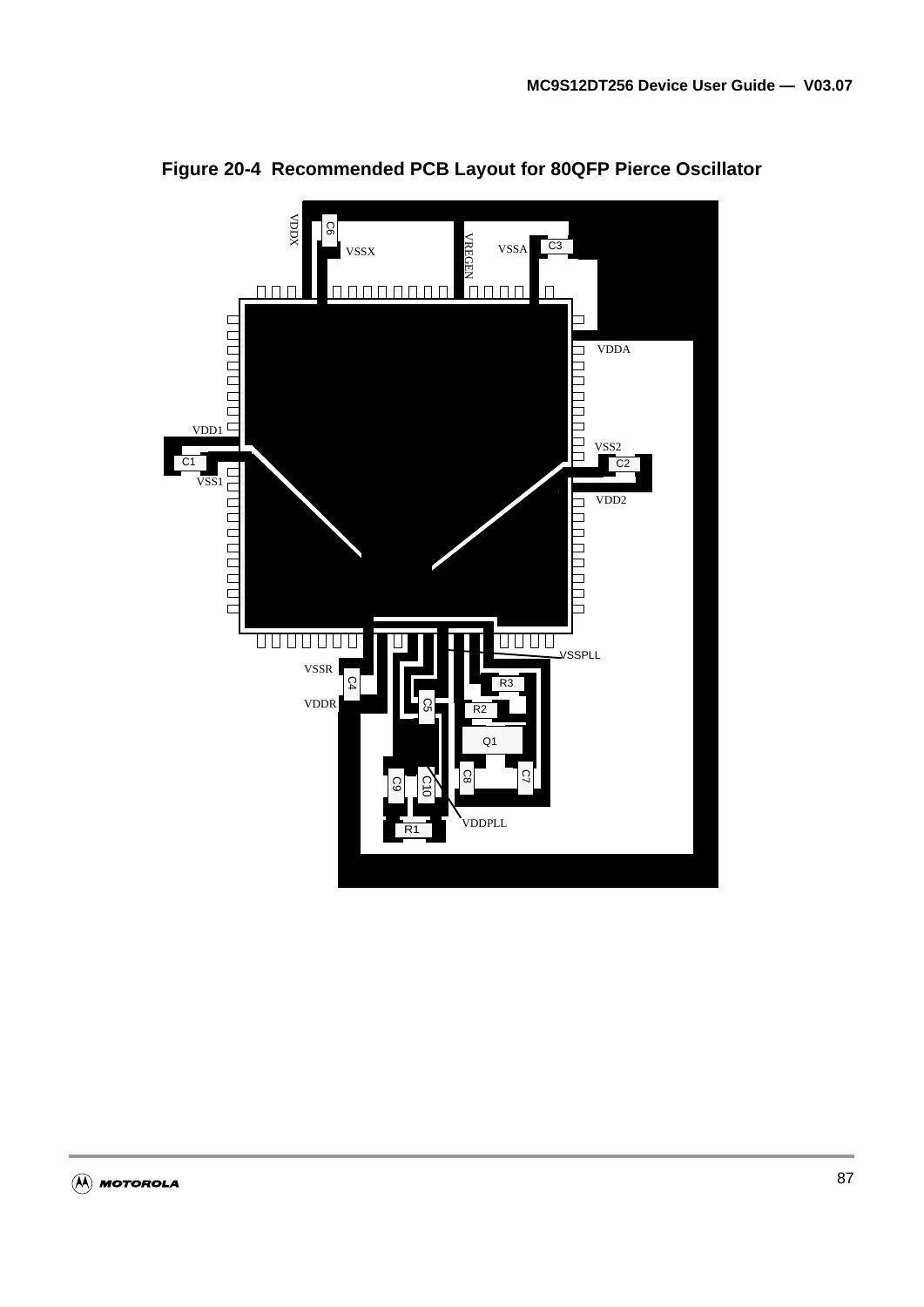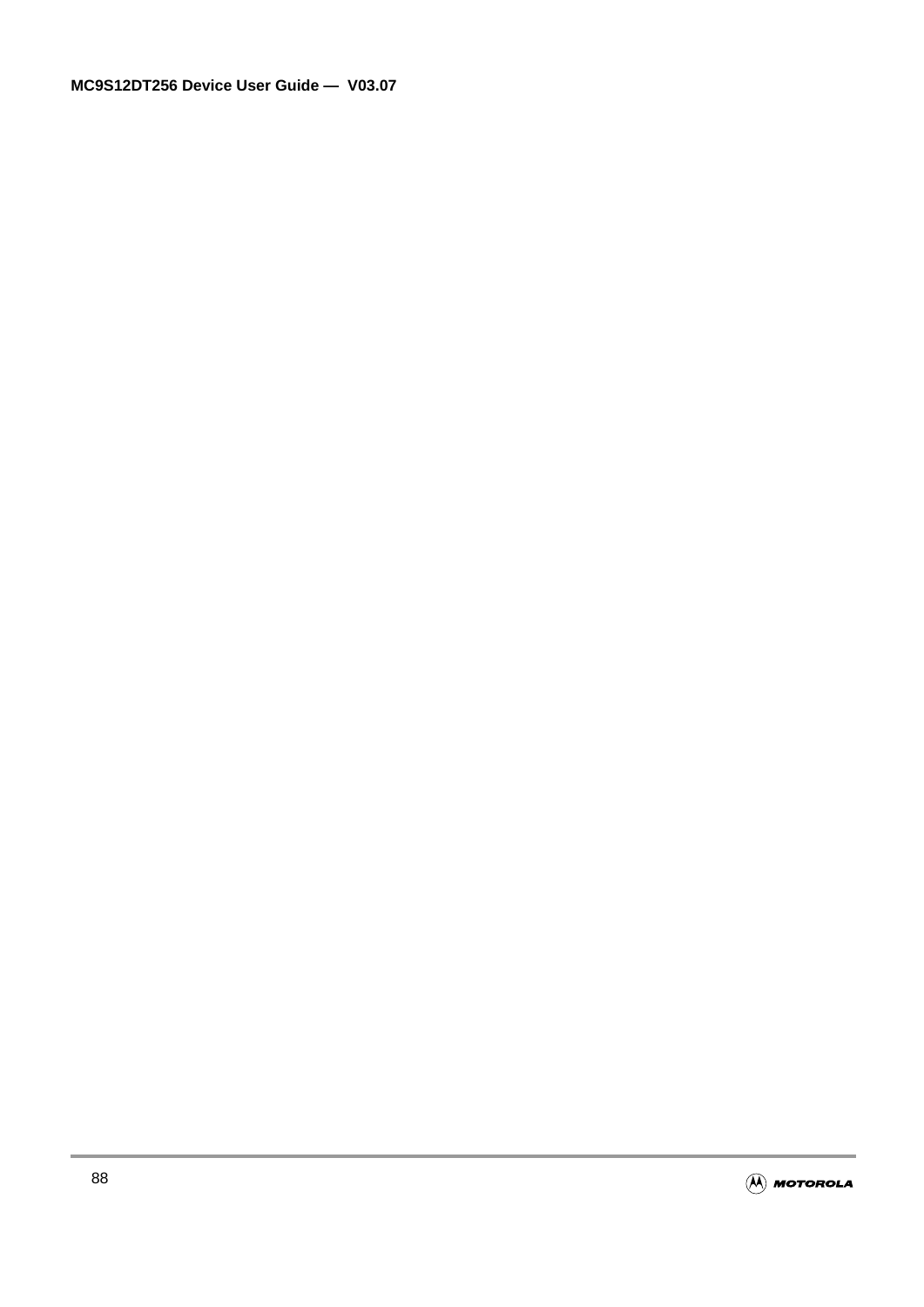# **Appendix A Electrical Characteristics**

## **A.1 General**

*NOTE: The electrical characteristics given in this section are preliminary and should be used as a guide only. Values cannot be guaranteed by Motorola and are subject to change without notice.*

This supplement contains the most accurate electrical information for the MC9S12DT256 microcontroller available at the time of publication. The information should be considered **PRELIMINARY** and is subject to change.

This introduction is intended to give an overview on several common topics like power supply, current injection etc.

## **A.1.1 Parameter Classification**

The electrical parameters shown in this supplement are guaranteed by various methods. To give the customer a better understanding the following classification is used and the parameters are tagged accordingly in the tables where appropriate.

*NOTE: This classification is shown in the column labeled "C" in the parameter tables where appropriate.*

P:

Those parameters are guaranteed during production testing on each individual device.

C:

Those parameters are achieved by the design characterization by measuring a statistically relevant sample size across process variations.

T:

Those parameters are achieved by design characterization on a small sample size from typical devices under typical conditions unless otherwise noted. All values shown in the typical column are within this category.

D:

Those parameters are derived mainly from simulations.

## **A.1.2 Power Supply**

The MC9S12DT256 utilizes several pins to supply power to the I/O ports, A/D converter, oscillator and PLL as well as the digital core.

The VDDA, VSSA pair supplies the A/D converter and the resistor ladder of the internal voltage regulator.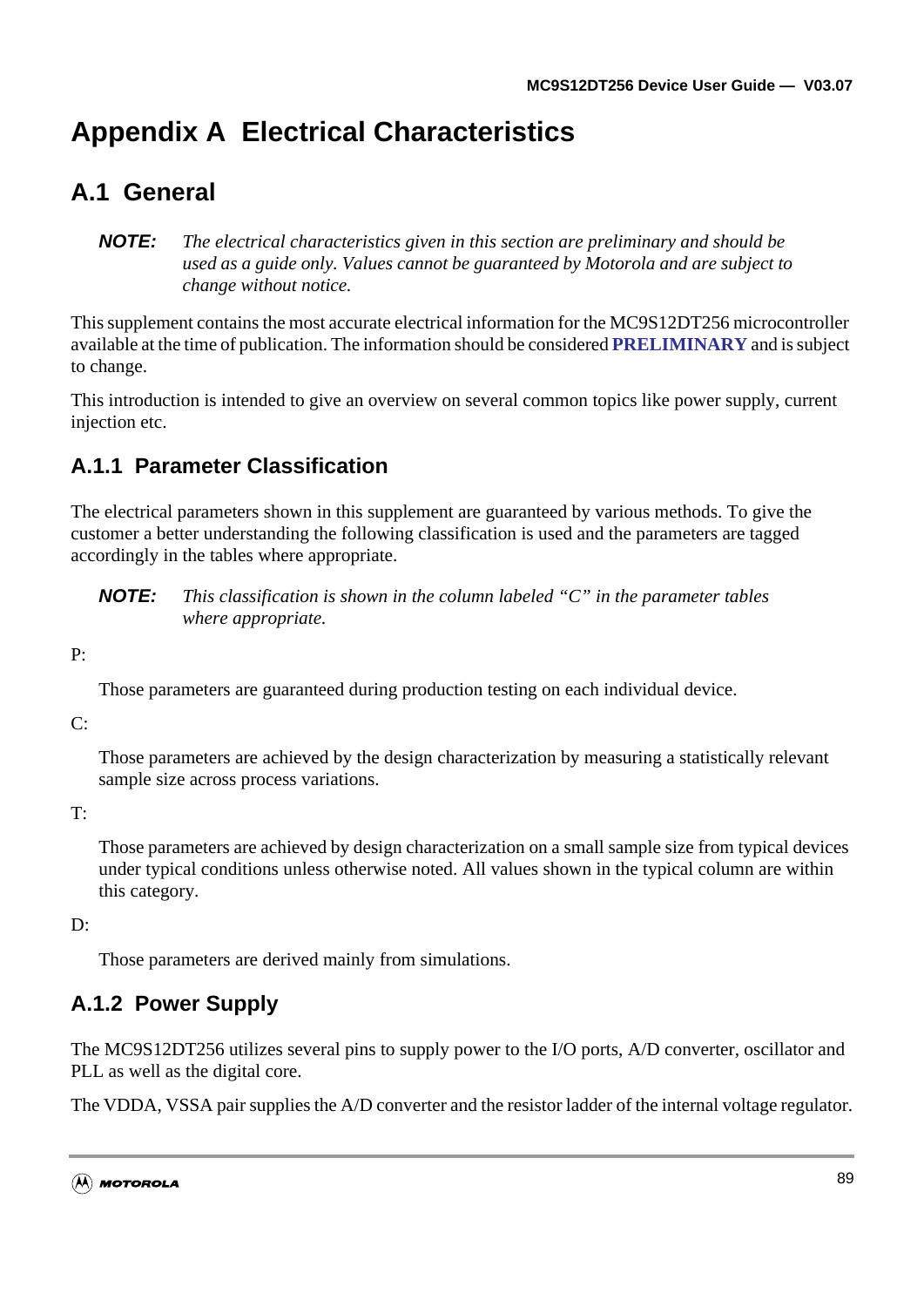#### **MC9S12DT256 Device User Guide — V03.07**

The VDDX, VSSX, VDDR and VSSR pairs supply the I/O pins, VDDR supplies also the internal voltage regulator.

VDD1, VSS1, VDD2 and VSS2 are the supply pins for the digital logic, VDDPLL, VSSPLL supply the oscillator and the PLL.

VSS1 and VSS2 are internally connected by metal.

VDDA, VDDX, VDDR as well as VSSA, VSSX, VSSR are connected by anti-parallel diodes for ESD protection.

*NOTE: In the following context VDD5 is used for either VDDA, VDDR and VDDX; VSS5 is used for either VSSA, VSSR and VSSX unless otherwise noted. IDD5 denotes the sum of the currents flowing into the VDDA, VDDX and VDDR pins. VDD is used for VDD1, VDD2 and VDDPLL, VSS is used for VSS1, VSS2 and VSSPLL. IDD is used for the sum of the currents flowing into VDD1 and VDD2.*

## **A.1.3 Pins**

There are four groups of functional pins.

### **A.1.3.1 5V I/O pins**

Those I/O pins have a nominal level of 5V. This class of pins is comprised of all port I/O pins, the analog inputs, BKGD and the RESET pins.The internal structure of all those pins is identical, however some of the functionality may be disabled. E.g. for the analog inputs the output drivers, pull-up and pull-down resistors are disabled permanently.

### **A.1.3.2 Analog Reference**

This group is made up by the VRH and VRL pins.

### **A.1.3.3 Oscillator**

The pins XFC, EXTAL, XTAL dedicated to the oscillator have a nominal 2.5V level. They are supplied by VDDPLL.

### **A.1.3.4 TEST**

This pin is used for production testing only.

### **A.1.3.5 VREGEN**

This pin is used to enable the on chip voltage regulator.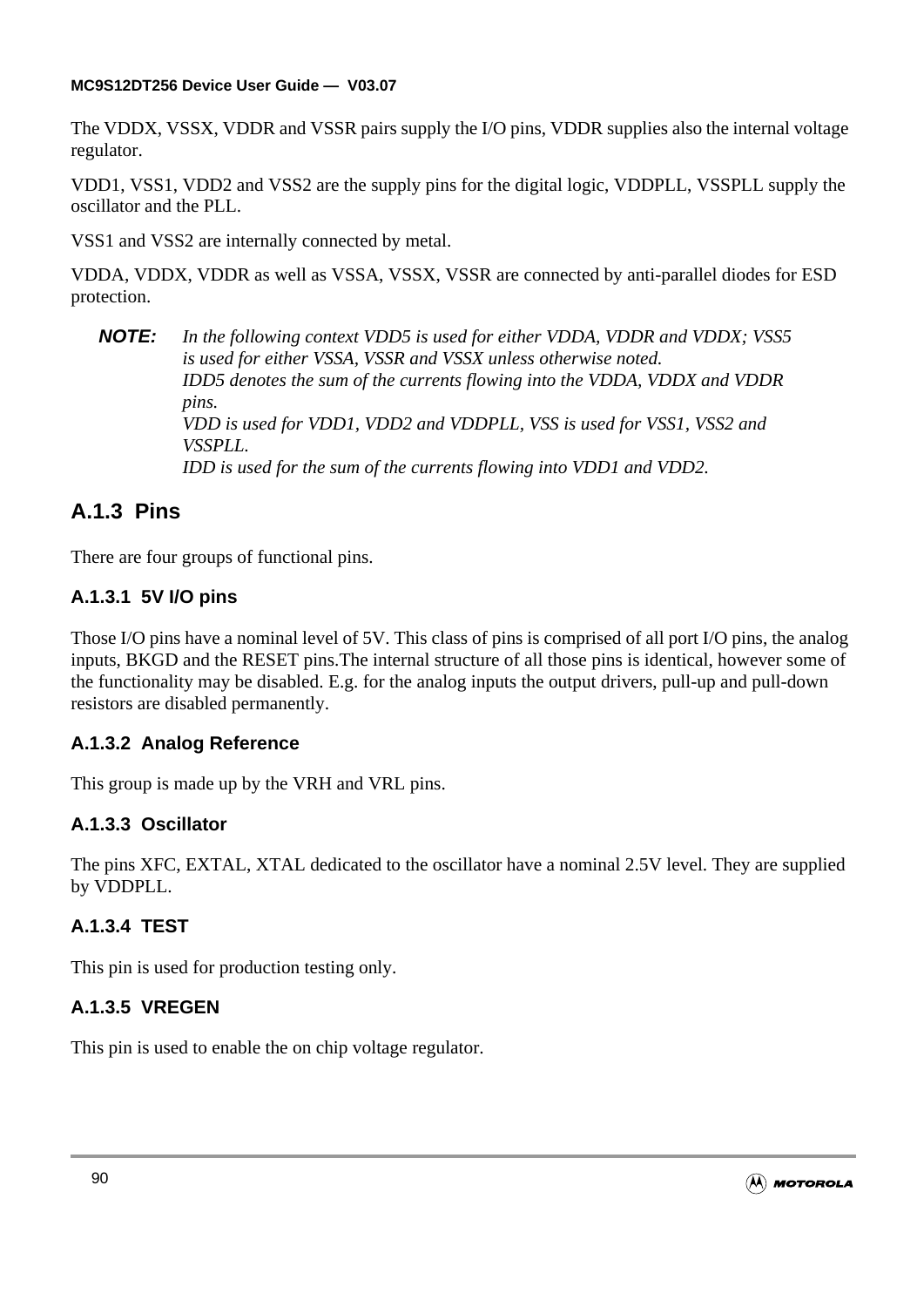## <span id="page-90-0"></span>**A.1.4 Current Injection**

Power supply must maintain regulation within operating  $V_{DD5}$  or  $V_{DD}$  range during instantaneous and operating maximum current conditions. If positive injection current ( $V_{in} > V_{DD5}$ ) is greater than I<sub>DD5</sub>, the injection current may flow out of VDD5 and could result in external power supply going out of regulation. Ensure external VDD5 load will shunt current greater than maximum injection current. This will be the greatest risk when the MCU is not consuming power; e.g. if no system clock is present, or if clock rate is very low which would reduce overall power consumption.

## **A.1.5 Absolute Maximum Ratings**

Absolute maximum ratings are stress ratings only. A functional operation under or outside those maxima is not guaranteed. Stress beyond those limits may affect the reliability or cause permanent damage of the device.

This device contains circuitry protecting against damage due to high static voltage or electrical fields; however, it is advised that normal precautions be taken to avoid application of any voltages higher than maximum-rated voltages to this high-impedance circuit. Reliability of operation is enhanced if unused inputs are tied to an appropriate logic voltage level (e.g., either  $V_{SS5}$  or  $V_{DD5}$ ).

| <b>Num</b>      | Rating                                                                              | <b>Symbol</b>                    | Min     | <b>Max</b> | <b>Unit</b> |
|-----------------|-------------------------------------------------------------------------------------|----------------------------------|---------|------------|-------------|
| $\mathbf{1}$    | I/O, Regulator and Analog Supply Voltage                                            | V <sub>DD5</sub>                 | $-0.3$  | 6.0        | V           |
| $\overline{2}$  | Digital Logic Supply Voltage <sup>2</sup>                                           | $V_{DD}$                         | $-0.3$  | 3.0        | $\vee$      |
| 3               | PLL Supply Voltage <sup>2</sup>                                                     | V <sub>DDPLL</sub>               | $-0.3$  | 3.0        | $\vee$      |
| 4               | Voltage difference VDDX to VDDR and VDDA                                            | $\Delta$ <sub>VDDX</sub>         | $-0.3$  | 0.3        | $\vee$      |
| 5               | Voltage difference VSSX to VSSR and VSSA                                            | $\Delta$ <sub>VSSX</sub>         | $-0.3$  | 0.3        | $\vee$      |
| 6               | Digital I/O Input Voltage                                                           | $V_{\text{IN}}$                  | $-0.3$  | 6.0        | $\vee$      |
| $\overline{7}$  | Analog Reference                                                                    | V <sub>RH,</sub> V <sub>RL</sub> | $-0.3$  | 6.0        | $\vee$      |
| 8               | XFC, EXTAL, XTAL inputs                                                             | $V_{\text{ILV}}$                 | $-0.3$  | 3.0        | V           |
| 9               | <b>TEST</b> input                                                                   | $V$ TEST                         | $-0.3$  | 10.0       | $\vee$      |
| 10 <sup>1</sup> | Instantaneous Maximum Current<br>Single pin limit for all digital I/O pins 3        | $\mathsf{I}_{\mathsf{D}}$        | $-25$   | $+25$      | mA          |
| 11              | Instantaneous Maximum Current<br>Single pin limit for XFC, EXTAL, XTAL <sup>4</sup> | <sup>I</sup> DL                  | $-25$   | $+25$      | mA          |
| 12 <sub>2</sub> | Instantaneous Maximum Current<br>Single pin limit for TEST <sup>5</sup>             | $I_{\mathsf{DT}}$                | $-0.25$ | 0          | mA          |
| 13              | Storage Temperature Range                                                           | $\mathsf{T}_{\text{stg}}$        | $-65$   | 155        | $^{\circ}C$ |

|  |  | Table A-1 Absolute Maximum Ratings <sup>1</sup> |  |
|--|--|-------------------------------------------------|--|
|--|--|-------------------------------------------------|--|

NOTES:

1. Beyond absolute maximum ratings device might be damaged.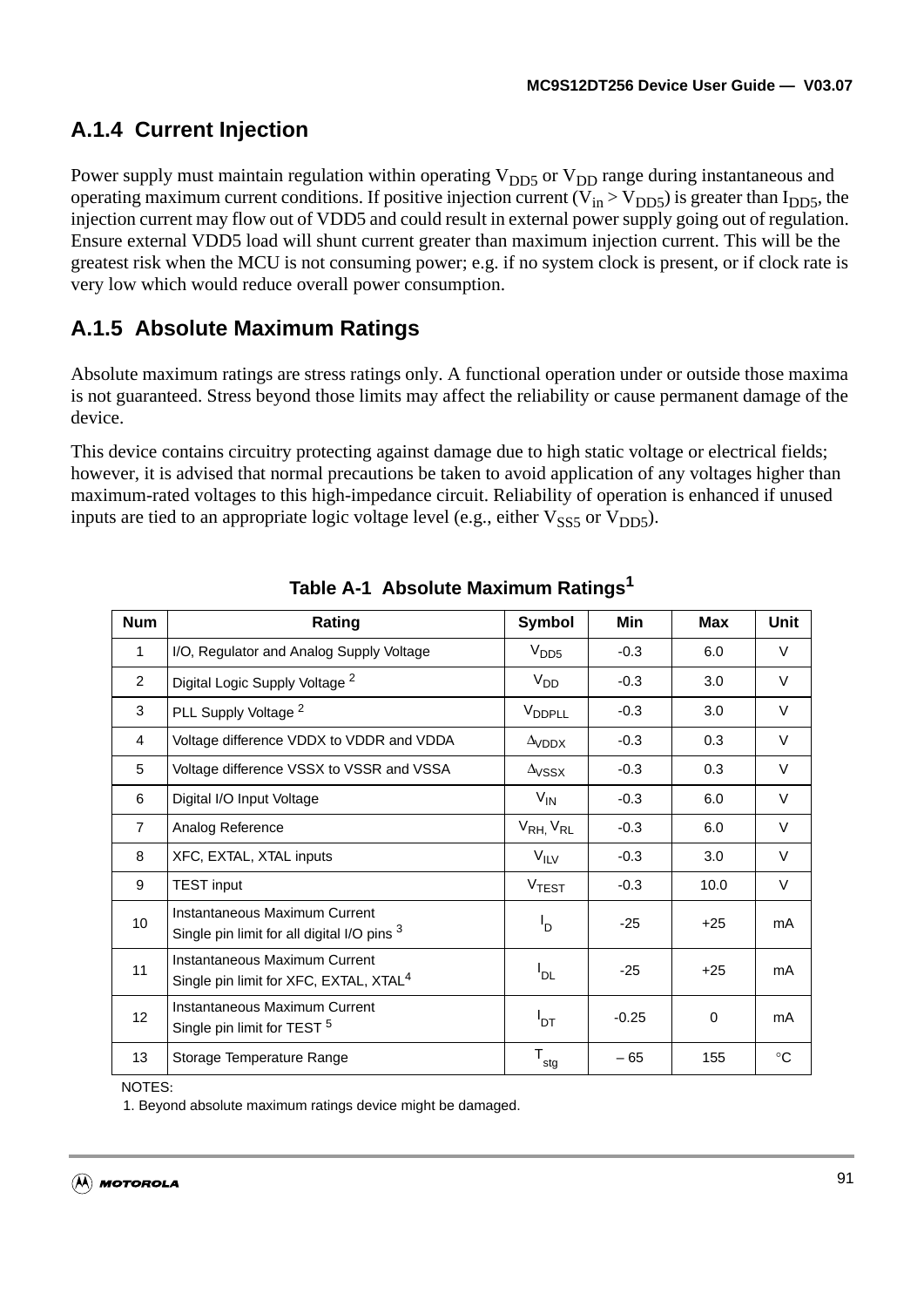#### **MC9S12DT256 Device User Guide — V03.07**

- <span id="page-91-0"></span>2. The device contains an internal voltage regulator to generate the logic and PLL supply out of the I/O supply.
- The absolute maximum ratings apply when the device is powered from an external source.
- 3. All digital I/O pins are internally clamped to  $V_{SSX}$  and  $V_{DDX}$ ,  $V_{SSR}$  and  $V_{DDR}$  or  $V_{SSA}$  and  $V_{DDA}$ .
- 4. Those pins are internally clamped to V<sub>SSPLL</sub> and V<sub>DDPLL</sub>.
- 5. This pin is clamped low to  $\vee_{\mathsf{SSR}}$ , but not clamped high. This pin must be tied low in applications.

## **A.1.6 ESD Protection and Latch-up Immunity**

All ESD testing is in conformity with CDF-AEC-Q100 Stress test qualification for Automotive Grade Integrated Circuits. During the device qualification ESD stresses were performed for the Human Body Model (HBM), the Machine Model (MM) and the Charge Device Model.

A device will be defined as a failure if after exposure to ESD pulses the device no longer meets the device specification. Complete DC parametric and functional testing is performed per the applicable device specification at room temperature followed by hot temperature, unless specified otherwise in the device specification.

| <b>Model</b> | <b>Description</b>                              | Symbol         | Value  | Unit   |
|--------------|-------------------------------------------------|----------------|--------|--------|
|              | Series Resistance                               | R <sub>1</sub> | 1500   | Ohm    |
|              | Storage Capacitance                             | С              | 100    | pF     |
| Human Body   | Number of Pulse per pin<br>positive<br>negative |                | 3<br>3 |        |
|              | Series Resistance                               | R <sub>1</sub> | 0      | Ohm    |
|              | Storage Capacitance                             | C              | 200    | pF     |
| Machine      | Number of Pulse per pin<br>positive<br>negative |                | 3<br>3 |        |
| Latch-up     | Minimum input voltage limit                     |                | $-2.5$ | V      |
|              | Maximum input voltage limit                     |                | 7.5    | $\vee$ |

**Table A-2 ESD and Latch-up Test Conditions**

| $Num \mid$     | C | Rating                                                           | Symbol           | Min              | <b>Max</b>               | Unit |
|----------------|---|------------------------------------------------------------------|------------------|------------------|--------------------------|------|
| 1              | C | Human Body Model (HBM)                                           | $V_{HBM}$        | 2000             | ٠                        | V    |
| 2              | С | Machine Model (MM)                                               | $V_{MM}$         | 200              | $\blacksquare$           | V    |
| 3              | C | Charge Device Model (CDM)                                        | V <sub>CDM</sub> | 500              | $\overline{\phantom{a}}$ | V    |
| $\overline{4}$ | С | Latch-up Current at $T_A = 125^{\circ}C$<br>positive<br>negative | $I_{LAT}$        | $+100$<br>$-100$ | ٠                        | mA   |
| 5              | С | Latch-up Current at $T_A = 27^{\circ}C$<br>positive<br>negative  | $I_{LAT}$        | $+200$<br>$-200$ | $\overline{\phantom{0}}$ | mA   |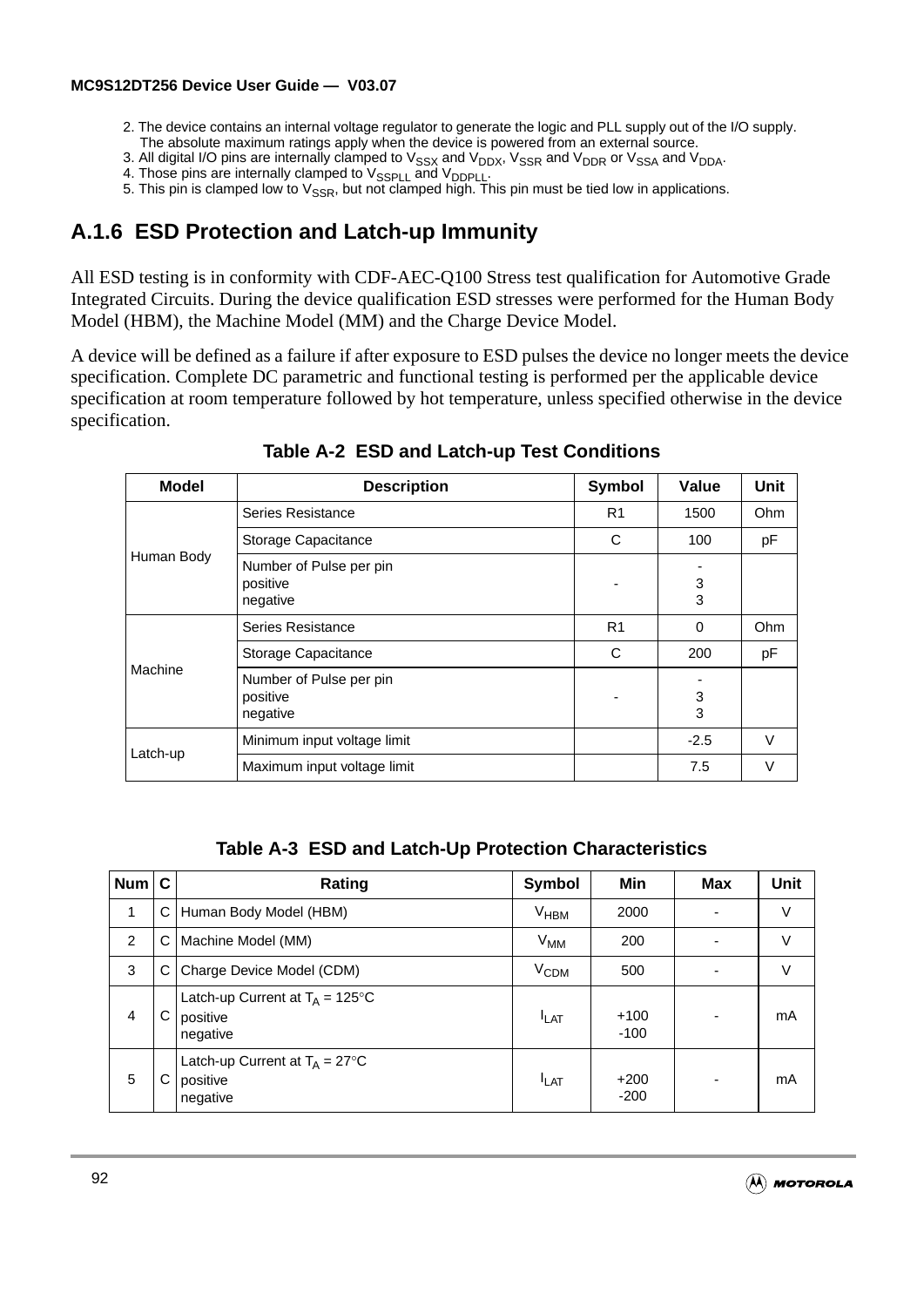## **A.1.7 Operating Conditions**

This chapter describes the operating conditions of the device. Unless otherwise noted those conditions apply to all the following data.

*NOTE: Please refer to the temperature rating of the device (C, V, M) with regards to the ambient temperature*  $T_A$  *and the junction temperature*  $T_J$ *. For power dissipation calculations refer to [Section A.1.8 Power Dissipation and Thermal](#page-92-0) [Characteristics](#page-92-0).*

<span id="page-92-3"></span>

| Rating                                           | <b>Symbol</b>             | Min    | <b>Typ</b> | <b>Max</b> | <b>Unit</b>     |
|--------------------------------------------------|---------------------------|--------|------------|------------|-----------------|
| I/O, Regulator and Analog Supply Voltage         | V <sub>DD5</sub>          | 4.5    | 5          | 5.25       | $\vee$          |
| Digital Logic Supply Voltage <sup>1</sup>        | $V_{DD}$                  | 2.35   | 2.5        | 2.75       | V               |
| PLL Supply Voltage <sup>1</sup>                  | V <sub>DDPLL</sub>        | 2.35   | 2.5        | 2.75       | V               |
| Voltage Difference VDDX to VDDR and VDDA         | $\Delta$ <sub>VDDX</sub>  | $-0.1$ | $\Omega$   | 0.1        | $\vee$          |
| Voltage Difference VSSX to VSSR and VSSA         | $\Delta$ <sub>VSSX</sub>  | $-0.1$ | $\Omega$   | 0.1        | $\vee$          |
| Oscillator                                       | $f_{\rm osc}$             | 0.5    |            | 16         | <b>MHz</b>      |
| <b>Bus Frequency</b>                             | $f_{bus}$                 | 0.5    |            | 25         | <b>MHz</b>      |
| MC9S12DT256C                                     |                           |        |            |            |                 |
| <b>Operating Junction Temperature Range</b>      | $T_{\rm J}$               | $-40$  |            | 100        | °C              |
| Operating Ambient Temperature Range <sup>2</sup> | $T_{A}$                   | $-40$  | 27         | 85         | $\rm ^{\circ}C$ |
| MC9S12DT256V                                     |                           |        |            |            |                 |
| <b>Operating Junction Temperature Range</b>      | $T_{\rm J}$               | $-40$  |            | 120        | °C              |
| Operating Ambient Temperature Range <sup>2</sup> | $T_{A}$                   | $-40$  | 27         | 105        | $\rm ^{\circ}C$ |
| MC9S12DT256M                                     |                           |        |            |            |                 |
| <b>Operating Junction Temperature Range</b>      | $T_{\rm J}$               | $-40$  |            | 140        | °C              |
| Operating Ambient Temperature Range <sup>2</sup> | $\mathsf{T}_{\mathsf{A}}$ | $-40$  | 27         | 125        | $\rm ^{\circ}C$ |

<span id="page-92-4"></span>**Table A-4 Operating Conditions**

NOTES:

<span id="page-92-1"></span>1. The device contains an internal voltage regulator to generate the logic and PLL supply out of the I/O supply. The absolute maximum ratings apply when this regulator is disabled and the device is powered from an external source.

<span id="page-92-2"></span>2. Please refer to **[Section A.1.8 Power Dissipation and Thermal Characteristics](#page-92-0)** for more details about the relation between ambient temperature  $T_A$  and device junction temperature  $T_J$ .

## <span id="page-92-0"></span>**A.1.8 Power Dissipation and Thermal Characteristics**

Power dissipation and thermal characteristics are closely related. The user must assure that the maximum operating junction temperature is not exceeded. The average chip-junction temperature  $(T<sub>I</sub>)$  in  $^{\circ}C$  can be obtained from: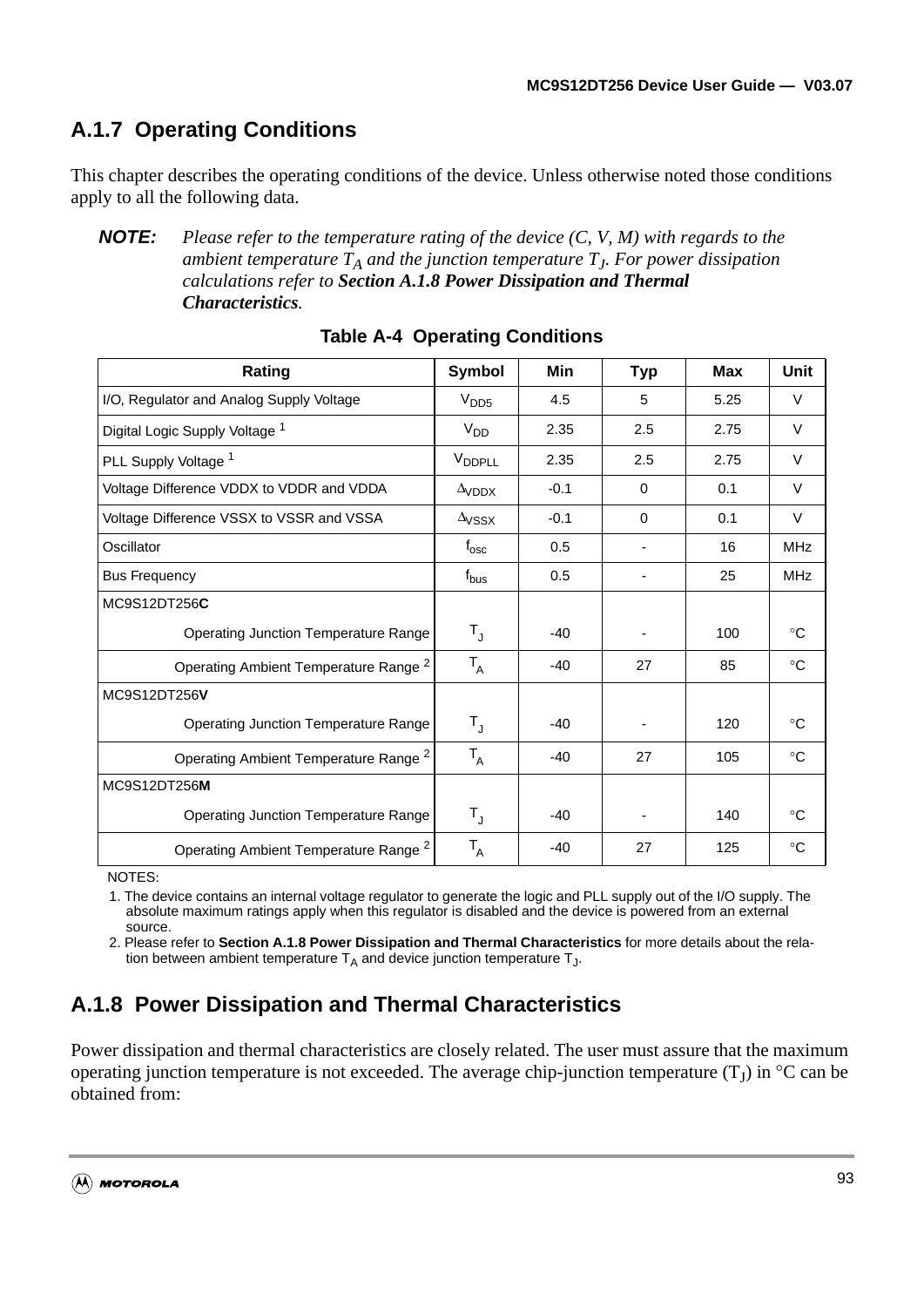$$
\mathsf{T}_{\mathsf{J}} = \mathsf{T}_{\mathsf{A}} + (\mathsf{P}_{\mathsf{D}} \bullet \Theta_{\mathsf{J} \mathsf{A}})
$$

 $T_1$  = Junction Temperature,  $[°C]$ 

 $T_A$  = Ambient Temperature,  $[°C]$ 

 $P_D$  = Total Chip Power Dissipation, [W]

<sup>Θ</sup>JA <sup>=</sup> Package Thermal Resistance, [°C/W]

The total power dissipation can be calculated from:

$$
P_D = P_{INT} + P_{IO}
$$

 $P_{INT}$  = Chip Internal Power Dissipation, [W]

Two cases with internal voltage regulator enabled and disabled must be considered:

1. Internal Voltage Regulator disabled

$$
P_{INT} = I_{DD} \cdot V_{DD} + I_{DDPLL} \cdot V_{DDPLL} + I_{DDA} \cdot V_{DDA}
$$

$$
P_{IO} = \sum_{i} R_{DSON} \cdot I_{IO}^{2}
$$

 $P_{IO}$  is the sum of all output currents on I/O ports associated with VDDX and VDDR.

For  $R_{DSON}$  is valid:

$$
R_{DSON} = \frac{V_{OL}}{I_{OL}}
$$
; for outputs driven low

respectively

$$
R_{DSON} = \frac{V_{DD5} - V_{OH}}{I_{OH}}
$$
; for outputs driven high

2. Internal voltage regulator enabled

$$
P_{INT} = I_{DDR} \cdot V_{DDR} + I_{DDA} \cdot V_{DDA}
$$

I<sub>DDR</sub> is the current shown in **[Table A-7](#page-97-0)** and not the overall current flowing into VDDR, which additionally contains the current flowing into the external loads with output high.

$$
P_{IO} = \sum_{i} R_{DSON} \cdot I_{IO}^2
$$

 $P_{IO}$  is the sum of all output currents on I/O ports associated with VDDX and VDDR.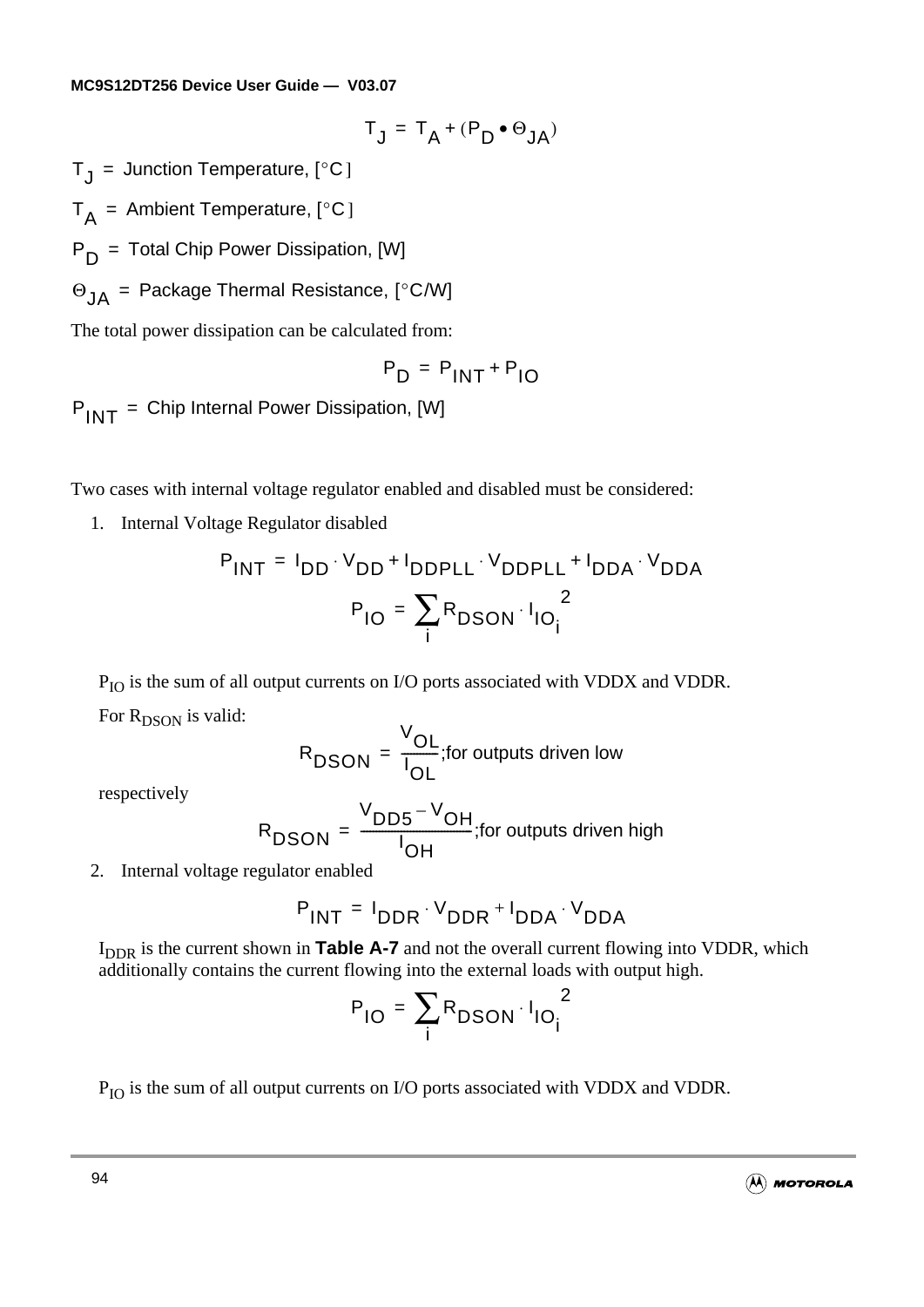| $Num$ $C$ | Rating                                                                              | Symbol        | Min | Тур | Max | Unit |
|-----------|-------------------------------------------------------------------------------------|---------------|-----|-----|-----|------|
|           | Thermal Resistance LQFP112, single sided PCB <sup>2</sup>                           | $\theta_{JA}$ |     |     | 54  | °C/W |
| 2         | Thermal Resistance LQFP112, double sided PCB<br>with 2 internal planes <sup>3</sup> | $\theta_{JA}$ |     |     | 41  | °C/W |
| 3         | Thermal Resistance LQFP 80, single sided PCB                                        | $\theta_{JA}$ |     |     | 51  | °C/W |
| 4         | Thermal Resistance LQFP 80, double sided PCB<br>with 2 internal planes              | $\theta_{JA}$ |     |     | 41  | °C/W |

**Table A-5 Thermal Package Characteristics<sup>1</sup>**

NOTES:

1. The values for thermal resistance are achieved by package simulations

2. PC Board according to EIA/JEDEC Standard 51-2

3. PC Board according to EIA/JEDEC Standard 51-7

## **A.1.9 I/O Characteristics**

This section describes the characteristics of all 5V I/O pins. All parameters are not always applicable, e.g. not all pins feature pull up/down resistances.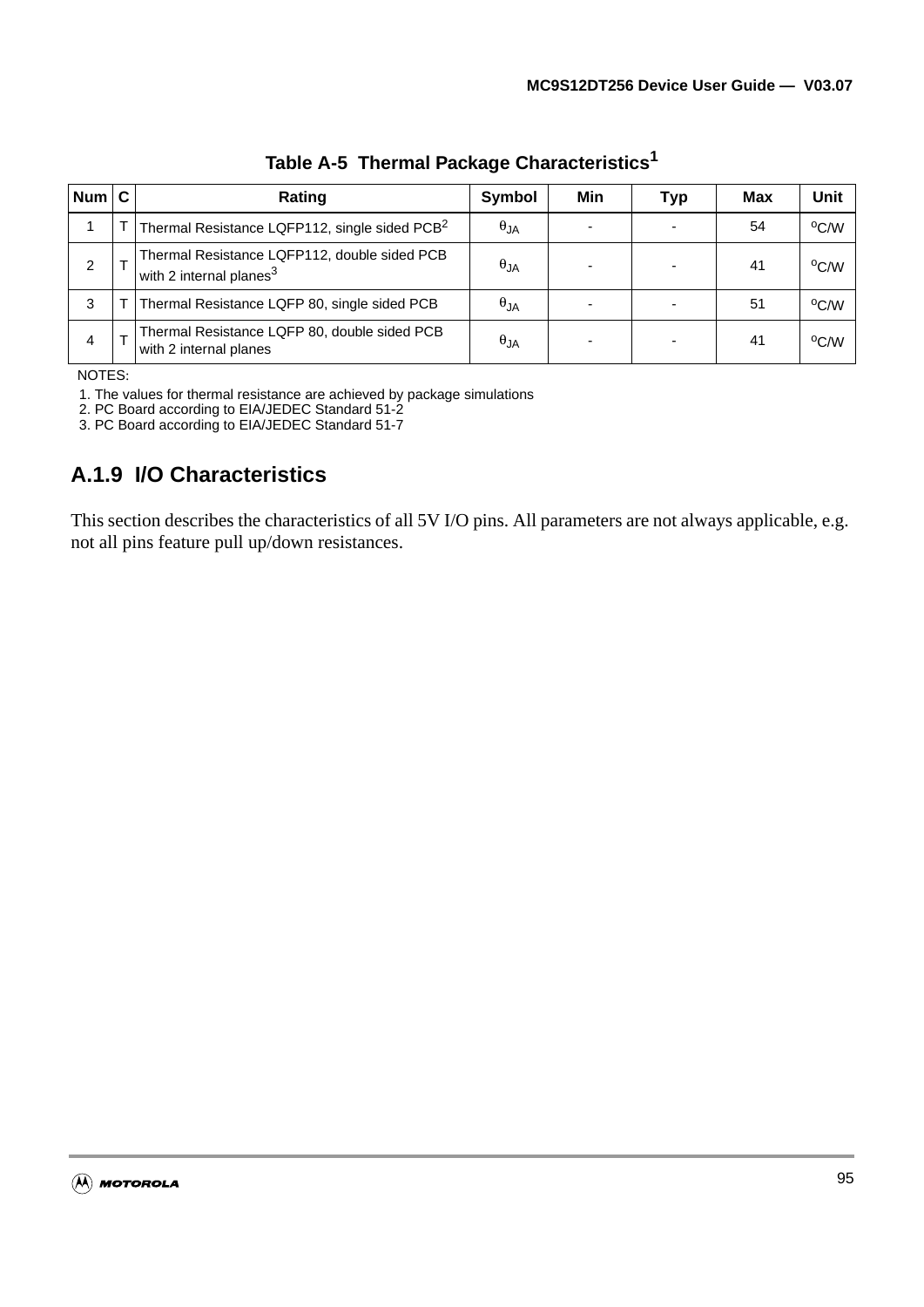|                  |              | Conditions are shown in Table A-4 unless otherwise noted                                                       |                               |                              |                              |                          |         |
|------------------|--------------|----------------------------------------------------------------------------------------------------------------|-------------------------------|------------------------------|------------------------------|--------------------------|---------|
| <b>Num</b>       | $\mathbf c$  | Rating                                                                                                         | Symbol                        | Min                          | <b>Typ</b>                   | <b>Max</b>               | Unit    |
| $\mathbf 1$      | P            | Input High Voltage                                                                                             | $V_{\vert H}$                 | $0.65*V_{DD5}$               |                              |                          | V       |
|                  | $\mathsf T$  | Input High Voltage                                                                                             | V <sub>IH</sub>               |                              | $\overline{\phantom{a}}$     | $VDD5 + 0.3$             | V       |
| $\overline{2}$   | P            | Input Low Voltage                                                                                              | $V_{IL}$                      |                              | $\overline{\phantom{0}}$     | $0.35*V_{DD5}$           | V       |
|                  | $\mathsf T$  | Input Low Voltage                                                                                              | $V_{IL}$                      | VSS5 - 0.3                   | $\frac{1}{2}$                |                          | V       |
| 3                | C            | Input Hysteresis                                                                                               | $V_{HYS}$                     |                              | 250                          |                          | mV      |
| 4                | P            | Input Leakage Current (pins in high impedance input<br>$mode)$ <sup>1</sup><br>$V_{in} = V_{DD5}$ or $V_{SS5}$ | $I_{in}$                      | $-2.5$                       | $\qquad \qquad \blacksquare$ | 2.5                      | μA      |
| 5                | C            | Output High Voltage (pins in output mode)<br>Partial Drive $I_{OH} = -2mA$                                     | $\rm V_{OH}$                  | $V_{DD5} - 0.8$              |                              |                          | V       |
| 6                | P            | Output High Voltage (pins in output mode)<br>Full Drive $IOH = -10mA$                                          | $V_{OH}$                      | $V_{DD5} - 0.8$              |                              |                          | V       |
| $\overline{7}$   | С            | Output Low Voltage (pins in output mode)<br>Partial Drive IOL = +2mA                                           | $V_{OL}$                      |                              |                              | 0.8                      | V       |
| 8                | P            | Output Low Voltage (pins in output mode)<br>Full Drive $I_{OL}$ = +10mA                                        | $V_{OL}$                      |                              |                              | 0.8                      | V       |
| $\boldsymbol{9}$ | P            | Internal Pull Up Device Current,<br>tested at $V_{\parallel}$ Max.                                             | $I_{PUL}$                     |                              |                              | $-130$                   | μA      |
| 10               | C            | Internal Pull Up Device Current,<br>tested at $V_{\vert H}$ Min.                                               | I <sub>PUH</sub>              | $-10$                        |                              | $\overline{\phantom{a}}$ | μA      |
| 11               | P            | Internal Pull Down Device Current,<br>tested at $V_{\vert H}$ Min.                                             | <b>I</b> <sub>PDH</sub>       | $\qquad \qquad \blacksquare$ |                              | 130                      | μA      |
| 12               | C            | Internal Pull Down Device Current,<br>tested at $V_{\parallel}$ Max.                                           | $I_{PDL}$                     | 10                           |                              |                          | μA      |
| 13               | D            | Input Capacitance                                                                                              | $C_{in}$                      |                              | 6                            |                          | pF      |
| 14               | $\top$       | Injection current <sup>2</sup><br>Single Pin limit<br>Total Device Limit. Sum of all injected currents         | $I_{\text{ICS}}$<br>$I_{ICP}$ | $-2.5$<br>$-25$              |                              | 2.5<br>25                | mA      |
| 15               | $\mathsf{P}$ | Port H, J, P Interrupt Input Pulse filtered <sup>3</sup>                                                       | t <sub>PULSE</sub>            |                              |                              | 3                        | $\mu$ s |
| 16               | $\mathsf{P}$ | Port H, J, P Interrupt Input Pulse passed <sup>3</sup>                                                         | t <sub>PULSE</sub>            | 10                           |                              |                          | $\mu s$ |

### <span id="page-95-1"></span>**Table A-6 5V I/O Characteristics**

NOTES:

1. Maximum leakage current occurs at maximum operating temperature. Current decreases by approximately one-half for each 8 C to 12 C in the temperature range from 50 C to 125 C.

2. Refer to **[Section A.1.4 Current Injection](#page-90-0)**, for more details

<span id="page-95-0"></span>3. Parameter only applies in STOP or Pseudo STOP mode.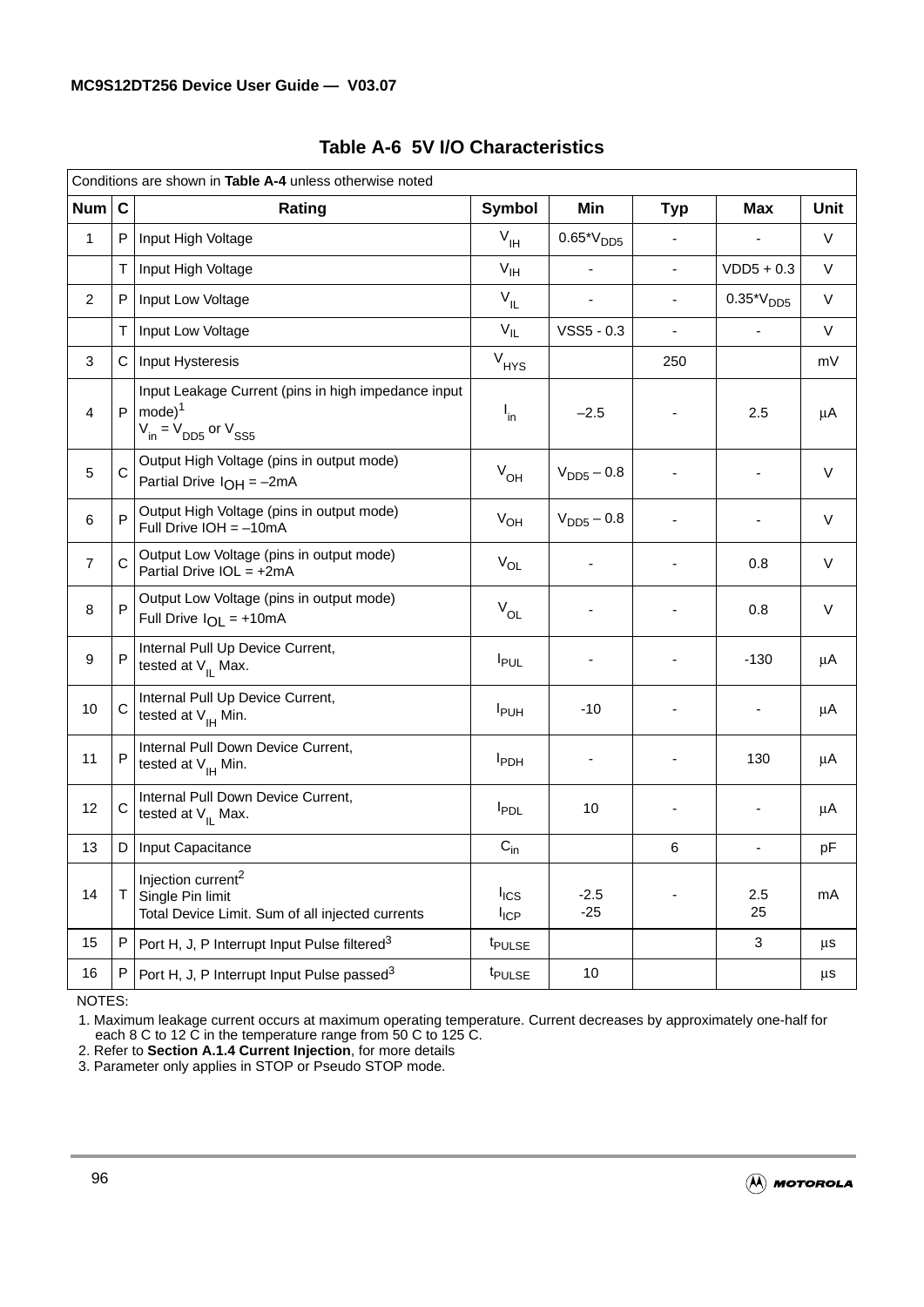## **A.1.10 Supply Currents**

This section describes the current consumption characteristics of the device as well as the conditions for the measurements.

### **A.1.10.1 Measurement Conditions**

All measurements are without output loads. Unless otherwise noted the currents are measured in single chip mode, internal voltage regulator enabled and at 25MHz bus frequency using a 4MHz oscillator in Colpitts mode. Production testing is performed using a square wave signal at the EXTAL input.

### **A.1.10.2 Additional Remarks**

In expanded modes the currents flowing in the system are highly dependent on the load at the address, data and control signals as well as on the duty cycle of those signals. No generally applicable numbers can be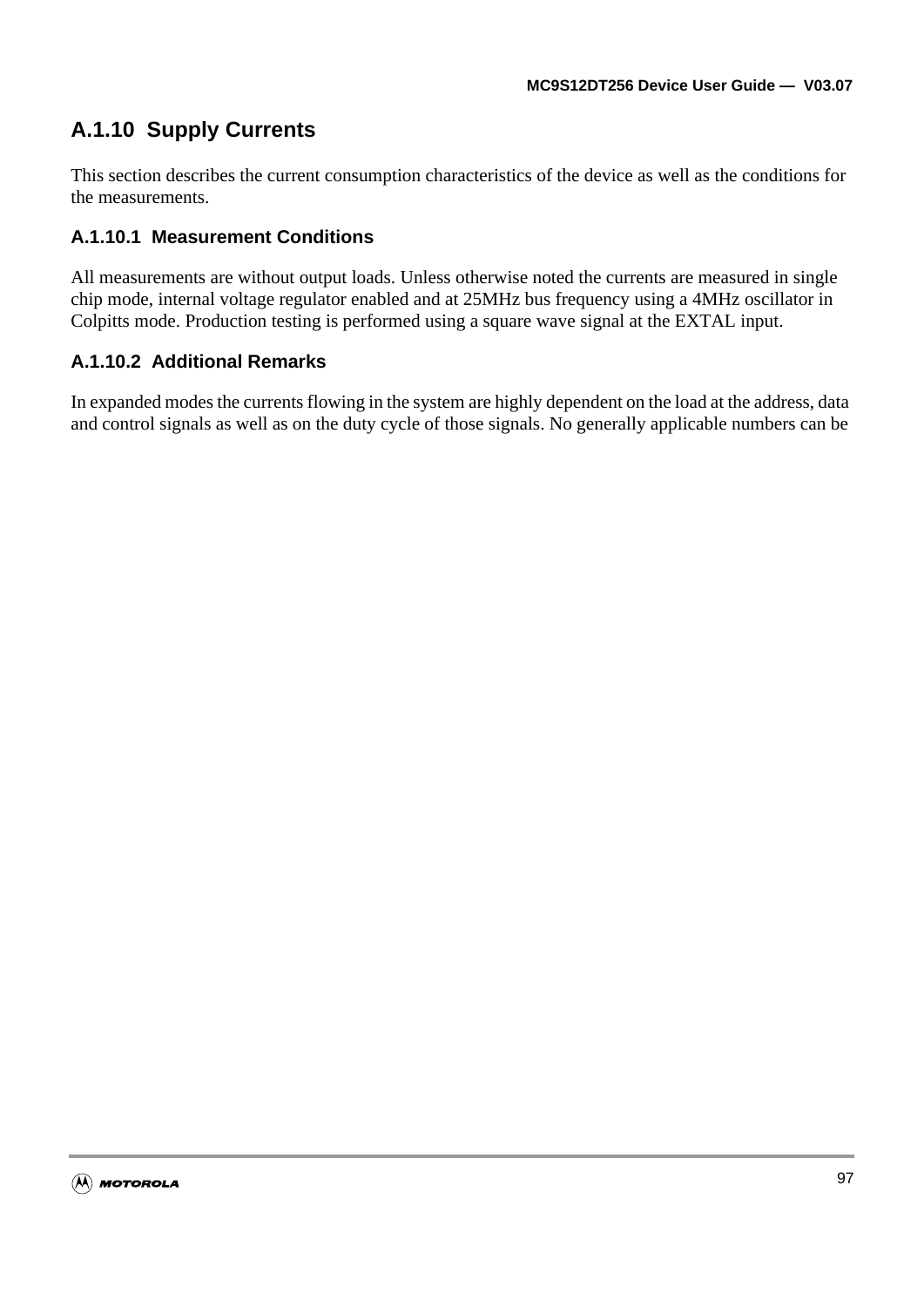given. A very good estimate is to take the single chip currents and add the currents due to the external loads.

<span id="page-97-0"></span>

|                | Conditions are shown in Table A-4 unless otherwise noted                                        |                                                                                                                                                                                                   |                          |     |                                                              |                             |         |  |
|----------------|-------------------------------------------------------------------------------------------------|---------------------------------------------------------------------------------------------------------------------------------------------------------------------------------------------------|--------------------------|-----|--------------------------------------------------------------|-----------------------------|---------|--|
| Num            | $\mathbf c$                                                                                     | Rating                                                                                                                                                                                            | Symbol                   | Min | <b>Typ</b>                                                   | <b>Max</b>                  | Unit    |  |
| $\mathbf{1}$   | P                                                                                               | Run supply currents<br>Single Chip, Internal regulator enabled                                                                                                                                    | $I_{DD5}$                |     |                                                              | 65                          | mA      |  |
| $\overline{2}$ | $\sf P$<br>P                                                                                    | Wait Supply current<br>All modules enabled, PLL on<br>only RTI enabled 1                                                                                                                          | $I_{DDW}$                |     |                                                              | 40<br>$\sqrt{5}$            | mA      |  |
| 3              | $\mathsf{C}$<br>$\mathsf{P}$<br>C<br>$\mathsf{C}$<br>P<br>C<br>P<br>$\mathsf{C}$<br>P           | Pseudo Stop Current (RTI and COP disabled) 1, 2<br>$-40^{\circ}$ C<br>$27^{\circ}$ C<br>70°C<br>85°C<br>"C" Temp Option 100°C<br>105°C<br>"V" Temp Option 120°C<br>125°C<br>"M" Temp Option 140°C | <b>I</b> <sub>DDPS</sub> |     | 370<br>400<br>450<br>550<br>600<br>650<br>800<br>850<br>1200 | 500<br>1600<br>2100<br>5000 | μA      |  |
| 4              | C<br>$\mathsf C$<br>C<br>C<br>C<br>C<br>$\mathbf C$                                             | Pseudo Stop Current (RTI and COP enabled) 1, 2<br>$-40^{\circ}$ C<br>$27^{\circ}$ C<br>70°C<br>85°C<br>105°C<br>125°C<br>140°C                                                                    | <b>I</b> <sub>DDPS</sub> |     | 570<br>600<br>650<br>750<br>850<br>1200<br>1500              |                             | $\mu A$ |  |
| 5              | $\mathsf C$<br>$\mathsf{P}$<br>C<br>C<br>P<br>$\mathsf{C}$<br>$\mathsf{P}$<br>$\mathsf{C}$<br>P | Stop Current <sup>2</sup><br>$-40^{\circ}$ C<br>$27^{\circ}$ C<br>70°C<br>85°C<br>"C" Temp Option 100°C<br>105°C<br>"V" Temp Option 120°C<br>125°C<br>"M" Temp Option 140°C                       | $I_{\text{DDS}}$         |     | 12<br>25<br>100<br>130<br>160<br>200<br>350<br>400<br>600    | 100<br>1200<br>1700<br>5000 | μA      |  |

**Table A-7 Supply Current Characteristics**

NOTES:

<span id="page-97-2"></span>1. PLL off

<span id="page-97-1"></span>2. At those low power dissipation levels  $T_J = T_A$  can be assumed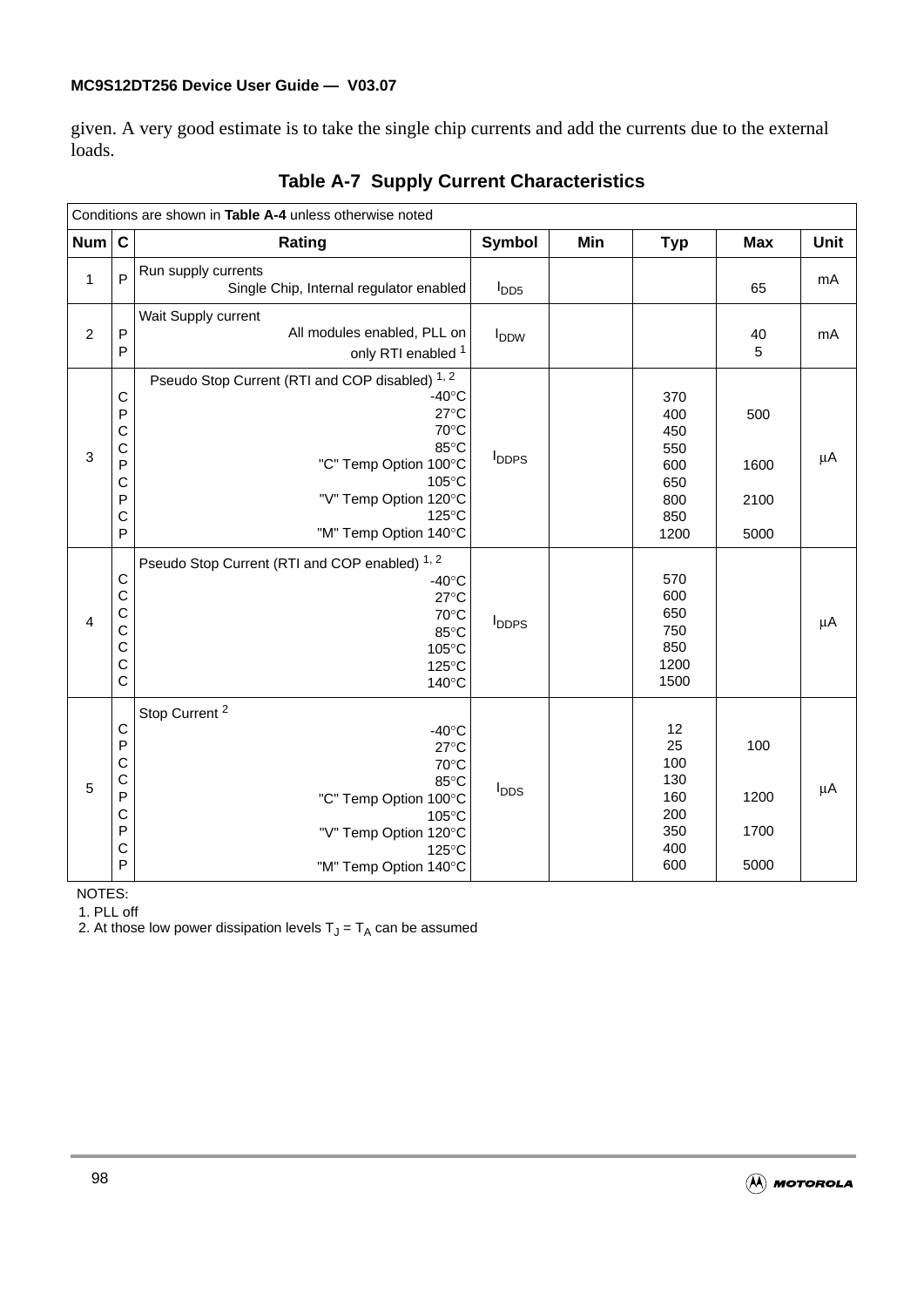# **A.2 ATD Characteristics**

This section describes the characteristics of the analog to digital converter.

## **A.2.1 ATD Operating Characteristics**

The **[Table A-8](#page-98-1)** shows conditions under which the ATD operates.

The following constraints exist to obtain full-scale, full range results:

 $V_{SSA} \leq V_{RL} \leq V_{IN} \leq V_{RH} \leq V_{DDA}$ . This constraint exists since the sample buffer amplifier can not drive beyond the power supply levels that it ties to. If the input level goes outside of this range it will effectively be clipped.

<span id="page-98-1"></span>

|                | Conditions are shown in Table A-4 unless otherwise noted |                                                                                                     |                                            |                                         |            |                                       |              |  |  |
|----------------|----------------------------------------------------------|-----------------------------------------------------------------------------------------------------|--------------------------------------------|-----------------------------------------|------------|---------------------------------------|--------------|--|--|
| <b>Num</b>     | C                                                        | Rating                                                                                              | Symbol                                     | Min                                     | <b>Typ</b> | Max                                   | Unit         |  |  |
| 1              | D                                                        | Reference Potential<br>Low<br>High                                                                  | $V_{RL}$<br>$V_{RH}$                       | V <sub>SSA</sub><br>V <sub>DDA</sub> /2 |            | $V_{DDA}/2$<br><b>V<sub>DDA</sub></b> |              |  |  |
| 2              | С                                                        | Differential Reference Voltage <sup>1</sup>                                                         | $VRH - VRL$                                | 4.50                                    | 5.00       | 5.25                                  | V            |  |  |
| 3              | D                                                        | <b>ATD Clock Frequency</b>                                                                          | <sup>T</sup> ATDCLK                        | 0.5                                     |            | 2.0                                   | <b>MHz</b>   |  |  |
| $\overline{4}$ | D                                                        | ATD 10-Bit Conversion Period<br>Clock Cycles <sup>2</sup><br>Conv, Time at 2.0MHz ATD Clock fATDCLK | N <sub>CONV10</sub><br>T <sub>CONV10</sub> | 14<br>7                                 |            | 28<br>14                              | Cycles<br>μs |  |  |
| 5              | D                                                        | ATD 8-Bit Conversion Period<br>Clock Cycles <sup>2</sup><br>Conv, Time at 2.0MHz ATD Clock fATDCLK  | N <sub>CONV8</sub><br>T <sub>CONV8</sub>   | 12<br>6                                 |            | 26<br>13                              | Cycles<br>μs |  |  |
| 6              | D                                                        | Recovery Time (V <sub>DDA</sub> =5.0 Volts)                                                         | $t_{REC}$                                  |                                         |            | 20                                    | μs           |  |  |
| 7              | P                                                        | Reference Supply current 2 ATD blocks on                                                            | $I_{REF}$                                  |                                         |            | 0.750                                 | mA           |  |  |
| 8              | P                                                        | Reference Supply current 1 ATD block on                                                             | $I_{REF}$                                  |                                         |            | 0.375                                 | mA           |  |  |

| Table A-8 ATD Operating Characteristics |  |
|-----------------------------------------|--|
|                                         |  |

NOTES:

1. Full accuracy is not guaranteed when differential voltage is less than 4.50V

<span id="page-98-0"></span>2. The minimum time assumes a final sample period of 2 ATD clocks cycles while the maximum time assumes a final sample period of 16 ATD clocks.

## **A.2.2 Factors influencing accuracy**

Three factors - source resistance, source capacitance and current injection - have an influence on the accuracy of the ATD.

### **A.2.2.1 Source Resistance:**

Due to the input pin leakage current as specified in **[Table A-6](#page-95-1)** in conjunction with the source resistance there will be a voltage drop from the signal source to the ATD input. The maximum source resistance  $R<sub>S</sub>$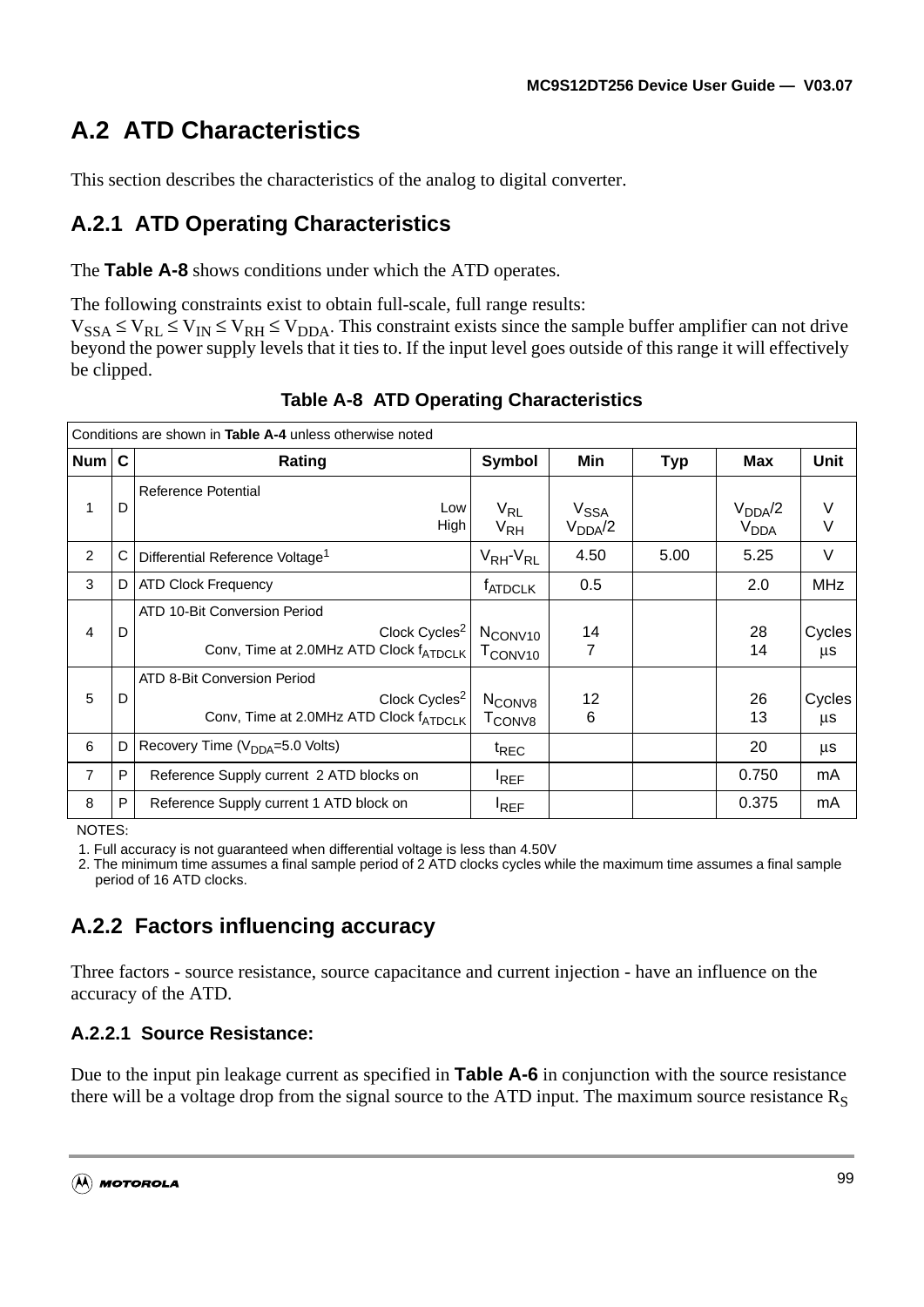#### **MC9S12DT256 Device User Guide — V03.07**

specifies results in an error of less than 1/2 LSB (2.5mV) at the maximum leakage current. If device or operating conditions are less than worst case or leakage-induced error is acceptable, larger values of source resistance is allowed.

### **A.2.2.2 Source Capacitance**

When sampling an additional internal capacitor is switched to the input. This can cause a voltage drop due to charge sharing with the external and the pin capacitance. For a maximum sampling error of the input voltage  $\leq$  1LSB, then the external filter capacitor,  $C_f \geq 1024$  \* ( $C_{INS}$ -  $C_{INN}$ ).

### **A.2.2.3 Current Injection**

There are two cases to consider.

- 1. A current is injected into the channel being converted. The channel being stressed has conversion values of \$3FF (\$FF in 8-bit mode) for analog inputs greater than  $V_{RH}$  and \$000 for values less than  $V_{RL}$  unless the current is higher than specified as disruptive condition.
- 2. Current is injected into pins in the neighborhood of the channel being converted. A portion of this current is picked up by the channel (coupling ratio K), This additional current impacts the accuracy of the conversion depending on the source resistance.

The additional input voltage error on the converted channel can be calculated as  $V_{ERR} = K * R_S *$  $I_{INJ}$ , with  $I_{INJ}$  being the sum of the currents injected into the two pins adjacent to the converted channel.

|                |   | Conditions are shown in Table A-4 unless otherwise noted   |                                      |        |     |           |             |
|----------------|---|------------------------------------------------------------|--------------------------------------|--------|-----|-----------|-------------|
| <b>Num</b>     | C | Rating                                                     | <b>Symbol</b>                        | Min    | Typ | Max       | <b>Unit</b> |
|                | С | Max input Source Resistance                                | $R_{\rm S}$                          |        | ۰   |           | KΩ          |
| 2              |   | <b>Total Input Capacitance</b><br>Non Sampling<br>Sampling | C <sub>INN</sub><br>C <sub>INS</sub> |        |     | 10<br>22  | рF          |
| 3              | С | Disruptive Analog Input Current                            | <sup>I</sup> NA                      | $-2.5$ |     | 2.5       | mA          |
| $\overline{4}$ | С | Coupling Ratio positive current injection                  | $K_{p}$                              |        |     | $10^{-4}$ | A/A         |
| 5              | С | Coupling Ratio negative current injection                  | $K_{n}$                              |        |     | $10^{-2}$ | A/A         |

**Table A-9 ATD Electrical Characteristics**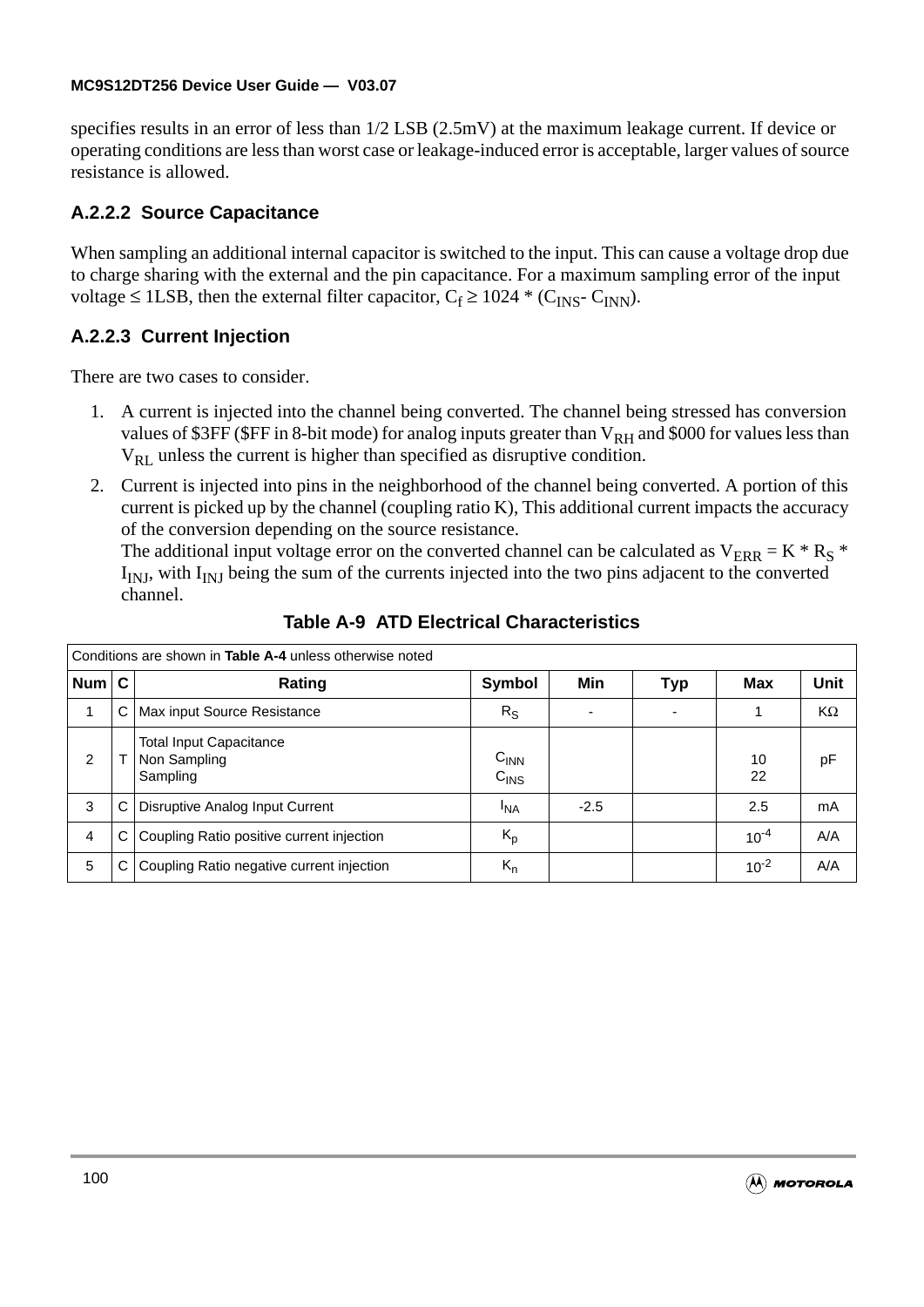## **A.2.3 ATD accuracy**

**[Table A-10](#page-100-1)** specifies the ATD conversion performance excluding any errors due to current injection, input capacitance and source resistance.

<span id="page-100-1"></span>

| Conditions are shown in Table A-4 unless otherwise noted<br>$V_{REF} = V_{RH} - V_{RL} = 5.12V$ . Resulting to one 8 bit count = 20mV and one 10 bit count = 5mV |                        |                                    |            |        |            |            |        |  |  |
|------------------------------------------------------------------------------------------------------------------------------------------------------------------|------------------------|------------------------------------|------------|--------|------------|------------|--------|--|--|
|                                                                                                                                                                  | $f_{ATDCLK} = 2.0 MHz$ |                                    |            |        |            |            |        |  |  |
| $Num \mid$                                                                                                                                                       | C                      | Rating                             | Symbol     | Min    | <b>Typ</b> | <b>Max</b> | Unit   |  |  |
| 1                                                                                                                                                                | P                      | 10-Bit Resolution                  | <b>LSB</b> |        | 5          |            | mV     |  |  |
| $\overline{2}$                                                                                                                                                   | P                      | 10-Bit Differential Nonlinearity   | <b>DNL</b> | $-1$   |            |            | Counts |  |  |
| 3                                                                                                                                                                | P                      | 10-Bit Integral Nonlinearity       | INL        | $-2.5$ | ±1.5       | 2.5        | Counts |  |  |
| 4                                                                                                                                                                | P                      | 10-Bit Absolute Error <sup>1</sup> | AE         | $-3$   | $\pm 2.0$  | 3          | Counts |  |  |
| 5                                                                                                                                                                | P                      | 8-Bit Resolution                   | LSB        |        | 20         |            | mV     |  |  |
| 6                                                                                                                                                                | P                      | 8-Bit Differential Nonlinearity    | <b>DNL</b> | $-0.5$ |            | 0.5        | Counts |  |  |
| $\overline{7}$                                                                                                                                                   | P                      | 8-Bit Integral Nonlinearity        | <b>INL</b> | $-1.0$ | $\pm 0.5$  | 1.0        | Counts |  |  |
| 8                                                                                                                                                                | P                      | 8-Bit Absolute Error <sup>1</sup>  | AE         | $-1.5$ | ±1.0       | 1.5        | Counts |  |  |

**Table A-10 ATD Conversion Performance**

NOTES:

<span id="page-100-0"></span>1. These values include the quantization error which is inherently 1/2 count for any A/D converter.

For the following definitions see also **[Figure A-1](#page-101-0)**.

Differential Non-Linearity (DNL) is defined as the difference between two adjacent switching steps.

$$
DNL(i) = \frac{V_i - V_{i-1}}{1LSB} - 1
$$

The Integral Non-Linearity (INL) is defined as the sum of all DNLs:

$$
INL(n) = \sum_{i=1}^{n} DNL(i) = \frac{V_n - V_0}{1LSB} - n
$$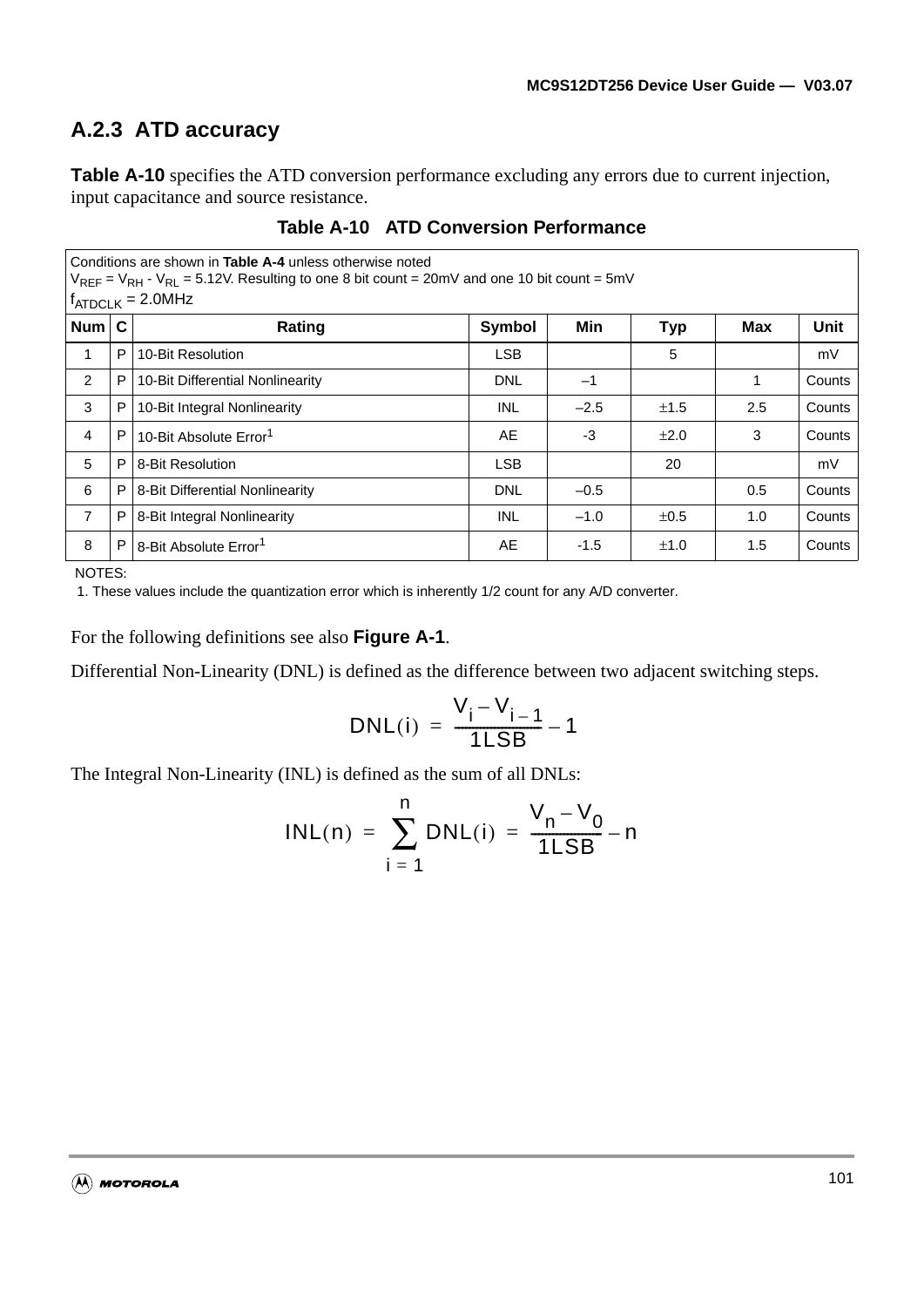

**Figure A-1 ATD Accuracy Definitions**

<span id="page-101-0"></span>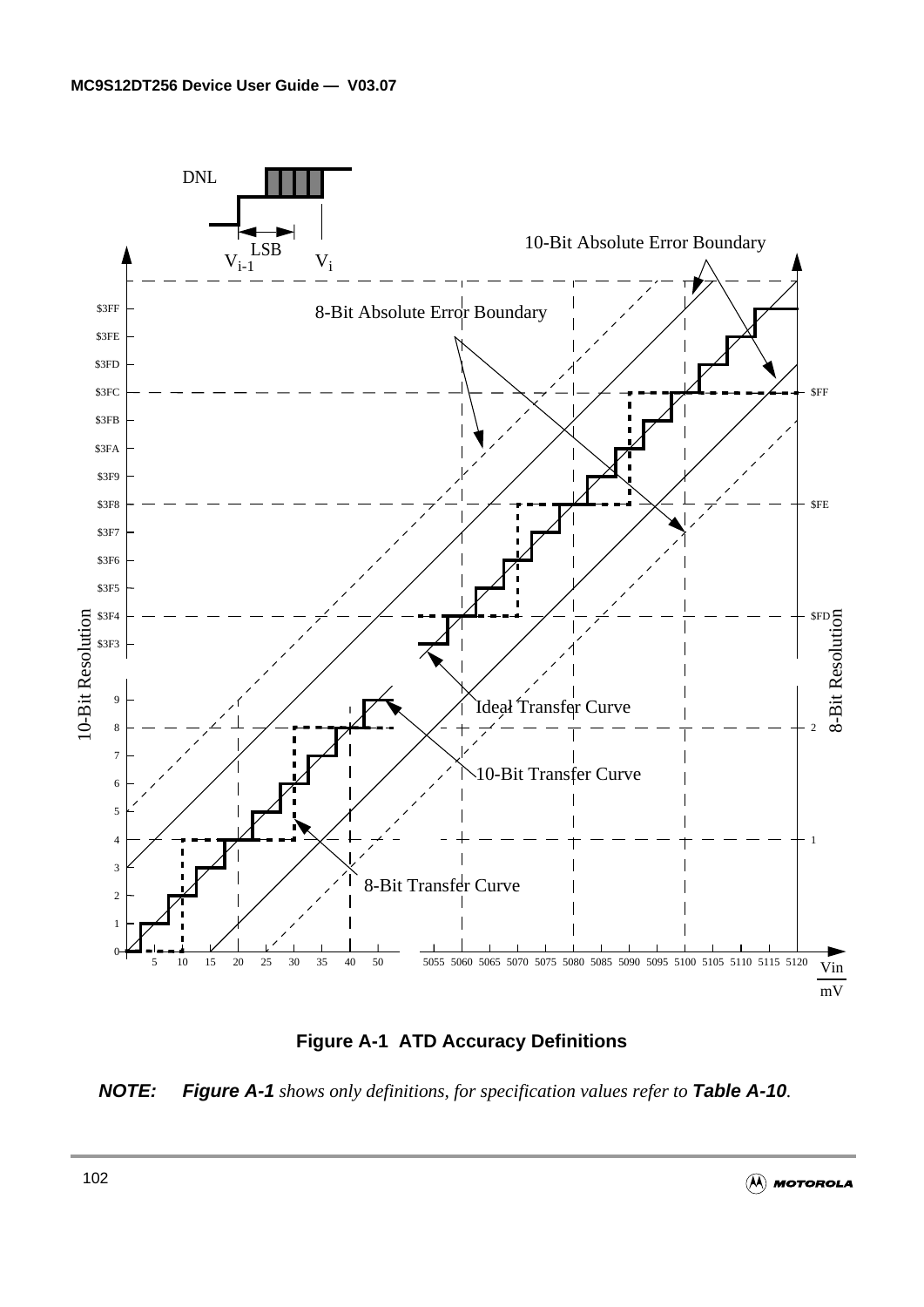## **A.3 NVM, Flash and EEPROM**

*NOTE: Unless otherwise noted the abbreviation NVM (Non Volatile Memory) is used for both Flash and EEPROM.*

### **A.3.1 NVM timing**

The time base for all NVM program or erase operations is derived from the oscillator. A minimum oscillator frequency  $f_{\text{NVMOSC}}$  is required for performing program or erase operations. The NVM modules do not have any means to monitor the frequency and will not prevent program or erase operation at frequencies above or below the specified minimum. Attempting to program or erase the NVM modules at a lower frequency a full program or erase transition is not assured.

The Flash and EEPROM program and erase operations are timed using a clock derived from the oscillator using the FCLKDIV and ECLKDIV registers respectively. The frequency of this clock must be set within the limits specified as  $f_{\text{NVMOP}}$ .

The minimum program and erase times shown in **[Table A-11](#page-103-0)** are calculated for maximum  $f_{\text{NVMOP}}$  and maximum  $f_{bus}$ . The maximum times are calculated for minimum  $f_{NVMOP}$  and a  $f_{bus}$  of 2MHz.

### <span id="page-102-0"></span>**A.3.1.1 Single Word Programming**

The programming time for single word programming is dependant on the bus frequency as a well as on the frequency  $f_{\text{NVMOP}}$  and can be calculated according to the following formula.

$$
t_{\text{swpgm}} = 9 \cdot \frac{1}{f_{\text{NVMOP}}} + 25 \cdot \frac{1}{f_{\text{bus}}}
$$

### **A.3.1.2 Burst Programming**

This applies only to the Flash where up to 32 words in a row can be programmed consecutively using burst programming by keeping the command pipeline filled. The time to program a consecutive word can be calculated as:

$$
t_{bwpgm} = 4 \cdot \frac{1}{f_{NVMOP}} + 9 \cdot \frac{1}{f_{bus}}
$$

The time to program a whole row is:

$$
t_{brgm} = t_{swpgm} + 31 \cdot t_{bwpgm}
$$

Burst programming is more than 2 times faster than single word programming.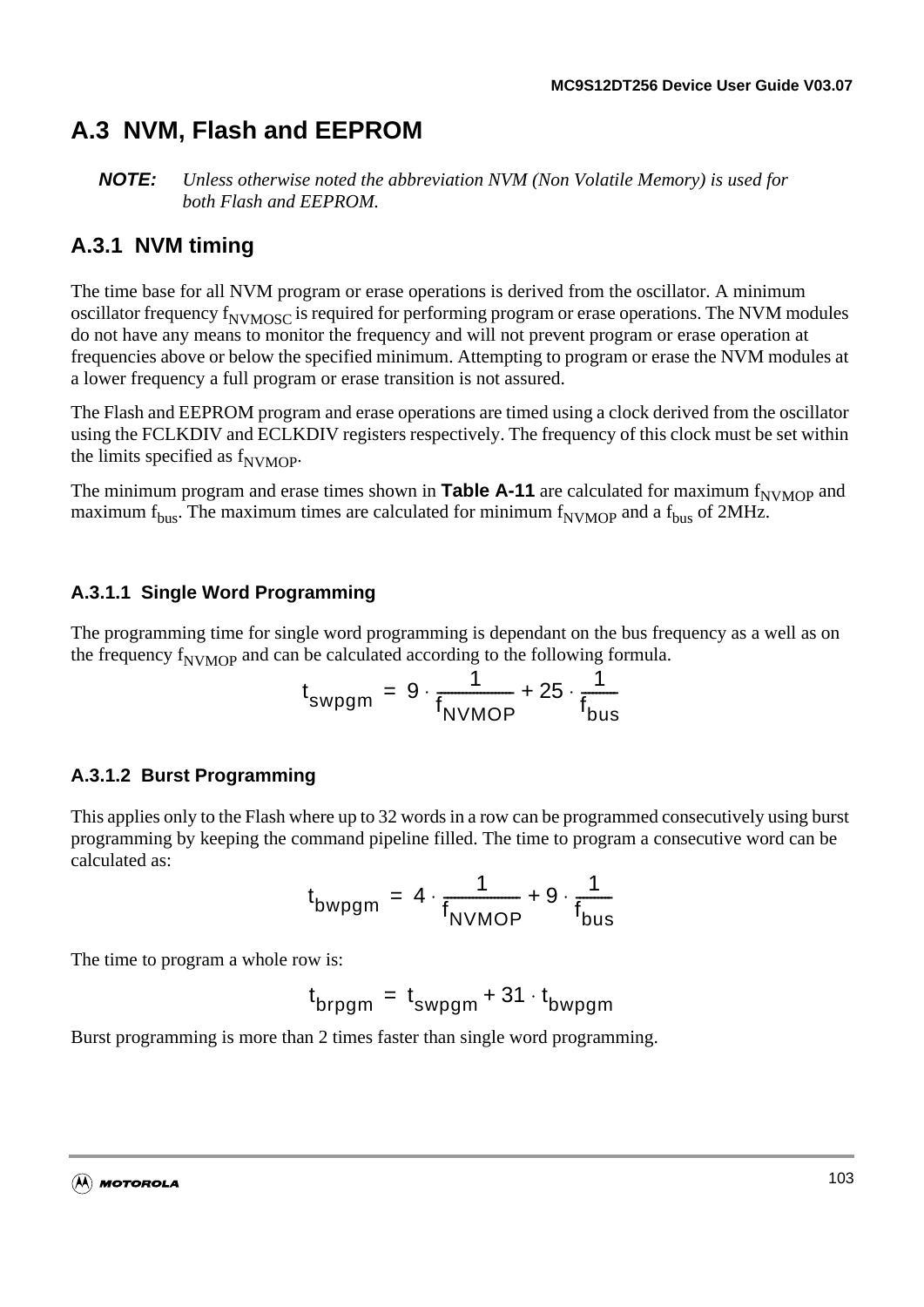### **A.3.1.3 Sector Erase**

Erasing a 512 byte Flash sector or a 4 byte EEPROM sector takes:

$$
t_{era} \approx 4000 \cdot \frac{1}{f_{\text{NVMOP}}}
$$

The setup time can be ignored for this operation.

### <span id="page-103-2"></span>**A.3.1.4 Mass Erase**

Erasing a NVM block takes:

$$
t_{\text{mass}} \approx 20000 \cdot \frac{1}{f_{\text{NVMOP}}}
$$

The setup time can be ignored for this operation.

### **A.3.1.5 Blank Check**

The time it takes to perform a blank check on the Flash or EEPROM is dependant on the **location** of the first non-blank word starting at relative address zero. It takes one bus cycle per word to verify plus a setup of the command.

$$
t_{\sf check} \approx \text{location} \cdot t_{\sf cyc} + \text{10} \cdot t_{\sf cyc}
$$

<span id="page-103-0"></span>

| Conditions are shown in Table A-4 unless otherwise noted |              |                                                        |                       |                    |            |                   |               |  |
|----------------------------------------------------------|--------------|--------------------------------------------------------|-----------------------|--------------------|------------|-------------------|---------------|--|
| Num                                                      | $\mathbf{C}$ | Rating                                                 | Symbol                | Min                | <b>Typ</b> | Max               | <b>Unit</b>   |  |
| $\mathbf{1}$                                             | D            | External Oscillator Clock (MC9S12DT256C< V, M)         | <i><b>INVMOSC</b></i> | 0.5                |            | 50 <sup>1</sup>   | <b>MHz</b>    |  |
| 2                                                        | D            | Bus frequency for Programming or Erase Operations      | <sup>T</sup> NVMBUS   | 1                  |            |                   | <b>MHz</b>    |  |
| 3                                                        | D            | <b>Operating Frequency</b>                             | <sup>T</sup> NVMOP    | 150                |            | 200               | kHz           |  |
| 4                                                        | P            | Single Word Programming Time                           | <sup>I</sup> swpgm    | 46 <sup>2</sup>    |            | 74.5 <sup>3</sup> | μs            |  |
| 5                                                        | D            | Flash Burst Programming consecutive word 4             | t <sub>bwpgm</sub>    | 20.4 <sup>2</sup>  |            | 31 <sup>3</sup>   | μs            |  |
| 6                                                        | D            | Flash Burst Programming Time for 32 Words <sup>4</sup> | t <sub>brpgm</sub>    | 678.4 <sup>2</sup> |            | 1035.5 $3$        | μs            |  |
| 7                                                        | P            | Sector Erase Time                                      | t <sub>era</sub>      | 20 <sup>5</sup>    |            | 26.7 <sup>3</sup> | ms            |  |
| 8                                                        | P            | Mass Erase Time                                        | $t_{\sf mass}$        | 100 <sup>5</sup>   |            | 133 <sup>3</sup>  | ms            |  |
| 9                                                        | D            | Blank Check Time Flash per block                       | t <sub>check</sub>    | $11^{6}$           |            | 327787            | $t_{\rm cyc}$ |  |
| 10                                                       | D            | Blank Check Time EEPROM per block                      | t <sub>check</sub>    | $11^{6}$           |            | $2058^7$          | $t_{\rm cyc}$ |  |

### **Table A-11 NVM Timing Characteristics**

NOTES:

1. Restrictions for oscillator in crystal mode apply!

<span id="page-103-1"></span>2. Minimum Programming times are achieved under maximum NVM operating frequency f<sub>NVMOP</sub> and maximum bus frequency f<sub>bus</sub>.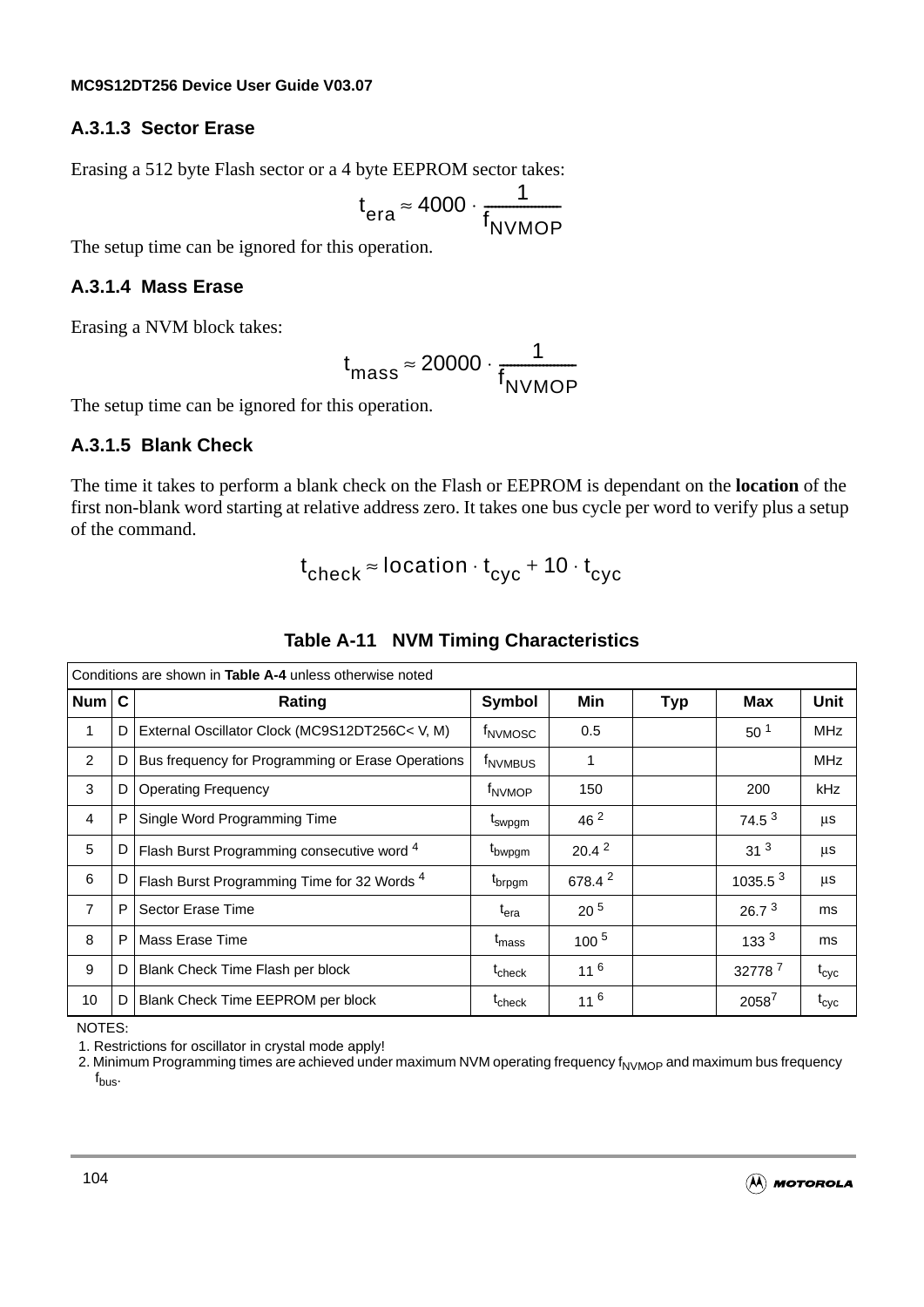- <span id="page-104-1"></span>3. Maximum Erase and Programming times are achieved under particular combinations of f<sub>NVMOP</sub> and bus frequency f<sub>bus</sub>. Refer to formulae in Sections **[A.3.1.1](#page-102-0) - [A.3.1.4](#page-103-2)** for guidance.
- <span id="page-104-2"></span>4. Burst Programming operations are not applicable to EEPROM
- <span id="page-104-0"></span>5. Minimum Erase times are achieved under maximum NVM operating frequency f<sub>NVMOP</sub>.
- <span id="page-104-3"></span>6. Minimum time, if first word in the array is not blank
- <span id="page-104-4"></span>7. Maximum time to complete check on an erased block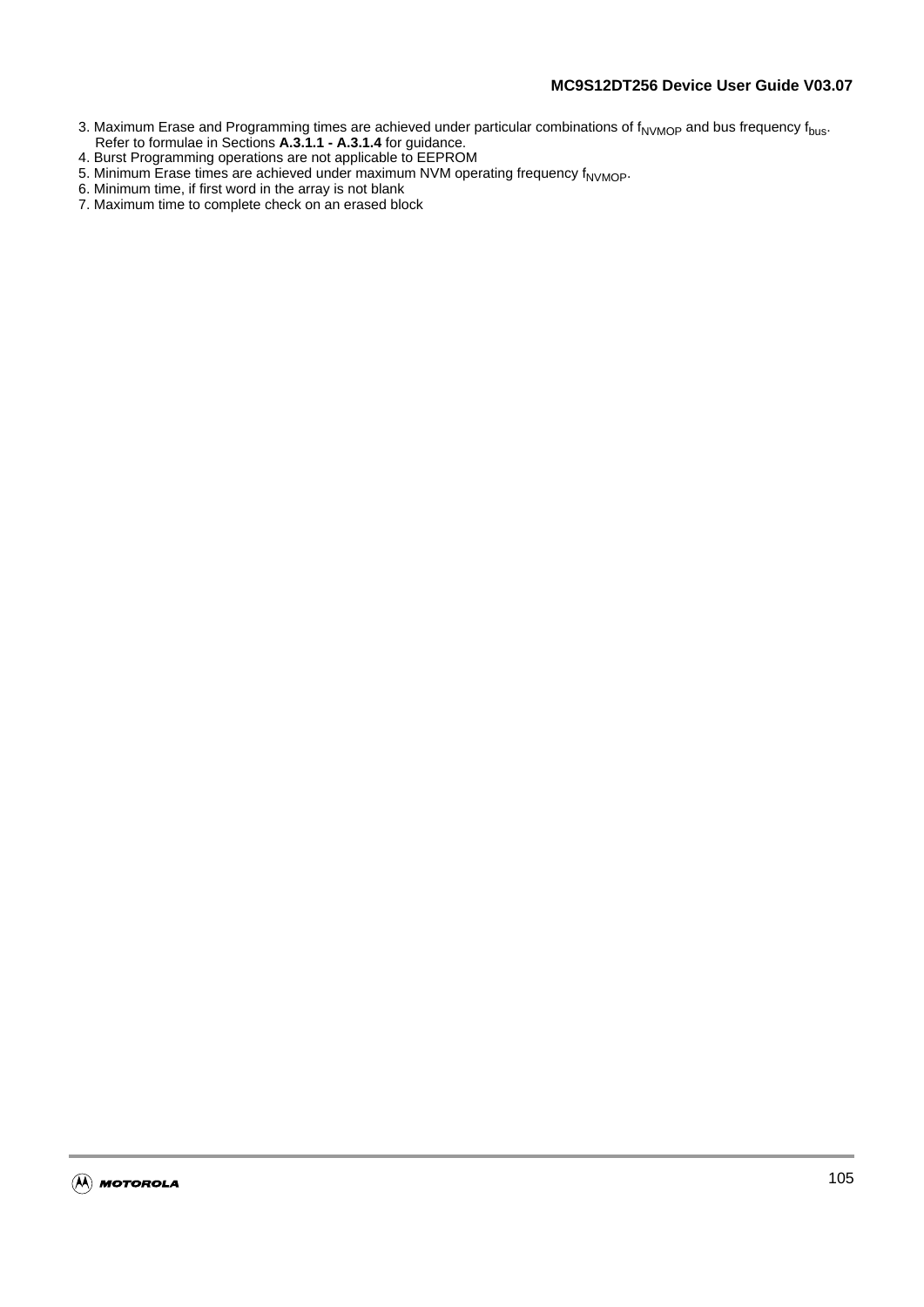## **A.3.2 NVM Reliability**

The reliability of the NVM blocks is guaranteed by stress test during qualification, constant process monitors and burn-in to screen early life failures.The program/erase cycle count on the sector is incremented every time a sector or mass erase event is executed

|                | Conditions are shown in Table A-4 unless otherwise noted |                                                                                                                                      |                     |         |                  |     |        |  |  |
|----------------|----------------------------------------------------------|--------------------------------------------------------------------------------------------------------------------------------------|---------------------|---------|------------------|-----|--------|--|--|
| $Num \mid$     | C                                                        | Rating                                                                                                                               | <b>Symbol</b>       | Min     | <b>Typ</b>       | Max | Unit   |  |  |
|                | <b>Flash Reliability Characteristics</b>                 |                                                                                                                                      |                     |         |                  |     |        |  |  |
| $\mathbf{1}$   | Ċ                                                        | Data retention after 10,000 program/erase cycles at<br>an average junction temperature of $T_{\text{Java}} \leq 85^{\circ} \text{C}$ | <sup>t</sup> FLRET  | 15      | $100^2$          |     | Years  |  |  |
| $\overline{2}$ | C                                                        | Data retention with <100 program/erase cycles at an<br>average junction temperature $T_{\text{Java}} \leq 85^{\circ}C$               |                     | 20      | $100^2$          |     |        |  |  |
| 3              |                                                          | Number of program/erase cycles<br>$(-40^{\circ}C \leq T_J \leq 0^{\circ}C)$                                                          | $n_{FL}$            | 10,000  |                  |     | Cycles |  |  |
| 4              | С                                                        | Number of program/erase cycles<br>$(0^{\circ}C \leq T_1 \leq 140^{\circ}C)$                                                          |                     | 10,000  | $100,000^{3}$    |     |        |  |  |
|                |                                                          | <b>EEPROM Reliability Characteristics</b>                                                                                            |                     |         |                  |     |        |  |  |
| 5              | C                                                        | Data retention after up to 100,000 program/erase<br>cycles at an average junction temperature of<br>$T_{\text{Javg}}$ $\leq$ 85°C    | <sup>t</sup> EEPRET | 15      | 100 <sup>2</sup> |     | Years  |  |  |
| 6              |                                                          | Data retention with <100 program/erase cycles at an<br>average junction temperature $T_{\text{Java}} \leq 85^{\circ}C$               |                     | 20      | $100^2$          |     |        |  |  |
| $\overline{7}$ | C                                                        | Number of program/erase cycles<br>$(-40^{\circ}C \leq T_J \leq 0^{\circ}C)$                                                          |                     | 10,000  |                  |     | Cycles |  |  |
| 8              |                                                          | Number of program/erase cycles<br>$(0^{\circ}C < T_1 \leq 140^{\circ}C)$                                                             | $n_{EEP}$           | 100,000 | 300,0003         |     |        |  |  |

### **Table A-12 NVM Reliability Characteristics1**

NOTES:

1. T<sub>Javg</sub> will not exeed 85°C considering a typical temperature profile over the lifetime of a consumer, industrial or automotive application.

2. Typical data retention values are based on intrinsic capability of the technology measured at high temperature and de-rated to 25°C using the Arrhenius equation. For additional information on how Freescale defines Typical Data Retention, please refer to Engineering Bulletin EB618.

3. Spec table quotes typical endurance evaluated at 25°C for this product family, typical endurance at various temperature can be estimated using the graph below. For additional information on how Freescale defines Typical Endurance, please refer to Engineering Bulletin EB619.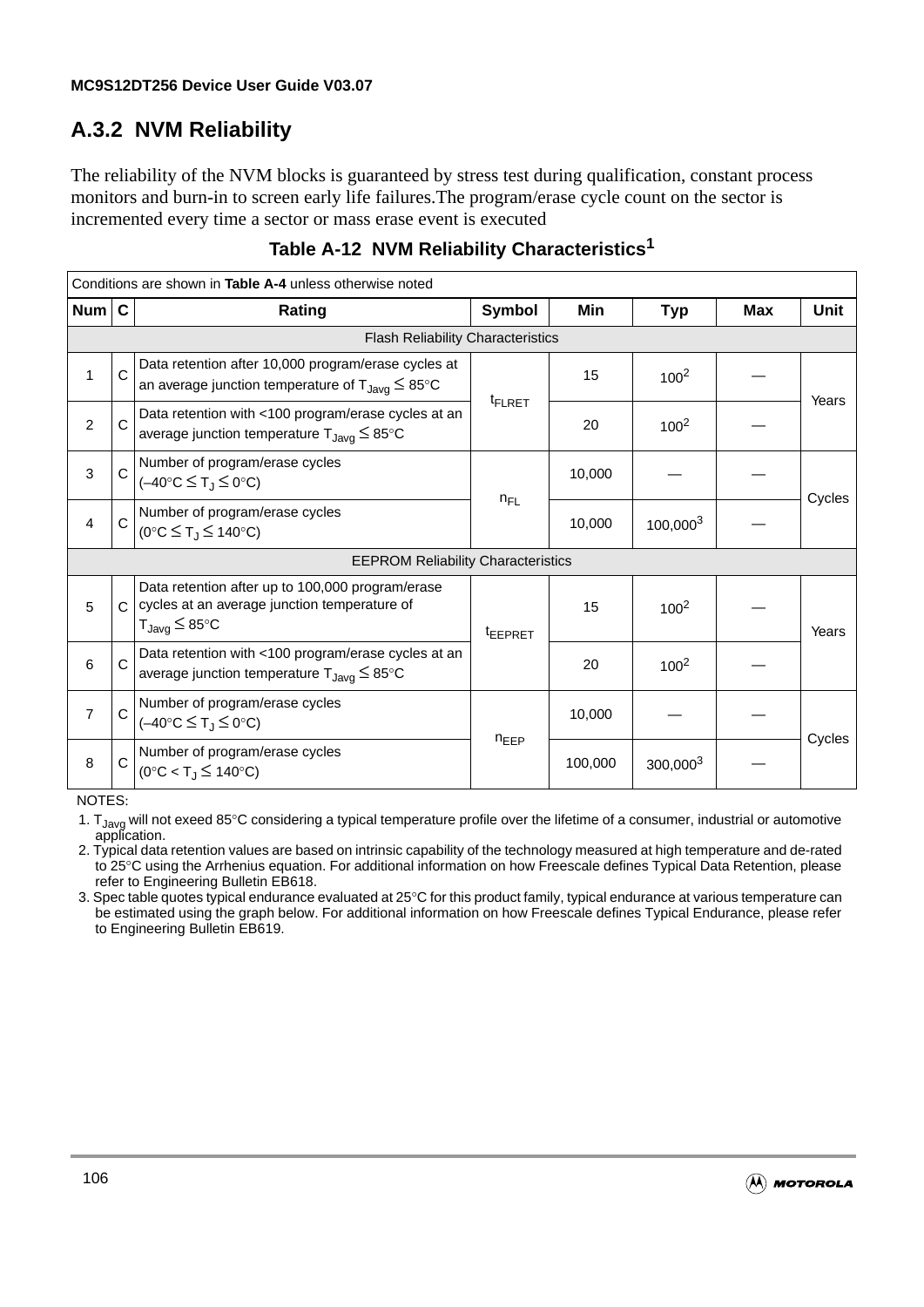

**Figure A-2 Typical Endurance vs Temperature**

**------ Flash ------ EEPROM**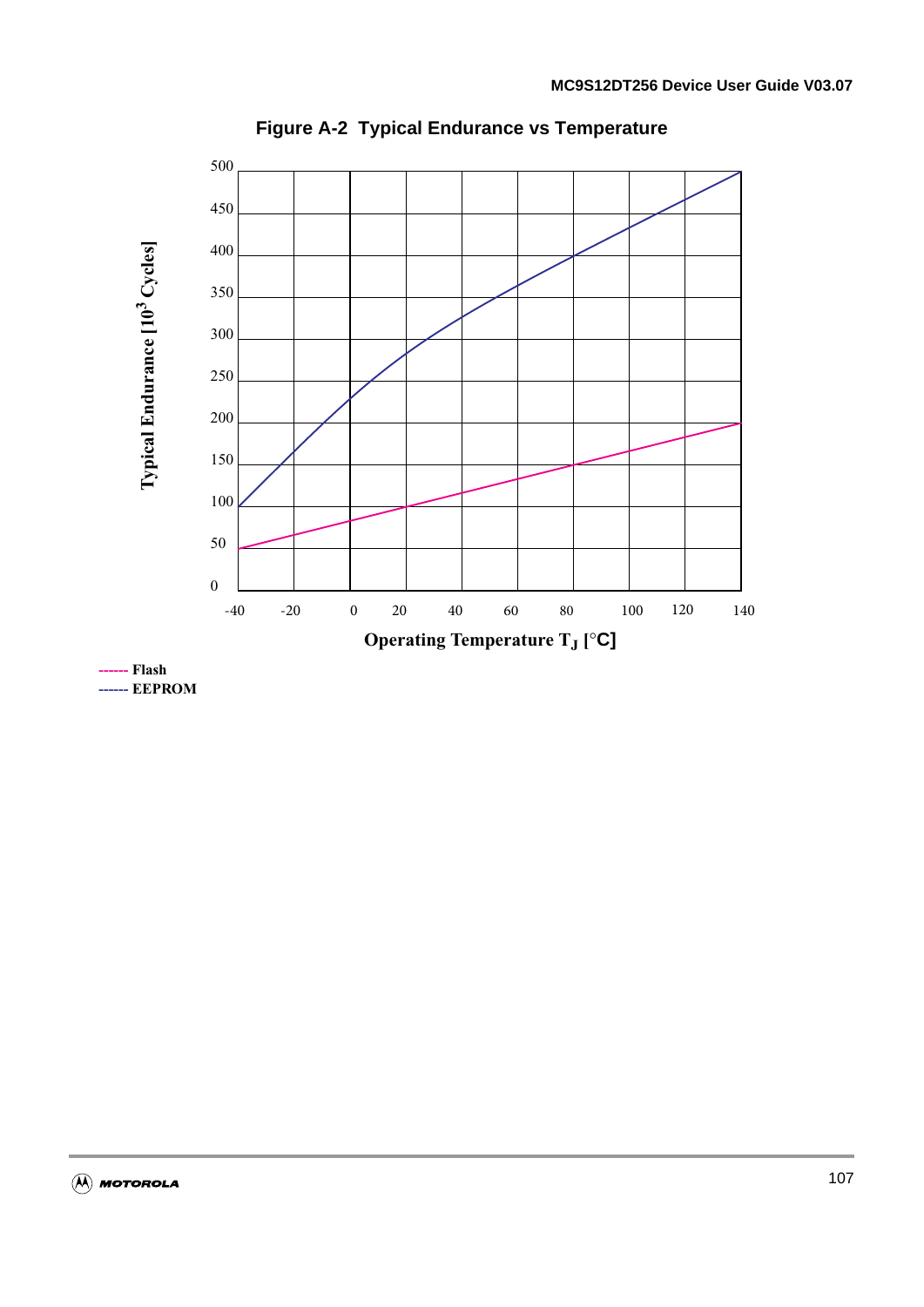**MC9S12DT256 Device User Guide V03.07**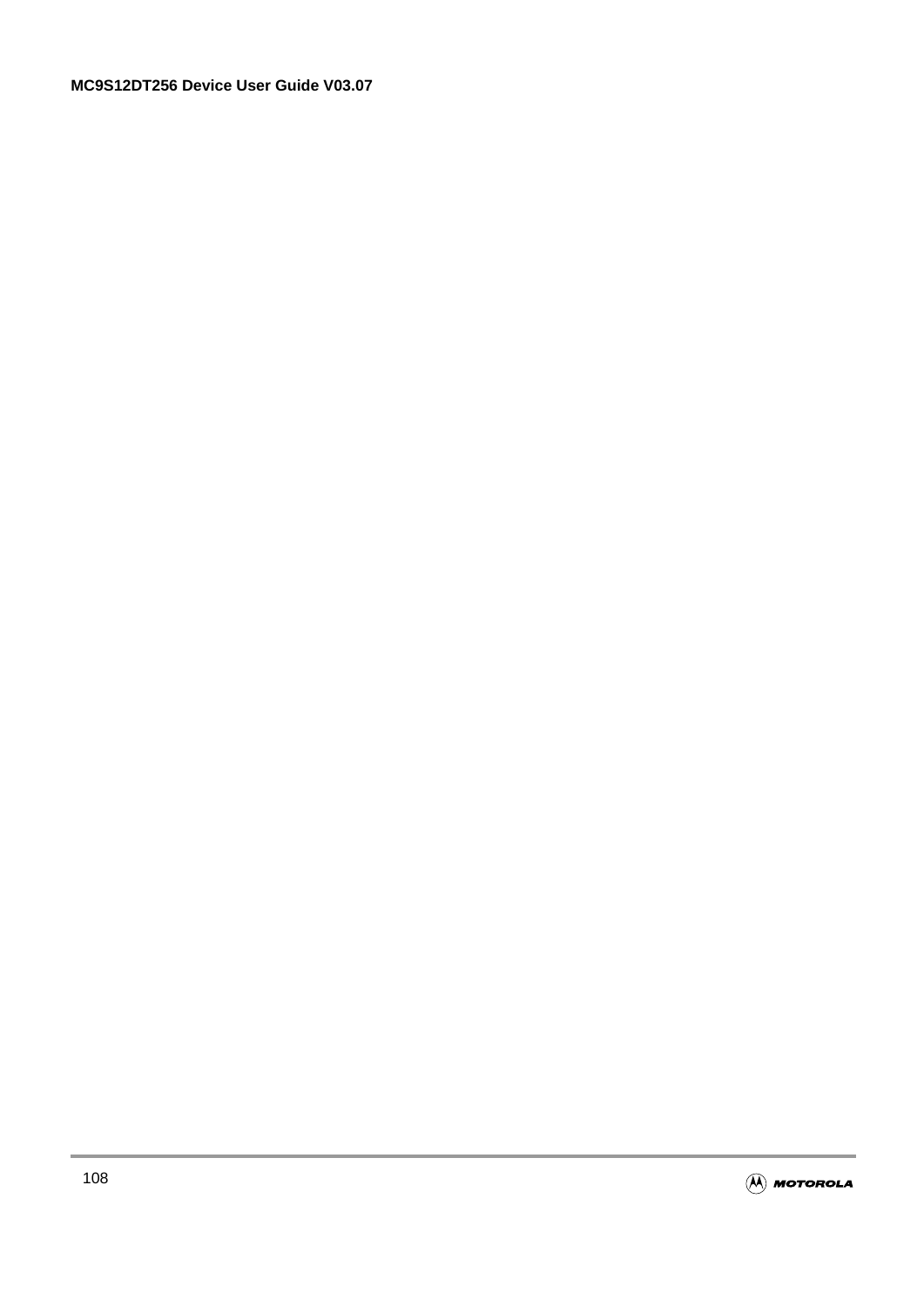# **A.4 Voltage Regulator**

The on-chip voltage regulator is intended to supply the internal logic and oscillator circuits. No external DC load is allowed.

**Table A-13 Voltage Regulator Recommended Load Capacitances**

| Rating                      | Symbol            | Min | Тур | Max | Jnit |
|-----------------------------|-------------------|-----|-----|-----|------|
| Load Capacitance on VDD1, 2 | ∪LVDD             |     | 220 |     | nF   |
| Load Capacitance on VDDPLL  | <b>ULVDDfcPLL</b> |     | 220 |     | nF   |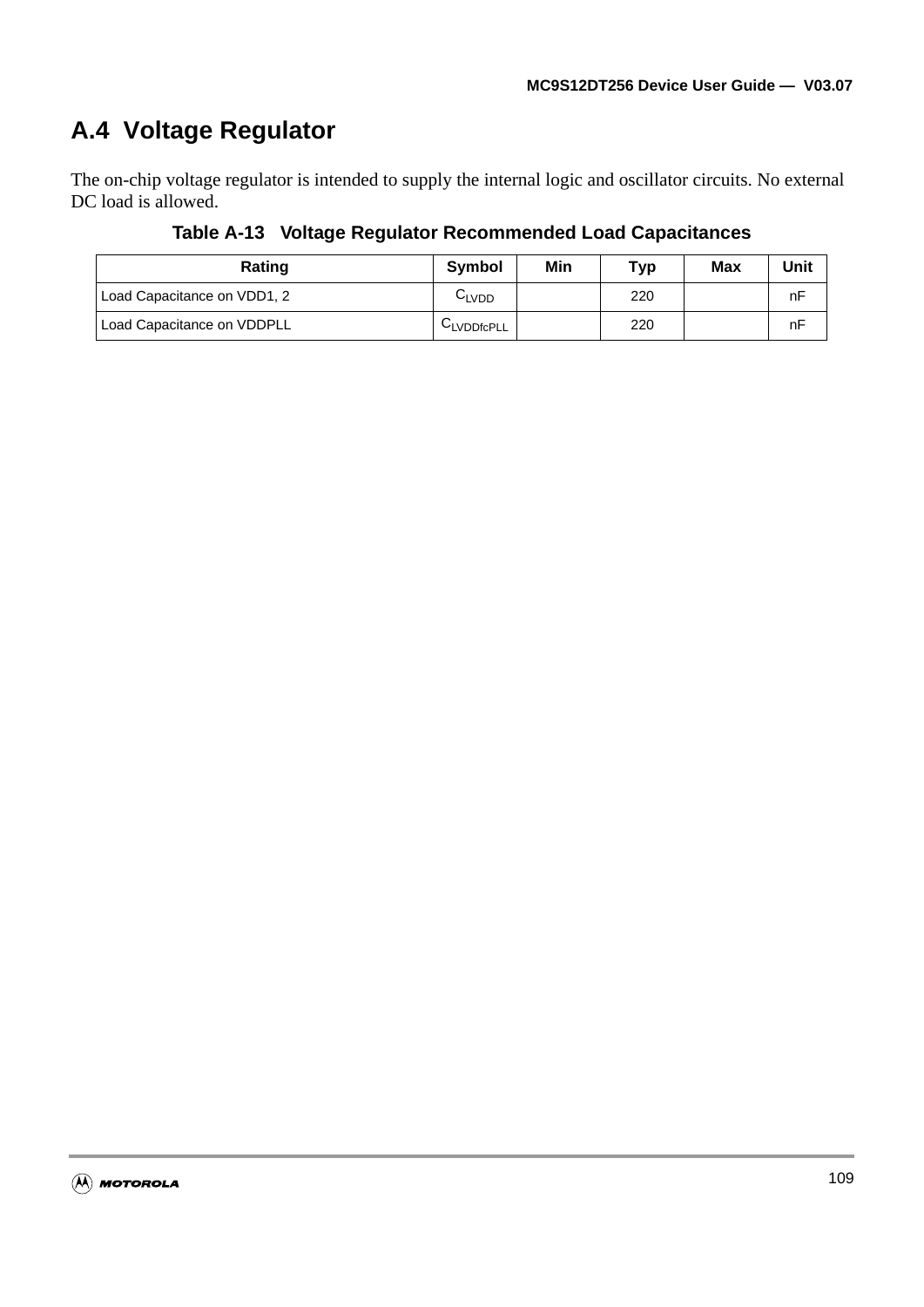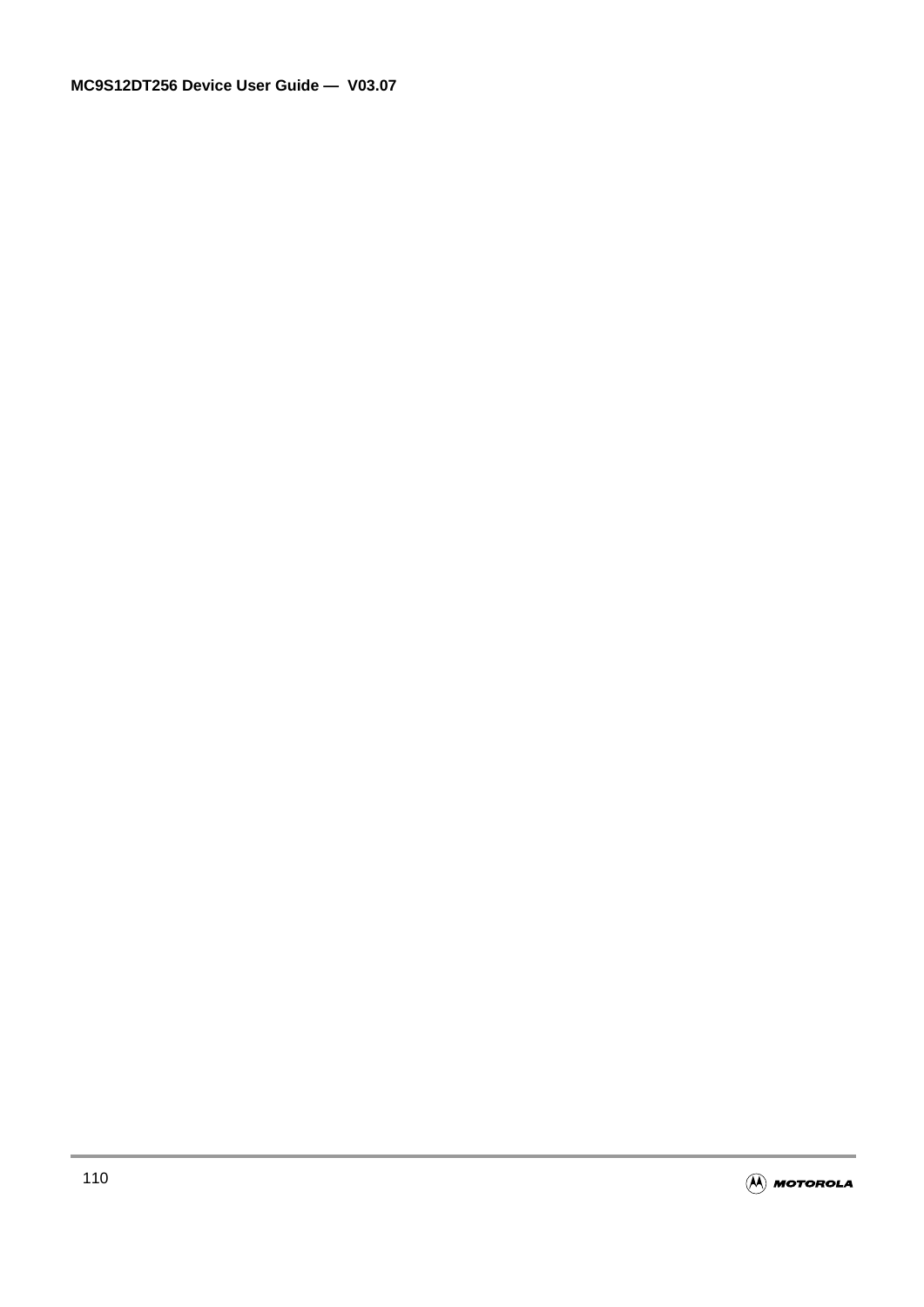# **A.5 Reset, Oscillator and PLL**

This section summarizes the electrical characteristics of the various startup scenarios for Oscillator and Phase-Locked-Loop (PLL).

## **A.5.1 Startup**

**[Table A-14](#page-110-0)** summarizes several startup characteristics explained in this section. Detailed description of the startup behavior can be found in the Clock and Reset Generator (CRG) Block Guide.

<span id="page-110-0"></span>

|            | Conditions are shown in Table A-4 unless otherwise noted |                                                 |                    |      |     |      |                         |  |
|------------|----------------------------------------------------------|-------------------------------------------------|--------------------|------|-----|------|-------------------------|--|
| <b>Num</b> | C                                                        | Rating                                          | Symbol             | Min  | Typ | Max  | <b>Unit</b>             |  |
|            |                                                          | POR release level                               | V <sub>PORR</sub>  |      |     | 2.07 | V                       |  |
| 2          |                                                          | POR assert level                                | V <sub>PORA</sub>  | 0.97 |     |      | v                       |  |
| 3          |                                                          | D   Reset input pulse width, minimum input time | PW <sub>RSTL</sub> | 2    |     |      | $t_{\rm osc}$           |  |
| 4          | D                                                        | <b>Startup from Reset</b>                       | $n_{RST}$          | 192  |     | 196  | $n_{\rm osc}$           |  |
| 5          | D                                                        | Interrupt pulse width, IRQ edge-sensitive mode  | $PW_{\text{IRO}}$  | 20   |     |      | ns                      |  |
| 6          | D                                                        | Wait recovery startup time                      | <sup>t</sup> wrs   |      |     | 14   | <b>L</b> <sub>CVC</sub> |  |

|  | <b>Table A-14 Startup Characteristics</b> |
|--|-------------------------------------------|
|  |                                           |

### **A.5.1.1 POR**

The release level  $V_{PORR}$  and the assert level  $V_{PORA}$  are derived from the  $V_{DD}$  Supply. They are also valid if the device is powered externally. After releasing the POR reset the oscillator and the clock quality check are started. If after a time  $t_{\text{COOUT}}$  no valid oscillation is detected, the MCU will start using the internal self clock. The fastest startup time possible is given by  $n_{\text{upose}}$ .

### **A.5.1.2 SRAM Data Retention**

Provided an appropriate external reset signal is applied to the MCU, preventing the CPU from executing code when VDD5 is out of specification limits, the SRAM contents integrity is guaranteed if after the reset the PORF bit in the CRG Flags Register has not been set.

### **A.5.1.3 External Reset**

When external reset is asserted for a time greater than  $PW_{RSTL}$  the CRG module generates an internal reset, and the CPU starts fetching the reset vector without doing a clock quality check, if there was an oscillation before reset.

### **A.5.1.4 Stop Recovery**

Out of STOP the controller can be woken up by an external interrupt. A clock quality check as after POR is performed before releasing the clocks to the system.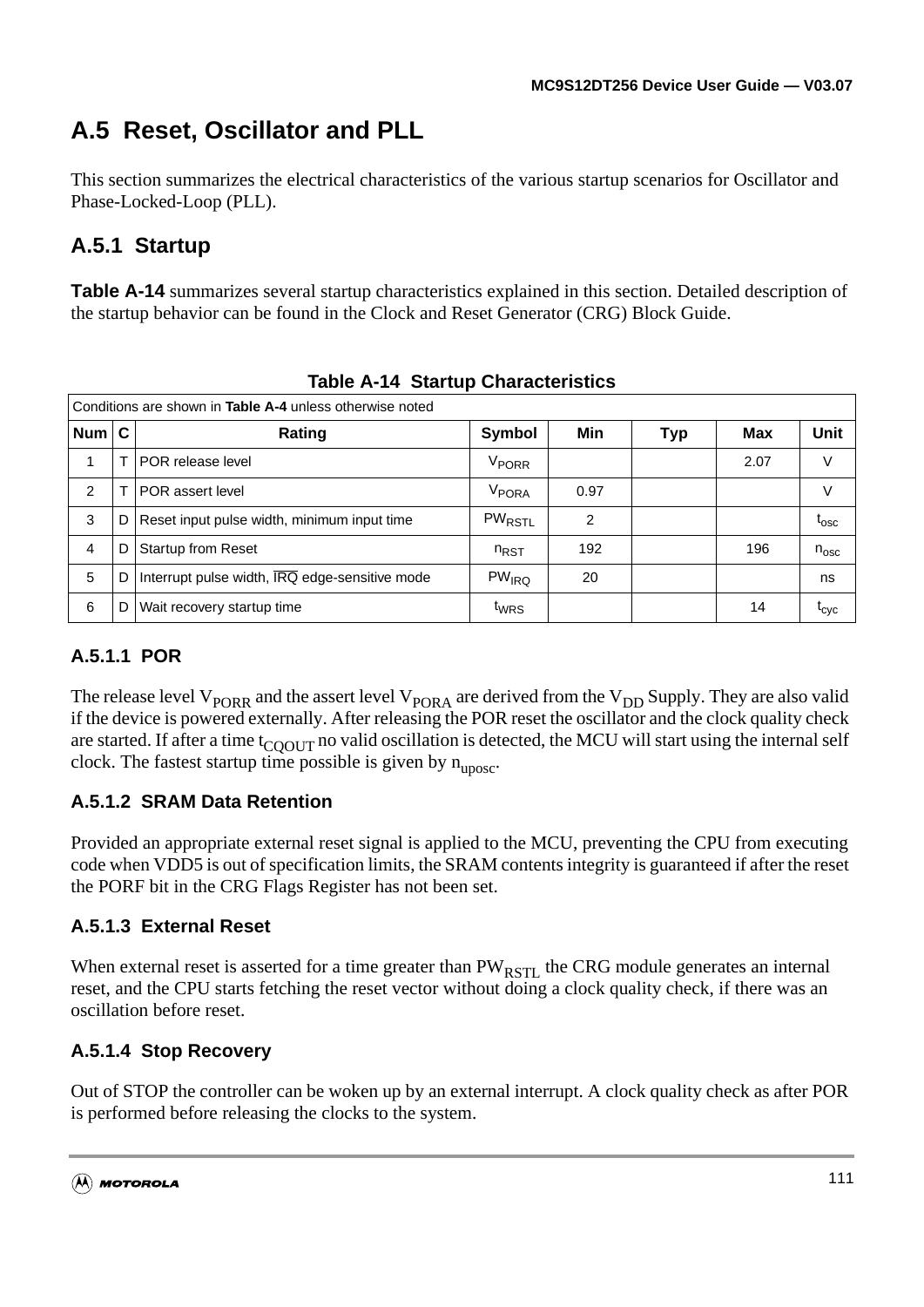### **A.5.1.5 Pseudo Stop and Wait Recovery**

The recovery from Pseudo STOP and Wait are essentially the same since the oscillator was not stopped in both modes. The controller can be woken up by internal or external interrupts. After  $t_{wrs}$  the CPU starts fetching the interrupt vector.

### **A.5.2 Oscillator**

The device features an internal Colpitts and Pierce oscillator. The selection of Colpitts oscillator or Pierce oscillator/external clock depends on the XCLKS signal which is sampled during reset.By asserting the XCLKS input during reset this oscillator can be bypassed allowing the input of a square wave. Before asserting the oscillator to the internal system clocks the quality of the oscillation is checked for each start from either power-on, STOP or oscillator fail.  $t_{\text{COOUT}}$  specifies the maximum time before switching to the internal self clock mode after POR or STOP if a proper oscillation is not detected. The quality check also determines the minimum oscillator start-up time  $t_{\text{UPOSC}}$ . The device also features a clock monitor. A Clock Monitor Failure is asserted if the frequency of the incoming clock signal is below the Assert Frequency  $f_{\text{CMFA}}$ 

|                | Conditions are shown in Table A-4 unless otherwise noted |                                                                    |                            |      |                |            |            |  |
|----------------|----------------------------------------------------------|--------------------------------------------------------------------|----------------------------|------|----------------|------------|------------|--|
| $Num \mid$     | $\mathbf c$                                              | Rating                                                             | Symbol                     | Min  | <b>Typ</b>     | <b>Max</b> | Unit       |  |
| 1a             | C                                                        | Crystal oscillator range (Colpitts)                                | $f_{\rm OSC}$              | 0.5  |                | 16         | <b>MHz</b> |  |
| 1 <sub>b</sub> | С                                                        | Crystal oscillator range (Pierce) 1(4)                             | $f_{\rm OSC}$              | 0.5  |                | 40         | <b>MHz</b> |  |
| $\overline{2}$ | P                                                        | <b>Startup Current</b>                                             | <b>losc</b>                | 100  |                |            | μA         |  |
| 3              | С                                                        | Oscillator start-up time (Colpitts)                                | t <sub>UPOSC</sub>         |      | 8 <sup>2</sup> | $100^{3}$  | ms         |  |
| 4              | D                                                        | Clock Quality check time-out                                       | t <sub>CQOUT</sub>         | 0.45 |                | 2.5        | s          |  |
| 5              | P                                                        | <b>Clock Monitor Failure Assert Frequency</b>                      | <sup>t</sup> CMFA          | 50   | 100            | 200        | <b>KHz</b> |  |
| 6              | P                                                        | External square wave input frequency 4                             | $f_{EXT}$                  | 0.5  |                | 50         | <b>MHz</b> |  |
| $\overline{7}$ | D                                                        | External square wave pulse width low                               | <sup>t</sup> EXTL          | 9.5  |                |            | ns         |  |
| 8              | D                                                        | External square wave pulse width high                              | $t_{\text{EXT}H}$          | 9.5  |                |            | ns         |  |
| 9              | D                                                        | External square wave rise time                                     | <sup>t</sup> EXTR          |      |                | 1          | ns         |  |
| 10             | D                                                        | External square wave fall time                                     | $t_{\text{EXTF}}$          |      |                | 1          | ns         |  |
| 11             | D                                                        | Input Capacitance (EXTAL, XTAL pins)                               | $C_{IN}$                   |      | $\overline{7}$ |            | pF         |  |
| 12             | C                                                        | DC Operating Bias in Colpitts Configuration on<br><b>EXTAL Pin</b> | <b>V</b> <sub>DCBIAS</sub> |      | 1.1            |            | $\vee$     |  |

|  |  | Table A-15 Oscillator Characteristics |
|--|--|---------------------------------------|
|--|--|---------------------------------------|

NOTES:

1. Depending on the crystal a damping series resistor might be necessary

2.  $f_{\text{osc}} = 4$ MHz, C = 22pF.

3. Maximum value is for extreme cases using high Q, low frequency crystals

<span id="page-111-0"></span>4. XCLKS =0 during reset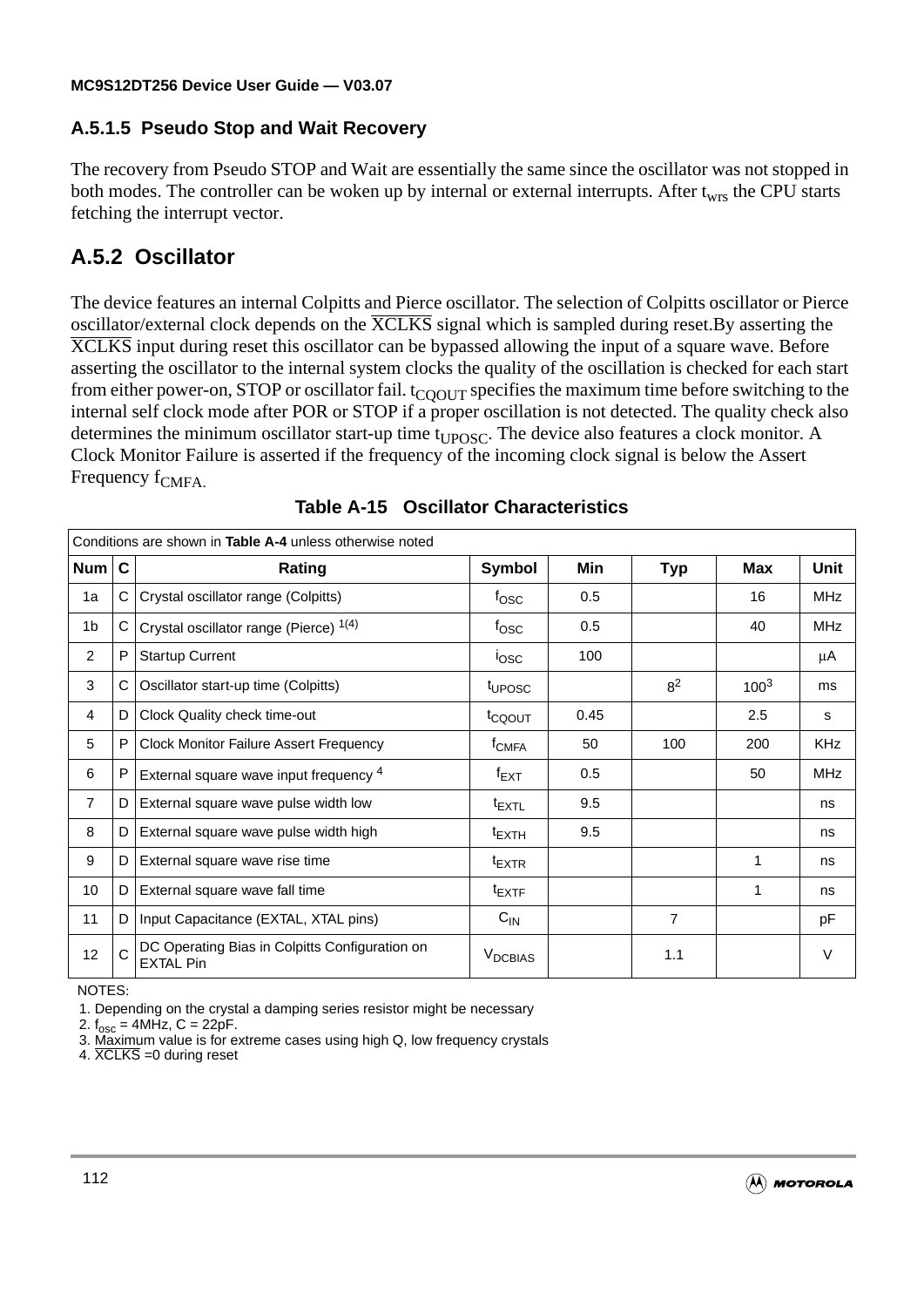## **A.5.3 Phase Locked Loop**

The oscillator provides the reference clock for the PLL. The PLL´s Voltage Controlled Oscillator (VCO) is also the system clock source in self clock mode.

### **A.5.3.1 XFC Component Selection**

This section describes the selection of the XFC components to achieve a good filter characteristics.



**Figure A-3 Basic PLL functional diagram**

<span id="page-112-0"></span>The following procedure can be used to calculate the resistance and capacitance values using typical values for  $K_1$ ,  $f_1$  and  $i_{ch}$  from **[Table A-16](#page-115-0)**.

The grey boxes show the calculation for  $f_{VCO} = 50 MHz$  and  $f_{ref} = 1 MHz$ . E.g., these frequencies are used for  $f_{\rm OSC} = 4$ MHz and a 25MHz bus clock.

The VCO Gain at the desired VCO frequency is approximated by:

$$
K_V = K_1 \cdot e^{\frac{(f_1 - f_{vco})}{K_1 \cdot 1V}} = -100 \cdot e^{\frac{(60 - 50)}{-100}} = -90.48 \text{MHz/W}
$$

The phase detector relationship is given by:

$$
K_{\Phi} = -|i_{\text{ch}}| \cdot K_{V} = 316.7 \text{Hz}/\Omega
$$

i<sub>ch</sub> is the current in tracking mode.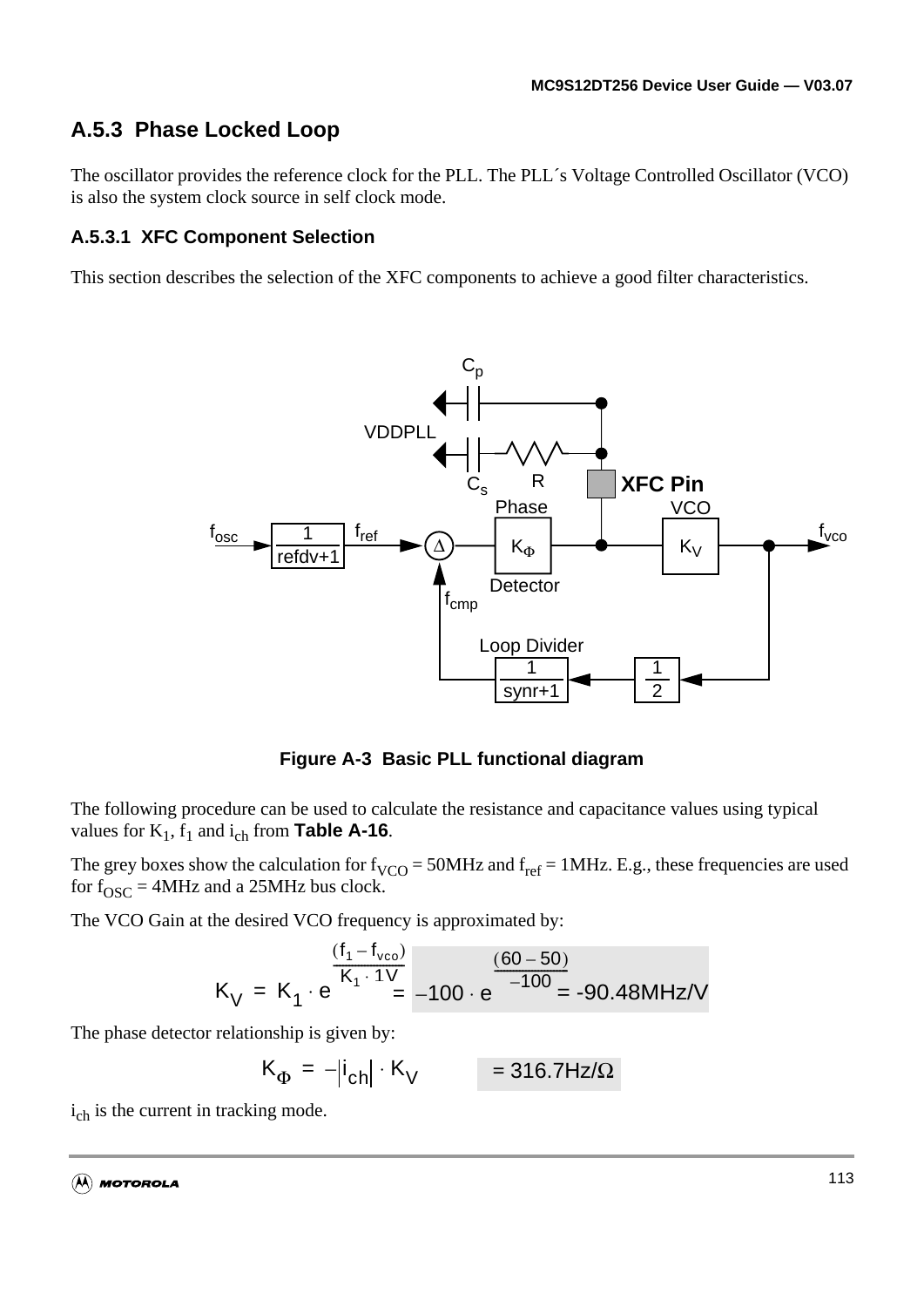#### **MC9S12DT256 Device User Guide — V03.07**

The loop bandwidth  $f_C$  should be chosen to fulfill the Gardner's stability criteria by <u>at least</u> a factor of 10, typical values are 50.  $\zeta = 0.9$  ensures a good transient response.

$$
f_C < \frac{2 \cdot \zeta \cdot f_{ref}}{\pi \cdot \left(\zeta + \sqrt{1 + \zeta^2}\right)} \frac{1}{10} \rightarrow f_C < \frac{f_{ref}}{4 \cdot 10}; (\zeta = 0.9)
$$
  

$$
f_C < 25kHz
$$

And finally the frequency relationship is defined as

$$
n = \frac{f_{VCO}}{f_{ref}} = 2 \cdot (symr + 1) = 50
$$

With the above values the resistance can be calculated. The example is shown for a loop bandwidth  $f_C = 10kHz$ :

$$
R = \frac{2 \cdot \pi \cdot n \cdot f_C}{K_{\Phi}} = 2 \cdot \pi \cdot 50 \cdot 10kHz/(316.7Hz/\Omega) = 9.9k\Omega = -10k\Omega
$$

The capacitance  $C_s$  can now be calculated as:

$$
C_{s} = \frac{2 \cdot \zeta^{2}}{\pi \cdot f_{C} \cdot R} \approx \frac{0.516}{f_{C} \cdot R}; (\zeta = 0.9) = 5.19nF = ~4.7nF
$$

The capacitance  $C_p$  should be chosen in the range of:

$$
C_{s}/20 \le C_{p} \le C_{s}/10 \qquad C_{p} = 470pF
$$

#### **A.5.3.2 Jitter Information**

The basic functionality of the PLL is shown in **[Figure A-3](#page-112-0)**. With each transition of the clock  $f_{\text{cmn}}$ , the deviation from the reference clock  $f_{ref}$  is measured and input voltage to the VCO is adjusted accordingly.The adjustment is done continuously with no abrupt changes in the clock output frequency. Noise, voltage, temperature and other factors cause slight variations in the control loop resulting in a clock jitter. This jitter affects the real minimum and maximum clock periods as illustrated in **[Figure A-4](#page-114-0)**.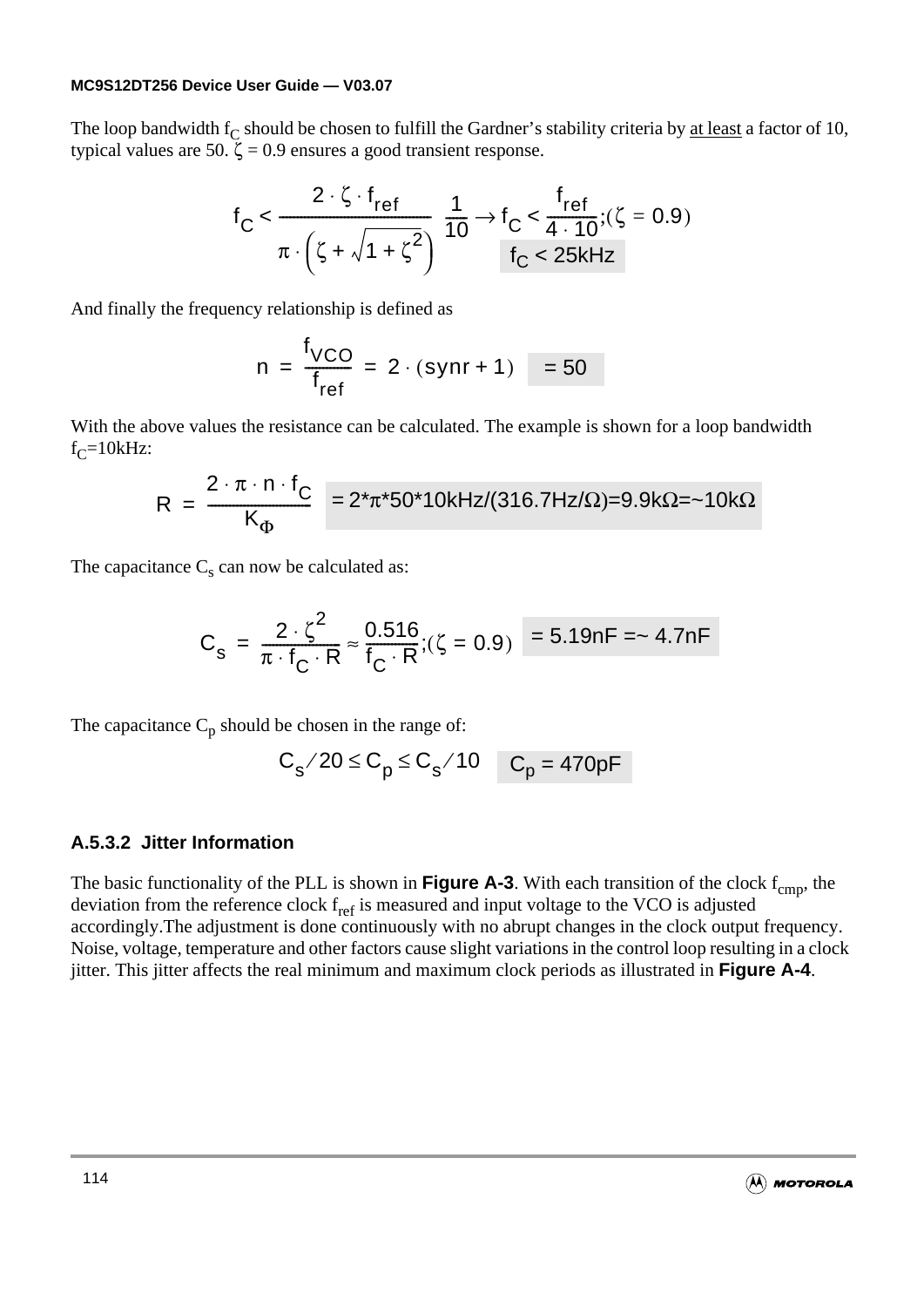

**Figure A-4 Jitter Definitions**

<span id="page-114-0"></span>The relative deviation of t<sub>nom</sub> is at its maximum for one clock period, and decreases towards zero for larger number of clock periods (N).

Defining the jitter as:

$$
J(N) = max \left( \left| 1 - \frac{t_{max}(N)}{N \cdot t_{nom}} \right|, \left| 1 - \frac{t_{min}(N)}{N \cdot t_{nom}} \right| \right)
$$

For  $N < 100$ , the following equation is a good fit for the maximum jitter:

$$
J(N) = \frac{j_1}{\sqrt{N}} + j_2
$$



**Figure A-5 Maximum bus clock jitter approximation**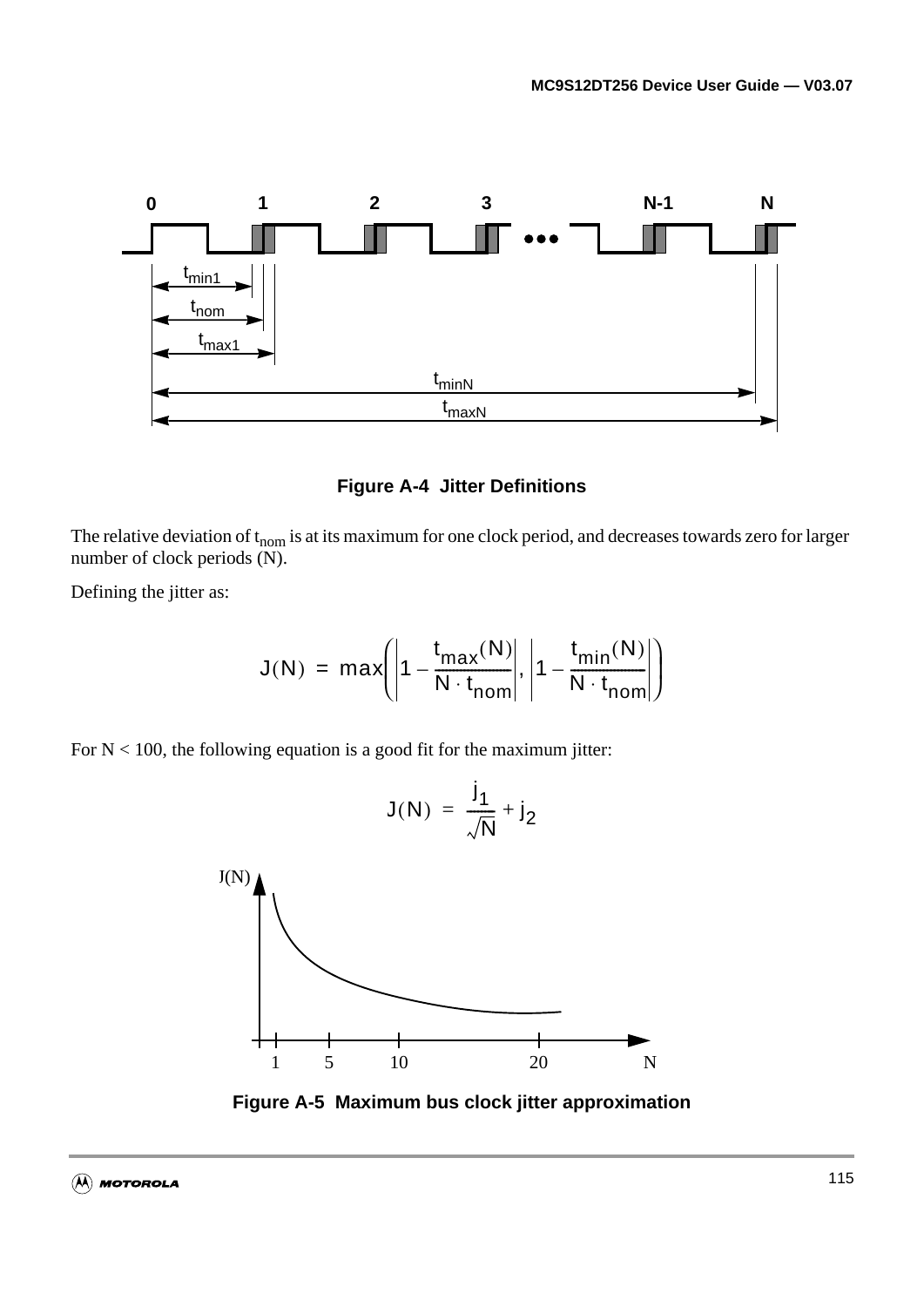#### **MC9S12DT256 Device User Guide — V03.07**

This is very important to notice with respect to timers, serial modules where a pre-scaler will eliminate the effect of the jitter to a large extent.

<span id="page-115-0"></span>

|                | Conditions are shown in Table A-4 unless otherwise noted |                                                               |                         |             |            |            |                            |  |
|----------------|----------------------------------------------------------|---------------------------------------------------------------|-------------------------|-------------|------------|------------|----------------------------|--|
| Num            | $\mathbf c$                                              | Rating                                                        | Symbol                  | Min         | <b>Typ</b> | <b>Max</b> | Unit                       |  |
| 1              | P                                                        | Self Clock Mode frequency                                     | $f_{\sf SCM}$           | 1           |            | 5.5        | <b>MHz</b>                 |  |
| $\overline{2}$ | D                                                        | VCO locking range                                             | f <sub>VCO</sub>        | 8           |            | 50         | <b>MHz</b>                 |  |
| 3              | D                                                        | Lock Detector transition from Acquisition to Tracking<br>mode | $ \Delta_{\text{trk}} $ | 3           |            | 4          | $\frac{9}{6}$ <sup>1</sup> |  |
| 4              | D                                                        | <b>Lock Detection</b>                                         | $ \Delta_{Lock} $       | $\mathbf 0$ |            | 1.5        | 9/6(1)                     |  |
| 5              | D                                                        | Un-Lock Detection                                             | $ \Delta_{unl} $        | 0.5         |            | 2.5        | 9/6(1)                     |  |
| 6              | D                                                        | Lock Detector transition from Tracking to Acquisition<br>mode | $ \Delta_{unt} $        | 6           |            | 8          | 9/6(1)                     |  |
| $\overline{7}$ | $\vert$ C                                                | PLLON Total Stabilization delay (Auto Mode) <sup>2</sup>      | t <sub>stab</sub>       |             | 0.5        |            | ms                         |  |
| 8              | D                                                        | PLLON Acquisition mode stabilization delay (2)                | $t_{\text{acq}}$        |             | 0.3        |            | ms                         |  |
| 9              | D                                                        | PLLON Tracking mode stabilization delay (2)                   | $t_{al}$                |             | 0.2        |            | ms                         |  |
| 10             | D                                                        | Fitting parameter VCO loop gain                               | $K_1$                   |             | $-100$     |            | MHz/V                      |  |
| 11             | D                                                        | Fitting parameter VCO loop frequency                          | $f_1$                   |             | 60         |            | <b>MHz</b>                 |  |
| 12             | D                                                        | Charge pump current acquisition mode                          | $  i_{ch}  $            |             | 38.5       |            | μA                         |  |
| 13             | D                                                        | Charge pump current tracking mode                             | $  i_{ch}  $            |             | 3.5        |            | μA                         |  |
| 14             | С                                                        | Jitter fit parameter 1 <sup>(2)</sup>                         | j <sub>1</sub>          |             |            | 1.1        | %                          |  |
| 15             | С                                                        | Jitter fit parameter $2^{(2)}$                                | j <sub>2</sub>          |             |            | 0.13       | $\%$                       |  |

|  |  | <b>Table A-16 PLL Characteristics</b> |
|--|--|---------------------------------------|
|--|--|---------------------------------------|

NOTES:

<span id="page-115-1"></span>1. % deviation from target frequency

<span id="page-115-2"></span>2. f<sub>osc</sub> = 4MHz, f<sub>BUS</sub> = 25MHz equivalent f<sub>VCO</sub> = 50MHz: REFDV = #\$03, SYNR = #\$018, Cs = 4.7nF, Cp = 470pF, Rs = 10KΩ.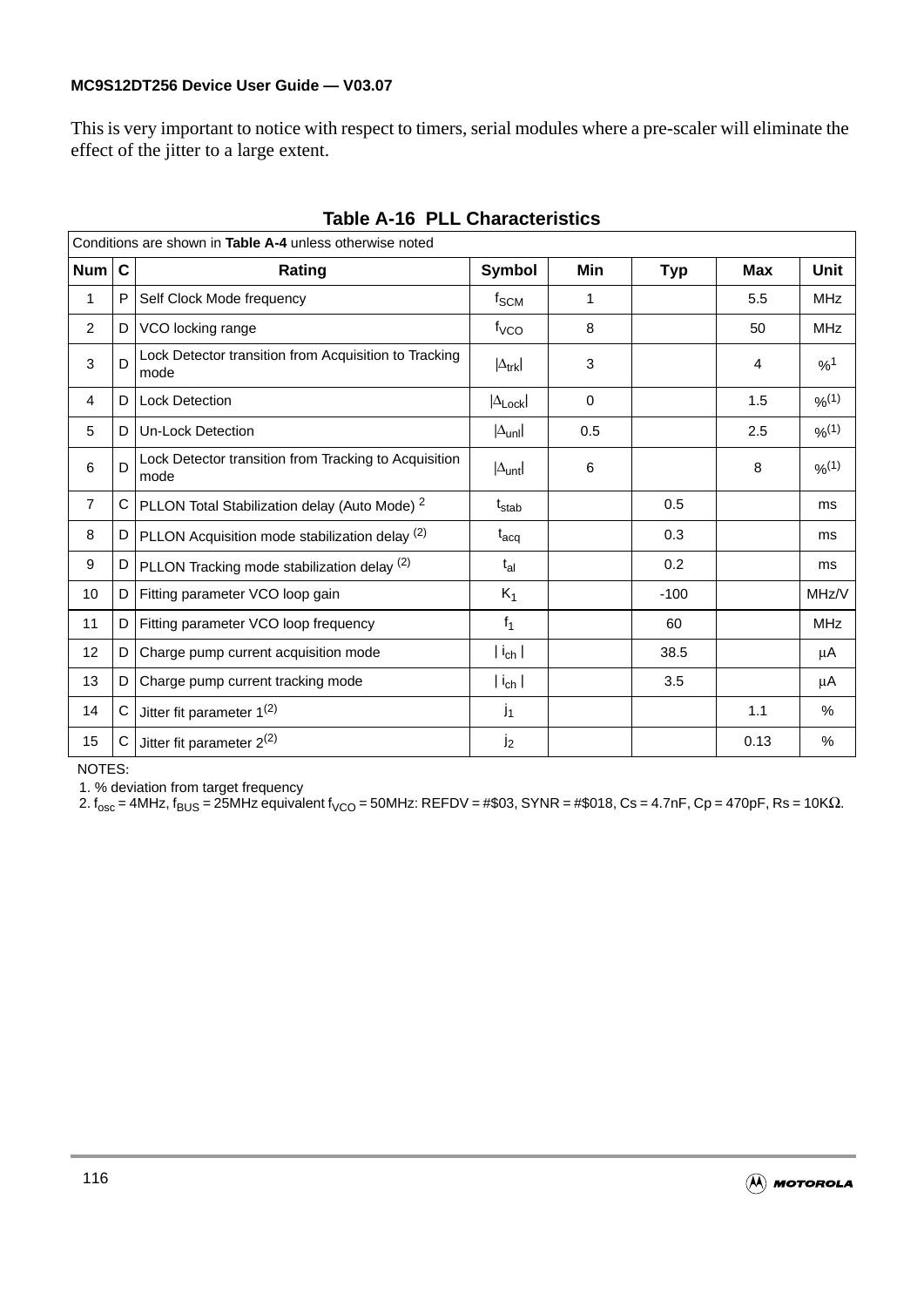# **A.6 MSCAN**

|     |   | Conditions are shown in Table A-4 unless otherwise noted |                  |     |     |     |      |
|-----|---|----------------------------------------------------------|------------------|-----|-----|-----|------|
| Num |   | Rating                                                   | Symbol           | Min | Typ | Max | Unit |
|     | P | MSCAN Wake-up dominant pulse filtered                    | <sup>I</sup> WUP |     |     |     | μs   |
|     | D | MSCAN Wake-up dominant pulse pass                        | <b>WUP</b>       |     |     |     | us   |

#### **Table A-17 MSCAN Wake-up Pulse Characteristics**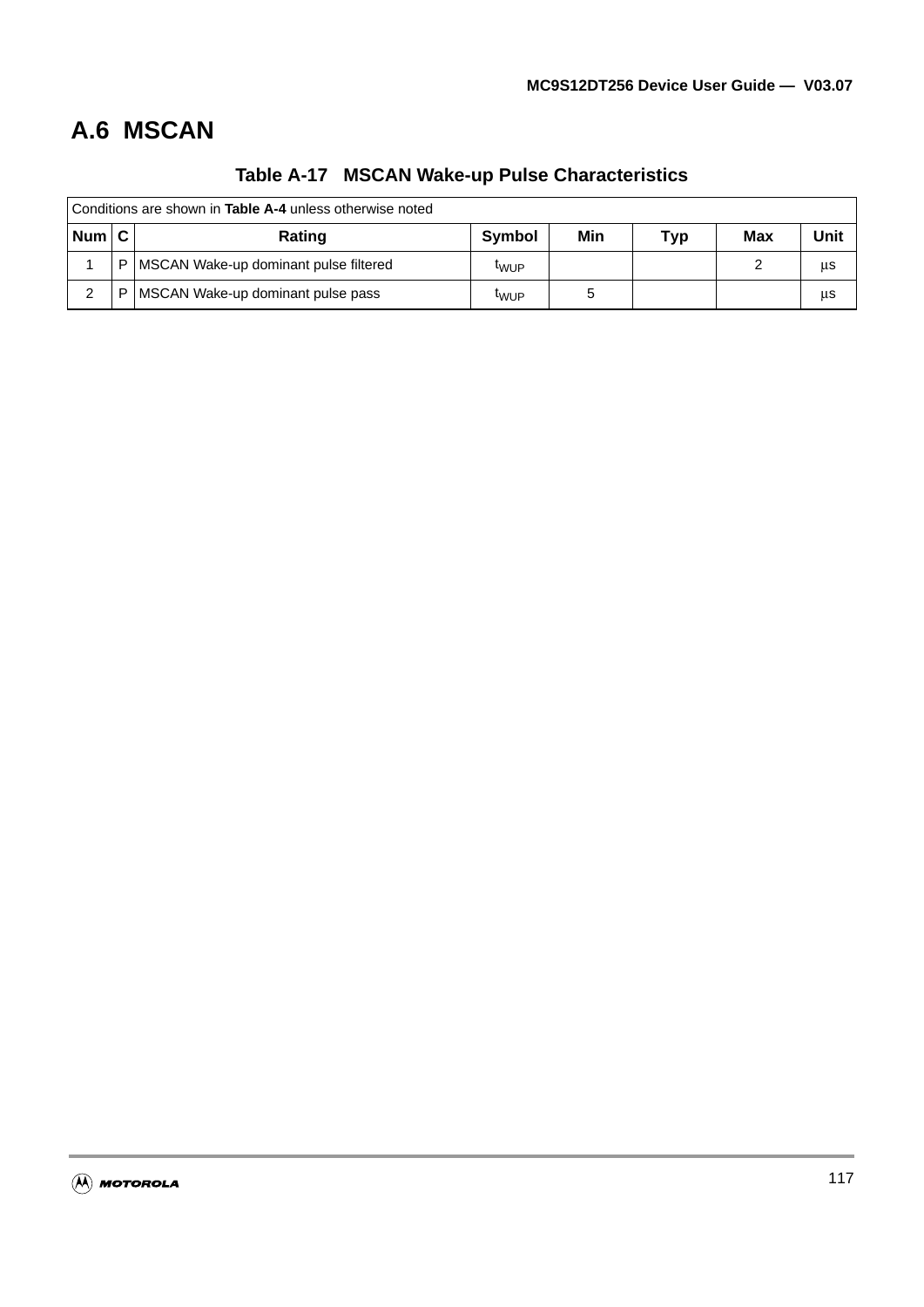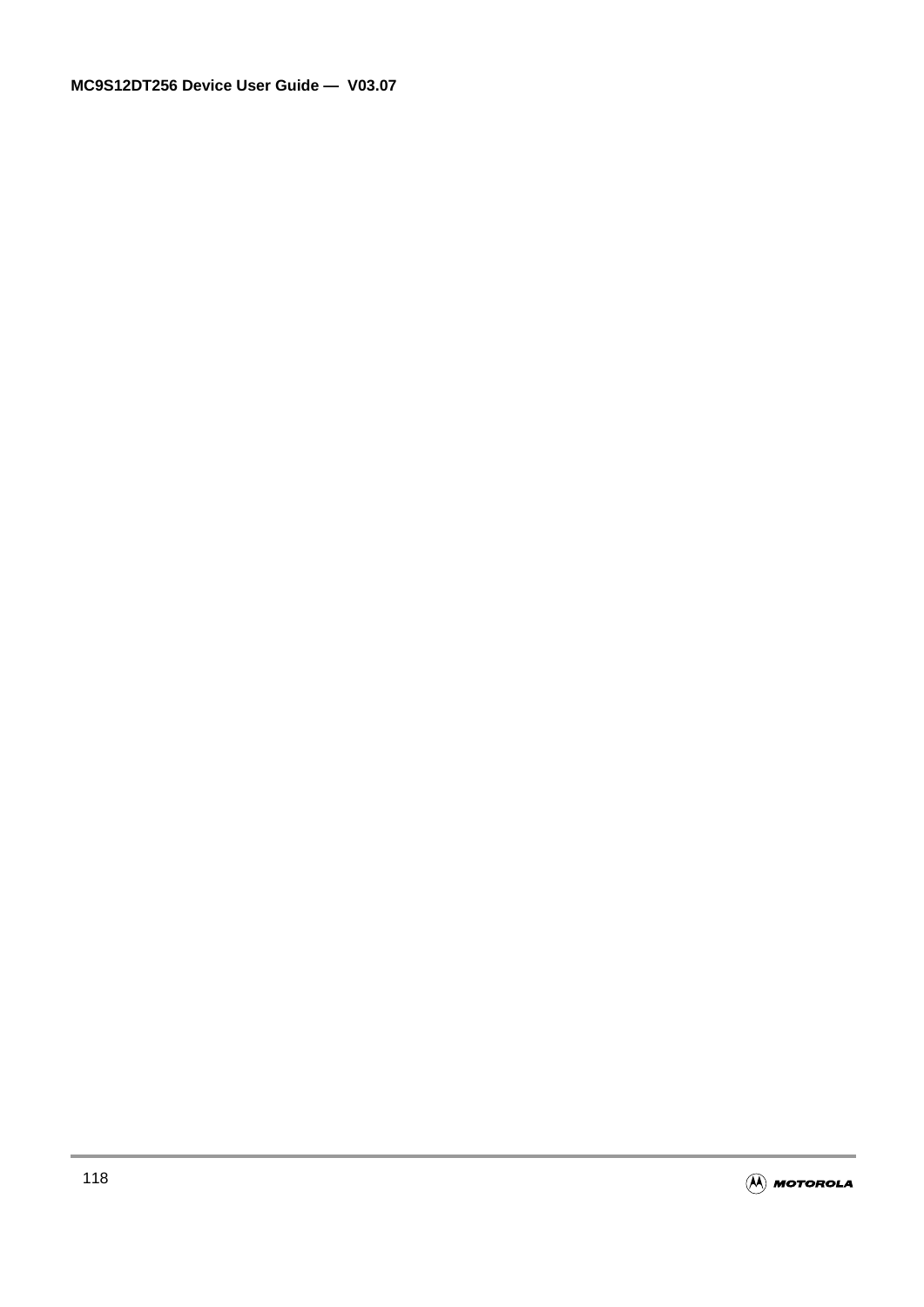# **A.7 SPI**

This section provides electrical parametrics and ratings for the SPI.

<span id="page-118-0"></span>In **[Table A-18](#page-118-0)** the measurement conditions are listed.

|  | <b>Table A-18 Measurement Conditions</b> |  |
|--|------------------------------------------|--|
|--|------------------------------------------|--|

| <b>Description</b>                                    | Value            | Unit |
|-------------------------------------------------------|------------------|------|
| Drive mode                                            | full drive mode  |      |
| Load capacitance C <sub>LOAD.</sub><br>on all outputs | 50               | рF   |
| Thresholds for delay<br>measurement points            | (20% / 80%) VDDX |      |

### **A.7.1 Master Mode**

In **[Figure A-6](#page-118-1)** the timing diagram for master mode with transmission format CPHA=0 is depicted.



#### **Figure A-6 SPI Master Timing (CPHA=0)**

<span id="page-118-1"></span>In **[Figure A-7](#page-119-0)** the timing diagram for master mode with transmission format CPHA=1 is depicted.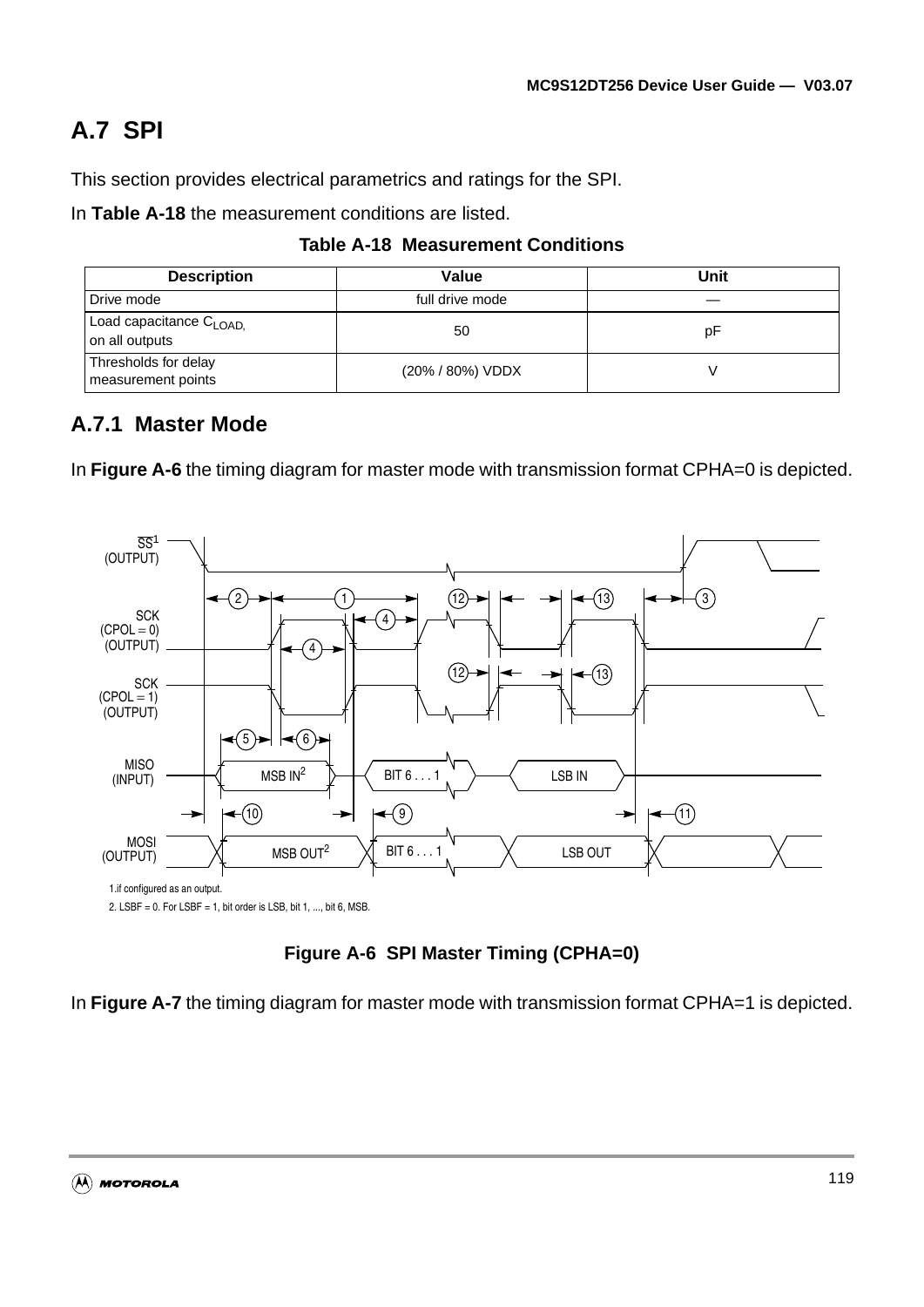

### **Figure A-7 SPI Master Timing (CPHA=1)**

<span id="page-119-0"></span>In **[Table A-19](#page-119-1)** the timing characteristics for master mode are listed.

<span id="page-119-1"></span>

|            | <b>Characteristic</b>             |                    |        |            |      | Unit                                            |
|------------|-----------------------------------|--------------------|--------|------------|------|-------------------------------------------------|
| <b>Num</b> |                                   | Symbol             | Min    | <b>Typ</b> | Max  |                                                 |
| 1          | <b>SCK Frequency</b>              | $f_{\mathsf{sck}}$ | 1/2048 |            | 1/2  | $f_{bus}$                                       |
| 1          | <b>SCK Period</b>                 | $t_{\sf sck}$      | 2      |            | 2048 | $t_{bus}$                                       |
| 2          | Enable Lead Time                  | t <sub>lead</sub>  |        | 1/2        |      | $t_{\sf sck}$                                   |
| 3          | Enable Lag Time                   | $t_{lag}$          |        | 1/2        |      | $\mathsf{t}_{\mathsf{s} \mathsf{c} \mathsf{k}}$ |
| 4          | Clock (SCK) High or Low Time      | $t_{\sf wsck}$     |        | 1/2        |      | $t_{\sf sck}$                                   |
| 5          | Data Setup Time (Inputs)          | $t_{\rm su}$       | 8      |            |      | ns                                              |
| 6          | Data Hold Time (Inputs)           | $t_{hi}$           | 8      |            |      | ns                                              |
| 9          | Data Valid after SCK Edge         | $\rm t_{vsck}$     |        |            | 30   | ns                                              |
| 10         | Data Valid after SS fall (CPHA=0) | $t_{\mathsf{vss}}$ |        |            | 15   | ns                                              |
| 11         | Data Hold Time (Outputs)          | $t_{ho}$           | 20     |            |      | ns                                              |
| 12         | Rise and Fall Time Inputs         | $t_{rfi}$          |        |            | 8    | ns                                              |
| 13         | <b>Rise and Fall Time Outputs</b> | $t_{rfO}$          |        |            | 8    | ns                                              |

**Table A-19 SPI Master Mode Timing Characteristics**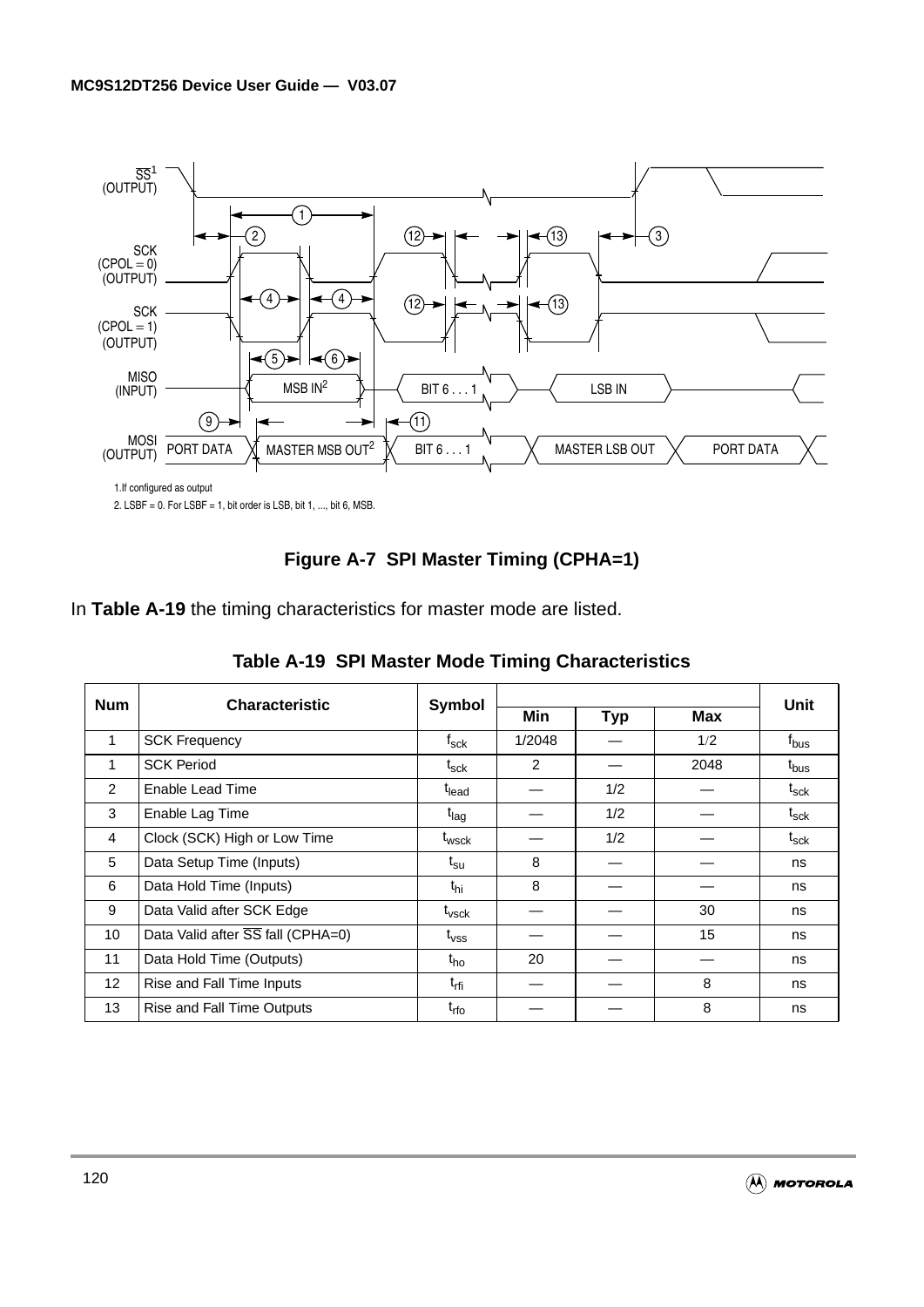## **A.7.2 Slave Mode**



In **[Figure A-8](#page-120-0)** the timing diagram for slave mode with transmission format CPHA=0 is depicted.

**Figure A-8 SPI Slave Timing (CPHA=0)**

<span id="page-120-0"></span>In **[Figure A-9](#page-121-0)** the timing diagram for slave mode with transmission format CPHA=1 is depicted.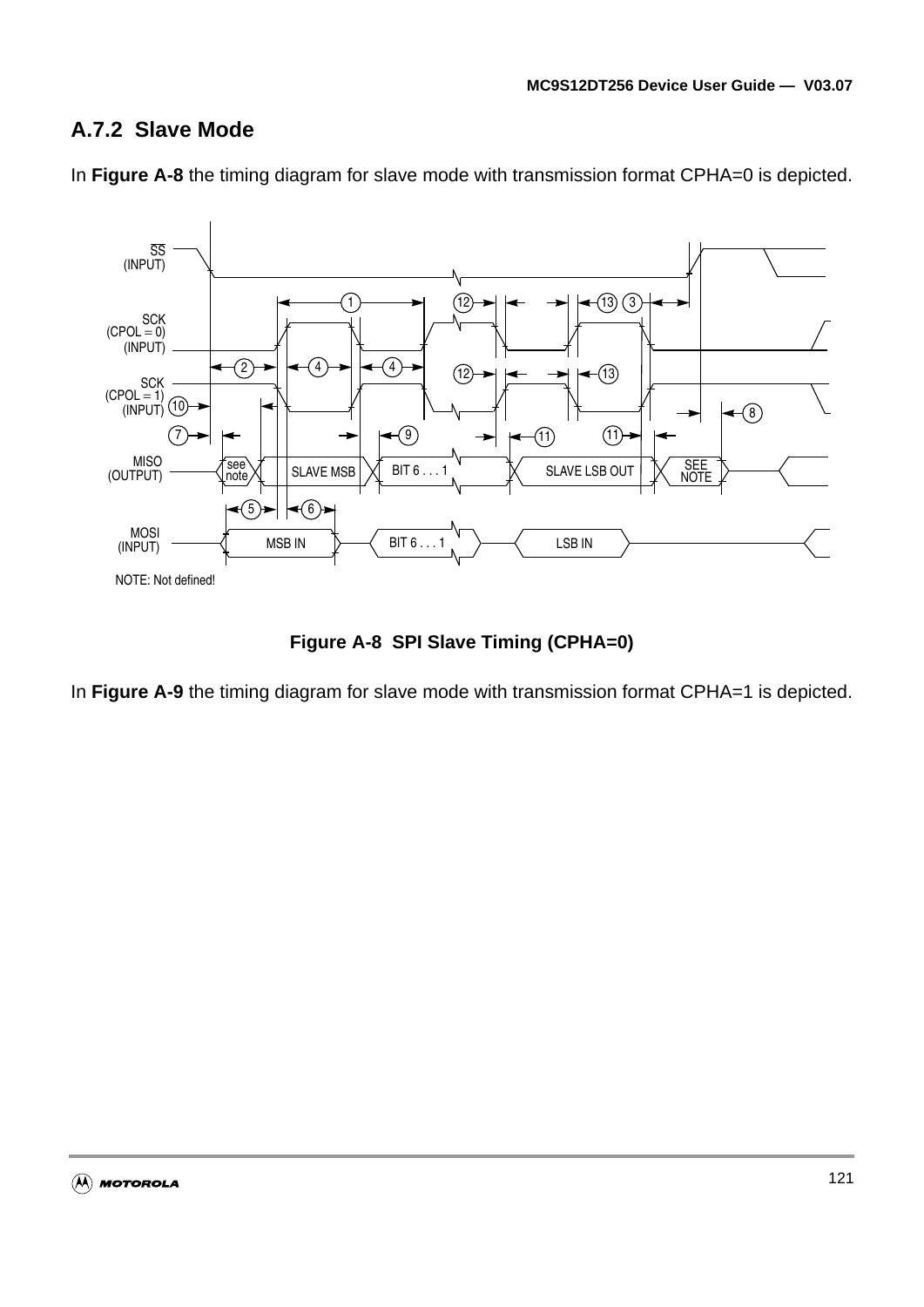



<span id="page-121-2"></span><span id="page-121-0"></span>In **[Table A-20](#page-121-2)** the timing characteristics for slave mode are listed.

| <b>Num</b> | <b>Characteristic</b>                   | <b>Symbol</b>      |                |            |                             | Unit             |
|------------|-----------------------------------------|--------------------|----------------|------------|-----------------------------|------------------|
|            |                                         |                    | <b>Min</b>     | <b>Typ</b> | Max                         |                  |
| 1          | <b>SCK Frequency</b>                    | $f_{\sf sck}$      | DC.            |            | 1/4                         | $f_{bus}$        |
| 1          | <b>SCK Period</b>                       | $t_{\mathsf{sck}}$ | 4              |            | $\infty$                    | t <sub>bus</sub> |
| 2          | Enable Lead Time                        | t <sub>lead</sub>  | 4              |            |                             | $t_{bus}$        |
| 3          | Enable Lag Time                         | t <sub>lag</sub>   | 4              |            |                             | $t_{bus}$        |
| 4          | Clock (SCK) High or Low Time            | t <sub>wsck</sub>  | $\overline{4}$ |            |                             | $t_{bus}$        |
| 5          | Data Setup Time (Inputs)                | $t_{\rm su}$       | 8              |            |                             | ns               |
| 6          | Data Hold Time (Inputs)                 | $t_{hi}$           | 8              |            |                             | ns               |
| 7          | Slave Access Time (time to data active) | $t_{a}$            |                |            | 20                          | ns               |
| 8          | Slave MISO Disable Time                 | $t_{dis}$          |                |            | 22                          | ns               |
| 9          | Data Valid after SCK Edge               | t <sub>vsck</sub>  |                |            | $30 + t_{bus}$ <sup>1</sup> | ns               |
| 10         | Data Valid after SS fall                | $t_{VSS}$          |                |            | $30 + t_{bus}$ <sup>1</sup> | ns               |
| 11         | Data Hold Time (Outputs)                | $t_{ho}$           | 20             |            |                             | ns               |
| 12         | Rise and Fall Time Inputs               | $t_{rfi}$          |                |            | 8                           | ns               |
| 13         | Rise and Fall Time Outputs              | $t_{rfo}$          |                |            | 8                           | ns               |

<span id="page-121-1"></span>

|  |  |  |  |  | Table A-20 SPI Slave Mode Timing Characteristics |
|--|--|--|--|--|--------------------------------------------------|
|--|--|--|--|--|--------------------------------------------------|

NOTES:

1.  $t_{bus}$  added due to internal synchronization delay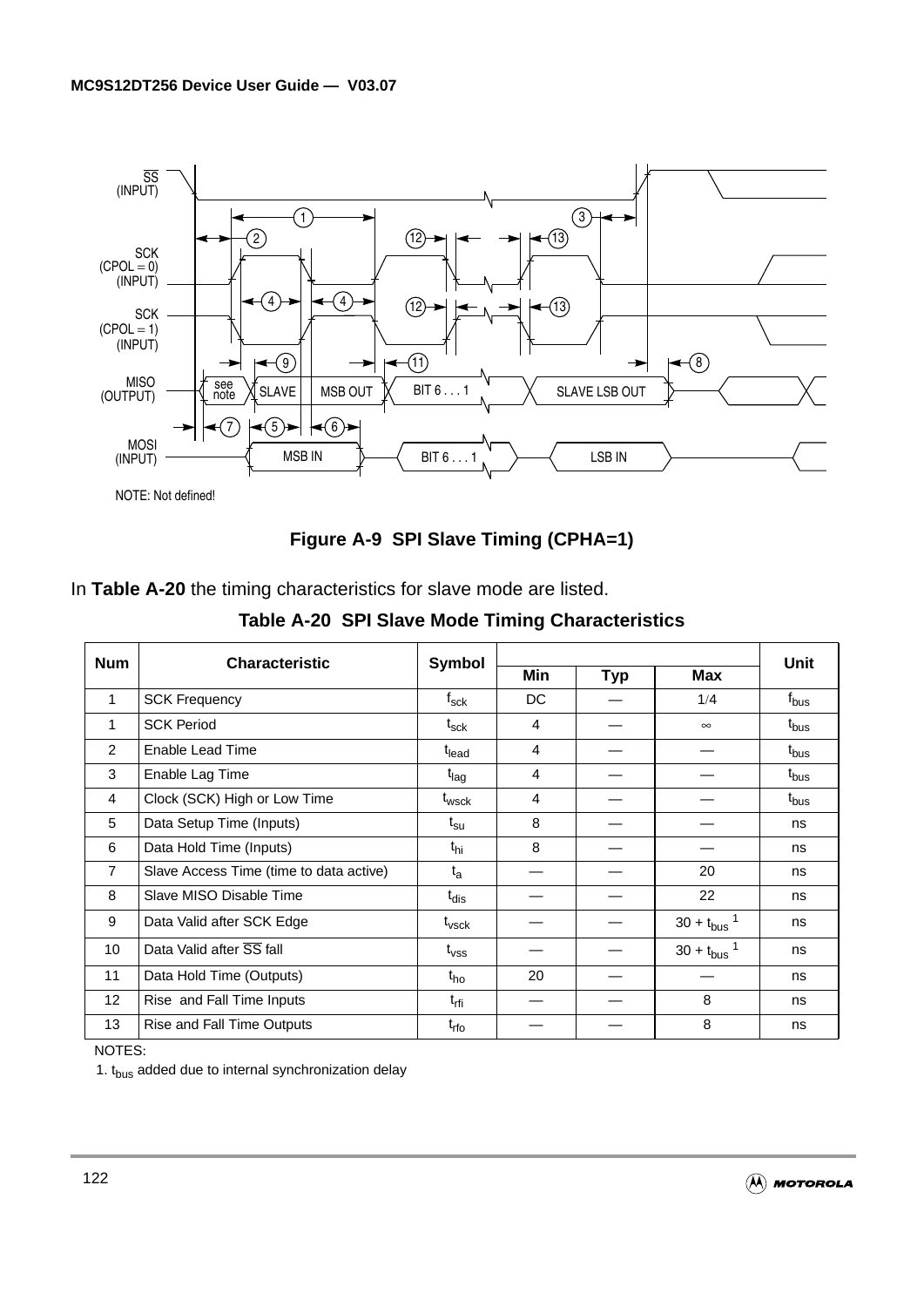# **A.8 External Bus Timing**

A timing diagram of the external multiplexed-bus is illustrated in **[Figure A-10](#page-123-0)** with the actual timing values shown on table **[Table A-21](#page-124-0)**. All major bus signals are included in the diagram. While both a data write and data read cycle are shown, only one or the other would occur on a particular bus cycle.

## **A.8.1 General Muxed Bus Timing**

The expanded bus timings are highly dependent on the load conditions. The timing parameters shown assume a balanced load across all outputs.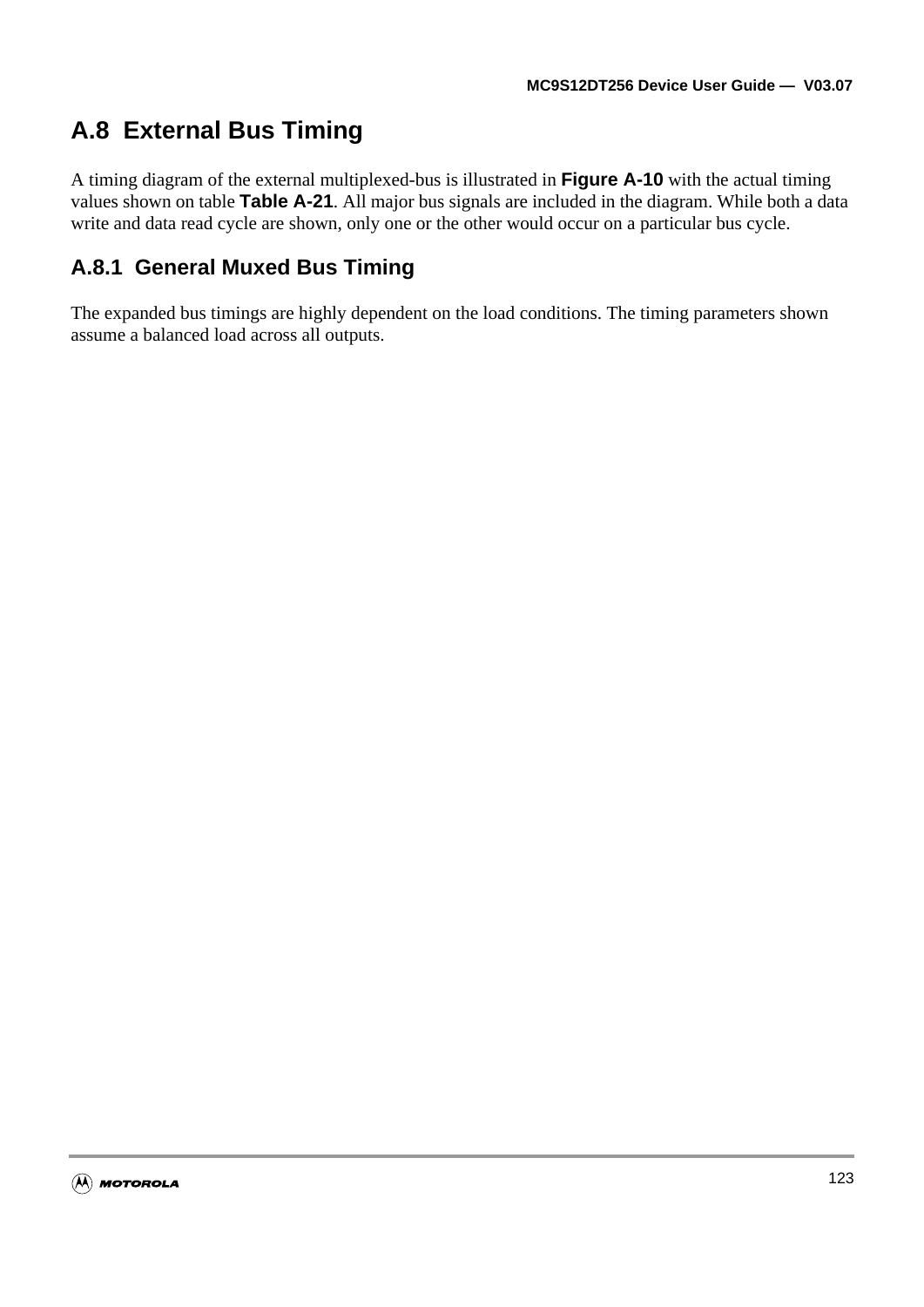

<span id="page-123-0"></span>**Figure A-10 General External Bus Timing**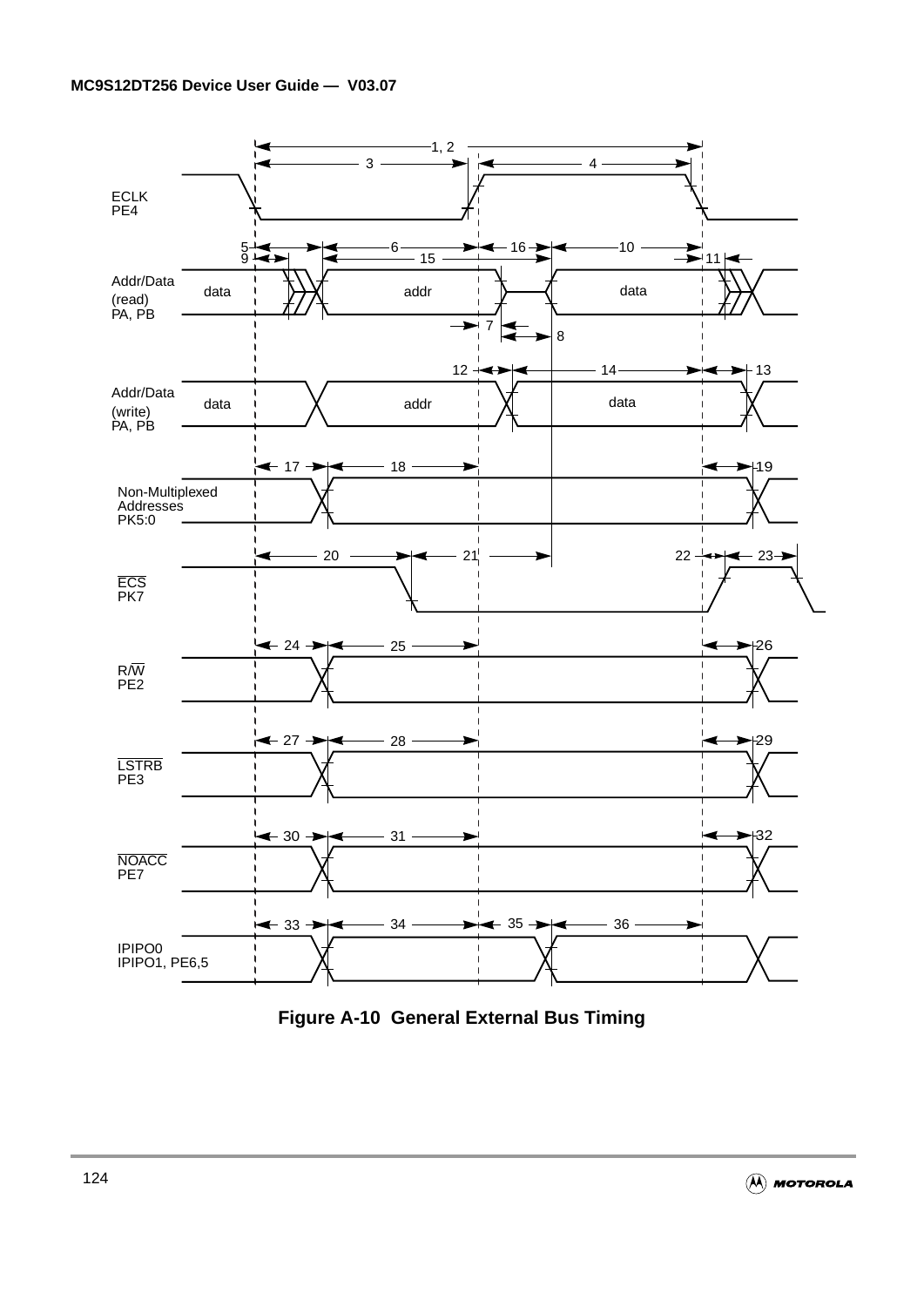<span id="page-124-0"></span>

|                | Conditions are shown in Table A-4 unless otherwise noted, C <sub>LOAD</sub> = 50pF |                                                                                           |                    |                  |            |                |             |
|----------------|------------------------------------------------------------------------------------|-------------------------------------------------------------------------------------------|--------------------|------------------|------------|----------------|-------------|
| <b>Num</b>     | $\mathbf C$                                                                        | Rating                                                                                    | <b>Symbol</b>      | Min              | <b>Typ</b> | <b>Max</b>     | <b>Unit</b> |
| 1              | P                                                                                  | Frequency of operation (E-clock)                                                          | f <sub>o</sub>     | $\mathbf 0$      |            | 25.0           | <b>MHz</b>  |
| $\overline{c}$ | $\mathsf{P}$                                                                       | Cycle time                                                                                | $t_{\rm cyc}$      | 40               |            |                | ns          |
| 3              | D                                                                                  | Pulse width, E low                                                                        | $PW_{EL}$          | 19               |            |                | ns          |
| 4              | D                                                                                  | Pulse width, E high <sup>1</sup>                                                          | PW <sub>EH</sub>   | 19               |            |                | ns          |
| 5              | D                                                                                  | Address delay time                                                                        | $t_{AD}$           |                  |            | 8              | ns          |
| 6              | D                                                                                  | Address valid time to E rise ( $PW_{EL}-t_{AD}$ )                                         | $t_{AV}$           | 11               |            |                | ns          |
| $\overline{7}$ | D                                                                                  | Muxed address hold time                                                                   | $t_{\mathsf{MAH}}$ | $\overline{2}$   |            |                | ns          |
| 8              | D                                                                                  | Address hold to data valid                                                                | t <sub>AHDS</sub>  | $\overline{7}$   |            |                | ns          |
| 9              | D                                                                                  | Data hold to address                                                                      | t <sub>DHA</sub>   | $\overline{2}$   |            |                | ns          |
| 10             | D                                                                                  | Read data setup time                                                                      | $t_{DSR}$          | 13               |            |                | ns          |
| 11             | D                                                                                  | Read data hold time                                                                       | t <sub>DHR</sub>   | $\pmb{0}$        |            |                | ns          |
| 12             | D                                                                                  | Write data delay time                                                                     | t <sub>DDW</sub>   |                  |            | $\overline{7}$ | ns          |
| 13             | D                                                                                  | Write data hold time                                                                      | t <sub>DHW</sub>   | $\overline{2}$   |            |                | ns          |
| 14             | D                                                                                  | Write data setup time <sup>1</sup> (PW <sub>EH</sub> -t <sub>DDW</sub> )                  | t <sub>DSW</sub>   | 12               |            |                | ns          |
| 15             | D                                                                                  | Address access time <sup>1</sup> (t <sub>cyc</sub> -t <sub>AD</sub> -t <sub>DSR</sub> )   | t <sub>ACCA</sub>  | 19               |            |                | ns          |
| 16             | D                                                                                  | E high access time <sup>1</sup> (PW <sub>EH</sub> -t <sub>DSR</sub> )                     | t <sub>ACCE</sub>  | 6                |            |                | ns          |
| 17             | D                                                                                  | Non-multiplexed address delay time                                                        | t <sub>NAD</sub>   |                  |            | 6              | ns          |
| 18             | D                                                                                  | Non-muxed address valid to E rise (PW <sub>EL</sub> -t <sub>NAD</sub> )                   | t <sub>NAV</sub>   | 15               |            |                | ns          |
| 19             | D                                                                                  | Non-multiplexed address hold time                                                         | t <sub>NAH</sub>   | $\overline{2}$   |            |                | ns          |
| 20             | D                                                                                  | Chip select delay time                                                                    | $t_{\text{CSD}}$   |                  |            | 16             | ns          |
| 21             | D                                                                                  | Chip select access time <sup>1</sup> $(t_{\text{cyc}} - t_{\text{CSD}} - t_{\text{DSR}})$ | t <sub>ACCS</sub>  | 11               |            |                | ns          |
| 22             |                                                                                    | $D$ Chip select hold time                                                                 | $t_{\text{CSH}}$   | $\boldsymbol{2}$ |            |                | ns          |
| 23             | D                                                                                  | Chip select negated time                                                                  | $t_{\text{CSN}}$   | 8                |            |                | ns          |
| 24             | D                                                                                  | Read/write delay time                                                                     | t <sub>RWD</sub>   |                  |            | $\overline{7}$ | ns          |
| 25             | D                                                                                  | Read/write valid time to E rise (PW <sub>EL</sub> -t <sub>RWD</sub> )                     | $t_{RWV}$          | 14               |            |                | ns          |
| 26             | D                                                                                  | Read/write hold time                                                                      | t <sub>RWH</sub>   | $\overline{2}$   |            |                | ns          |
| 27             | D                                                                                  | Low strobe delay time                                                                     | $t_{\textsf{LSD}}$ |                  |            | $\overline{7}$ | ns          |
| 28             | D                                                                                  | Low strobe valid time to E rise ( $PW_{EL}-t_{LSD}$ )                                     | $t_{LSV}$          | 14               |            |                | ns          |
| 29             | D                                                                                  | Low strobe hold time                                                                      | $t_{LSH}$          | $\overline{2}$   |            |                | ns          |
| 30             | D                                                                                  | NOACC strobe delay time                                                                   | t <sub>NOD</sub>   |                  |            | $\overline{7}$ | ns          |
| 31             | D                                                                                  | NOACC valid time to E rise (PW <sub>EL</sub> -t <sub>NOD</sub> )                          | $t_{\text{NOV}}$   | 14               |            |                | ns          |

## **Table A-21 Expanded Bus Timing Characteristics**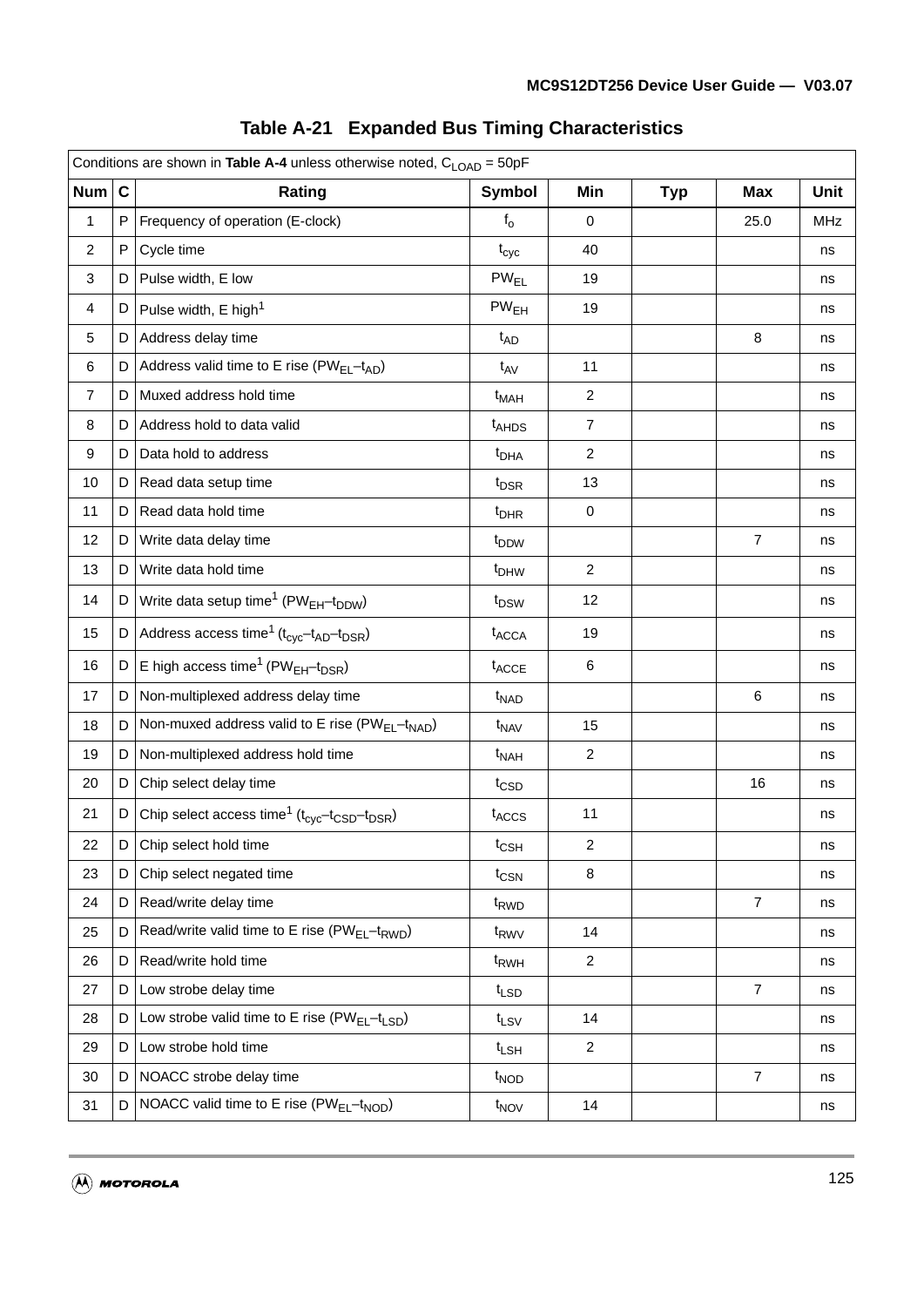| Conditions are shown in Table A-4 unless otherwise noted, $C_{1OAD} = 50pF$ |   |                                                                              |                  |     |     |            |      |  |
|-----------------------------------------------------------------------------|---|------------------------------------------------------------------------------|------------------|-----|-----|------------|------|--|
| <b>Num</b>                                                                  | C | Rating                                                                       | Symbol           | Min | Typ | <b>Max</b> | Unit |  |
| 32                                                                          |   | D   NOACC hold time                                                          | <sup>t</sup> NOH | 2   |     |            | ns   |  |
| 33                                                                          |   | $D$   IPIPO[1:0] delay time                                                  | $t_{\text{POD}}$ | 2   |     |            | ns   |  |
| 34                                                                          |   | D   IPIPO[1:0] valid time to E rise (PW <sub>FI</sub> -t <sub>P0D</sub> )    | $t_{\text{POV}}$ | 11  |     |            | ns   |  |
| 35                                                                          |   | D   IPIPO[1:0] delay time <sup>1</sup> (PW <sub>FH</sub> -t <sub>P1V</sub> ) | $t_{P1D}$        | 2   |     | 25         | ns   |  |
| 36                                                                          | D | IPIPO[1:0] valid time to E fall                                              | $t_{P1V}$        | 11  |     |            | ns   |  |

## **Table A-21 Expanded Bus Timing Characteristics**

NOTES:

<span id="page-125-0"></span>1. Affected by clock stretch: add N x  $t_{\text{cyc}}$  where N=0,1,2 or 3, depending on the number of clock stretches.

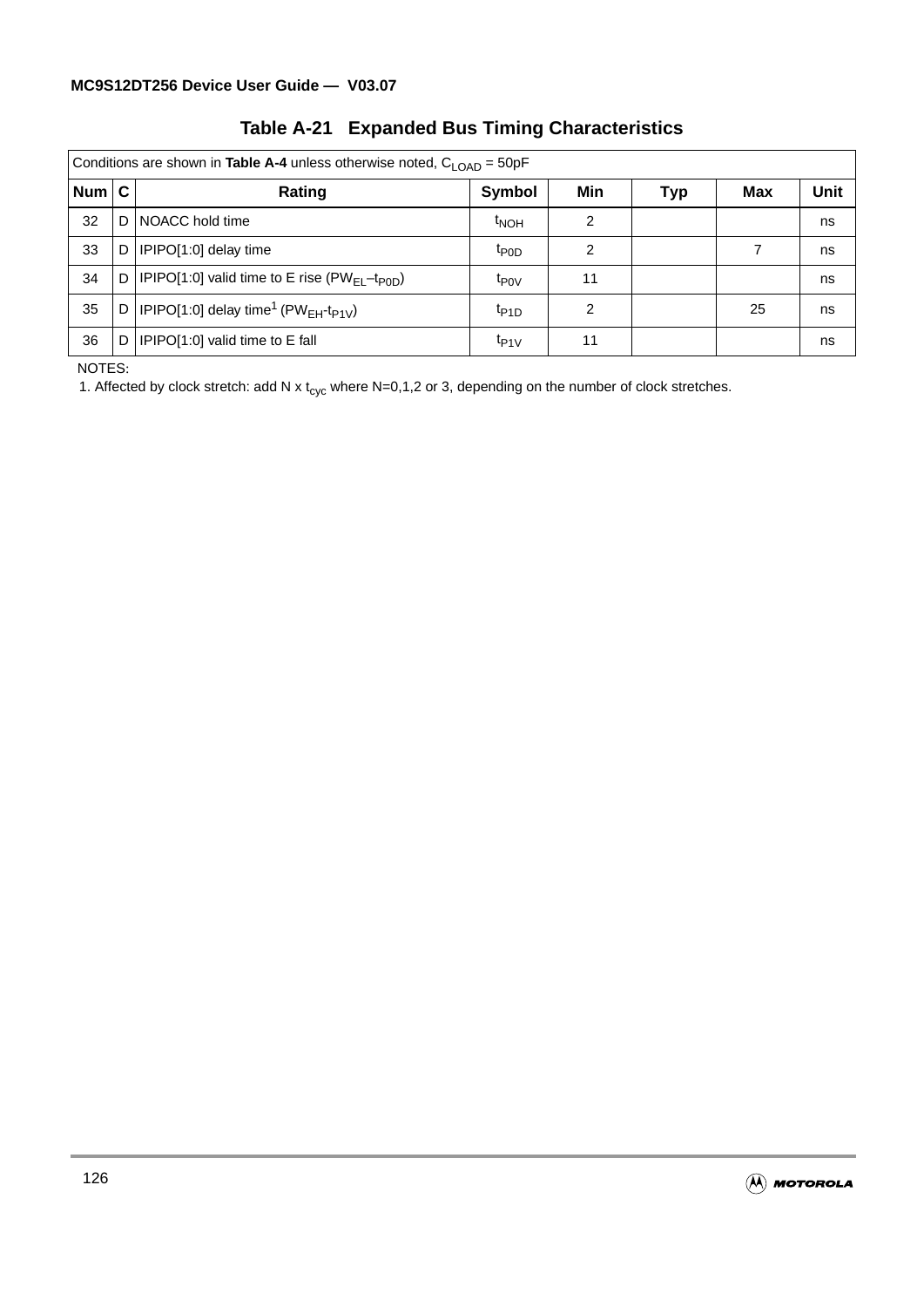# **Appendix B Package Information**

# **B.1 General**

This section provides the physical dimensions of the MC9S12DT256 packages.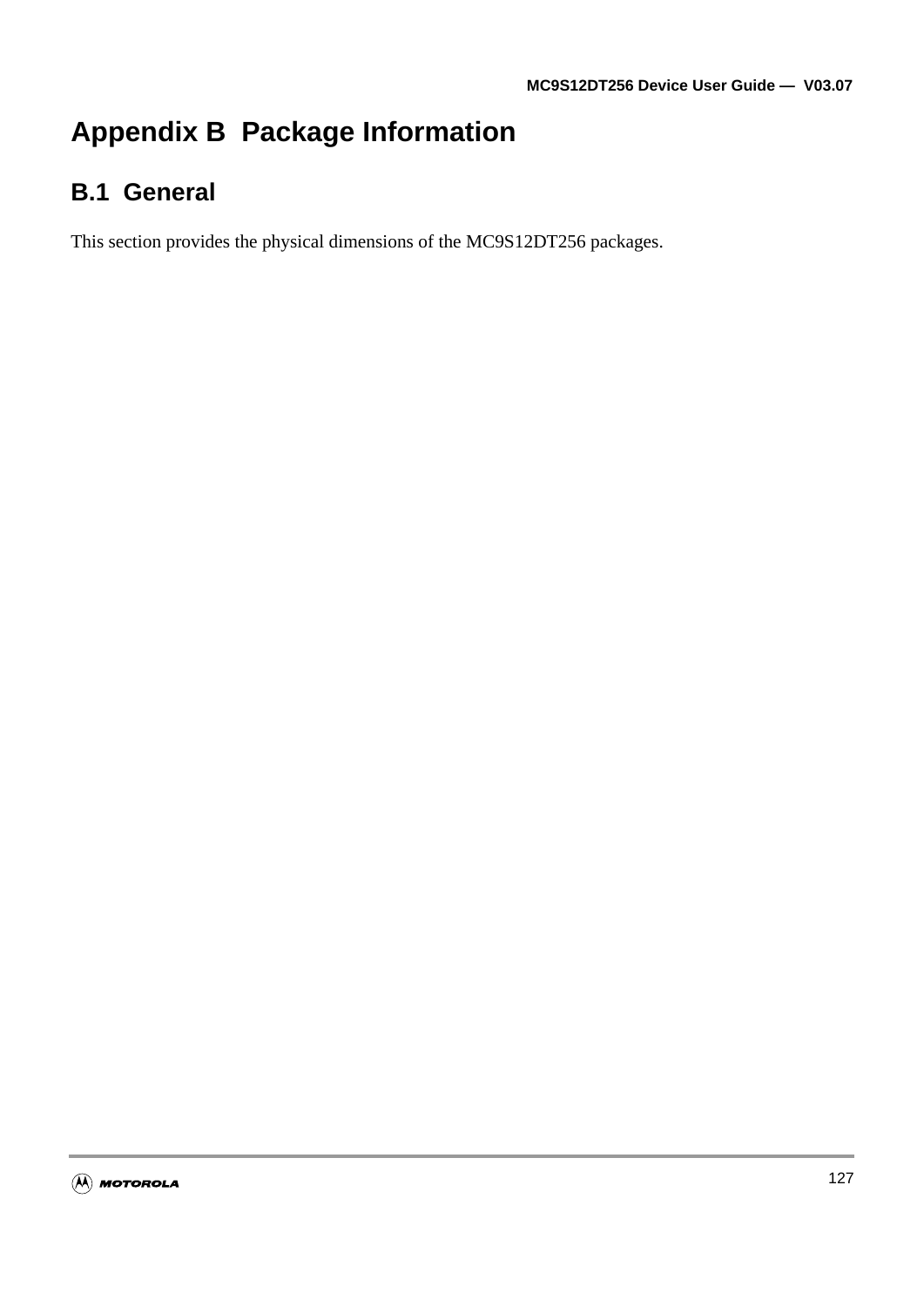# **B.2 112-pin LQFP package**



**Figure B-1 112-pin LQFP mechanical dimensions (case no. 987)**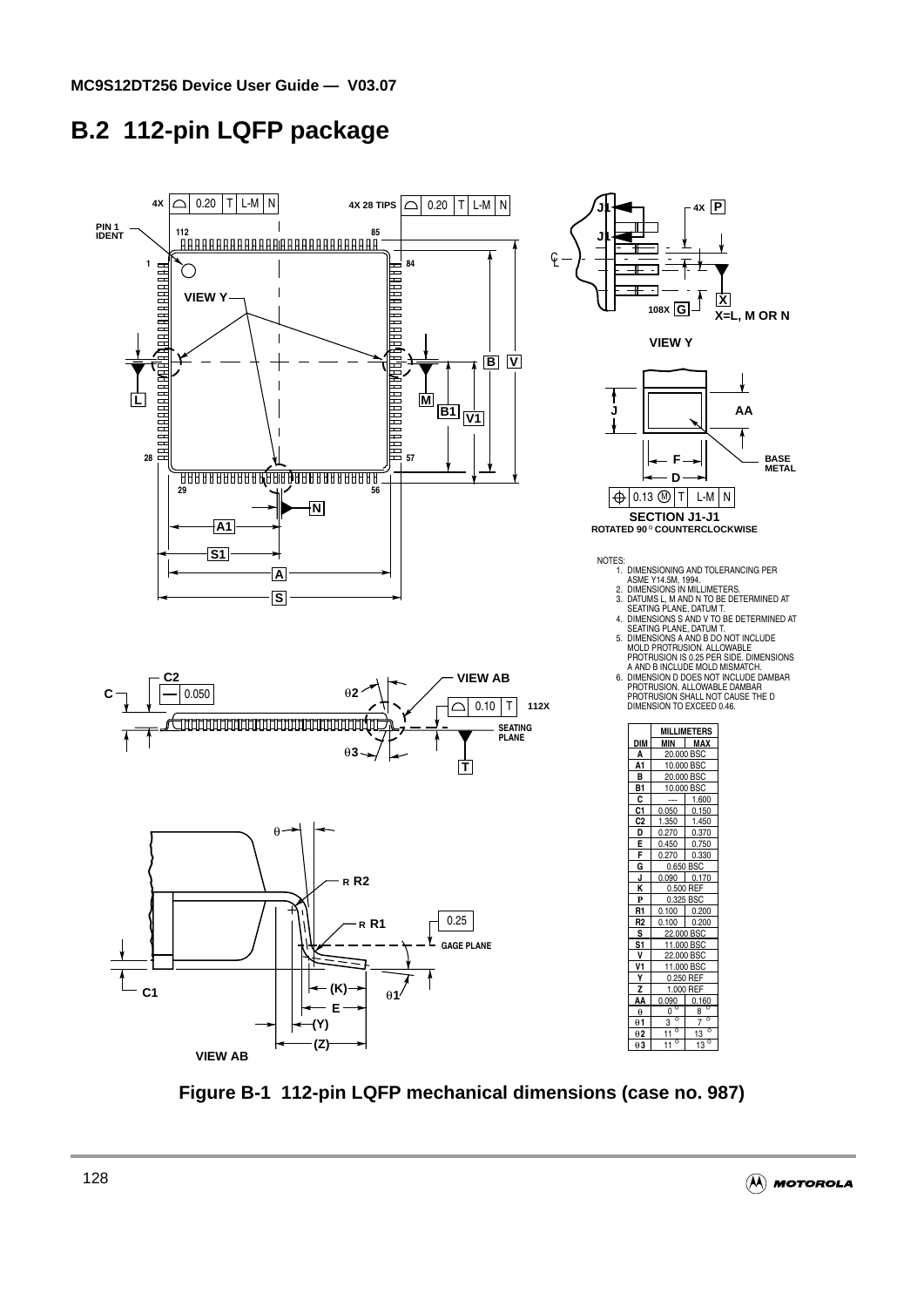## **B.3 80-pin QFP package**



**Figure B-2 80-pin QFP Mechanical Dimensions (case no. 841B)**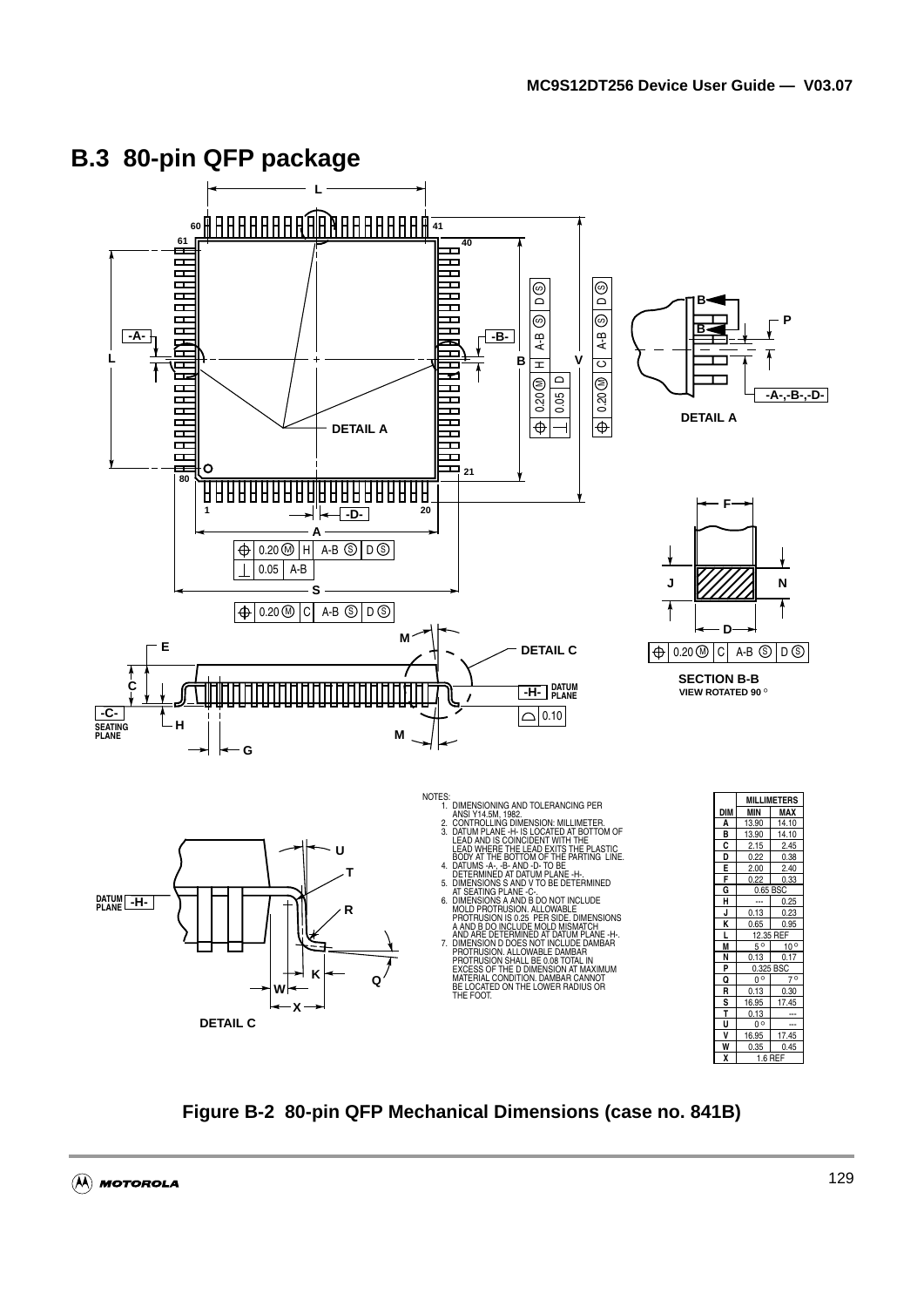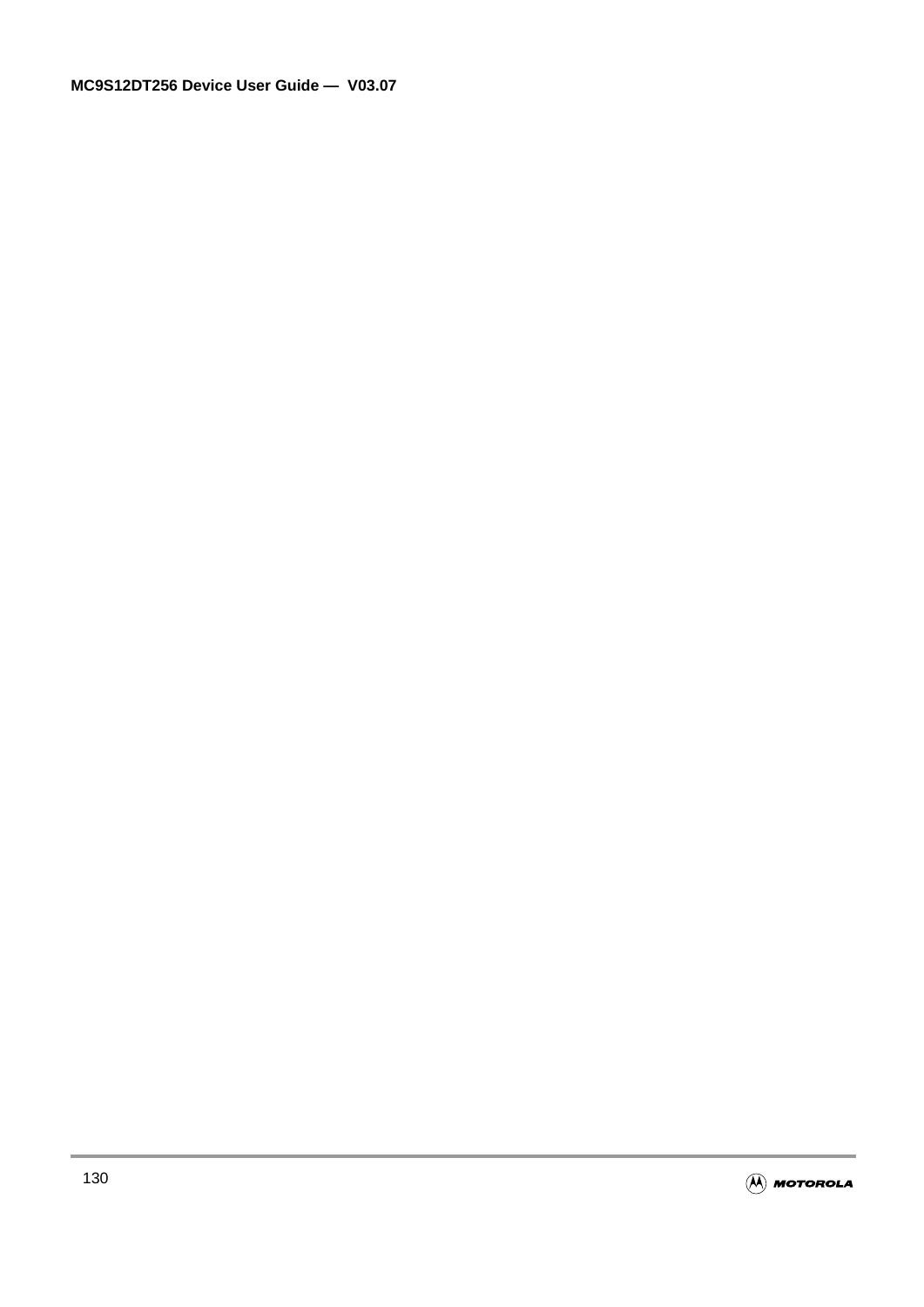# **User Guide End Sheet**